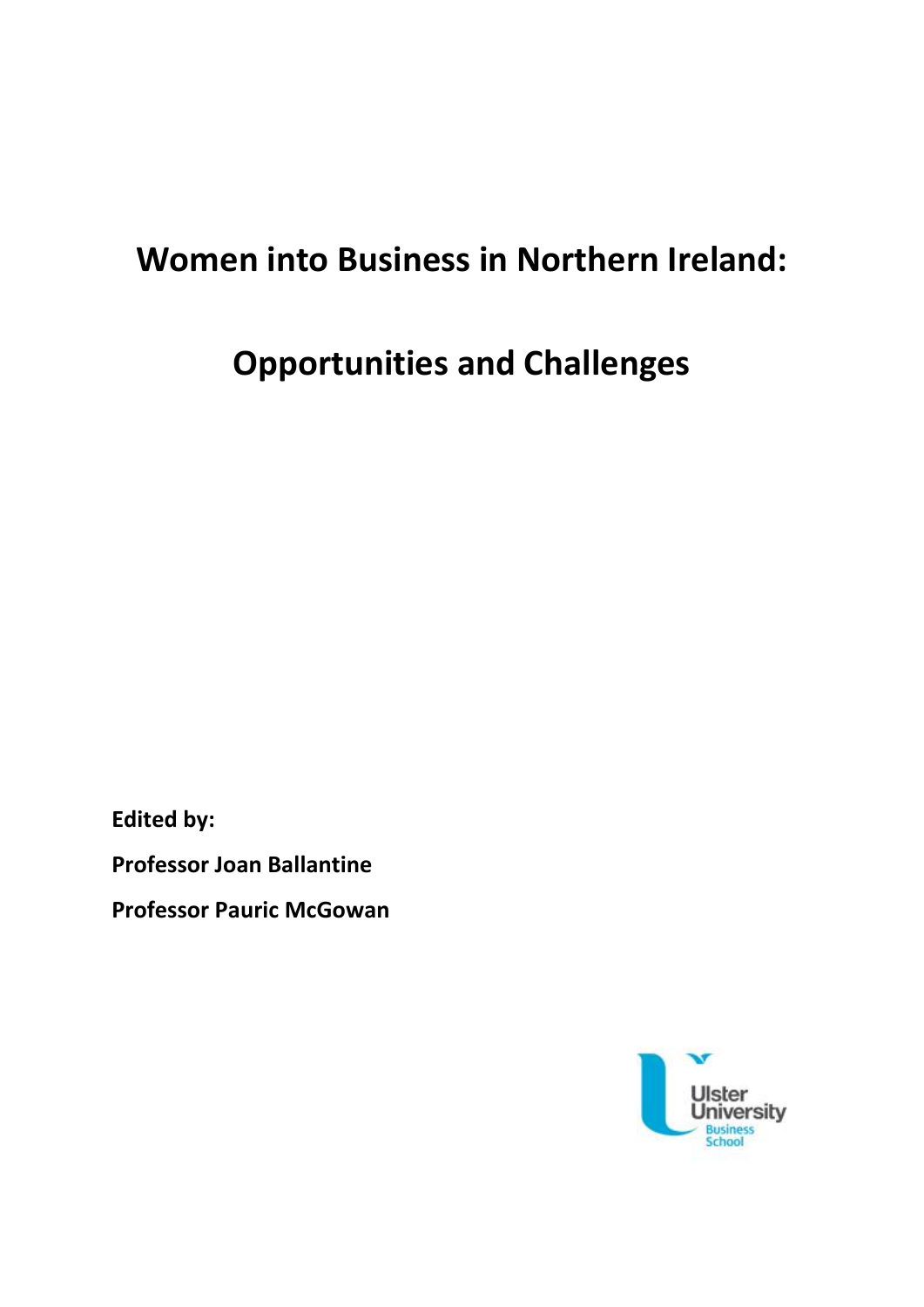# **Table of Contents**

|                                                                                                                                                                             | Page 2  |
|-----------------------------------------------------------------------------------------------------------------------------------------------------------------------------|---------|
|                                                                                                                                                                             | Page 4  |
|                                                                                                                                                                             | Page 5  |
| The role of self-efficacy in developing women's social capital for<br>entrepreneurial formation and growth in Northern Ireland                                              | Page 9  |
| Women as networkers: a study of the practices of women owners<br>of small to medium accountancy practices (SMPs) in Northern<br>Ireland                                     |         |
| Clodagh Hegarty, Dr Shirley Barrett, Claire Scott McAteer                                                                                                                   | Page 25 |
| Claiming Legitimacy and Credibility - An exploration of the identity<br>work undertaken by Female Academics within the context of<br><b>STEM Entrepreneurship</b>           |         |
| Dr Kristel Miller, Dr Judith Woods (née McKnight), Professor<br>Maura McAdam, Professor James Cunningham                                                                    | Page 40 |
| The Case for a Women's Enterprise Centre in Northern Ireland<br>Ms Nancy Brown, Ms Mairead McEntee, Ms Janette Sheerman,<br>Professor Una McMahon-Beattie, Ms Roseann Kelly | Page 53 |
| Reward Based Crowdfunding: Barriers and Borders for Female<br>Entrepreneurship in Northern Ireland                                                                          |         |
| Dr Sharon Loane, Dr Laura Bradley, Dr Lorna Treanor                                                                                                                         | Page 69 |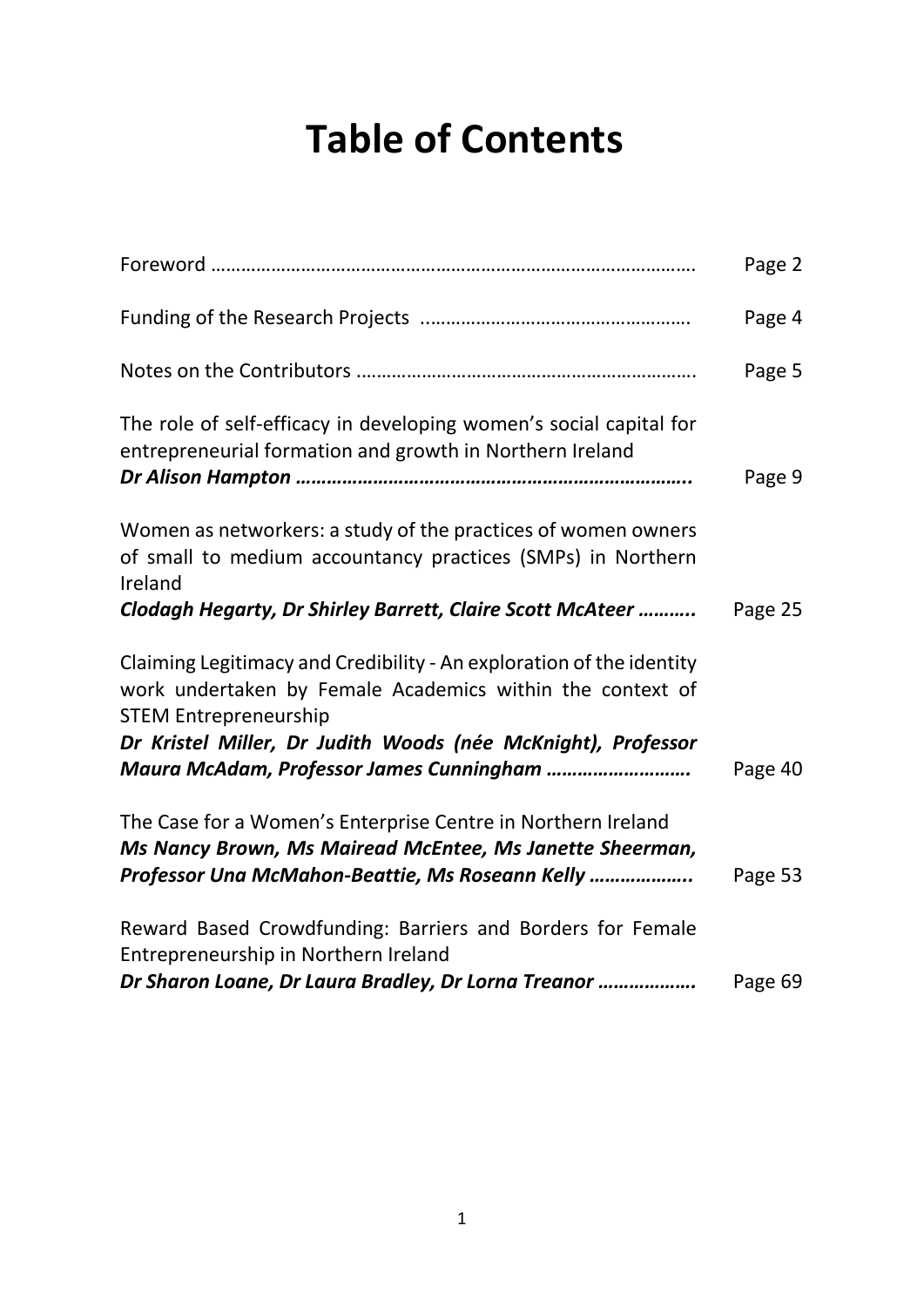#### **Foreword**

Policymakers in developed economies are keen to accelerate growth by stimulating more entrepreneurial business venturing, particularly among women - a section of the population that is underrepresented in terms of entrepreneurial potential. While Northern Ireland experienced relative growth in the level of female Total early-stage Entrepreneurial Activity (TEA) during 2016, the region remains the lowest performer in this regard among the four UK regions. Ulster University Business School has been actively involved in the promotion, support and encouragement of the agenda for women into entrepreneurial business in Northern Ireland. In support of this agenda, this publication reports on recent research undertaken at the Ulster University Business School to explore the opportunities and challenges facing women in Northern Ireland keen to engage in entrepreneurship business venturing.

**Hampton** reports on the role of self-efficacy (confidence) on the development of women's social capital, specifically networking. Drawing on a series of interviews with female entrepreneurs in Northern Ireland, at different stages of business development, she concludes that gender as a barrier becomes less influential as confidence grows with years in business and that mentors or role models play a crucial role in support of continued entrepreneurial activity. The implications for policy and practice are also identified.

**Hegarty, Barrett and Scott-McAteer** investigate women owners as networkers in the context of small to medium sized accountancy practices (SMP) in Northern Ireland. Using data collected from a survey of 54 female owned SMPs and twelve in-depth interviews, they conclude that networking is gender sensitive and that networking needs changes within the business lifecycle. Additionally, female owned SMPs suggest that women-only events require a greater professional focus, potentially supported by professional bodies, and a clear purpose.

**Miller, McAdam, Cunningham and Woods**(**née McKnight)** explore women's engagement in academic enterprise within science, technology, engineering and mathematics (STEM). Drawing on the concepts of identity and sensemaking and data collected from sixteen in-depth interviews with female academics at various levels, they find evidence of gender imbalances and an 'old boys' network' with respect to engagement with academic enterprise. They also highlight issues around the efficacy of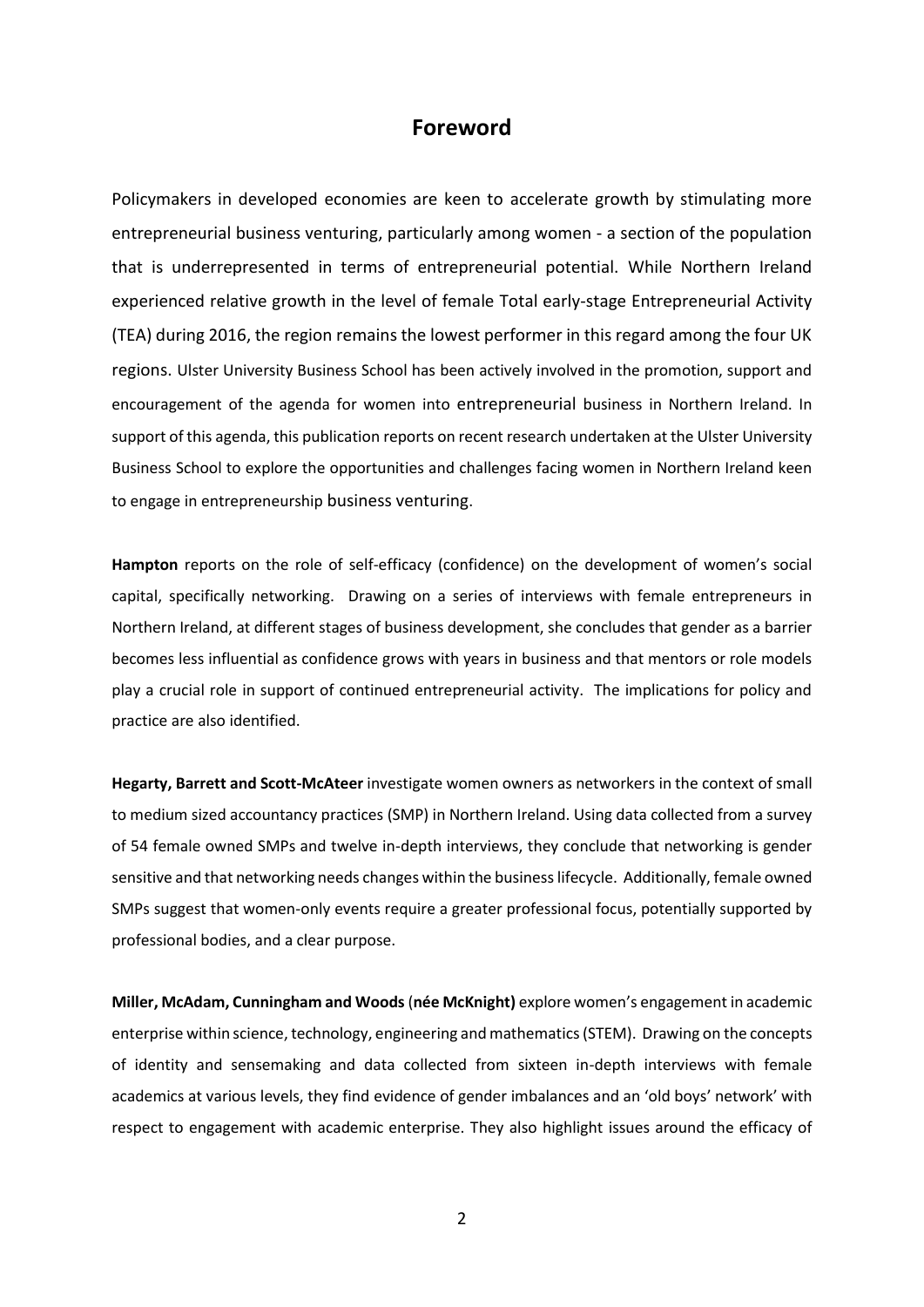gender initiatives such as Athena SWAN and suggest that confidence building activities may prove useful in overcoming some of the challenges faced by women seeking access to academic enterprise.

**Brown, Kelly, McEntee, McMahon-Beattie and Sheerman** investigate if there is a need for a women's enterprise centre in Northern Ireland, and if so, what form it should. They also investigate alternative formats for women's entreprise centres, located in the UK. The authors find overwhelming support for the establishment of a women's enterprise centre in Northern Ireland to provide, among other things, tailored training programmes, networking events, mentoring facilitates and access to technology.

**Loane, Bradley and Treanor** examine the concept of reward-based crowdfunding and how this might offer an innovative solution to resourcing women's entrepreneurship in Northern Ireland. Using data collected via an on-line survey and interviews, suggest a reluctance of women to approach formal lenders at start up and growth phases and low uptake of reward-based crowdfunding among female entrepreneurs. The authors identify the need for training and skills development in understanding and accessing reward-based crowdfunding.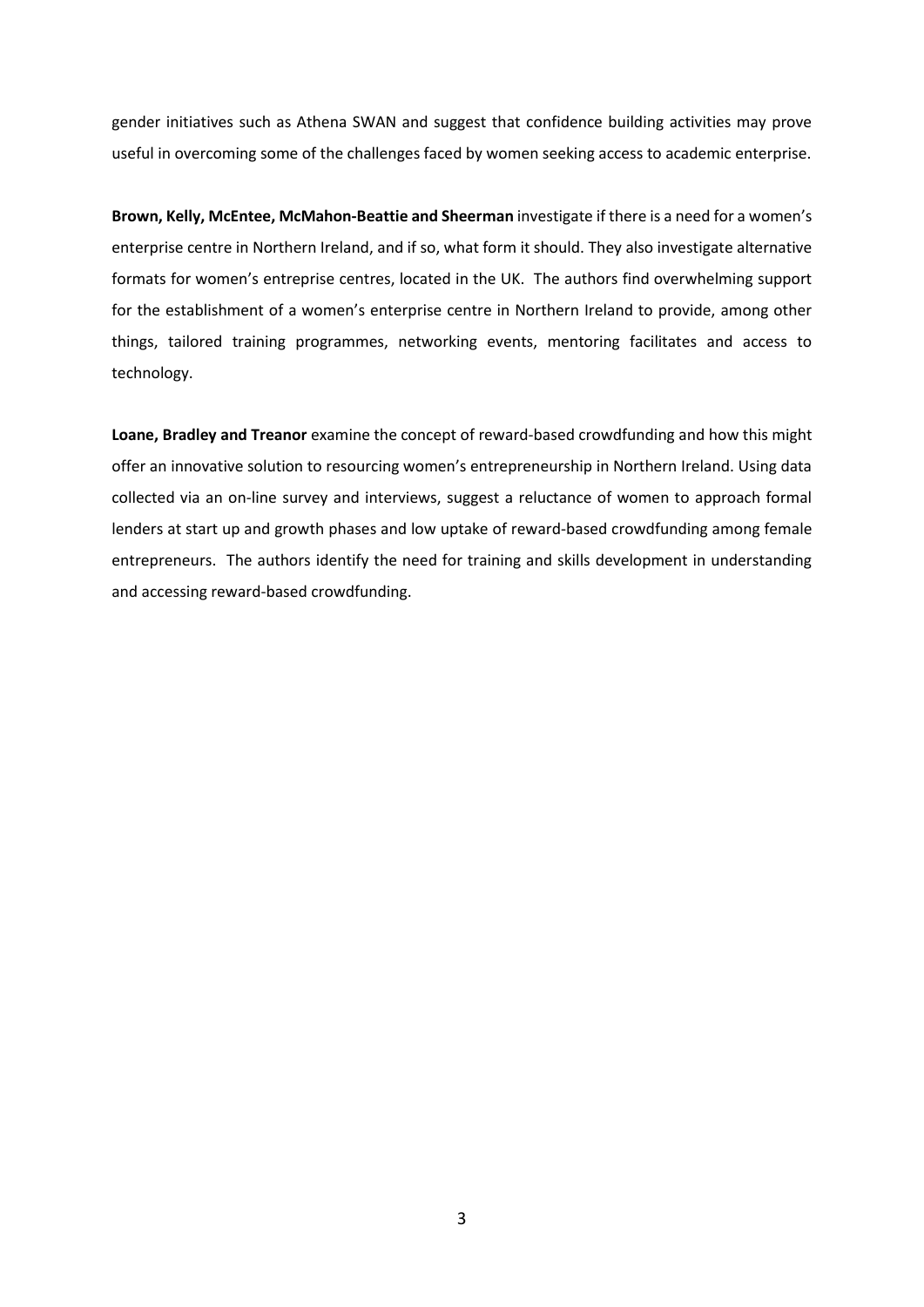# **Funding of the Research Projects**

The editors and contributions would like to thank Professor Mark Durkin, Dean, Ulster University Business School, Ulster University and Professor Paul Humphreys, Associate Dean Research, Ulster University Business School, Ulster University for funding the research projects which constitute this publication.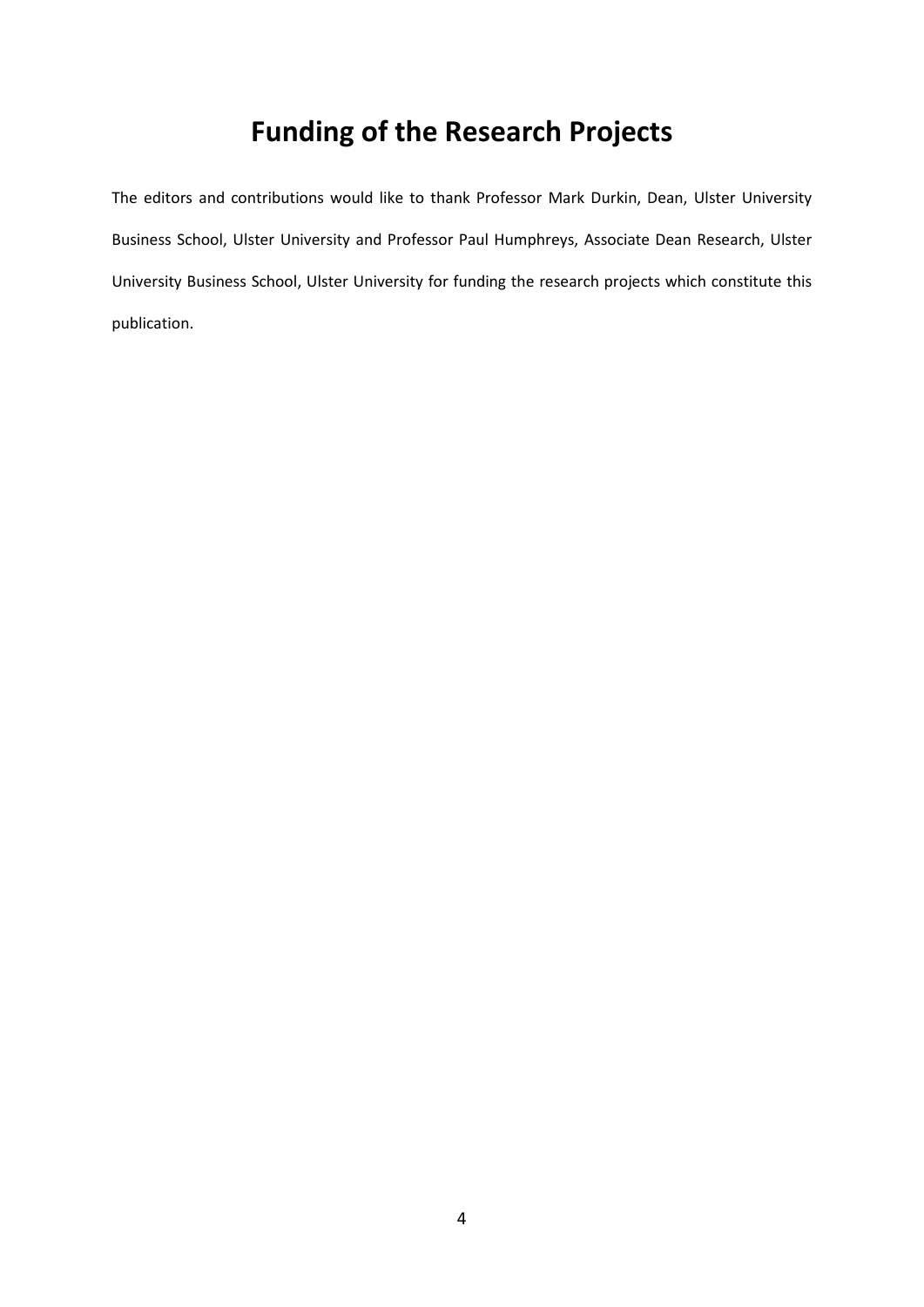## **Notes on the Contributors**

#### **Dr Shirley Barrett**

Shirley is a lecturer in the Ulster University Business School, teaching in the broad area of people management. She is programme director of the MSc Management, Magee and a Senior Fellow of the Higher Education Academy.

#### **Dr Laura Bradley**

Dr Bradley is a Senior Lecturer in Marketing with research interests in diffusion of innovation in financial services. She has published in several journals such as the Journal of Marketing Management. She is a Senior Fellow of the HEA. She is also actively involved in employability research. She regularly undertakes funded consultancy work and academic enterprise.

#### **Nancy Brown**

Nancy is a part time lecturer in Management Development with the Business School, Ulster University. She also runs her own consultancy company providing training and business mentoring. Nancy has been training, coaching, mentoring and delivering workshops for over 15 years and has first-hand experience in sales and marketing. Her experience within both the private and public sector as well as social enterprise spans the Americas, Asia, Africa, Europe, Middle East and Russia. She has worked within a wide range of businesses reflective of diverse sectors inclusive of start-ups and wellestablished multinationals including numerous female led businesses.

#### **James Cunningham**

James is a Professor of Strategic Management at Newcastle Business School at Northumbria University. His research focuses on strategy issues with respect to scientists as principal investigators, university technology transfer commercialisation, academic, public sector and technology entrepreneurship, entrepreneurial universities and business failure.

#### **Dr Alison Hampton**

Alison has worked for eleven years at Ulster University Business School, Ulster University teaching in the area of Entrepreneurship and Strategy. Prior to this she worked within the SME community with both social and commercial enterprises. Alison has completed her PhD and published in the area of female entrepreneurial firms, specifically within technology-based sectors in Northern Ireland.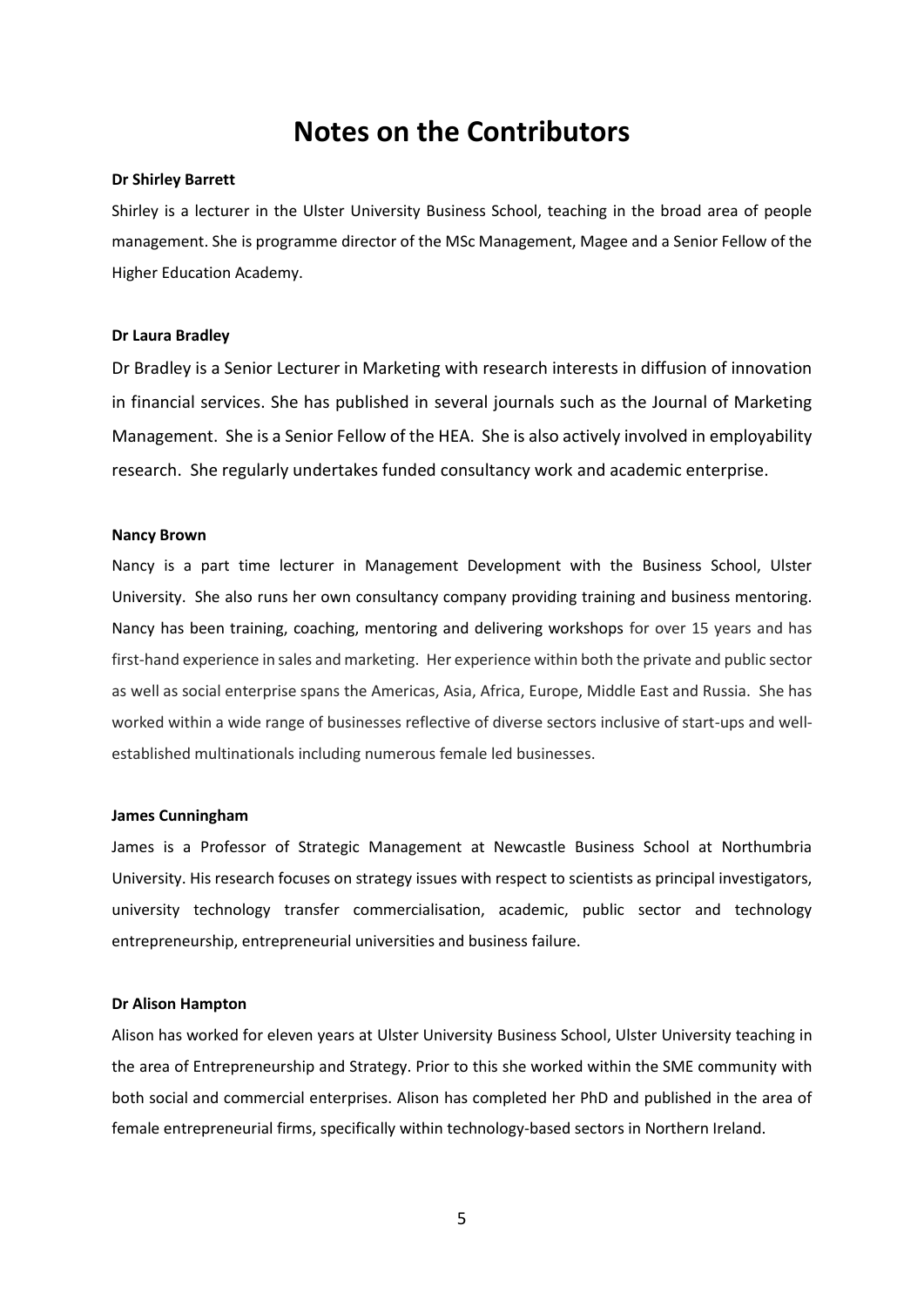#### **Clodagh Hegarty**

Clodagh is a lecturer in accounting in Ulster University Business School. She is a Fellow of the Association of Chartered Certified Accountants and a Chartered Tax Adviser. Clodagh is also Course Director for BSc (Hons) Business Information Systems and BSc (Hons) Business with Computing.

#### **Roseann Kelly**

Roseann Kelly is CEO of Women in Business NI (WIBNI). It is the largest and fastest growing business network for female entrepreneurs and senior business leaders in Northern Ireland with over 2500 members spread throughout all industry sectors. Roseann joined Women in Business NI soon after the organisation was formed in 2002 as a voluntary Director; she held the roles of Vice Chair, Treasurer, and Company Secretary during that time. She has been Chief Executive of WIBNI since 2009 overseeing a period of rapid growth and a successful sustainability strategy. She sits on the Department of the Economies Ministerial Strategic Advisory Forum, the Expert Panel for the Review of Apprenticeships and the Youth Training Review Panel. She is Chair of Diversity Mark NI Ltd, Vice Chair of Women'sTec NI and Committee member of both WINET and the Women's Fund for NI. She won the Chief Executive of the 3<sup>rd</sup> Sector (CO3) Award for Entrepreneurial Leader of the Year in 2016. In 2014 she was invited onto the Advisory Board of the SME Development Institute at the Ulster University Business School. In 2013 she won the Services to Enterprise Award with Young Enterprise, was announced in the Belfast Business TOP 50 in 2011 and was a participant on the Irish institute Boston College Women in the Workplace Programme in 2010.

#### **Dr Sharon Loane**

Sharon is a senior lecturer in International Business and Head of the Department of Global Business & Enterprise, Ulster University Business School. Her research area is international entrepreneurship. She is also interested in alternative finance (e.g. see Investigation of the antecedents and consequences of failure to reach rewards based crowdfunding goals (ESRC with Bradley, Ibbotson & Ramsey).

#### **Maura McAdam**

Maura is a Professor of Management and Director of Entrepreneurship at Dublin City University. She is an internationally recognized scholar within the area of entrepreneurship having a particular expertise in gender, technology entrepreneurship and family business. She has also authored the book 'Female Entrepreneurship' with Routledge publishing.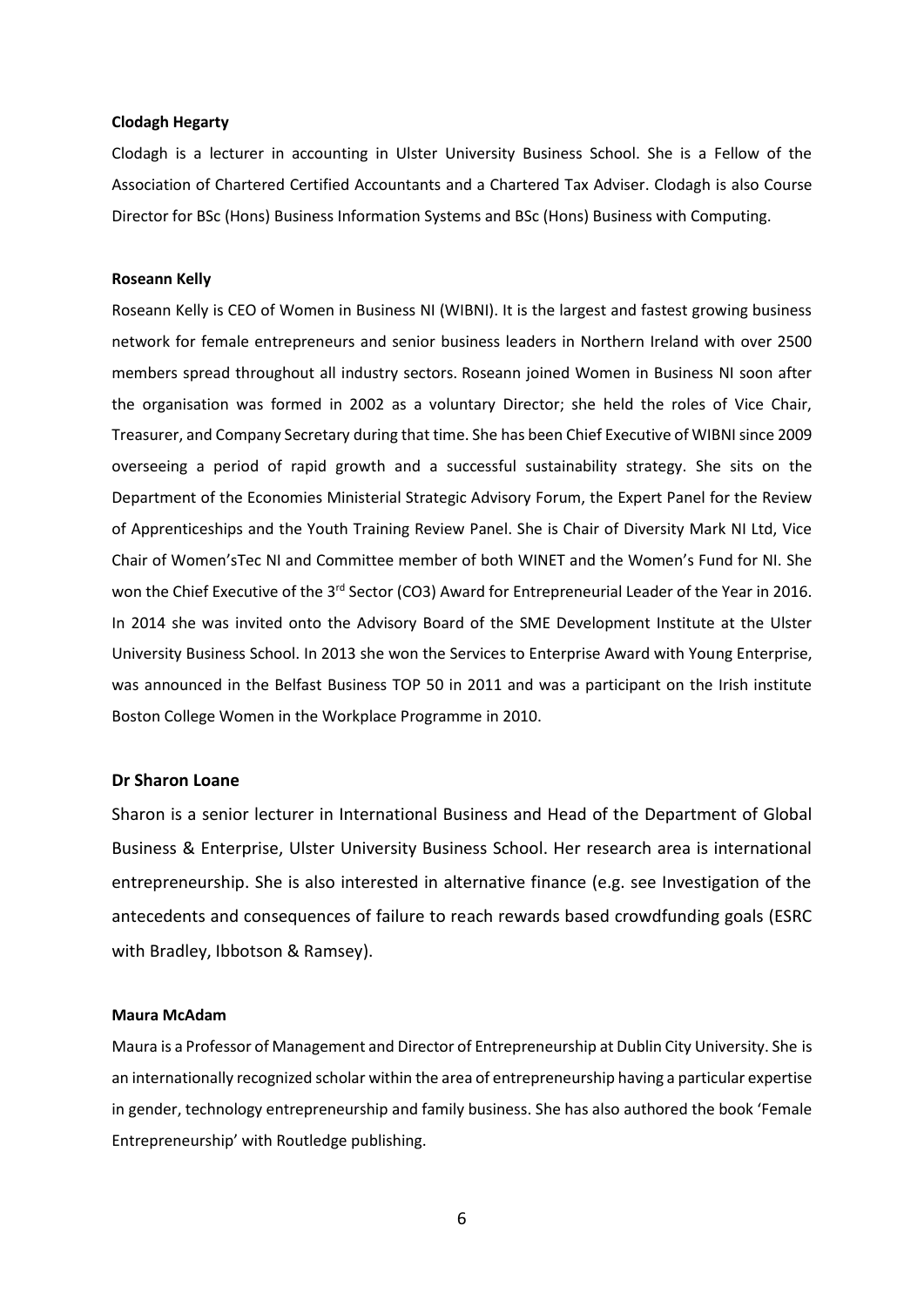#### **Claire Scott McAteer**

Claire is a lecturer in accounting and taxation in Ulster University. She is a Chartered Accountant and a Chartered Tax Adviser. Claire lectures widely on UK, Irish and cross border taxation. She is involved in authoring and examining with Chartered Accountants Ireland and the Institute of Certified Public Accountants in Ireland.

#### **Mairead McEntee**

Prior to joining Ulster, Mairead specialized in public sector consulting, with specific expertise in entrepreneurship and in particular female entrepreneurship. Mairead's main research focus since joining Ulster has been the hospitality sector, however, she does retain an interest in entrepreneurship.

#### **Una McMahon-Beattie**

Una is a Professor and Head of Department for Hospitality and Tourism Management. As well as offering a mix of undergraduate, post-graduate and professional programmes, the Department offers three entrepreneurial facilities: The Academy restaurant; the Agri-Food Business Development Centre; and the Food and Consumer Testing Suite.

#### **Kristel Miller**

Kristel is a senior lecturer in Strategy at Ulster University. Her research is in the areas of universityindustry knowledge transfer, SME innovation, technology commercialization and female entrepreneurship. She has published in internationally recognised journals such as R&D Management, Technovation and Production Planning and Control.

#### **Janette Sheerman**

Currently a Senior Lecturer in Management Development, Ulster University Business School, Ulster University with over 20 years of experience in the areas of managing, developing and delivering training solutions and accredited programmes to both the private, third and public sectors locally, regionally and overseas. Working with people of all levels from CEO to Team leaders. Has extensive experience in providing underpinning knowledge through workshops, one to one coaching and mentoring to individuals, groups, SME's and large organisations.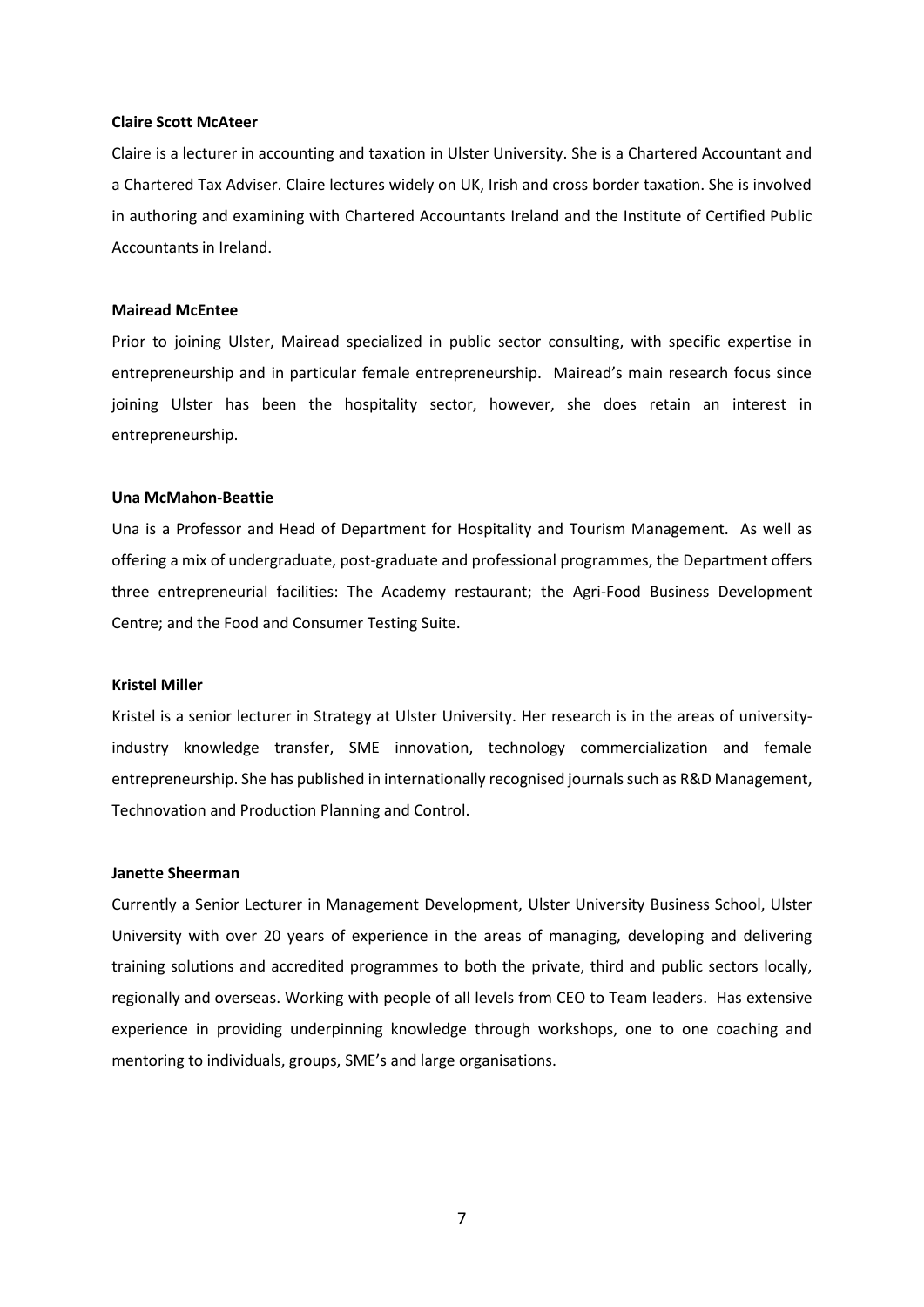#### **Dr Lorna Treanor**

Lorna is an Assistant Professor in Entrepreneurship at Nottingham University Business School. A cofounder of the Gender and Enterprise Network, Lorna's research interests lie in the broad area of entrepreneurship, small business ownership and entrepreneurial behaviours, particularly the influence of gender on entrepreneurial activity. Lorna explores women's entrepreneurship in atypical contexts such as business incubators, STEMM careers and social enterprise.

#### **Judith Woods (née McKnight)**

Judith is a Lecturer in Organisational Behaviour at Ulster University and Associate Editor of LODJ. Her research is in the areas of networking, innovation, HRD and female entrepreneurship. She has presented her research at national and international conferences and has recently published in the Journal of Entrepreneurship and Regional Development.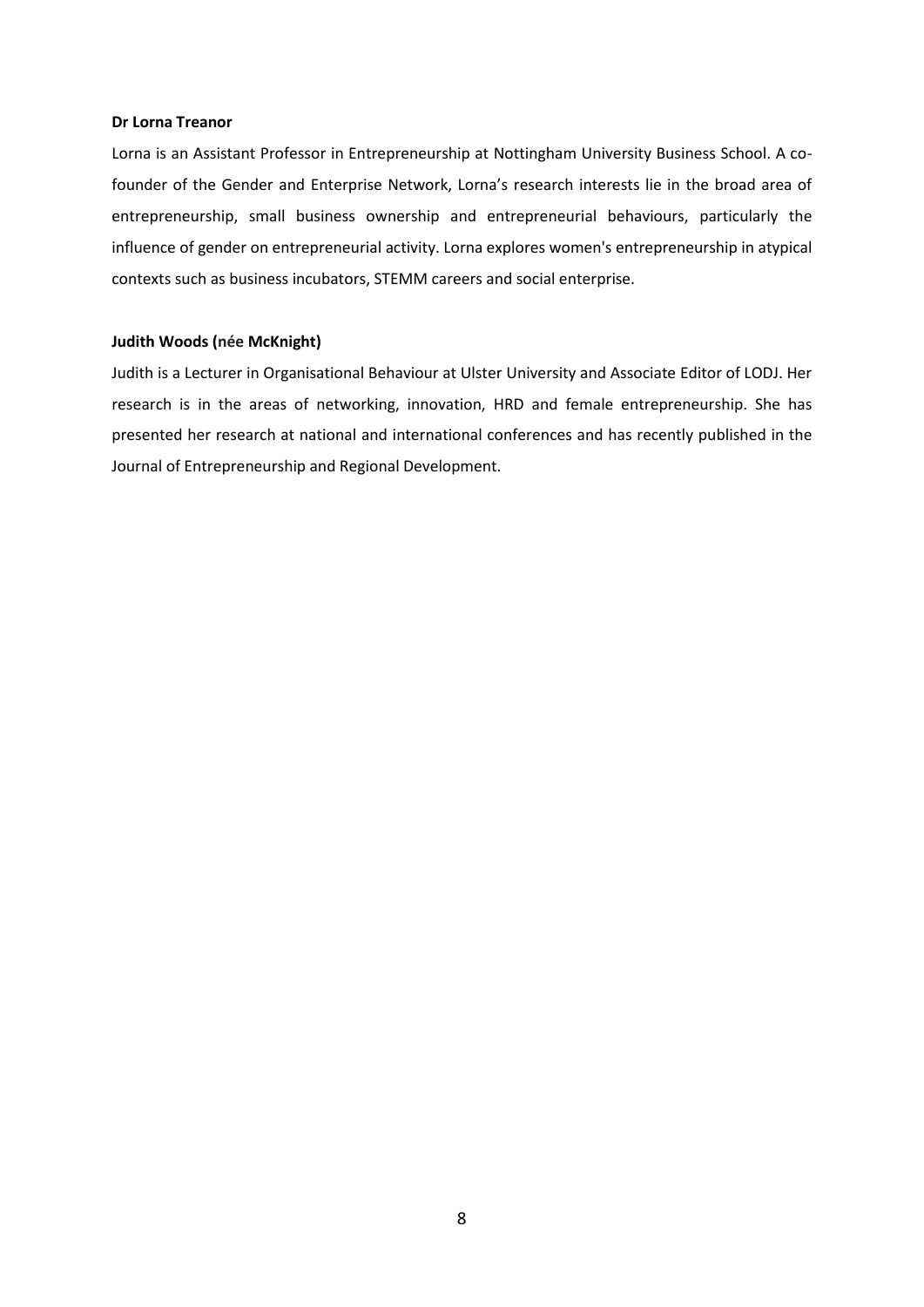### **The Role of Self-Efficacy in Developing Women's Social Capital for Entrepreneurial Formation and Growth in Northern Ireland.**

**Dr Alison Hampton (**[a.hampton@ulster.ac.uk\)](mailto:a.hampton@ulster.ac.uk)

#### **1.0 Abstract**

The ability to develop and manage effective networks is a crucial entrepreneurial competence for both venture establishment and growth. Similarly, the literature recognises the need for entrepreneurial self-efficacy as a critically aspect influencing women's entrepreneurial activities. Relatively little attention has been paid to the network development and networking activities of women entrepreneurs in general, and even less to the consideration of women's self-efficacy and its impact on such activities. The limited existing evidence suggests that female entrepreneurs may develop different approaches to network development and participation to that of their male counterparts given their lower levels of self-efficacy. This paper presents findings from exploratory, qualitative research conducted in Northern Ireland, which focused on considering the level of self-efficacy (confidence) and their engagement in entrepreneurial networking in seeking to develop their social capital. Drawing upon information-rich evidence from twelve in-depth interviews with lead female entrepreneurs, insights are presented into the nature and dynamics of female entrepreneurial networking, at different stages of the business lifecycle, depending on their level of self-efficacy.

#### **2.0 Introduction**

This research seeks to add to the body of literature in the area of Women's Entrepreneurship, specifically, in considering the role of self-efficacy (confidence) in impacting on the formation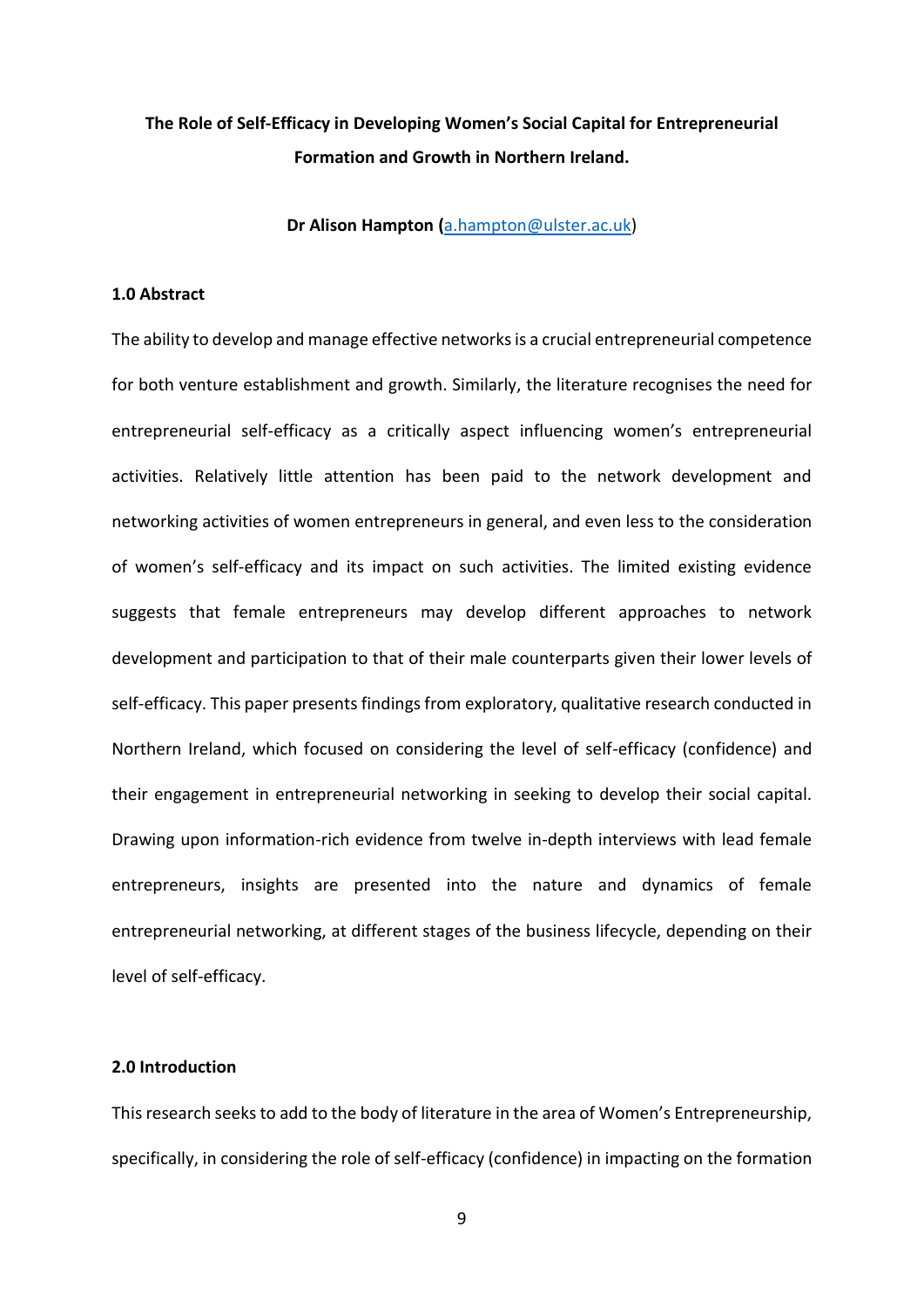and effectiveness of networking activities. Although research in the area of women's entrepreneurship has developed over the last number of years, studies focusing on women's self-efficacy and aspects of social capital represent an under-researched area. Extant research has indicated that women are a relatively untapped source of entrepreneurial potential. In Northern Ireland, figures suggest that the number of women in the early stages of entrepreneurship has declined since 2011 and is currently at the lowest level within the UK (GEM, 2016). Given the current economic climate, a focus is needed to enhance levels of entrepreneurial participation by women. One possible explanation for a lower female participation rate in entrepreneurship is that women have a lower propensity for entrepreneurship (Koellinger et al., 2008). It is suggested that two of the main barriers for women in creating and developing entrepreneurial ventures are their levels of confidence (self-efficacy) and their social capital (networks). Whilst a substantial amount of anecdotal evidence indicates gender differences exist, this area has received little by the way of rigorous academic research attention. This is particularly relevant in the context of Northern Ireland, considering the low levels of female engagement in entrepreneurship.

#### **2.1 Aim of the study**

The research seeks to explore the networking activities and self-efficacy of women entrepreneurs in Northern Ireland. Therefore, the aim of this study is to determine the impact of self-efficacy on a women's ability to foster their social capital (networks) during the establishment and growth of their entrepreneurial ventures. This research study will seek to establish the relationship between these two aspects and indicate the changes, if any, in their networking activities and/or composition depending on the level of women's self-efficacy.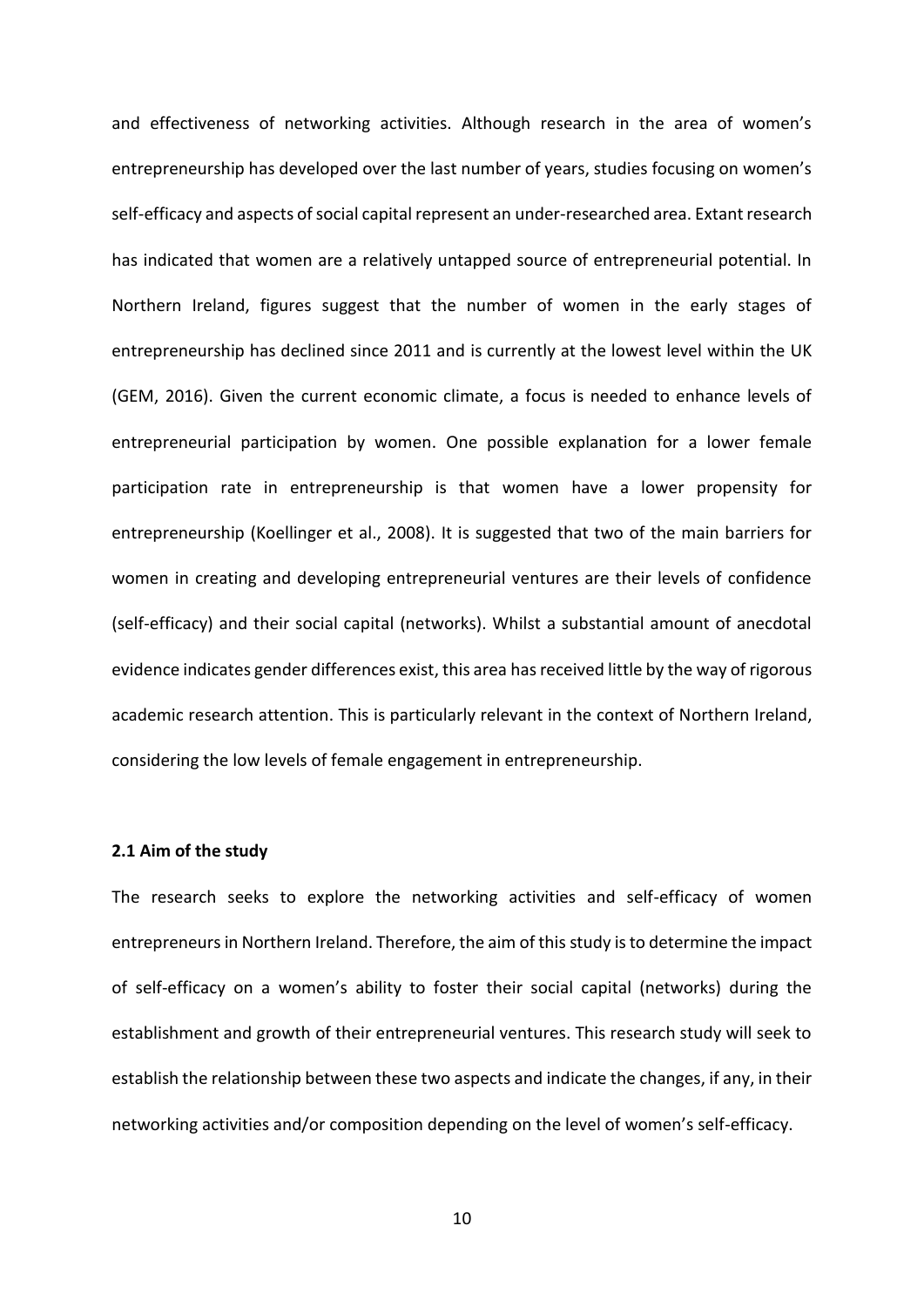#### **3.0 Key Literatures**

The key literature areas central to this study are women's entrepreneurship, self-efficacy and social capital. Therefore, the following sections below summarise the key aspects pertinent to women's self-efficacy (confidence) and women's social capital (networking) in the context of entrepreneurial business venturing.

#### **3.1 Women's Self-Efficacy and Confidence**

Bandura's (2001) defines the concept of self-efficacy as the belief a person has in their own capability. As such this can be their belief in their capability to perform a task and for a successful outcome. Central to this is the idea that this ability depends on the level of confidence, perseverance and resiliency of a person in the face of challenges and failures (Sweida & Woods, 2015). It is suggested that a key contributor to one's propensity for entrepreneurship, establishment and growth, is entrepreneurial self-efficacy (McGee et al, 2009; Zhao et al, 2005). Indeed, research suggests that 'vicarious learning' is regularly cited by women as a self-efficacy builder and is significantly more important than personal performance (Barnir, 2014). However, it is believed that entrepreneurial self-efficacy, especially for women, impact on their ability to start of a business, to engage in venture creation and to become business owners (Kelley et al., 2011; Allen et al., 2008; Minniti et al., 2005; Zhao et al., 2005; Wilson et al., 2009; Reynolds et al., 2002). One possible view is that women feel less efficacious about their entrepreneurial ability (Dempsey and Jennings, 2014).

Studies suggest that women tend to possess a lower level of entrepreneurial self-efficacy and confidence than men (Chen et al., 1998; Gatewood et al., 2002; Kirkwood, 2009). Indeed,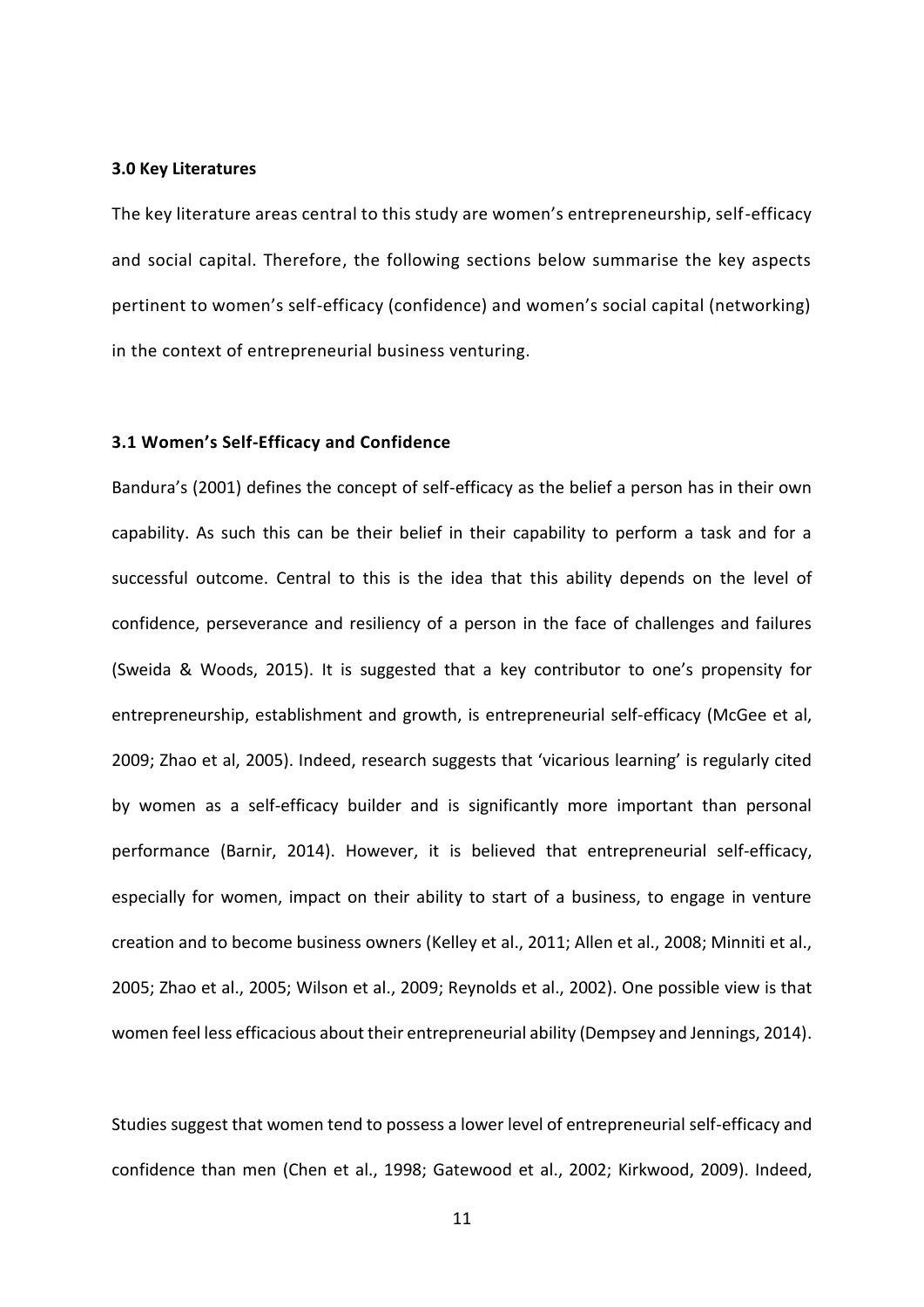Terjesen & Elam (2012) suggest this is highly relevant for women who struggle with confidence and efficacy in complex entrepreneurial tasks and situations. Furthermore confidence, expectations of opportunities and fear of failure are the most significant factors for women engaging in new business venturing (Dempsey and Jennings, 2014). Similarly, Wang et al. (2013) considers an individual's self-efficacy, prior knowledge, social networks, and perception about the industrial environment, all have positive effects on entrepreneurial opportunity recognition. Furthermore, Urban (2010) indicates that raising entrepreneurial efficacies should raise perceptions of venture feasibility for women entrepreneurs.

The absence of entrepreneurial self-efficacy this is suggested to have a significant impact on the entrepreneurial ambitions of women entrepreneurs (Katila and Eriksson, 2013). While confidence has received scant attention in the entrepreneurship field, research by Fielden et al. (2003) suggests that this is the greatest barrier to women's entrepreneurship. Current research studies have concluded that men tend to have higher self-confidence, positively affecting their entrepreneurial intentions (Kirkwood, 2009) and thus networking activities. Although entrepreneurial self-efficacy is a crucial element for women's entrepreneurial activity, little is known about self-efficacy in women's entrepreneurship research (Bulanova et al, 2016) or how it affects women's networking activities during the various stages of their business development.

#### **3.2 Women's Social Capital and Networking Activities**

The ability to develop and manage effective networks appears crucial to entrepreneurial venture establishment and growth (Bogren et al, 2013). Indeed, networks are an imperative source of social capital (Molloy, 2005). Networking is the process of tapping relationships for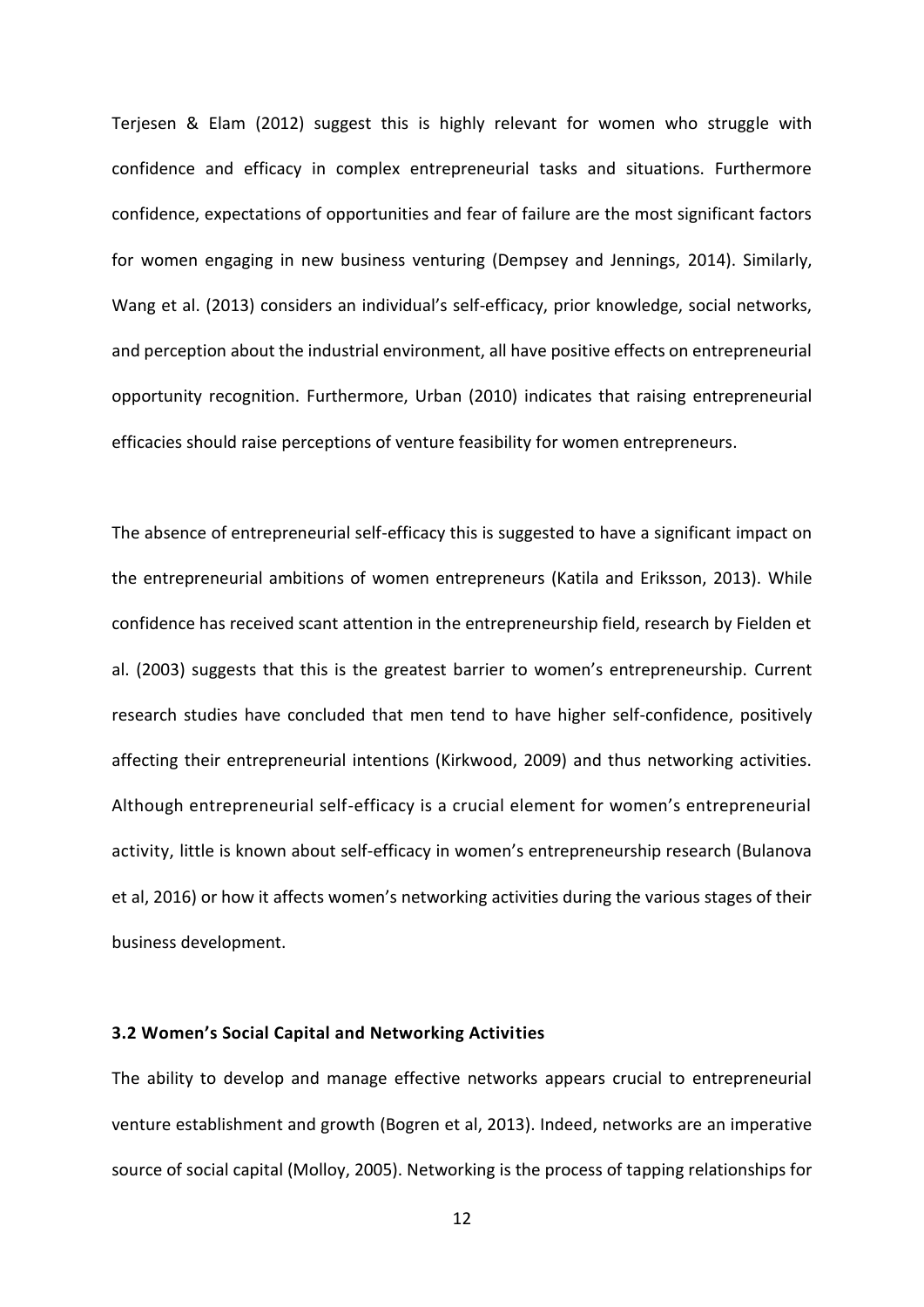commercial gain. Therefore, this network of relationships is an intangible asset, intrinsically lodged in that individual and in the personalised way that they have nurtured and developed the relationships (Iacobucci, 1996). Despite some researchers indicating that women operate businesses in ways that are similar to male entrepreneurs (Davis and Long, 1999), key differences have been identified between men and women in business in terms of their social capital, particularly networks (Forrett and Dougherty, 2001).

Regarding social capital, Arenius and Clercq (2005) examine the effect of an individuals' network of contacts on the ability to recognise an opportunity in the marketplace. Resultantly, they argued that the potential access to network contacts impacts on the individuals' human capital affecting the possibility of business venturing (Hsiao et al, 2013). Entrepreneurs frequently make decisions based on their social relationships (Brudel & Preisendorfer, 1998), hence the importance of social capital for making decisions where incomplete information is available. Looking at the aspects of entrepreneurial self-efficacy, Kasouf et al. (2015) suggests that the entrepreneur's social capital is vital (Hinz, 2017). In terms of social capital, access to networks has an important role to play in terms of the access to information for decision making. Hence prior studies suggest that the impact of social capital is moderated by entrepreneurs' explanatory style, a psychological attribute responsible for the interpretation and perception of their capabilities (Fu et al., 2010; Kasouf et al., 2015; Seligman, 1991). Therefore, confidence and self-efficacy in terms of the entrepreneur's perception of their own capabilities is considered a major determining factor of how well networks are used (Bandura, 1977).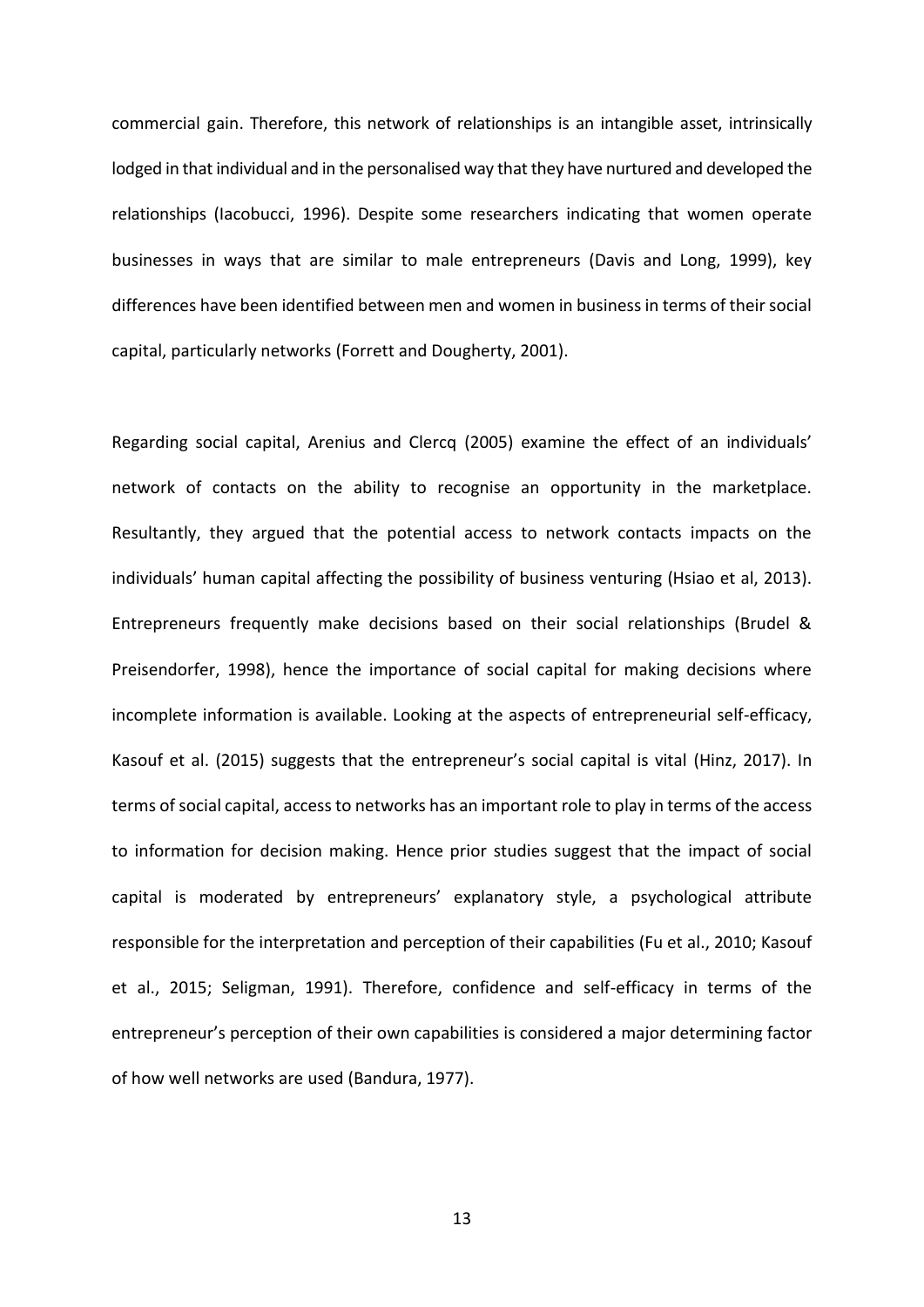However, despite its importance, extant research indicates that relatively few studies have focused on the networking activities of women. Limited evidence that exists suggests that women entrepreneurs may develop different approaches to network development but that they experience problems with business networks (Bodolica & Spraggon, 2015; Sappleton, 2009) in that they have been traditionally excluded from such male-dominated networks. This has been cited as a major barrier to their advancement (Knouse and Webb, 2001) and hence this is likely to impact on their self-efficacy. Indeed, gaining access to such networks, beyond mere 'tokenism', poses real challenges (Shaw et al., 2001) for reasons including personal selfconfidence, anxiety, a perceived lack of competence relative to male members, and concern about the amount of time and effort required to engage given their domestic responsibilities (Tonge, 2008; Marlow and Strange, 1994; Smeltzer and Fann, 1989). Given these additional challenges which women face, the challenge they face in deriving real benefits from their networking activity requires them to seek novel, as well as sympathetic, ways to make progress in this key entrepreneurial area. Studies suggest a critical factor influencing women's engagement in entrepreneurial activities is in seeking to achieve a work-life balance and often the main motivation for entering into entrepreneurship (Poggesi et al, 2015). However, it is family life, which is often believed to impact negatively on the development of women's social capital (Tonge, 2008) thus lowering their growth aspirations (Lockyer and George, 2012).

Previous studies have suggested that men tend to network informally whilst females are more likely to have formalised this activity into a deliberate strategy in mainly an all-female or female-only network (Smeltzer & Fann, 1989). Despite their establishment, however, their uptake has meet with mixed reactions from women. A key issue emerging in the literature recognises the importance of formal networking by women, as a means of addressing relative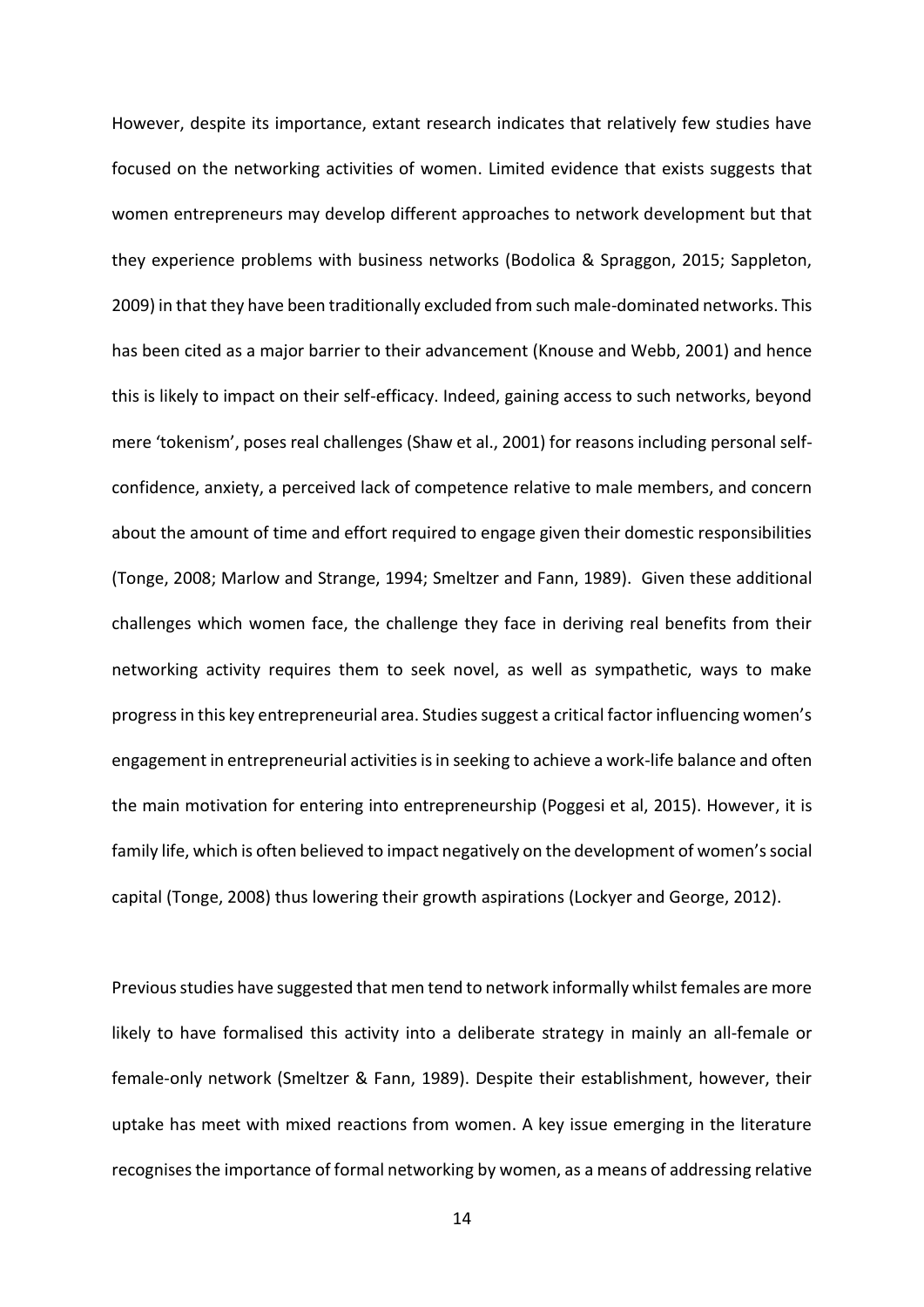shortfalls in their own social capital. It has also been claimed that by restricting themselves to gathering information and other resources exclusively from only other women (Renzulli et al, 2000), female-specific networks serve to reinforce the disadvantaged position of women by limiting their entrepreneurial opportunities and potential. More recent research indicates that women-only networks do have benefits, providing they are used to supplement other networking activities (Donelan et al, 2009). There is evidence also that many women prefer gender-neutral networks, thus rejecting suggestions their sex makes them intrinsically different in business (Tighe, 2006).

#### **4.0 Research Approach**

A qualitative methodology was adopted for this research, given its focus on female entrepreneurship and the relative infancy of the topic. Twelve female entrepreneurs, who had set up or developed, established businesses, participated in the research study, representing a range of business sectors. Those participating in the research constituted a convenience sample which provided information-rich case studies, considered as being particularly insightful with respect to the phenomena under research (Neuman, 1997). The convenience sample of women entrepreneurs from Northern Ireland, included nascent female entrepreneurs, new venture female entrepreneurs, and established female entrepreneurs from a range of sectors. This allowed the possible exploration of any changes in their networking practice, throughout the business lifecycle, indicating the level of their self-efficacy at each phase of growth. Semi-structured, in-depth interviews were conducted with each participant interviewed for an average of one and a half hours. All interviews were recorded and transcribed although personal details of the women engaged in the research remained confidential.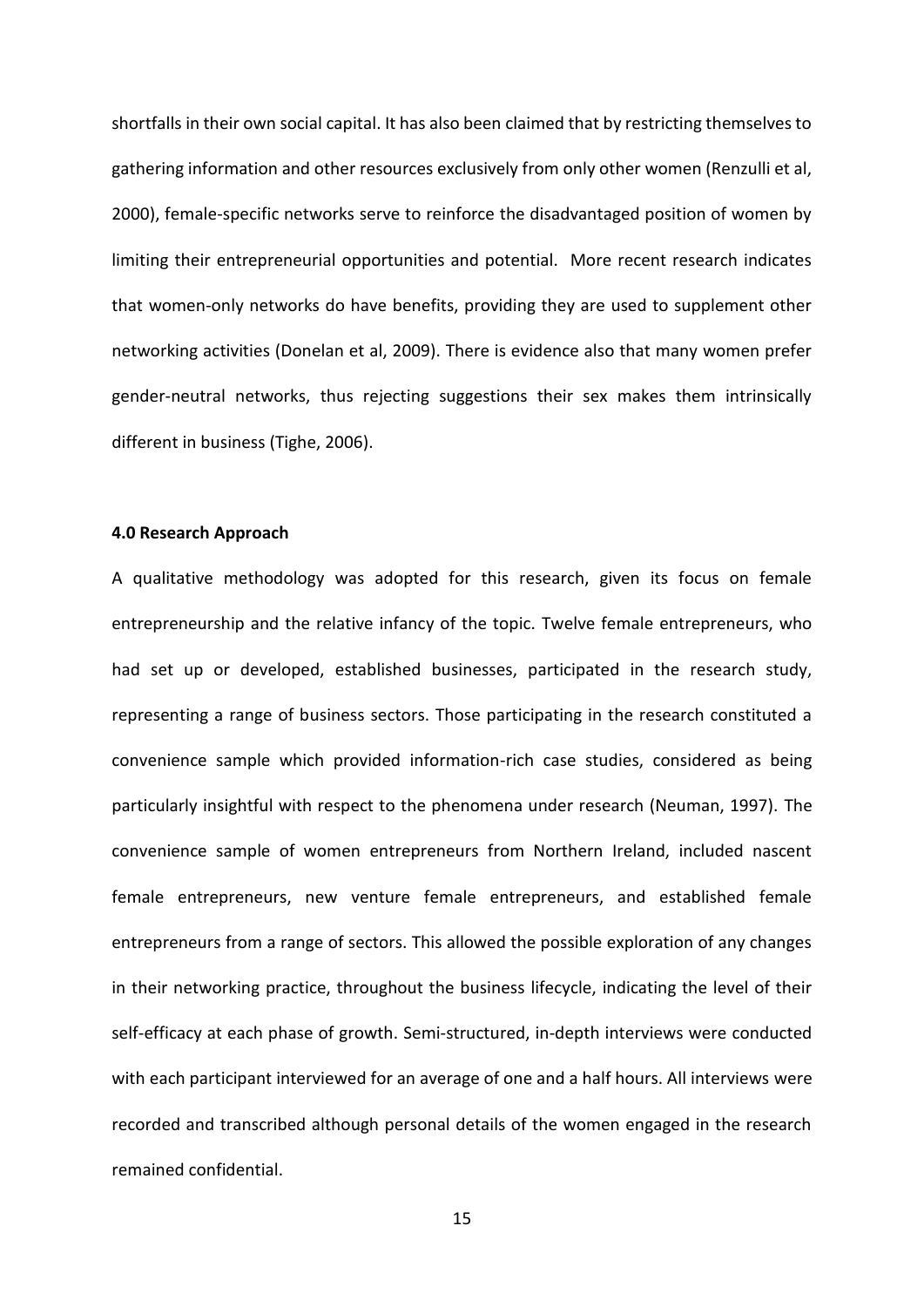Prior to data collection, a series of key themes will be developed from a review of the current literature base, to guide the researcher. The relative informality of the approach should allow participants to discuss their individual experiences with their networking activities to emerge. The relative informality of the approach allowed participants to discuss their individual experiences in a way which allowed issues of their self-efficacy (confidence) and their networking activities and engagement to emerge. As a result of the inductive analysis, core categories relevant to the female entrepreneurs' expectations of their networking activities began to emerge. This approach allowed for a greater focus on the reality of their networking activities compared to the expectations of female networks.

#### **4.1 Data Analysis**

Qualitative data by its nature can be chaotic and messy and so requires a methodical and systematic approach to analysis (Miles and Huberman, 1994). Often the amount of data obtained is considered a downside of in-depth interview research (Denscombe, 2003). Merriam (1988) suggests that qualitative data should be collected and analysed concurrently, so this research adopted such an approach. Interviews were conducted in a series of three sets, consisting of four companies in each set. Once the first set of interviews was completed the interviews were transcribed verbatim, and each set of interviews were analysed before the next set commenced. The substantial amount of actionable interview data led to the adoption of a rigorous structure for subsequent analysis which was facilitated through the use of Nvivo.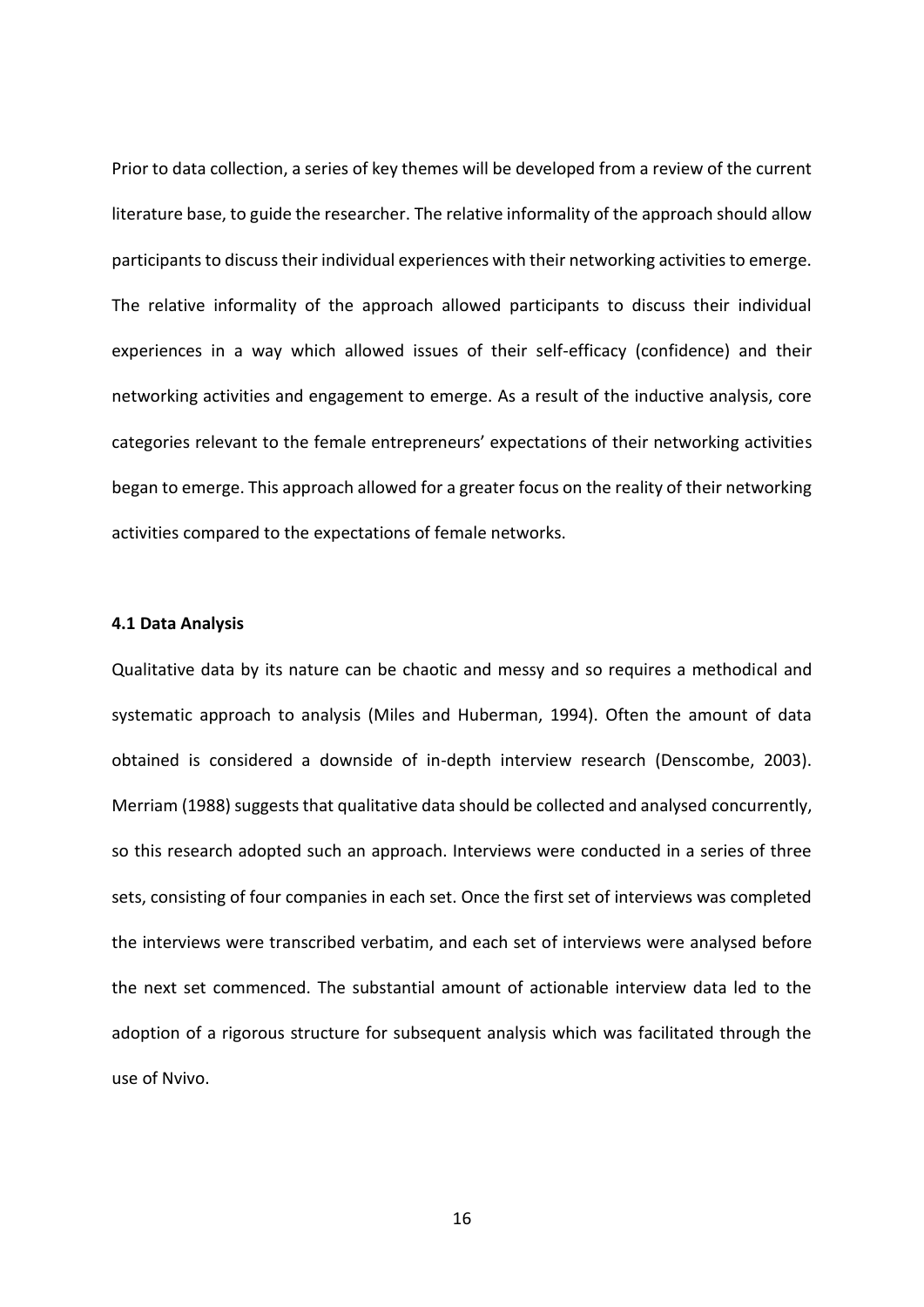#### **5.0 Key Findings**

Below is a summary discussion of the key findings established through the completion of this study, although extracts from the research will be presented at the conference event.

#### **5.1 Women's Self-Efficacy and Confidence**

The findings from this research study illustrated that women entrepreneurs do have an 'inner belief', hence a level of self-efficacy, that they will be successful in business. However, in the early stages of set-up they recognise there were times in which they had some level of 'selfdoubt' and required support and reassurance. In contrast those in the later stages of development exhibited a high level of self confidence in their ability. This it seemed developed from their experience in business over time and from developed knowledge of the industry sector. They typically expressed the view that they had confidence and self-efficacy which emanated from being a 'women entrepreneur' within their sectors. In terms of developing and growing an entrepreneurial business, the women in this study, believed that it was crucial to know another entrepreneurial business person. However, the view was generally expressed that this individual in business was a 'business person' but did not necessarily have to be another women entrepreneur. Furthermore, the longer the women were in business the less relevant the 'gender' was in how they did business.

Whilst, they indicated that at times, they did question their confidence, this was largely in relation to other peoples 'perception' of them as women entrepreneurs. This it seemed created a view that being a women entrepreneur included a certain level of 'disapproval' from other people. In the context of this research, the majority of women entrepreneurs interviewed, indicated that they felt disapproval in that they were viewed as 'putting their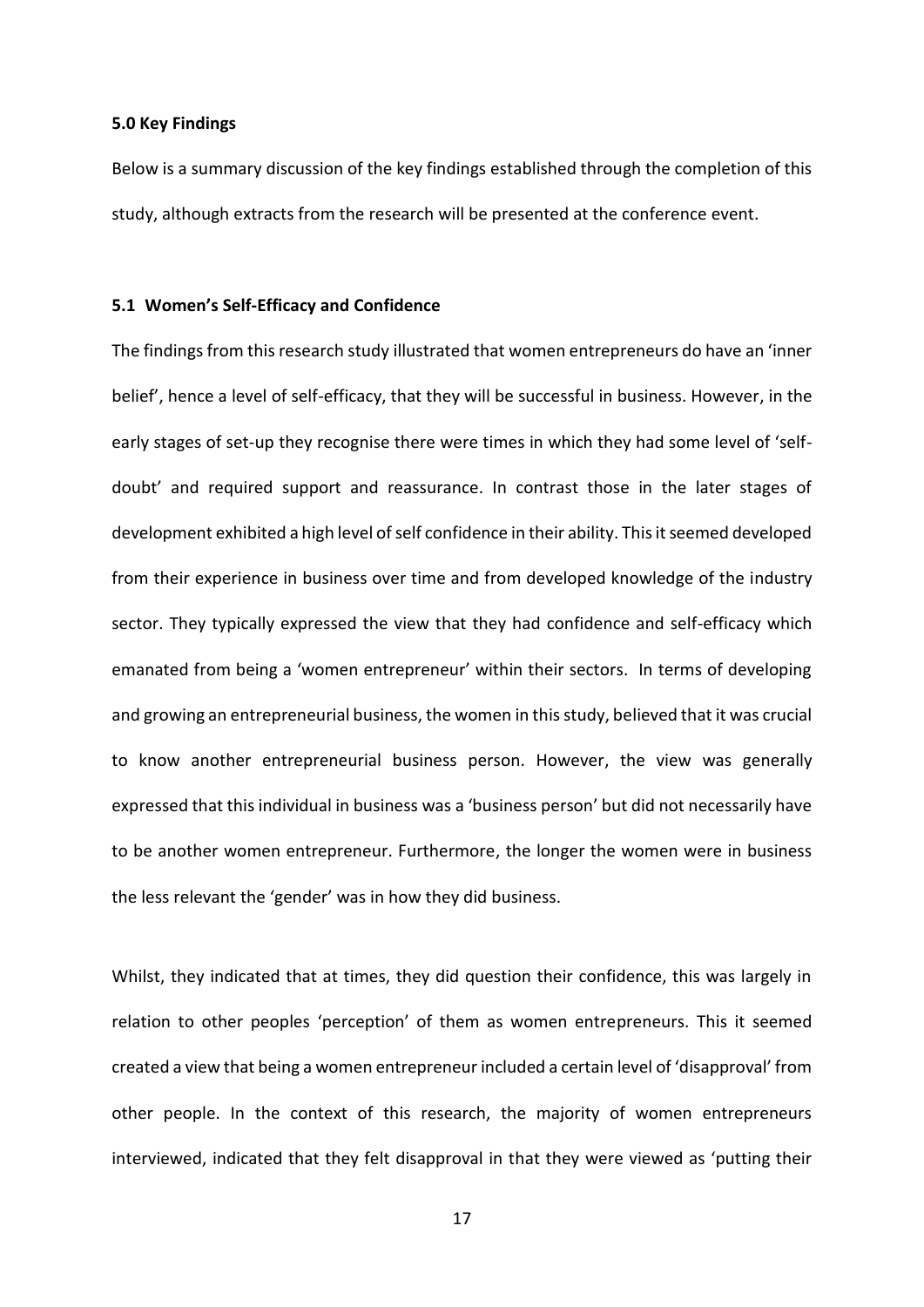family in second place to the business'. As part of this they felt that they adopted a lot of 'guilt' about undertaking this role as opposed to undertaking the 'traditional female' identity. As a result of this view the women, engaged in this study, indicated that they constantly felt the need to 'prove themselves' as worthy as a business person and sought to constantly project a 'professional persona' of being in control in counteracting this perception.

#### **5.2 Women's Networking**

In terms of networking, the aim of this research was to explore the levels of self-efficacy and its impact on the social capital (networking) of women entrepreneurs. At one point or another, the majority of women held membership of formal networks such as the Federation for Small Business, the Chamber of Commerce or any number of dedicated formal women's networks such as Women in Enterprise, and Women in Business. It appears from the research, that women are more likely to want to build their networking activities around a deliberate strategy, targeted towards specific individuals with whom they have a degree of empathy, trust and confidence (Carter et al., 2001). Previous studies have suggested that men tend to network informally, and to a degree, exclusively, whilst women are more likely to have formalised this activity into one that is more thoughtful which more often than not will include mainly an all-female or female-only network (Smeltzer & Fann, 1989), at least initially. The reality of entrepreneurial networking that women engage in during business venturing appears from this research to be influenced largely by their need for empathic support, credibility, and legitimacy as well as by their level of business experience, domestic circumstances, and by network quality issues. Thus, supporting the view that self-efficacy is central to network development and success.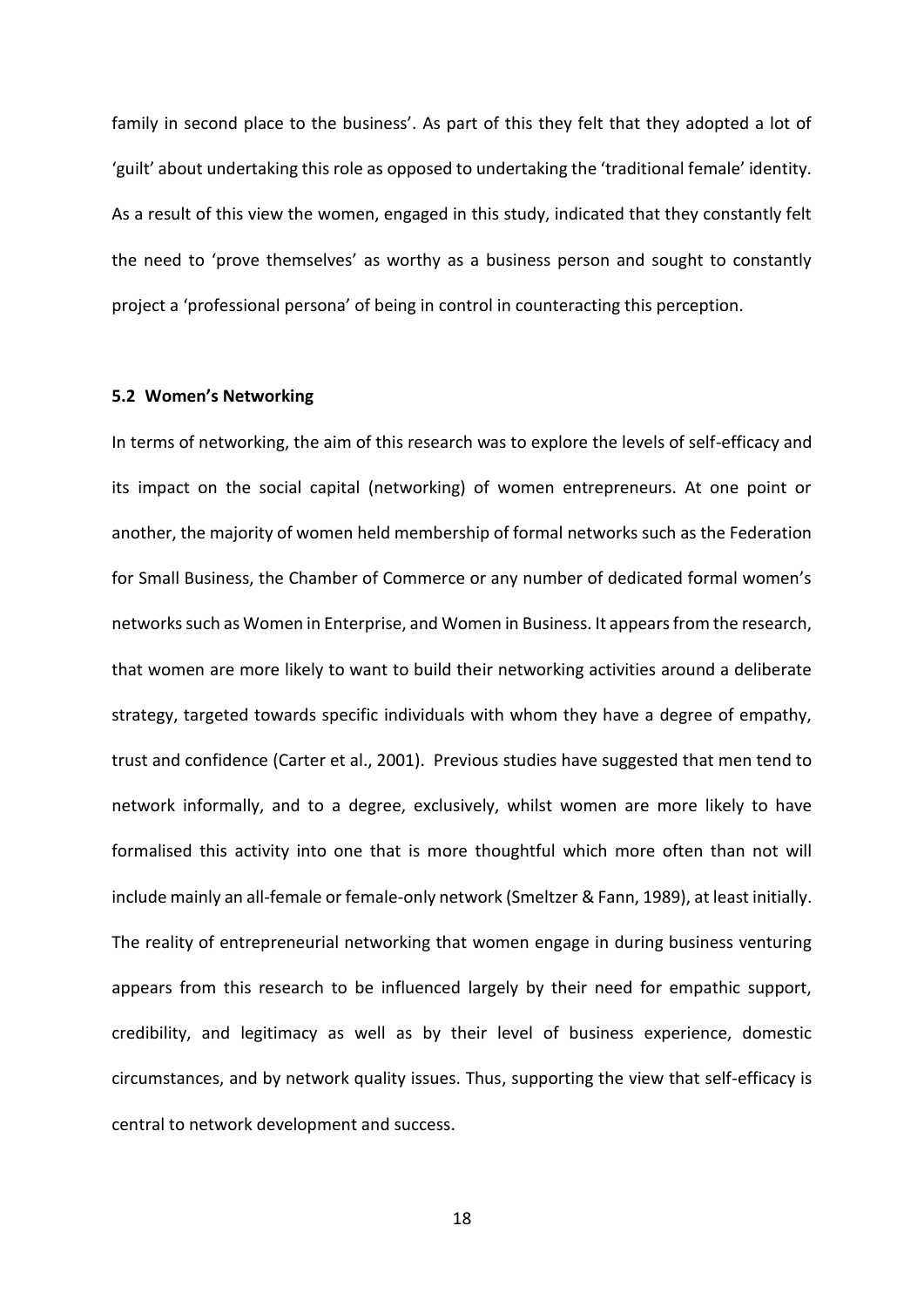In particular the early stage members of the sample, who had little in the way of support from those in their informal networks, approached formal networks in order to address perceived shortfalls in their human, social and financial capital. Others, particularly amongst those women in relatively more advanced stages of business development, had developed key contacts even prior to setting up their business, and were joining specific networks to strengthen their position within their sector, suggesting a degree of thoughtfulness in their network building. The majority of those who had engaged in formal networking activity, particularly those in the later stages of business development, illustrated a shift in attitude to the value of women-only networks. The longer period of time that the female entrepreneurs were in business, it seemed, the more they looked beyond their initial enthusiasm for womenonly networks and to view their value now more critically.

Despite investing time and money in obtaining membership of formal networks through subscriptions and membership, some interviewees tended to view formal networks, whether women-only or not, as poor in delivering on quality, resources and contacts. In terms of support, what appeared crucial was access to a mentor in business. It was suggested that these individuals were of critical importance to long-term growth and development. With respect to those networks specifically targeting women only interviewees believed that they whilst such networks provided vital support for some in the early stages, addressing some of the initial barriers for females seeking to engage in business venturing, there was a need to consider such issues as the industry sector within which those venturers were operating and the relative stage in the business lifecycle they were active in.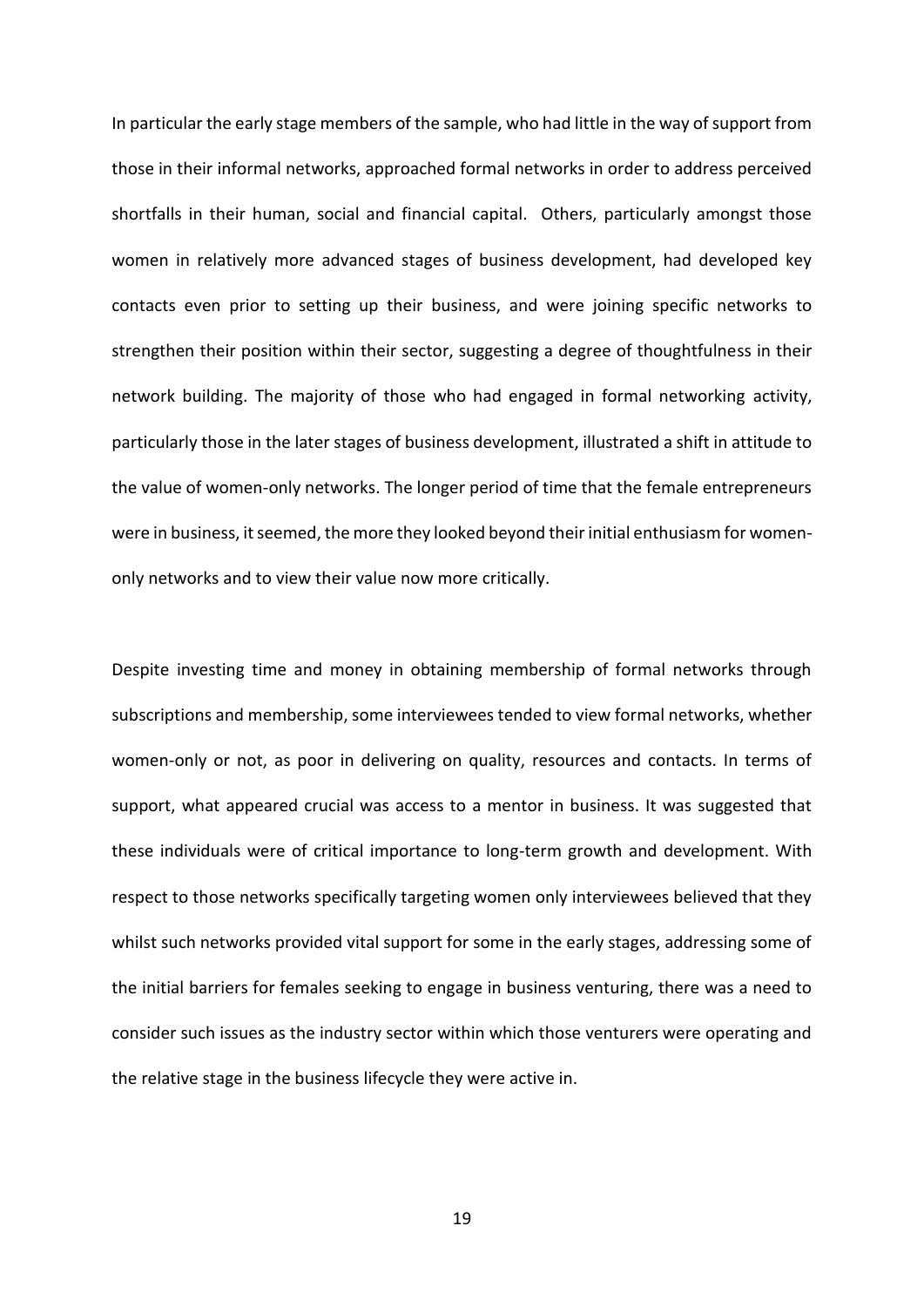#### **6.0 Implications for practice/policy and next steps**

The findings of this research add to our understanding of women's entrepreneurship, especially in the context of Northern Ireland. It is hoped that the findings add to the body of literature by providing insights into the nature of women's usage and composition of networks alongside their level of self-efficacy. A better understanding of the issues surrounding the impact of self-efficacy on the networking activities of women entrepreneurs should help identify ways in which others might be encouraged to engage in entrepreneurial venturing in Northern Ireland.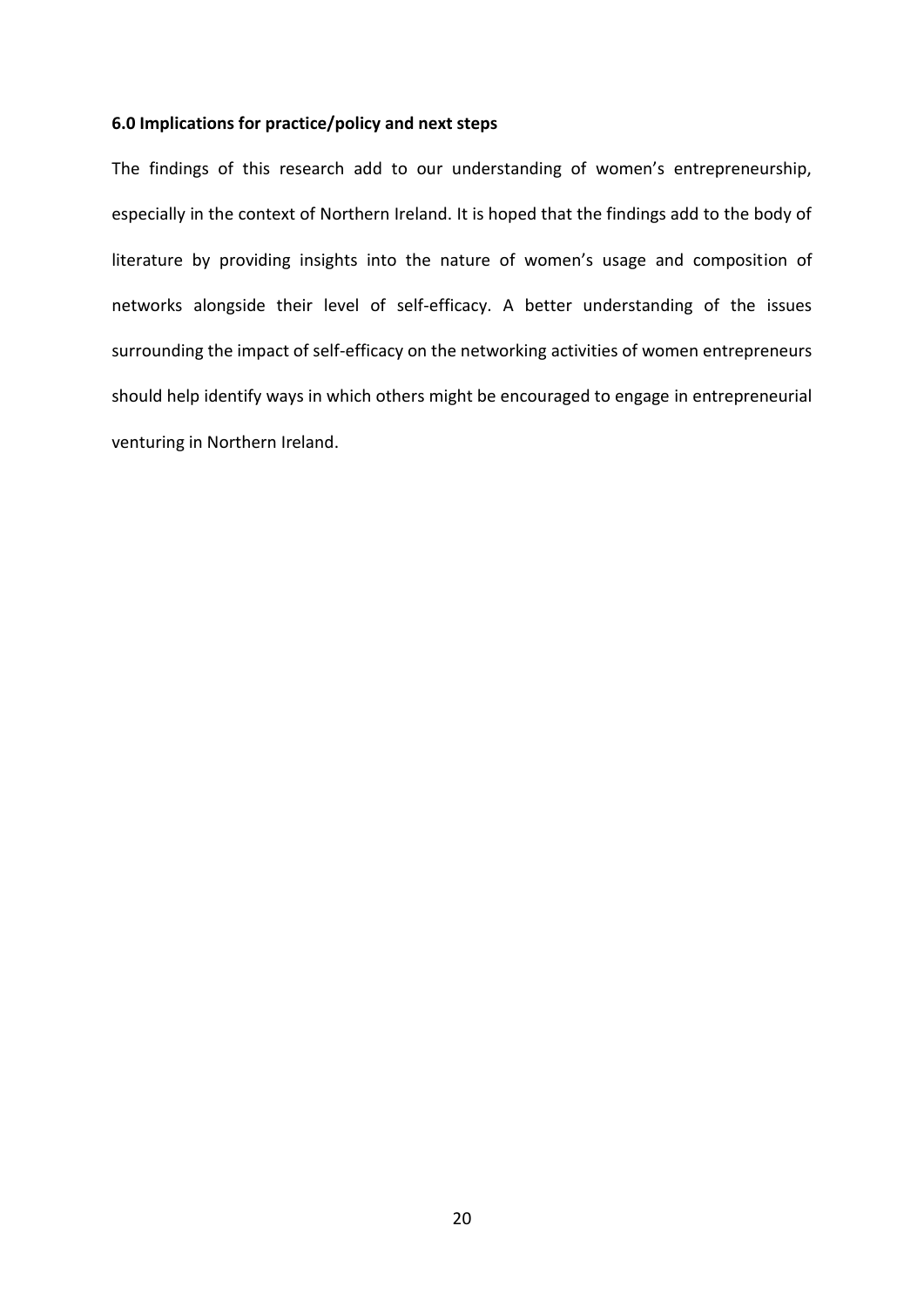#### **7.0 References**

Allen, I.E., Elam, A., Langowitz, N. and Dean, M. (2008), 2007 Global Entrepreneurship Monitor: Report on Women and Entrepreneurship, Babson College, Babson Park, MA.

Arenius, P., and de Clercq, D. (2005), A network-based approach on opportunity, *Small Business Economics*, 24 (3), 249-265.

Bandura, A (1997). Self-Efficacy: The Exercise of Control. New York, NY: Worth Publishers.

Bandura, A. (2012). On the Functional Properties of Perceived Self-Efficacy Revisited. *Journal of Management, 38*(1), 9-44.

Barnir, A (2014). Gender differentials in antecedents of habitual entrepreneurship: Impetus factors and human capital, *Journal of Developmental Entrepreneurship*, 19(1).

Bogren, M., Friedrihs, Y. Rennemo, O. and Widding, O. (2013), Networking Women entrepreneurs: fruitful for business growth?, *International Journal of Gender and Entrepreneurship*, Vol. 5, No.1, pp. 60-77

Bruderl, J. and Preisendorfer, P. (1998), "Network Support and the Success of Newly Founded Business", *Small Business Economics*, Vol. 10, No. 3, pp. 213-225.

Bulanova, O., Isaksen, E.J. and Kolvereid, L. (2016), Growth aspirations among women entrepreneurs in high growth firms, *Baltic Journal of Management*, Vol. 11, Issue 2, pp.187- 206.

Carter, S., Anderson, S and Shaw, E. (2001) Women's Business Ownership: A review of the academic, popular and internet literature, University of Strathclyde report to the Small Business Service, Glasgow, August.

Chen, C. C., Greene, P. G., & Crick, A. 1998, Does entrepreneurial self-efficacy distinguish entrepreneurs from managers?, *Journal of Business Venturing,* 13(4): 295-316.

Davis, S.E.M. and Long, D. D. (1999), Women entrepreneurs: What do they need?, *Business and Economic Review*, 45 4): 25-26.

Dempsey, D. and Jennings, J. (2014), Gender and entrepreneurial self-efficacy: a learning perspective, *International Journal of Gender and Entrepreneurship*, Vol. 6, No. 1, pp.28-49.

Denscombe, M. (2003) The good research guide: For small scale social research projects, 2<sup>nd</sup> Edition, Maidenhead, England: Open University Press, McGraw-Hill.

Donelan, H., Herman, C., Kear, K. and Kirkup, G. (2009), "Patterns of online networking for women's career development", *Gender in Management: An International Journal*, 24, 2, pp. 92-11.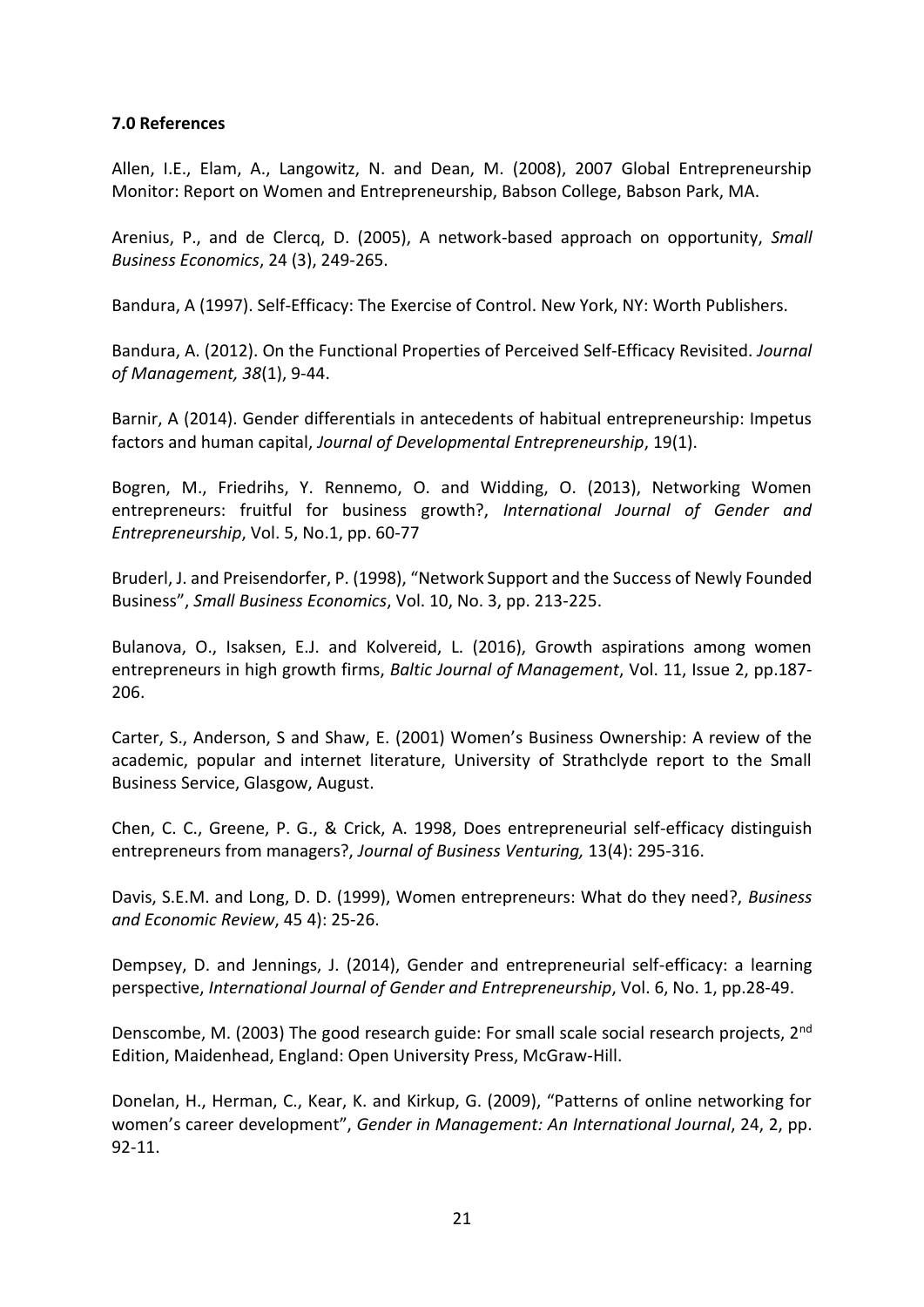Easterby-Smith, M., Thorpe, R. and Lowe, A. (1991), Management Research: An introduction. London: Sage Publications.

Fielden, S., Davidson, M. Dawe, A.F and Makin, P. (2003), Factors inhibiting the economic growth of female-owned small businesses in the north west of England, *Journal of small Business and enterprise Development*, Vol. 10(2), pp. 152-156.

Forret, M.L., and Dougherty, T. W. (2001), "Correlates of networking behaviour for managerial and professional employees", *Group and Organisation Management*, Vol. 26, pp 283-311.

Fu, F. Q., Richards, K. A., & Hughes, D. E. (2010). Motivating salespeople to sell new products: the relative influence of attitudes, subjective norms, and self-efficacy; *Journal of Marketing*, *74*(6).

Gatewood, E. J., Shaver, K. G., Powers, J. B. and Gartner, W. B. (2002), "Entrepreneurial expectancy, task effort, and performance", *Entrepreneurship Theory and Practice*, Vol. 27 No. 2, pp. 187-206.

GEM (2016), Global Entrepreneurship Monitor, available at: www.gemconsortium.org/news/757/gem-2016-womens-report

Hinz, A., (2017), Entrepreneurial behaviour revisited: Linking self-efficacy with effectuation, International Journal of Business and Society, Vol. 18 (2), 245-260

Hsiao, Y-C, Hung, S-C, Chen, C-J, and Dong, T-P (2013), Mobilizing human and social capital under industry contexts to pursue high-tech entrepreneurship, Innovation Management: Policy and Practice, 15 (4); 515-532.

Iacobucci, D., (1996), Networks in Marketing. Thousand Oaks, London: Sage Publications.

Kasouf, C. J., Morrish, S. C., & Miles, M. P. (2015). The moderating role of explanatory style between experience and entrepreneurial self-efficacy. *International Entrepreneurship and Management Journal*, *11*(1), 1-17.

Katila, S., and Eriksson, P. (2013), He is a firm, strong-minded and empowering leader, but is she? Gendered positioning of female and male CEO's, *Gender, Work and Organisation*, Vol. 20, Issue 1 January, pp. 71-84.

Kelley, D.J., Brush, C.G., Greene, P.G. and Litovsky, Y. (2011), Global Entrepreneurship Monitor: 2010 Women's Report, Babson College, Babson Park, MA.

Kirkwood, J., (2009) Is a lack of self-confidence hindering women entrepreneurs, *International Journal of Gender and Entrepreneurship*, Vol. 1 No. 2, pp. 118-133

Knouse, S.B. and Webb, S. C. (2001), Virtual networking for women and minorities, *Career Development International*, Vol. 6, Issue 4, pp.226-229.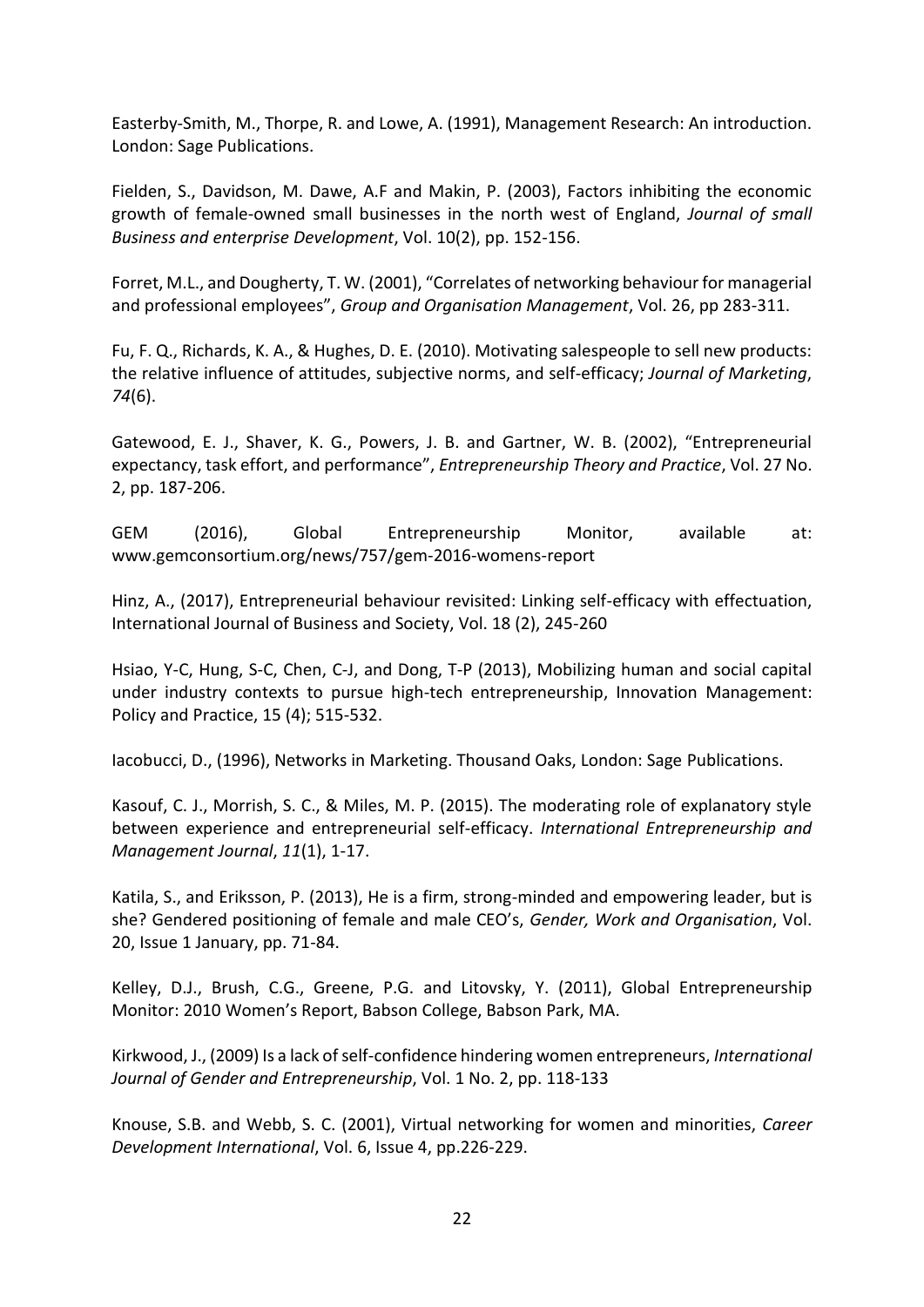Koellinger, P., Minniti, M. and Schade, C. (2008), "Seeing the world with different eyes: gender differences in perceptions and the propensity to start a business", Tinbergen Institute Discussion Paper 035/3.

Lockyer, J., and George, S. (2012), What women want: barriers to female entrepreneurship in the West Midlands, *International Journal of Gender and Entrepreneurship*, Vol. 4, No.4, pp. 179-195.

Marlow, S and Strange, A. (1994), Female entrepreneurs: Success by whose standards?, in Tanton, M. (ed) *Women in Management*: A developing presence London: Routledge.

McGee, J.E., Peterson, M., Mueller, S.L. and Sequeira, J.M. (2009), Entrepreneurial selfefficacy: Refining the measure, *Entrepreneurship: Theory and Practice*, Vol. 33, Issue 4, pp.965-988.

Merriam, S.B (1988), Case study research in education: A qualitative approach. California: Jossey-Bass Publications.

Minniti, M., Arenius, P. and Langowitz, N. (2005), 2004 Report on Women and Entrepreneurship. MA, USA: Centre for Women's Leadership.

Molloy, J. (2005), "Developmental networks: literature review and future research", Career Development International, Vol. 10 Nos 6/7, pp. 536-47.

Poggesi, S. Mari, M and De Vita, L., (2015), What's new in female entrepreneurship research? Answers from the literature, *International Entrepreneurship and Management Journal*, Vol. 12, Issue 3, pp. 735-764.

Renzulli, L.A., Aldrich, H. & Moody, J. (2000), "Family matters: gender, networks and entrepreneurial outcomes", *Social Forces,* vol. 79, no. 2, pp. 523-546.

Sappleton, N., (2009) Women non-traditional entrepreneurs and social capital, *International Journal of Gender and Entrepreneurship*, Vol. 1, Issue 3, pp. 192-218.

Seligman, M. (1991). *Learned optimism*. New York: AA Knopf.

Shaw, E., Carter, S. and Brierton, J. (2001), "Unequal entrepreneurs: Why female enterprise is an uphill business", The Work Foundation, The Industrial Society Policy Paper, October, pp. 1-19.

Smeltzer, L.R. and Fann, G.L. (1989) 'Gender Differences in External Networks of Small Business Owners/managers', *Journal of Small Business Management* 27(2): 25-32.

Starr, J.A. and Yudkin, M. (1996) 'Women Entrepreneurs: A Review of Current Research',

Wellesley, MA: Centre for Research on Women, Wellesley College.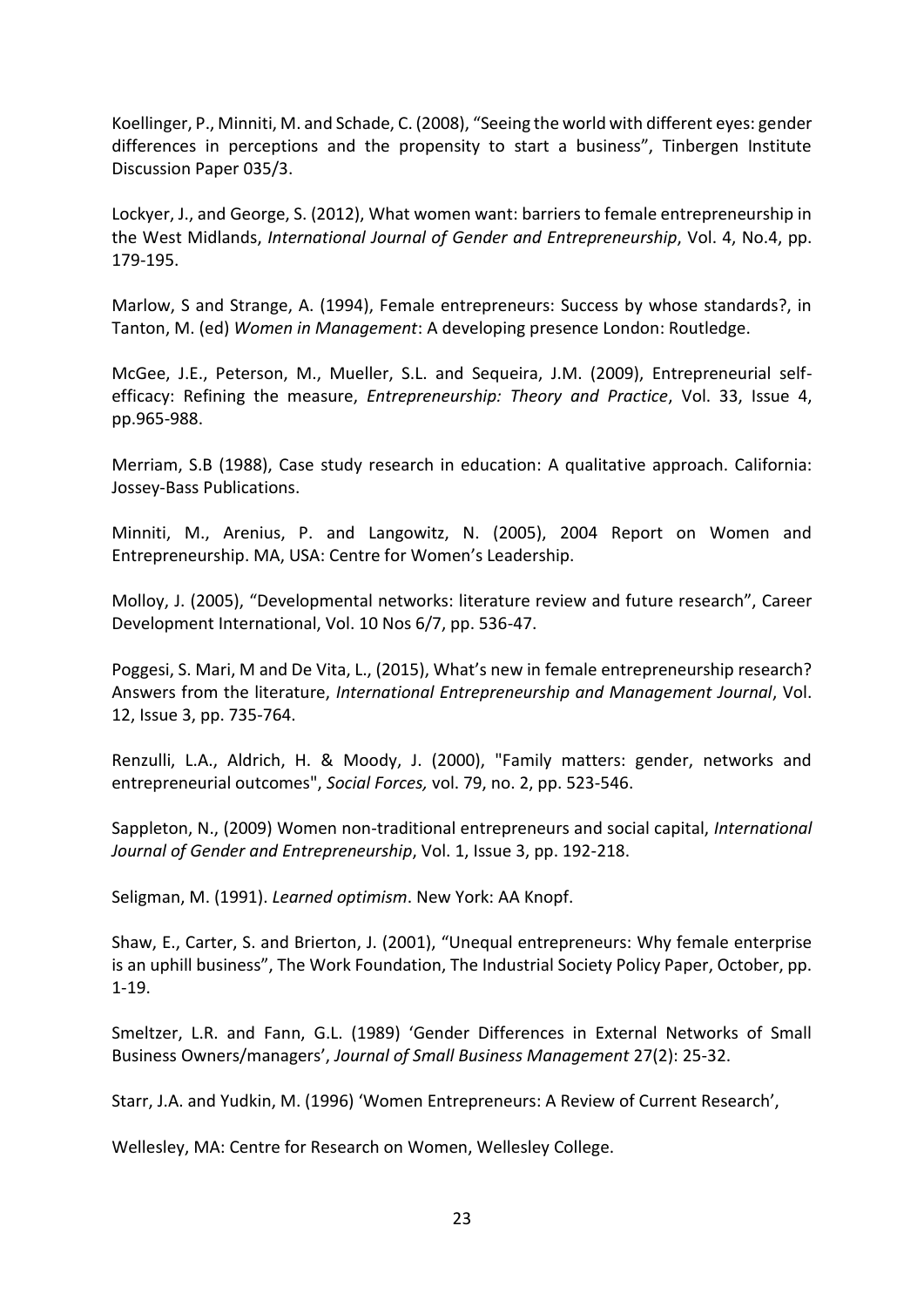Sweida, G.L. and Woods, J. A., (2015) Comparing the development of entrepreneurial selfefficacy of female entrepreneurs in male and female-dominated industries, *Journal of Developmental Entrepreneurship*, Vol.20, No.3.

Terjesen, S., & Elam, A. (2012), Women Entrepreneurship: A Force For Growth, *International Trade Forum* (2), 16-17.

Tighe, C. 2006, *Wanted: tenacity and abundant ambition. Women entrepreneurs: It is still a challenge for female-owned start-ups to make a mark*, Financial Times, UK.

Tonge, J. (2008), "Barriers to networking for women in a UK professional service", Gender *in Management: An International Journal*, Vol. 23, No. 7, pp. 484-505.

Urban, B. (2010). A gender perspective on career preferences and entrepreneurial self-efficacy. *SA Journal of Human Resource Management,8 (1), pp.*293-299.

Wang, Y.-L., Ellinger, A. D., & Wu, Y.-C. (2013). Entrepreneurial opportunity recognition: An empirical study of R&D personnel. *Management Decision, 51*(2), pp. 248–266.

Wilson, F., Kickul, J., Marlino, D., Barbosa, S., & Griffiths, M. (2009), An analysis of the role of gender and self-efficacy in developing women entrepreneurial interest and behaviour, *Journal of Developmental Entrepreneurship*, 14(2): 105-119.

Zhao, H, SE Seibert and GE Hills (2005), The mediating role of self-efficacy in the development of entrepreneurial intentions, *Journal of Applied Psychology*, 90(6): 1265–72.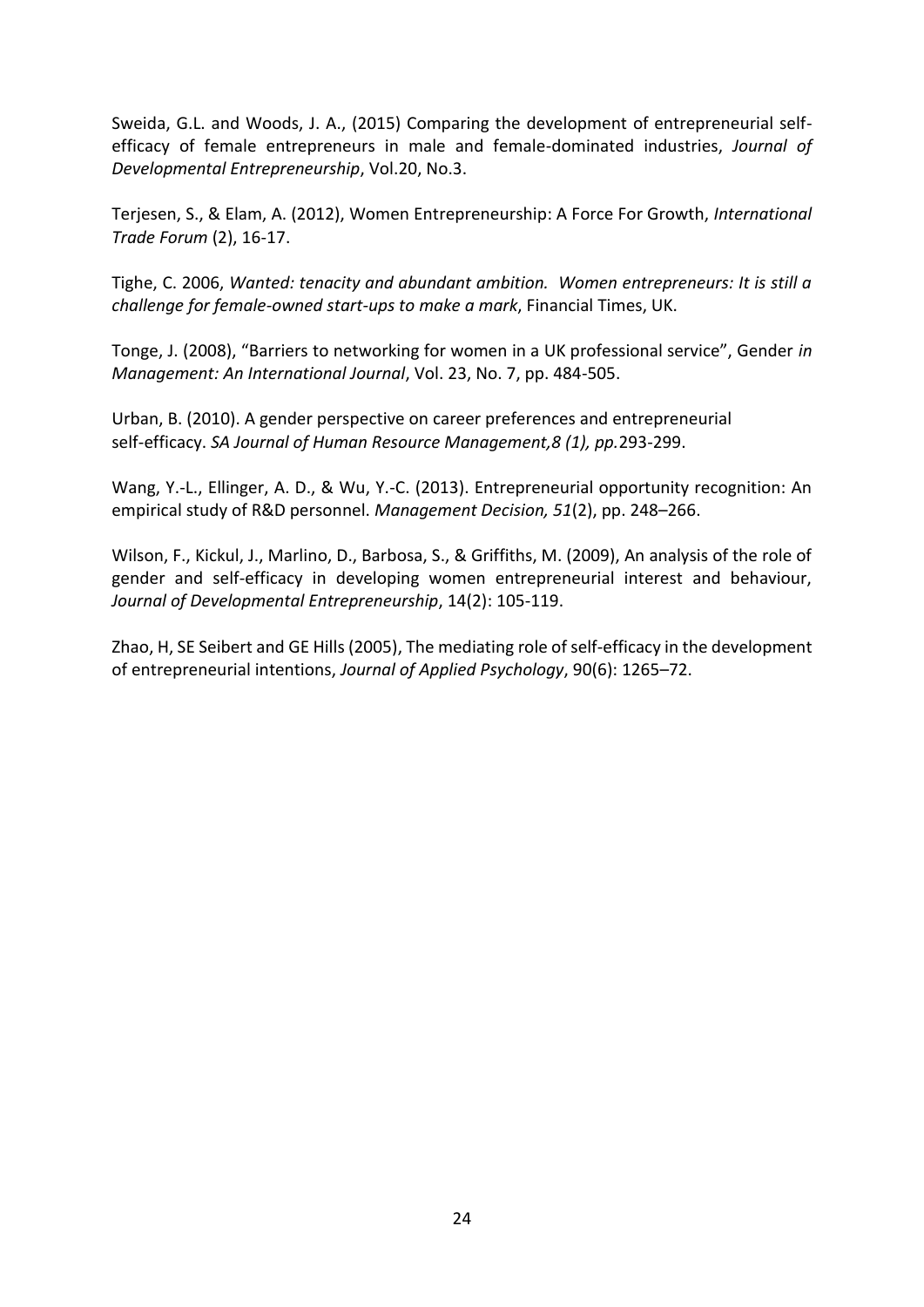### **Women as networkers: a study of the practices of women owners of small to medium accountancy practices (SMPs) in Northern Ireland**

**Clodagh Hegarty** (c.hegarty1@ulster.ac.uk)**, Dr Shirley Barrett** [\(st.barrett@ulster.ac.uk,](mailto:st.barrett@ulster.ac.uk) **Claire Scott McAteer** (cm.mcateer@ulster.ac.uk)

#### **1.0 Abstract**

This study seeks to provide insights into the networking practices of women entrepreneurs of small to medium accountancy practices (SMP's) in Northern Ireland. Adopting a mixed methods approach, this research explores their experiences, network behaviours and the perceived efficacy of networks. Key findings to emerge are that the network behaviours of these women entrepreneurs are largely influenced by the stage of the business lifecycle and gender does matter in the experiences and networking practices of these women.

#### **2.0 Introduction**

Women entrepreneurs make a significant contribution to innovation, employment and wealth creation in the economy (Brush et al., 2009). The Department for Economy through Invest Northern Ireland (INI) proactively promote woman entrepreneurship in Northern Ireland (INI, 2017). Networking is at the core of entrepreneurial activity (Aldrich and Zimmer, 1986; Hansen, 1995) and is essential for business survival (Watson, 2007; Roomi, 2009). Despite the evidence that 'networks matter' (Flynn et al., 2015:482) research on women entrepreneurs' networks are less in evidence (Poggesi et al., 2016). This study recognises that women entrepreneurs are not a homogeneous group and networking varies depending on the nature and form of the enterprise (Mc Clelland et al., 2005; Roomi 2009; Foster and Brindley, 2018). This study therefore seeks to contribute to existing research by providing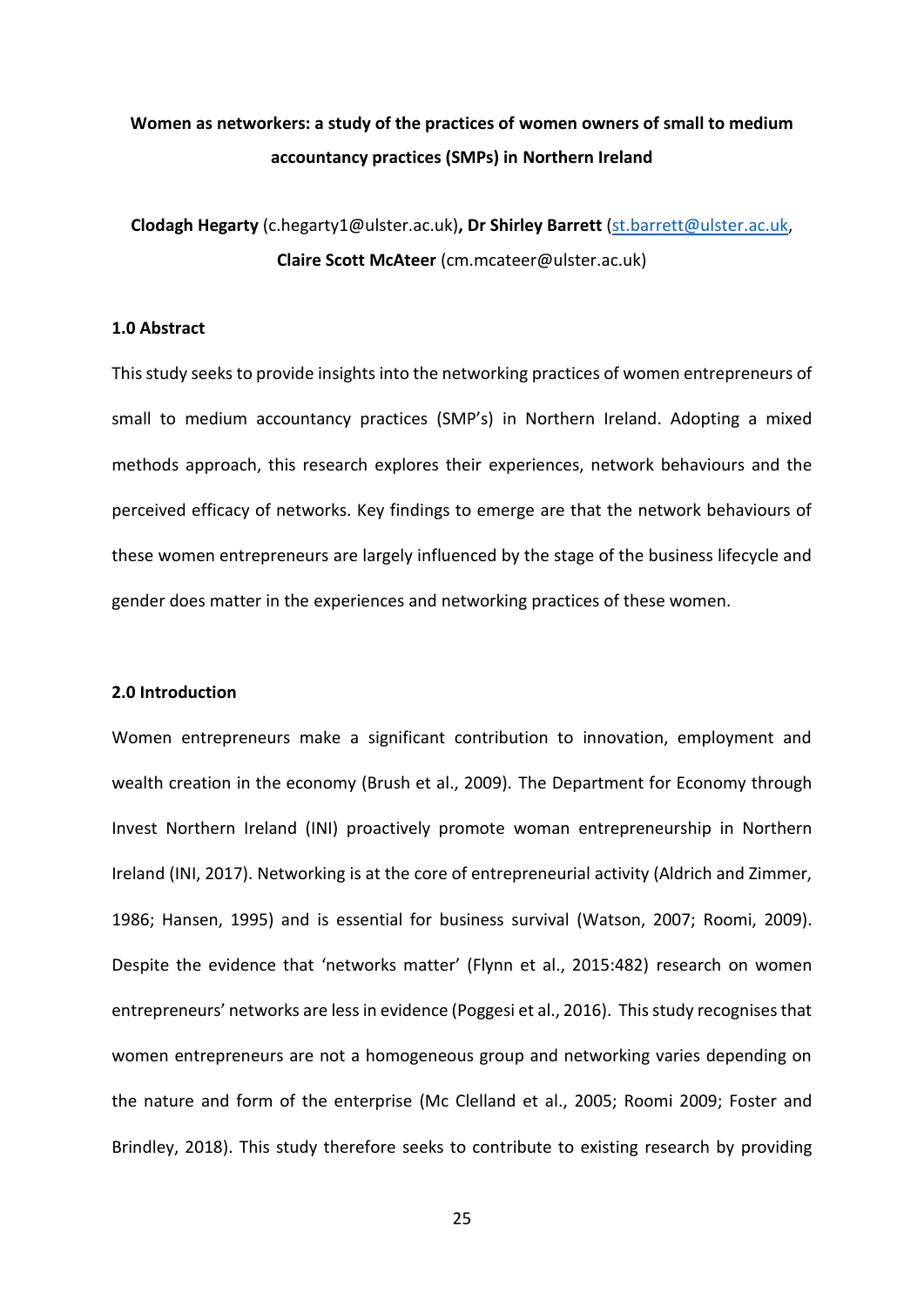insights into the networking practices of a specific group of women entrepreneurs: sole owners of SMPs, in Northern Ireland. SMPs are the smallest subset of accounting firms in terms of size and are characterised as having predominantly Small Medium Enterprises (SMEs) as their client base (IFAC, 2016). SMPs are one of the main providers of business support to the SME sector, which accounts for approximately 75% of turnover in the private sector in Northern Ireland (Ulster University, 2015). The study aims to provide an understanding of how women network in this traditionally male dominated sector (Marlow and Carter,2004) by:

- 1 Exploring the experiences of women entrepreneurs in a male dominated profession and whether this has impacted networking behaviour.
- 2 Determining the extent to which women entrepreneurs rely on informal networks rather than formal networks and the perceived efficacy of these networks.
- 3 Gaining insights into whether/how networking practices of women entrepreneurs change over the lifecycle of their business.

#### **3.0 Key Literature**

Entrepreneurship is embedded in networks of social relationships, which provide linkages to resources and opportunities (Aldrich and Zimmer, 1986). These social relationships, or network structure are described as "ties" which can be either be 'strong' or 'weak'. A tie is stronger if contact is more frequent (amount of time), and if there is more emotional intensity, intimacy and reciprocal services associated with it (Granovetter 1973). Weak ties tend to be characterised by infrequent interaction and exchange (Newbert et al, 2013).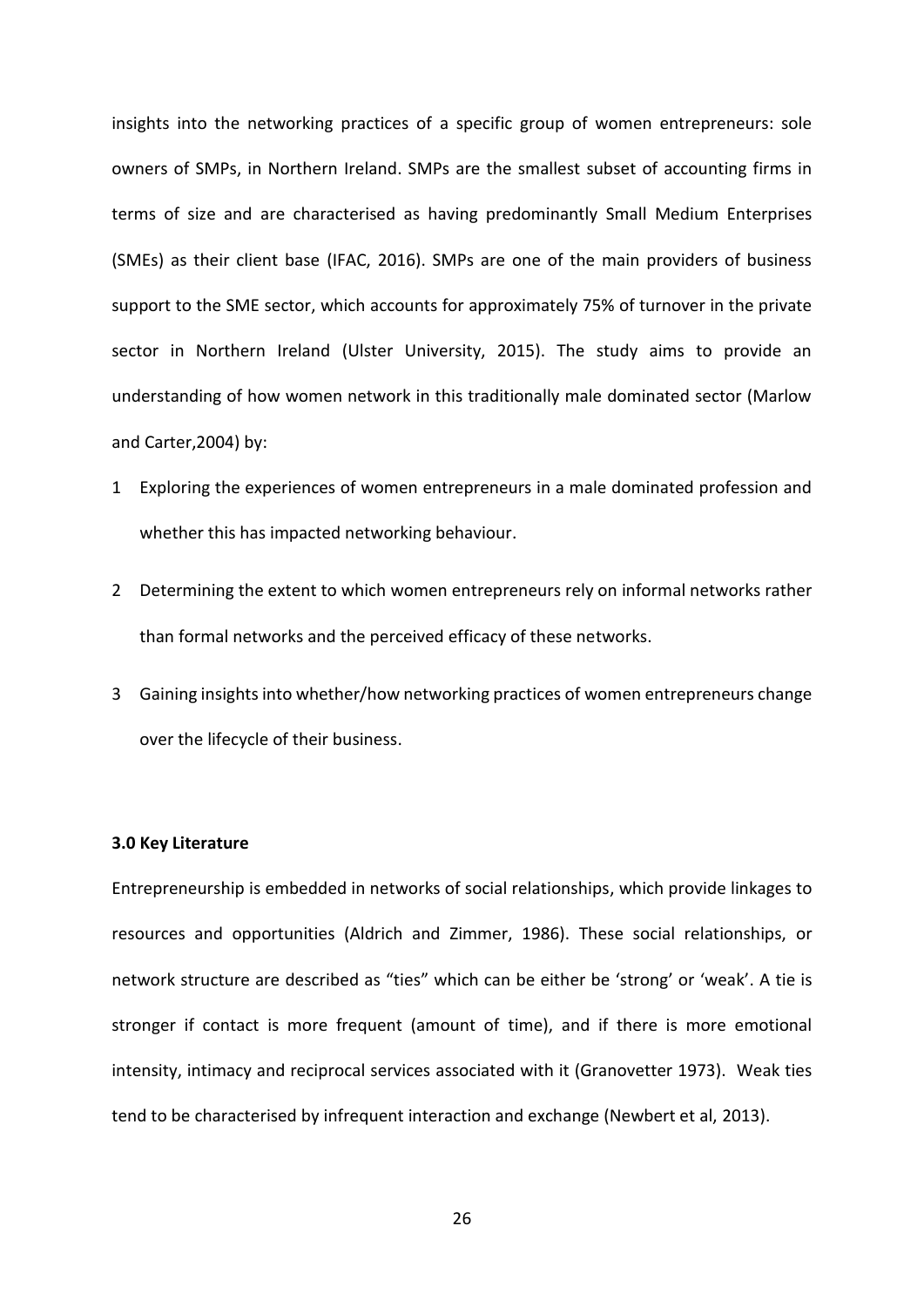Entrepreneurs use networks to gain access to tangible supports such as funding, advice and information supports, credibility/reputation, and emotional and companionship support (Klyer & Grant, 2010; Neergaard et al. 2005) and usage can vary at different stages of the business lifecycle (Greve and Salaff, 2003; Roomi, 2009; Klyer and Grant, 2010). Women 2and are indispensable for exposure to opportunities. Fewer weak ties can mean acquaintances who are less likely to be socially involved with one another, with less access to information from different parts of the social system (Granovetter 1973; 1983). Strong ties do have value although over-dependency can be detrimental to women in their entrepreneurial endeavours resulting in missed opportunities to acquire important resources for business development. Of 17 barriers to networking identified by Tonge (2008) cost, time and self-confidence related to both men and women. However, additional personal barriers experienced by women included family responsibilities and gender. Mentors can ameliorate some of the barriers (Lockyer & George, 2012) however, evidence points to a lack of role models and mentors for women entrepreneurs (Klyer & Grant, 2010; McGowan et al, 2015).

This study uses a conceptual framework proposed by Neergaard et al. (2005) to investigate the structure, content and interaction of the women entrepreneurs' network. Neergaard proposed that the model would be particularly useful for investigating professional business service firm's networks and purported to use the framework to investigate the networks of women-owned small accountancy firms in the UK.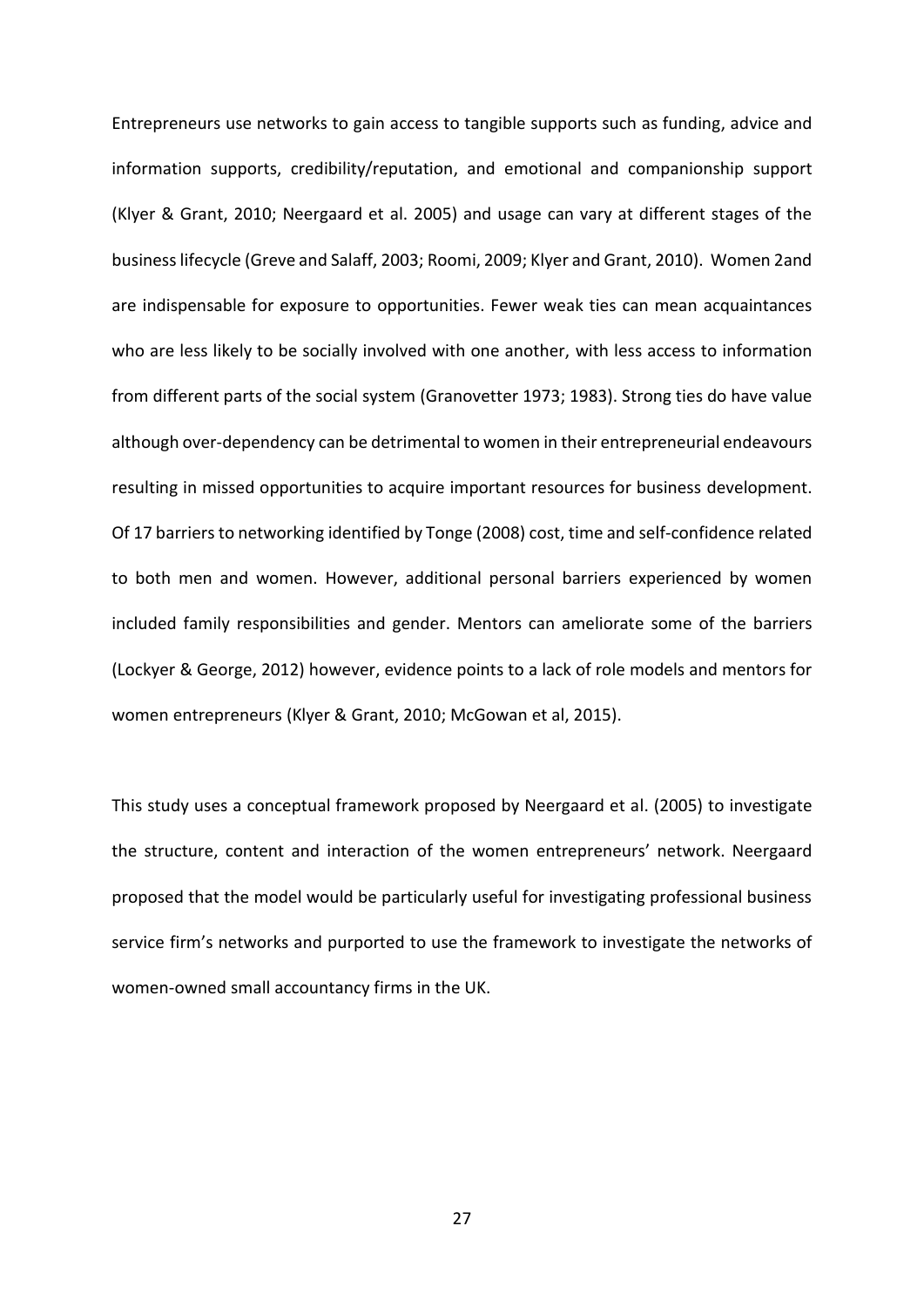#### **Figure 1. Conceptual Framework for Network Studies of the Owner-Manager (Neergaard et al., 2005)**



**Network Structure** relates to *who* is an entrepreneur's network. Neergaard et al.'s framework, drawing on Mitchell (1969), identified anchorage, density, reachability and range as appropriate to the structural analysis of networks. Anchorage refers to the location of the entrepreneur within the network. Density is a comparison of the number of ties observed compared to the total number of potential ties. Range refers to the degree of diversity in the owner's network (Ibarra, 1993), and it has been found that women entrepreneurs with stronger growth ambitions have more diverse networks (Bogren et al., 2013). Reachability refers to the ability of the entrepreneur to reach beyond their own network. (Hampton et al, 2011).

**Network Content** refers to *why* entrepreneurs network. Networks provide different types of support: emotional, companionship, tangible and informational. Neergaard et al. (2005) proposed that emotional support is sharing life experiences, which can improve self-efficacy. Companionship support helps to distract from problems, and tangible supports include the provision of financial aid, material resources, needed to grow a business. Informational support refers to the provision of knowledge that might help increase efficiency in responding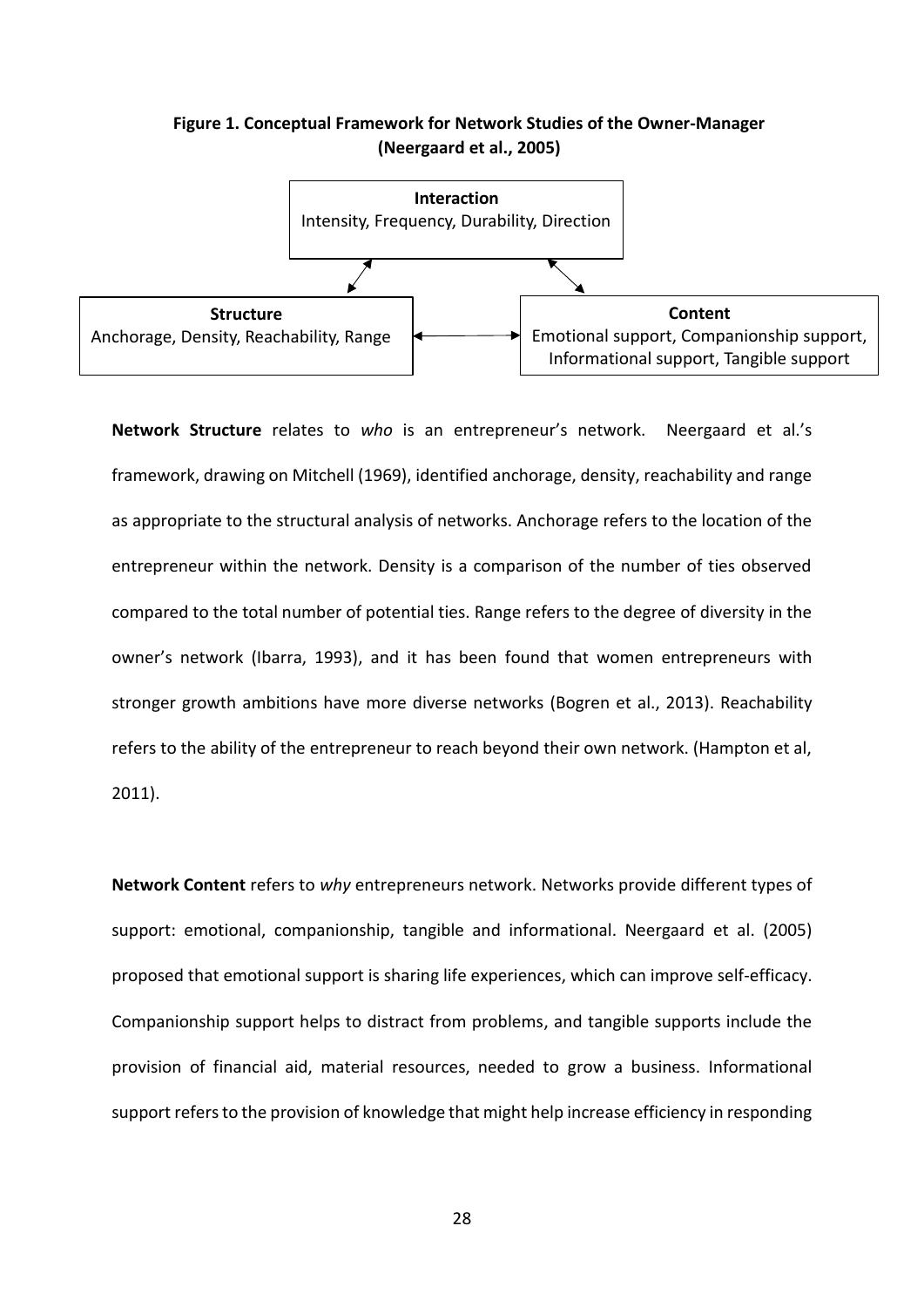to, or generating solutions, to problems. In general, there appears to be a paucity of research around the area of network content (Newbery et al, 2013).

**Network Interaction** refers to *how* networking occurs in terms of intensity, frequency, direction and durability of network relationships, which create particular contexts, which, will influence the content of network relationships (Mitchell, 1974). For example, how often the entrepreneur interacts with their network contacts will influence what type of information or other type of support is exchanged.

#### **4.0 Research Approach**

The research process used a mixed methods approach as advocated by Neergaard (2005), to allow focus on different aspects of the investigation. The study focused exclusively on one group of entrepreneurs, sole women-owners of SMP's, in NI. Of the total 546 registered accountancy practices in NI, 54 practices with one-woman principle were identified (47 CAI and 7 ACCA). The criteria for one-woman ownership was to ensure that factors such as having a male partner in practice did not influence the experiences of the female entrepreneur. Both quantitative and qualitative methodologies were used to explore 3 network dimensions – structure, interaction, content (Neergaard et al. 2005).

A survey was administered to all 54 sole women-owned SMPs, garnering a 44% response rate, with the aim of establishing a baseline in relation to Neergaard's conceptual model. This data also helped to inform the interview questions and obtain a profile of the entrepreneurs. Table 1 provides a profile of the respondents who undertook the online survey. In-depth interviews with 12 women entrepreneurs (SMPs) followed, which permitted deeper exploration of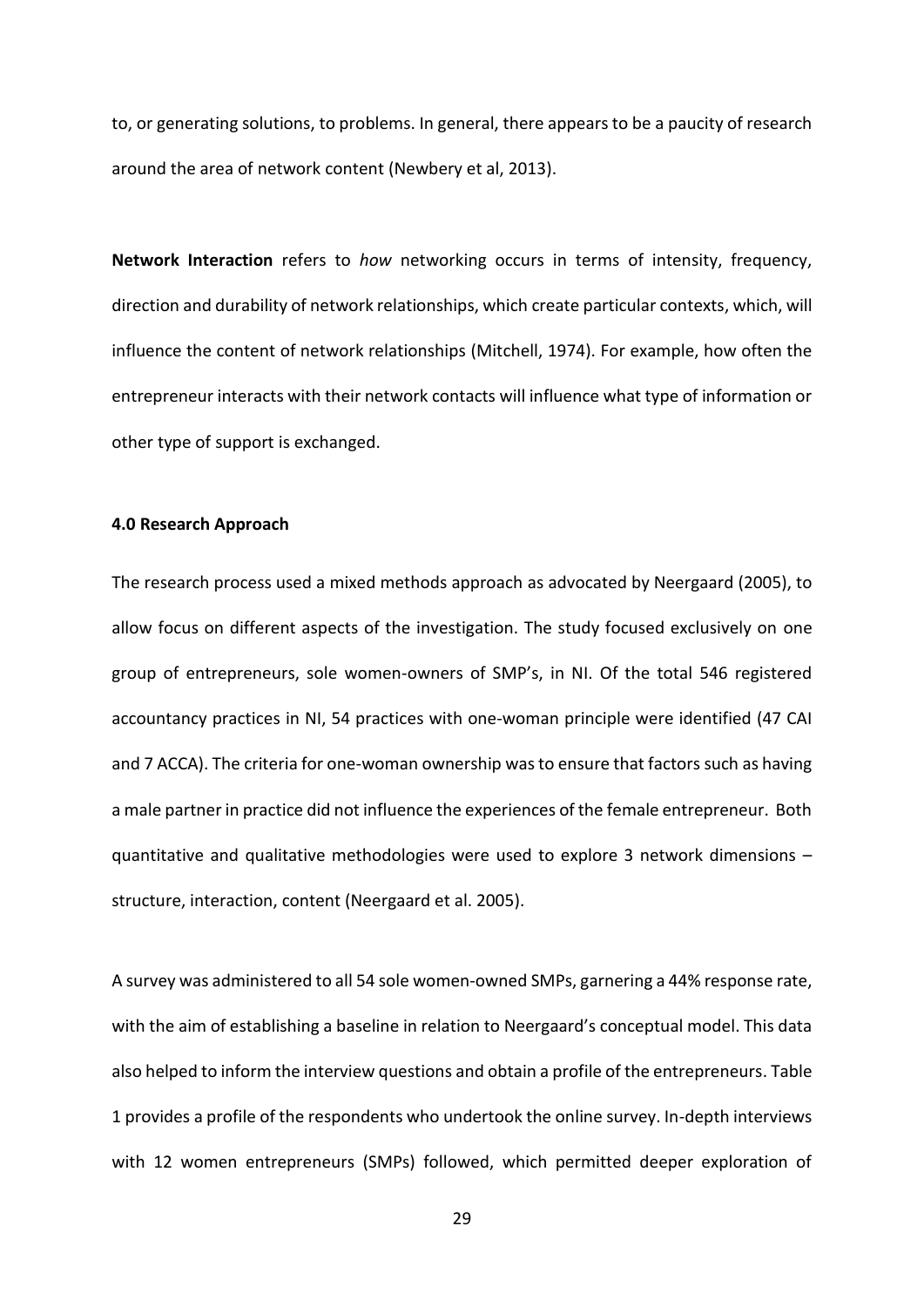structure, interaction and content through the lived experiences of the research participants.

Each interview was transcribed, analysed and the data coded using NVivo.

| $31 - 40$<br>Age:                           | 50%                                  |  |
|---------------------------------------------|--------------------------------------|--|
| $41 - 50$                                   | 37%                                  |  |
| $51 - 60$                                   | 13%                                  |  |
| <b>Marital Status</b>                       | 96% married with more than one child |  |
| Education                                   | 96% have attended higher education   |  |
| <b>Professional Training:</b><br><b>SMP</b> | 71%                                  |  |
| Big practice                                | 21%                                  |  |
| SMP and big practice                        | 8%                                   |  |
| <b>Business Development: Developing</b>     | 71%                                  |  |
| Growth is not a priority                    | 51%                                  |  |

**Table 1 Characteristics of Women in Study**

#### **5.0 Findings**

We report on the findings from the study relating to the different types of networking activities undertaken by these women entrepreneurs at different stages of the business lifecycle. The findings are aligned to the three constructs of Neergaard et al.'s (2005) conceptual framework: Network Structure, Network Content, and Network Interaction.

**5.1 Network structure** relates to with whom the study participants network. Network structure comprised strong and weak ties throughout the business lifecycle. There is a reliance on strong ties throughout the business lifecycle, which supports existing research (Surangi, 2016; McGowan et al., 2015), however, the extent of the reliance on strong and weak ties fluctuates at different stages of the business lifecycle.

Professional friends figure prominently *i.e.* fellow trainees, ex-colleagues, university and school friends. The women in this study have diverse networks, which supports the findings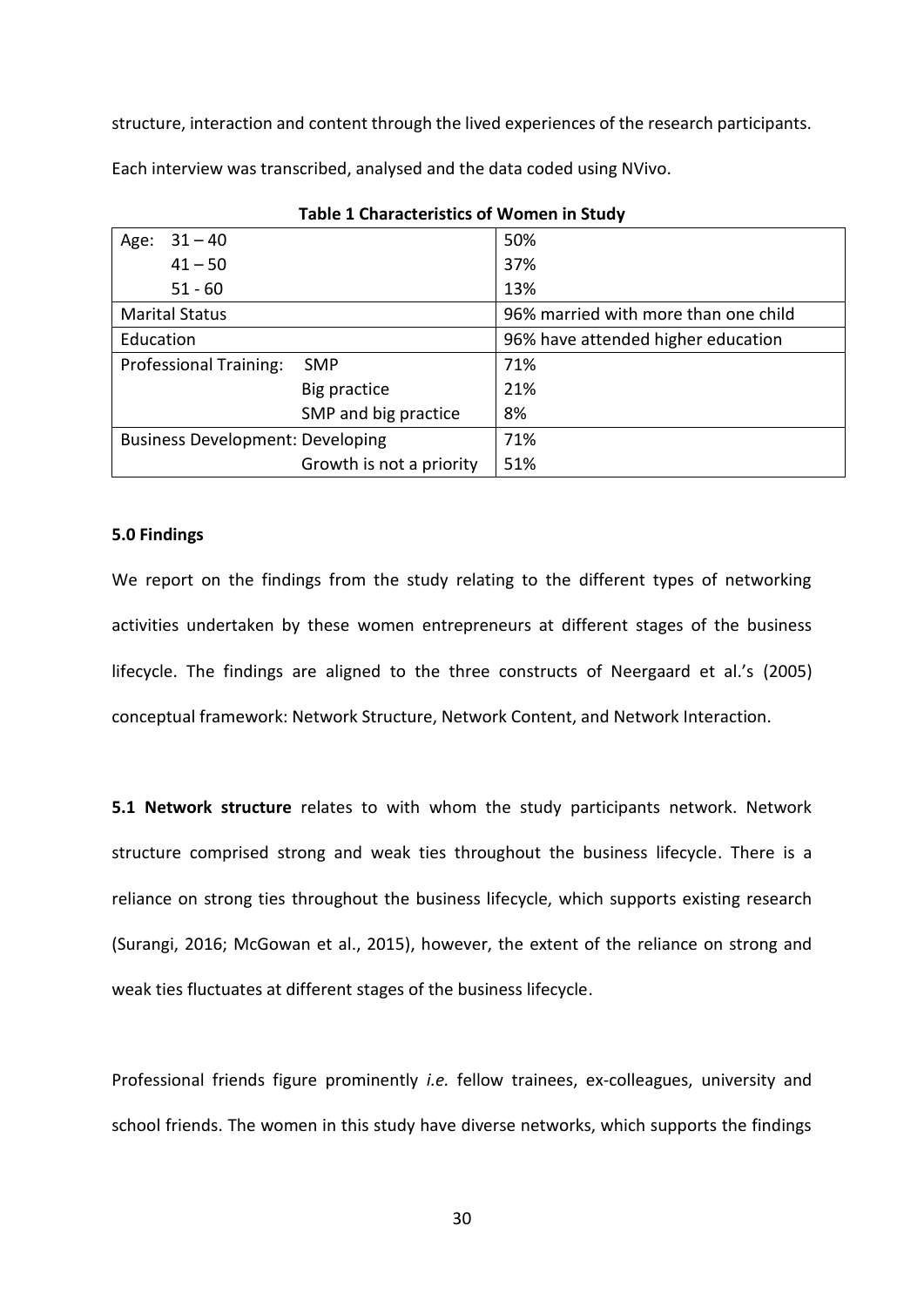of Cromie and Birley (1992), and many voiced their respect for male colleagues and valued the support they provide.

*I would try and stay in contact with former colleagues and that sort of thing because I am very much on my own here, so I do need to (Interviewee 4)* 

*…as we move on with our careers…we all become experts in different areas so if we need to pull in somebody else, it's great to be able to pick up the phone and call…I think that applies across both men and women because I would have [former] male colleagues who I would also call if I needed some type of assistance with some specific area but definitely that network is very important and that comes from training firms, because that's where we would have started off together (Interviewee 1)*

Although reliance on strong ties featured significantly throughout the business life cycle, the study findings indicated a predominant reliance on weak ties in the early stages of business development, however this reliance decreased as the business became more established. Weak ties were therefore a key feature at the business start-up phase. Attending formal events provided opportunities for entrepreneurs to reach beyond their network of direct contacts. Prior research (Greve and Salaff, 2003; Foster and Brindley, 2018) tends to show a reliance on strong ties in the start-up phase, which was not the case here.

*When I first set out the exposure that I got from the Chamber of Commerce was absolutely brilliant …made the business visible and for me networking events and things to do with the Chamber of Commerce, commercial stuff like that was a big, big help (Interviewee 5)*

For most of the participants growth was not a priority as lifestyle issues influence the decision to grow, or not grow the business. Many choose business growth only when their children are older. In turn, the importance of weak (formal) ties increases once again with the decision to pursue a growth agenda and they begin to re-engage with weak (formal) networks.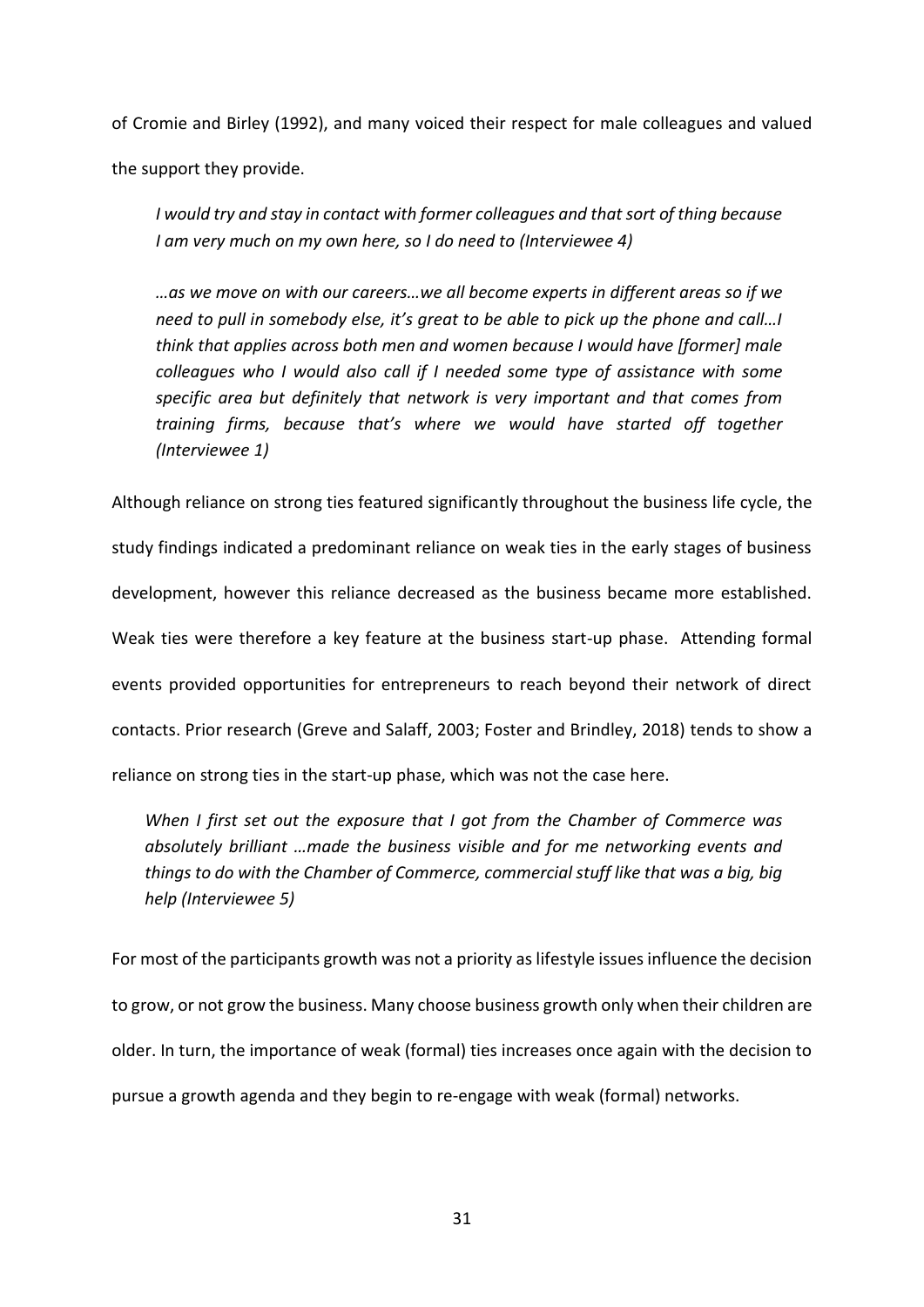The attitudes of research participants towards women-only networks varied. 48% considered these networks important, however only 4% said women-only groups were extremely important. There was a preference for more diverse mixed-gender networks. This finding is supported McGowan et al. (2015) which found a generally non-supportive attitude towards women's only network group. Roomi (2009) also found a "lack of business drive" in women only groups. Perceptions of the value of these networks to the professional women in this study was similarly not evident:

*…they do have their place, definitely have their place and I've been on them (Interviewee 11)*

*I think that some of the women who are in the 'Women in Business' groups…are in those arty, crafty sort of things and maybe their clientele are mostly women but I think in the professions it makes a lot more sense if maybe it was more than that (Interviewee 7)* 

*My sense is that female-only networking is too nice, you know it loses the business purpose (Interviewee 9)* 

**5.2 Network content** refers to 'why' women network. Overall, 59% of survey respondents considered networking important. The main reason for networking included informational support (80%), a finding supported by Shaw (2006). The other main reasons for networking were to expand client base (55%), increase the profile of the practice (50%), increase referrals (40%) and emotional support 10%.

An interesting finding is that emotional support was lowest ranked as a reason for networking. Neergaard et al. (2005) identify emotional support as one of the types of support in their conceptual model. However, the findings emerging from the study clearly indicate the reason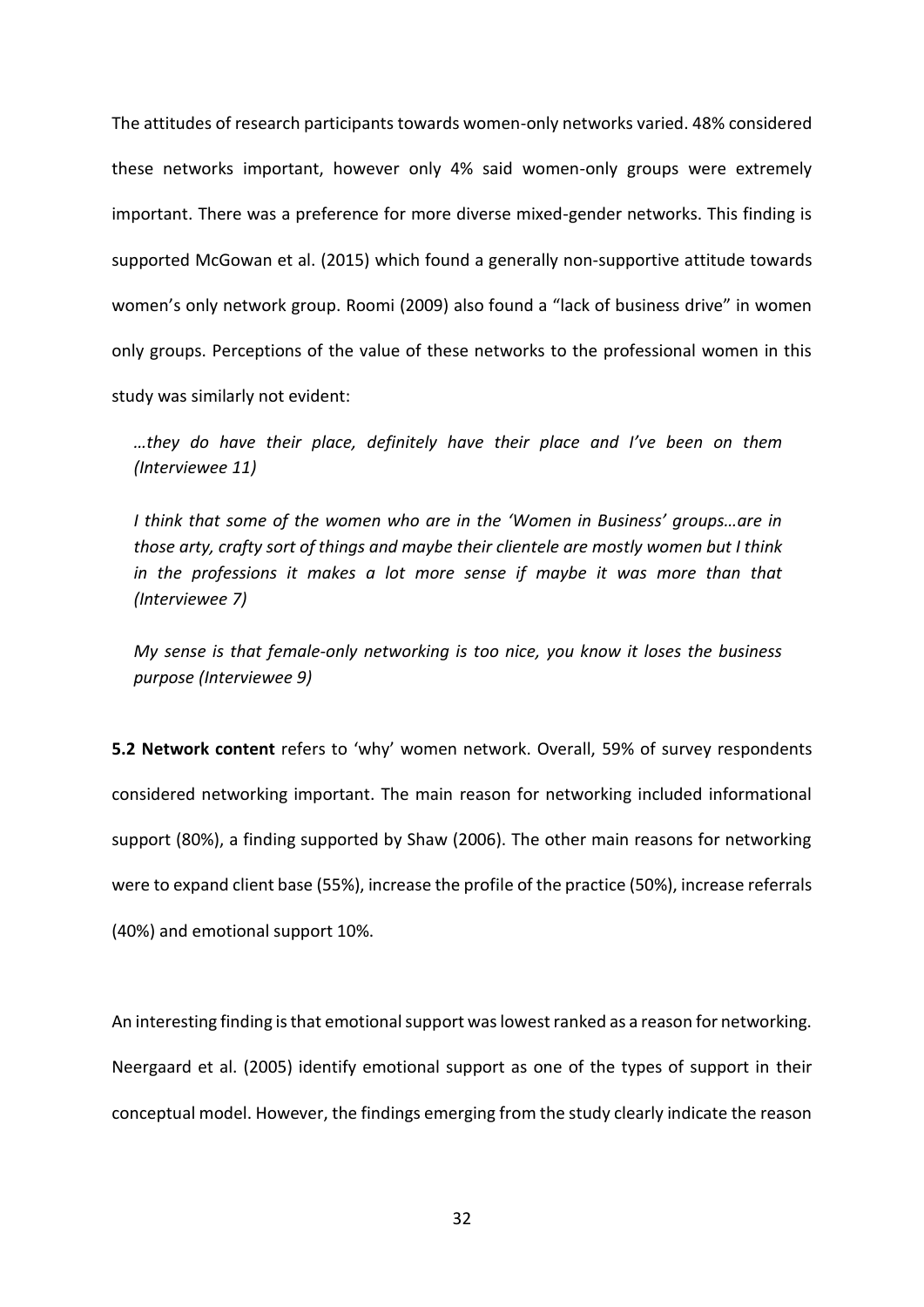these professional women engage in networking is primarily for informational support, not emotional support.

Arguably, the research participants adopt rather an insular approach in their networking behaviour by focusing their efforts on existing clients to secure other clients. Given that lifestyle issues are a key influencer, this can be interpreted as an efficient way for these women to sustain their business and achieve small levels of manageable growth.

**5.3 Network interaction** refers to *how* these women network, with a focus on networking frequency and in particular how often they attend events. 80% of respondents indicated that they spent less than 2 hours per week networking. 70% indicated that they did not often attend professional body CPD events, whilst 40% indicated that the never attend professional body networking events. 60-70% do not attend formal events for example Chamber of Commerce events.

Interestingly, online CPD Groups not run by the professional bodies appear to be gaining traction in the sector:

*I do go to the CPD events because I have to… but I would have done a lot of online CPD, I still do…it clocks up the hours and you don't have to interrupt your day…I don't find the professional networks as good (Interviewee 7)*

Gender issues and lifestyle decisions, in particular parenting/children, are a key influencing

factor in the networking interactions of the research participants.

*My priority at the minute is trying to juggle the business and two very small children and trying to keep my clients happy and keep the business afloat until they go to school and my time is a bit freer (Interviewee 1)*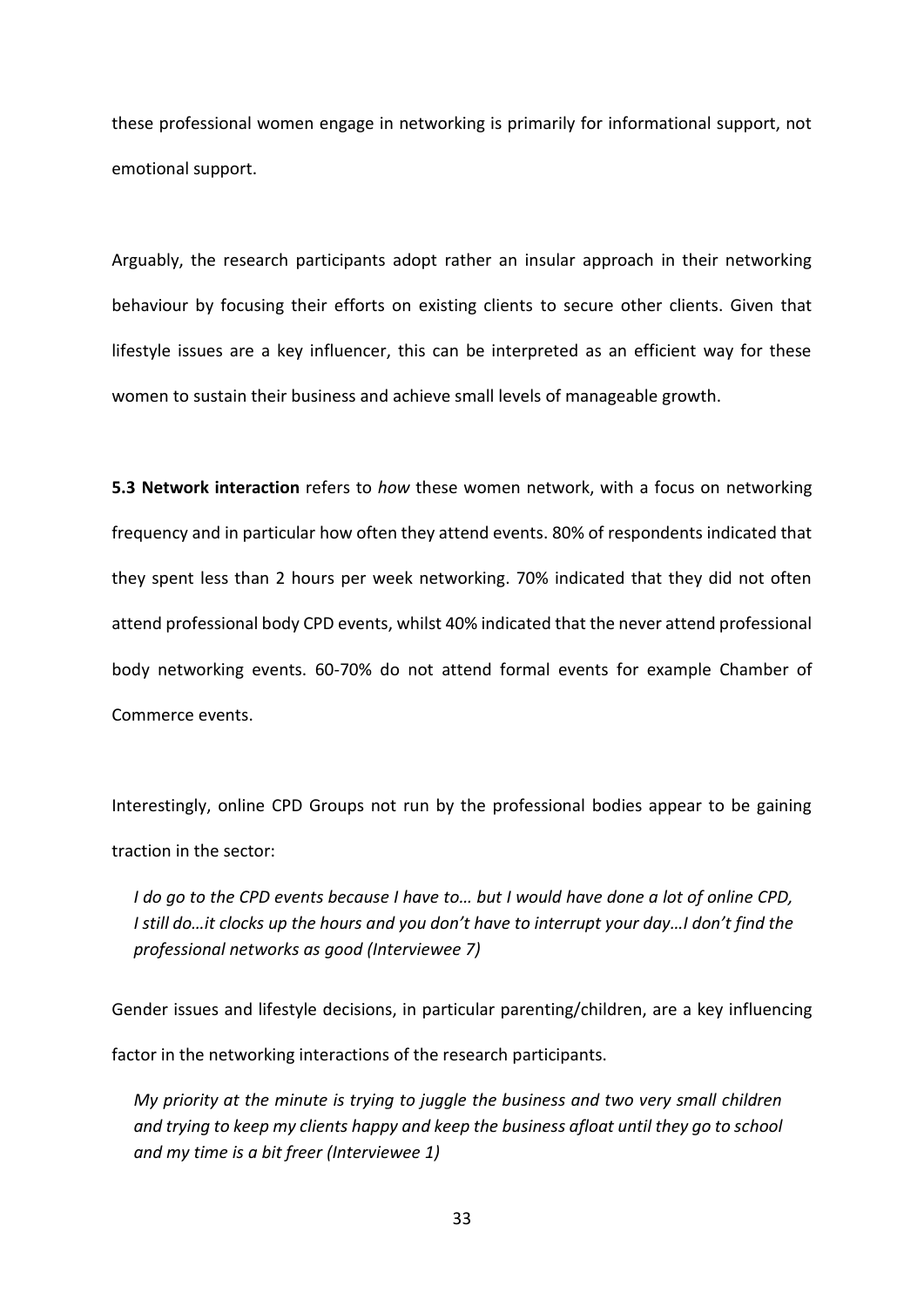*Men can attend everything, it is easier for them to attend, you know if they are free… before I had a family I was more free to attend everything as well (Interviewee 4)*

All research participants raised confidence as a barrier to networking interactions (Tonge

(2008). Collectively, men are considered by women to be more confident at networking.

*…it is down to confidence, unfortunately for women it's very hard, because if you do stop to have children or take a break to have children, then that really puts you back (Interviewee 6)* 

*You know this imposter syndrome that we hear about all the time, that is so true (Interviewee 4)* 

The issue of gender and women's ability to network, for example, attend events, is a reality

for many of our participants. Almost all participants expressed how male dominated events

are intimidating.

*I would feel intimidated because I think men tend to gather in big groups as well they, you know they look after each other maybe better. I'm not sure women are as good as looking after each other (Interviewee 3)*

Cost and time, identified by Tonge (2008), were also identified as barriers to network

interaction in our research. Time emerged as a considerable barrier (80%) and cost as a lesser,

but still important, barrier.

*To go out in the evening time and take time away from my children…I did it for years and I think it has to be very specifically planned now and it has to be very beneficial (Interviewee 2)* 

*…some of the Institutes' CPD courses, they're expensive, like you're talking a few hundred pounds for the day plus it's your day out of the office and all so that's, that's pricey (Interviewee 9)*

A related barrier is that of location. Roomi (2009) found that local networks are crucial to women in the local services sector. Given the broad geographical spread of our research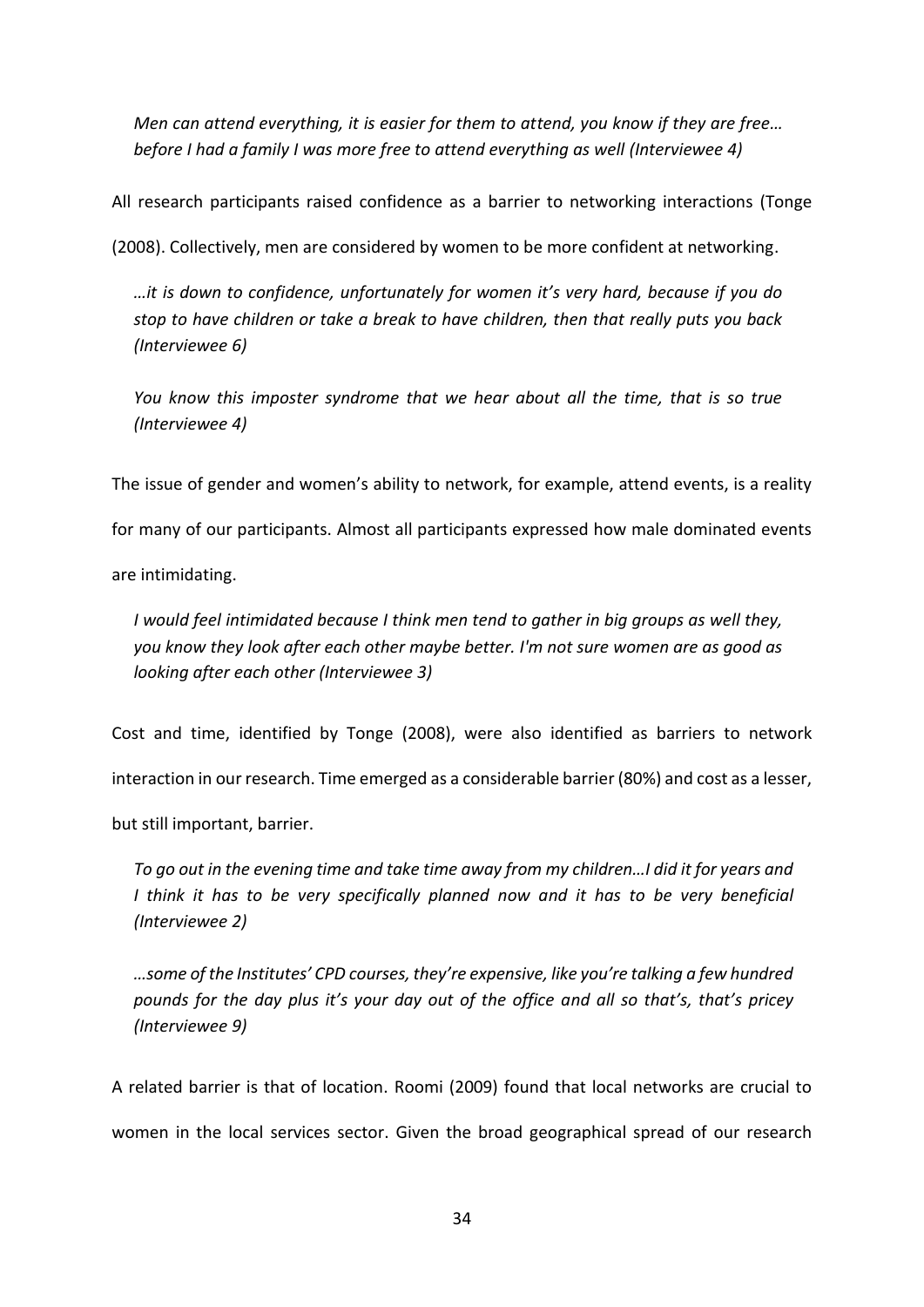incorporating rural areas and urban areas, women in rural areas, not surprisingly, find it more difficult to access networking events held in large urban areas (cost and time).

*A lot of their social or networking events are in Belfast or Dublin and that's just, it's too difficult for me to go (Interviewee 1)* 

A mentor or role model can help support women in overcoming barriers in their networks

(McGowan et al, 2015). There was broad agreement among the participants of this study

regarding the value of having a mentor. This is consistent with findings in Roomi (2009), who

found mentors increase self-confidence by providing advice and emotional support.

*…she's not an accountant but I can go and talk to her about 'I'm really struggling with what to do here' and she can sort of level with me and make me prioritise more… (Interviewee 7)* 

*I would love a mentor, to be honest, because if it was a mentor, it would mean that the travel time for me would be limited…and it would also be specifically tailored to what I need (Interviewee 3)* 

The stage of business development also influences mentoring needs.

*I think as the business grows…I'm finding myself in a transition …moving more towards managing the business as a whole… so I find myself in need of something different so more specific coaching or mentoring for example in terms of leading or leadership qualities that I need to develop (Interviewee 8)*

#### **6.0 Implications for Practice/Policy and next steps**

First, gender does make a difference. Women are reluctant to focus too heavily on the gender gap or to seek special treatment but there is wide acknowledgement of the realistic differences for male and female accountancy practice owners. There is no silver bullet in assuaging this, however, awareness and acknowledgement that there are difference can often be a subtle but important step. Second, networking needs *do* change according to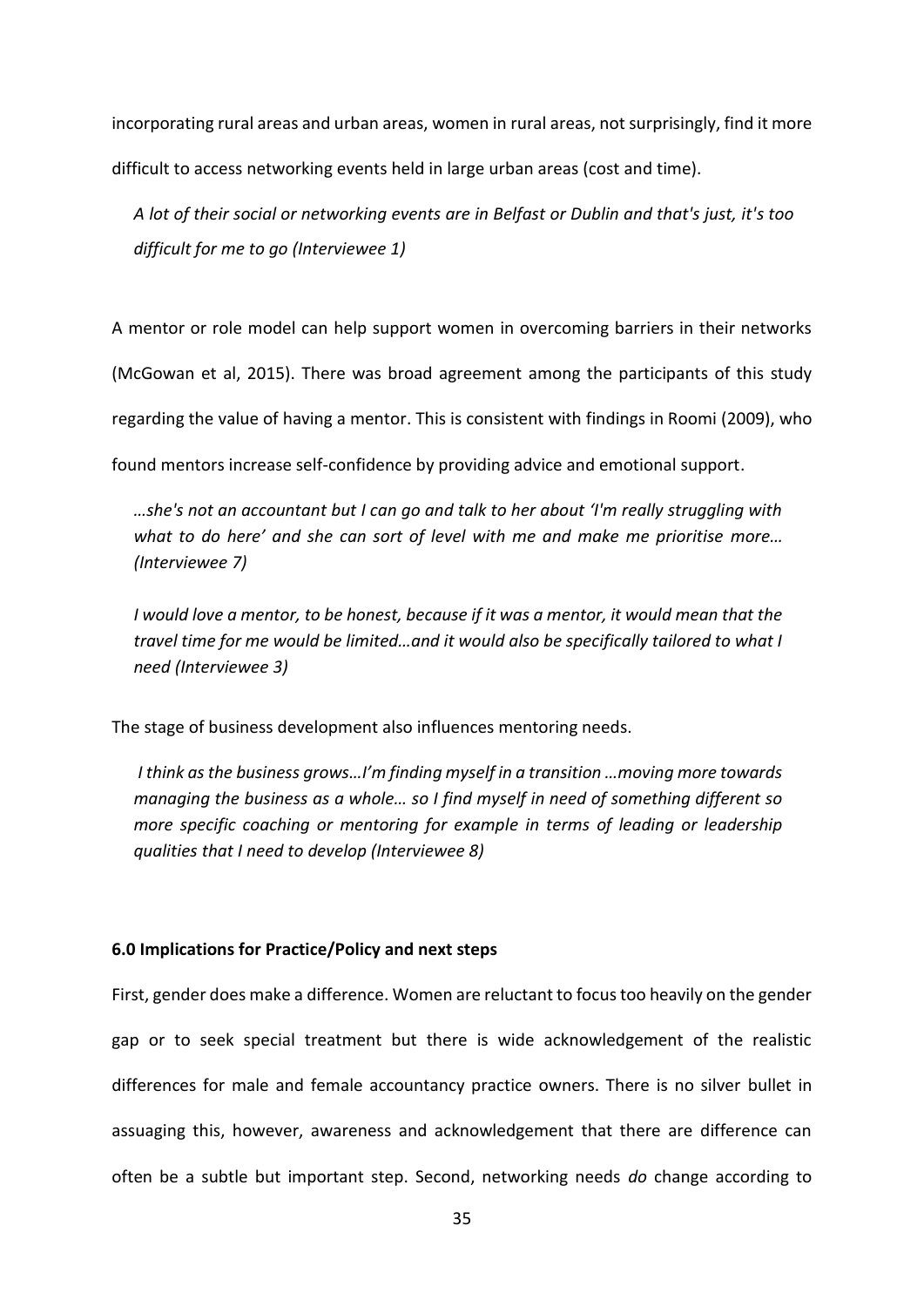business lifecycle and cognisance of this in the planning and formation of networking approaches and opportunities, including mentoring, is important. Events need to be more carefully planned and positioned to ensure women in this sector, and arguably all business sectors, can benefit and progress. Third, the importance of informational support for women must be acknowledged, in this professional sector. There is a perception of women-only network events as too 'nice', lacking a professional focus, and generating minimal value. Events need to have a purposeful focus on the delivery and exchange of relevant information in order to yield real advantage. Localised network events, supported by professional bodies, could potentially address this anomaly and also provide local awareness of the services provided by this profession. Finally, and with specific reference to professional bodies, there is an emerging trend away from attending CPD events and towards online CPD. Should this trend continue, it could present diminished opportunity to maintain and build face-to-face networks for members of these professional bodies.

Future research will extend to include an All-Ireland perspective, to engender wider debate about the experiences of female entrepreneurs in this profession and identify way in which female entrepreneurship can be further encouraged and supported. Closely related to this agenda is a planned investigation, currently underway, in an educational context. Specifically, the study will broaden our understanding of the networking behaviours of female accounting students. It will explore how networking behaviours of female accounting students link to employability and career prospects. Finally, the study will identify learning activities to develop effective networking behaviours for female accountancy students and thus create a tangible output to assist career progression.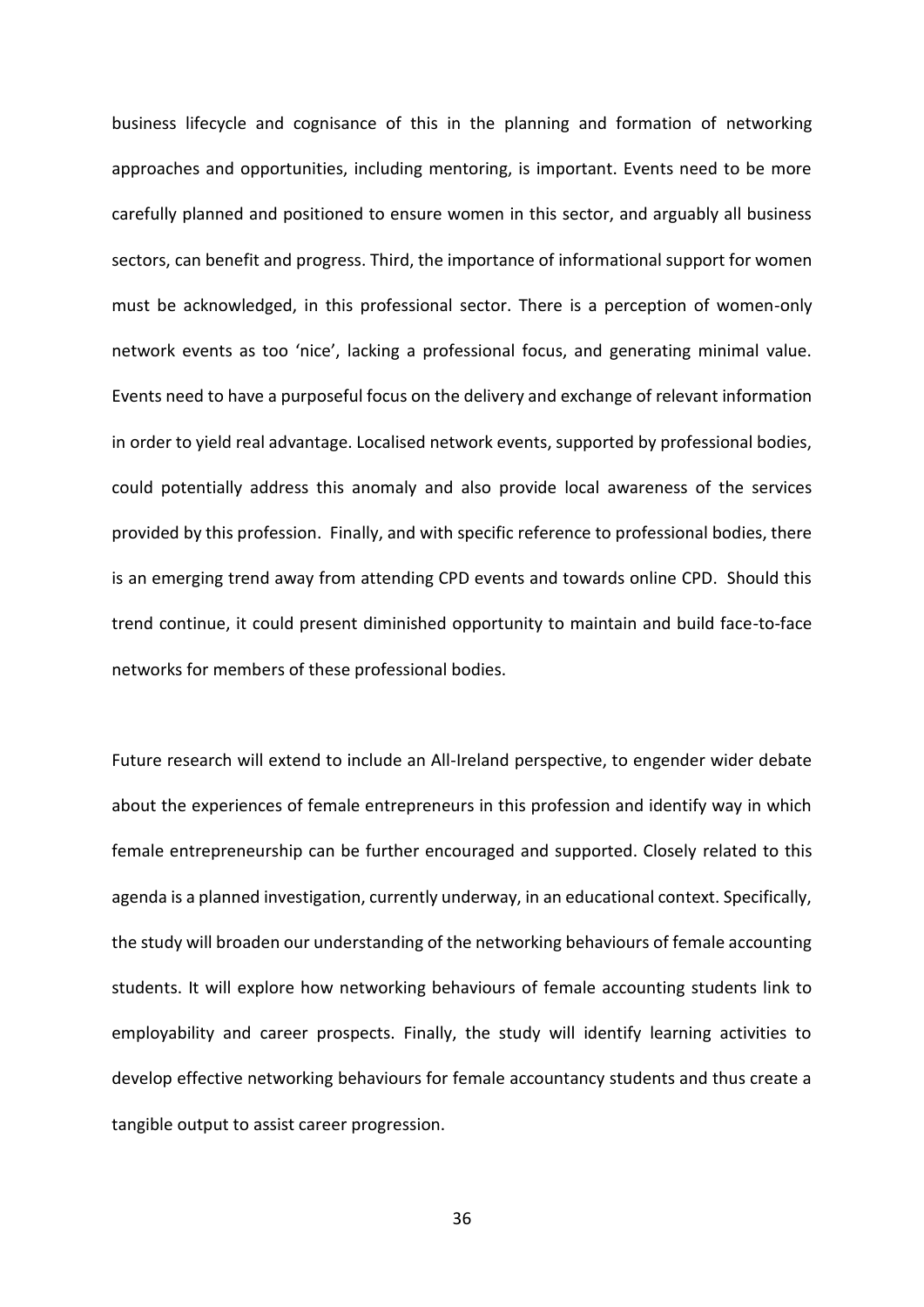# **7.0 References**

ACCA (2017) Find an Accountant. London: Association of Chartered Certified Accountants. <http://www.accaglobal.com/ie/en/member/findanaccountant.html?isocountry=IE> Accessed 20th May 2017.

Aldrich, H. C. and Zimmer, H. (1986) Entrepreneurship through social networks. *In* D. L. Sexton & R. W. Smilor (Eds.) *Frontiers of Entrepreneurship Research*, Babson College.

Bogren, M., Von Friedrichs, Y., Rennemo,  $\emptyset$ . and Widding,  $\emptyset$ ., (2013) Networking women entrepreneurs: fruitful for business growth? *International Journal of Gender and Entrepreneurship*, *5*(1), pp.60-77.

Brush, C.G., De Bruin, A. and Welter, F., (2009) A gender-aware framework for women's entrepreneurship. *International Journal of Gender and Entrepreneurship*, *1*(1), pp.8-24.

Carter, S. and Shaw, E. (2006) Women's business ownership – recent research and policy development. *Report to the Small Business Service.*

Chartered Accountants Ireland (2017) Find a Firm / Member/ Members in practice. Dublin. Available from [www.charteredaccountants.ie/Find-a-Firm#firm](http://www.charteredaccountants.ie/Find-a-Firm#firm) Accessed 20<sup>th</sup> May 2017.

Costin, Y. (2011) In pursuit of growth: an insight into the experience of female entrepreneurs International. *Journal of Gender and Entrepreneurship*. 4 (2),108-127.

Cromie, S. and Birley, S., 1992. Networking by female business owners in Northern Ireland. *Journal of business Venturing*, *7*(3), pp.237-251.

Flynn A., Earlie E.K. and Cross, C. (2015) Gender equality in the accounting profession: one size fits all. *Gender in Management: An International Journal*,30 (6),479-499.

Foster, C. and Brindley, C., (2018) Female entrepreneurial networking in the marketing services sector. *Qualitative Market Research: An International Journal*, *21*(2), pp.182-201.

Granovetter, M., (1973) The strength of weak ties. *American Journal of Sociology*. 78 (6) 1360-1380.

Granovetter, M., (1983) The strength of weak ties: A network theory revisited. *Sociological theory*, pp.201-233.

Greve, A. and Salaff, J.W. (2003) Social networks and entrepreneurship. *Entrepreneurship theory and practice*, *28*(1) 1-22.

Hampton, A., McGowan P. and Cooper, S. (2011) Developing quality in female hightechnology entrepreneurs' networks. *International Journal of Entrepreneurial Behaviour & Research.* 17 (6), 588-606.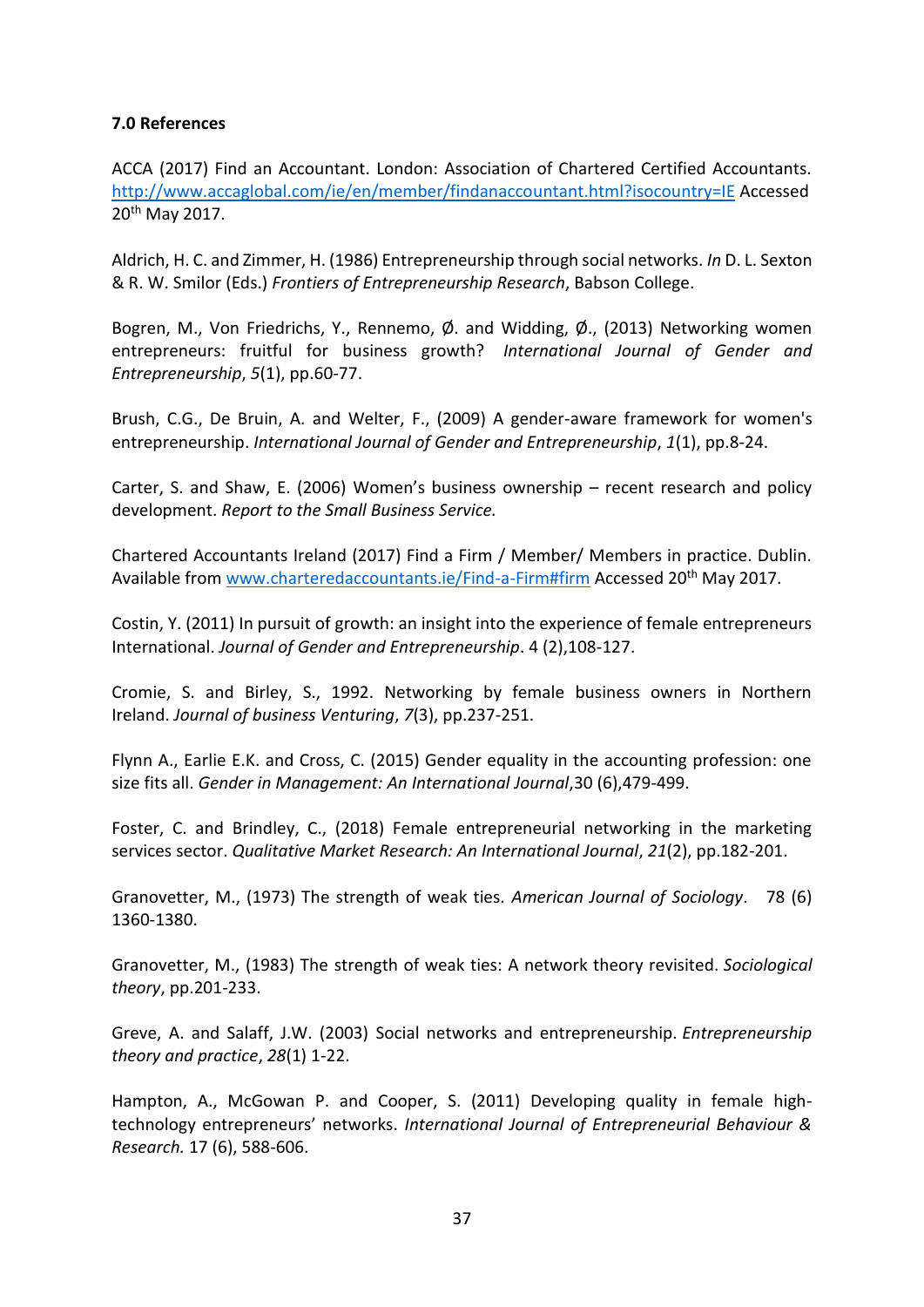Hansen E.L. (1995) Entrepreneurial networks and new organization growth. *Entrepreneurship Theory and Practice,* 19:7-19.

Ibarra, H., (1993) Personal networks of women and minorities in management: A conceptual framework. *Academy of management Review*, *18*(1), pp.56-87.

International Federation of Accountants (IFAC) (2016) The role of SMP's in providing business support to SME's: New Evidence: *A Review of the Literature.* IFAC: New York. *Available at www.ifac.org/about-ifac/small-and-medium-practices*

Invest Northern Ireland (2017) Invest IN Business Strategy 2017-2021. Belfast. [www.secure.investni.com/static/library/invest-ni/documents/invest-northern-ireland](http://www.secure.investni.com/static/library/invest-ni/documents/invest-northern-ireland-business-strategy-2017-2021.pdf)[business-strategy-2017-2021.pdf.](http://www.secure.investni.com/static/library/invest-ni/documents/invest-northern-ireland-business-strategy-2017-2021.pdf) Accessed: 20 May 2017.

Jensen, J.I. (2001) Social networks, resources and entrepreneurship. *International Journal of Entrepreneurship & Innovation*, 2, 103-109.

Klyver, K. and Grant, S. (2010) Gender differences in entrepreneurial networking and participation International. *Journal of Gender and Entrepreneurship*, 2 (3), 213-227.

Lockyer, J. and George, S. (2012) What women want: barriers to female entrepreneurship in the West Midlands. *International Journal of Gender and Entrepreneurship* 4 (2), 179-195.

Marlow S. and Carter S. (2004) Accounting for change: professional status, gender disadvantage and self‐employment. *Women in Management Review.* 19 (1) 5-17.

McClelland, E., Swail S., Bell J. and Ibbotson P. (2005) Following the pathway of female entrepreneurs: A six‐country investigation*. International Journal of Entrepreneurial Behaviour & Research*. 11 (2), 84-107.

McGowan, P., Cooper, S., Durkin, M. and O'Kane C. (2015) The Influence of Social and Human Capital in Developing Young Women as Entrepreneurial Business Leaders. *Journal of Small Business Management,* 53, (3) 645–66.

Mitchell, J.C. (1969), "The concept and use of social networks", in Mitchell, J.C. (Ed.), Social Networks in Urban Situations, Manchester University Press, Manchester, pp. 1-50.

Mitchell, J.C. (1974) Social networks. *Annual review of anthropology*, *3*(1), pp.279-299.

Neergaard, H., Shaw, E. and Carter, S. (2005) The impact of gender, social capital and networks on business ownership: a research agenda. *International Journal of Entrepreneurial Behaviour & Research,* 11 (5), 338-357.

Newbert, S.L., Tornikoski, E.T. and Quigley, N.R., (2013). Exploring the evolution of supporter networks in the creation of new organizations. *Journal of Business Venturing*, *28*(2), pp.281- 298.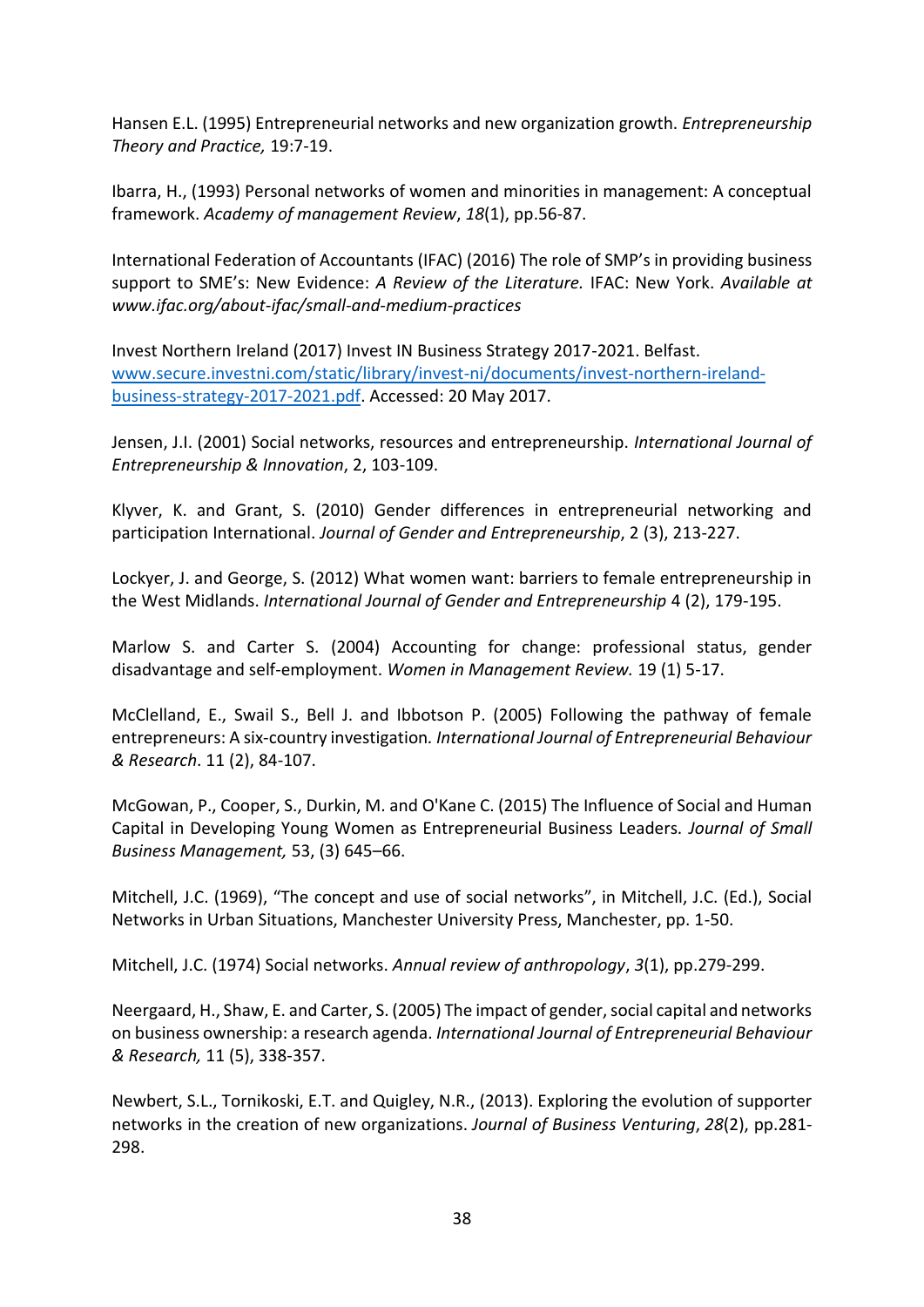Poggesi, S., Mari, M. & De Vita, L. (2016) What's new in female entrepreneurship research? Answers from the *literature. [International Entrepreneurship and Management Journal](https://link.springer.com/journal/11365)*, 12 (2), 735–764.

Roomi, M.A. (2009) Impact of social capital development and use in the growth process of women-owned firms. *Journal of Enterprising Culture*, 17, (4), 473–495.

Shaw, E. (2006) Small Firm Networking: An Insight into Contents and Motivating Factors*. International Small Business Journal, 24(1), 5–29.*

Surangi H.A. (2016) The role of female entrepreneurial networks and small business development: a pilot study based on Sri Lankan migrant entrepreneurs of tourism industry in London. *International Journal of Business and Economic Development ,*4 (1) 56-70.

Ulster University (2015) The contribution of Small Businesses to Northern Ireland.

Tonge, J. (2008) Barriers to networking for women in a UK professional service. *Gender in Management: An International Journal*, *23*(7), pp.484-505.

Watson, J. (2007) Modeling the relationship between networking and firm performance. *Journal of Business Venturing*, 22, 852–874.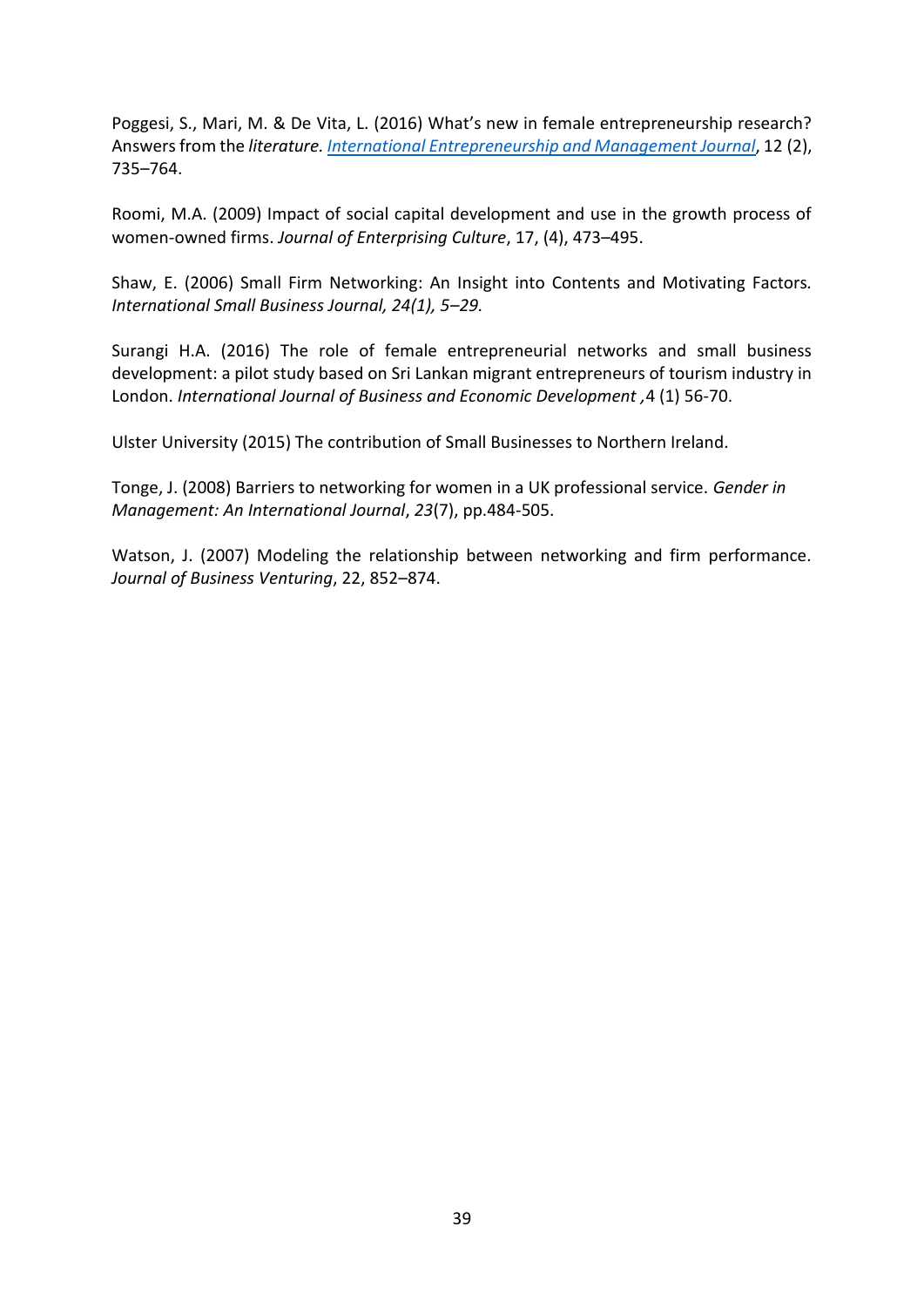# **Claiming Legitimacy and Credibility - An exploration of the identity work undertaken by Female Academics within the context of STEM Entrepreneurship**

Dr Kristel Miller [\(k.miller@ulster.ac.uk\)](mailto:k.miller@ulster.ac.uk), Dr Judith Woods (née McKnight) [\(J.mcknight1@ulster.ac.uk\)](mailto:J.mcknight1@ulster.ac.uk), Professor Maura McAdam [\(maura.mcadam@dcu.ie\)](mailto:maura.mcadam@dcu.ie), Professor James Cunningham [james.cunningham@northumbria.ac.uk](mailto:james.cunningham@northumbria.ac.uk)

# **1.0 Abstract**

This research explored the reflexive identity work undertaken by female STEM academics in order to gain legitimacy when engaging in entrepreneurial activities. To help achieve this, we adopt the theories of identity work and sensemaking to explore the fit between the women's ascribed femininity and the cultural ethos that underpins entrepreneurial activities within STEM. Data collection comprised of interviews with 16 female STEM academics engaged in entrepreneurial activities across two universities. The findings revealed the female academics all have undertaken identity work in order to be deemed legitimate and credible when engaging in entrepreneurial activities. Whilst it was identified that demonstrating skills, knowledge and expertise did lead to gender not being considered to be an issue, the gender disparity within the STEM disciplines where male colleagues outnumber females meant that masculine norms prevailed. This led to many of the females changing their behaviours to portray a social identity which conformed to norms or engaged in mechanisms to prove their credibility.

# **2.0 Introduction**

It has been reported that the UK economy is missing out on more than 1.2 million new enterprises due to the untapped potential of women, with gender imbalances particularly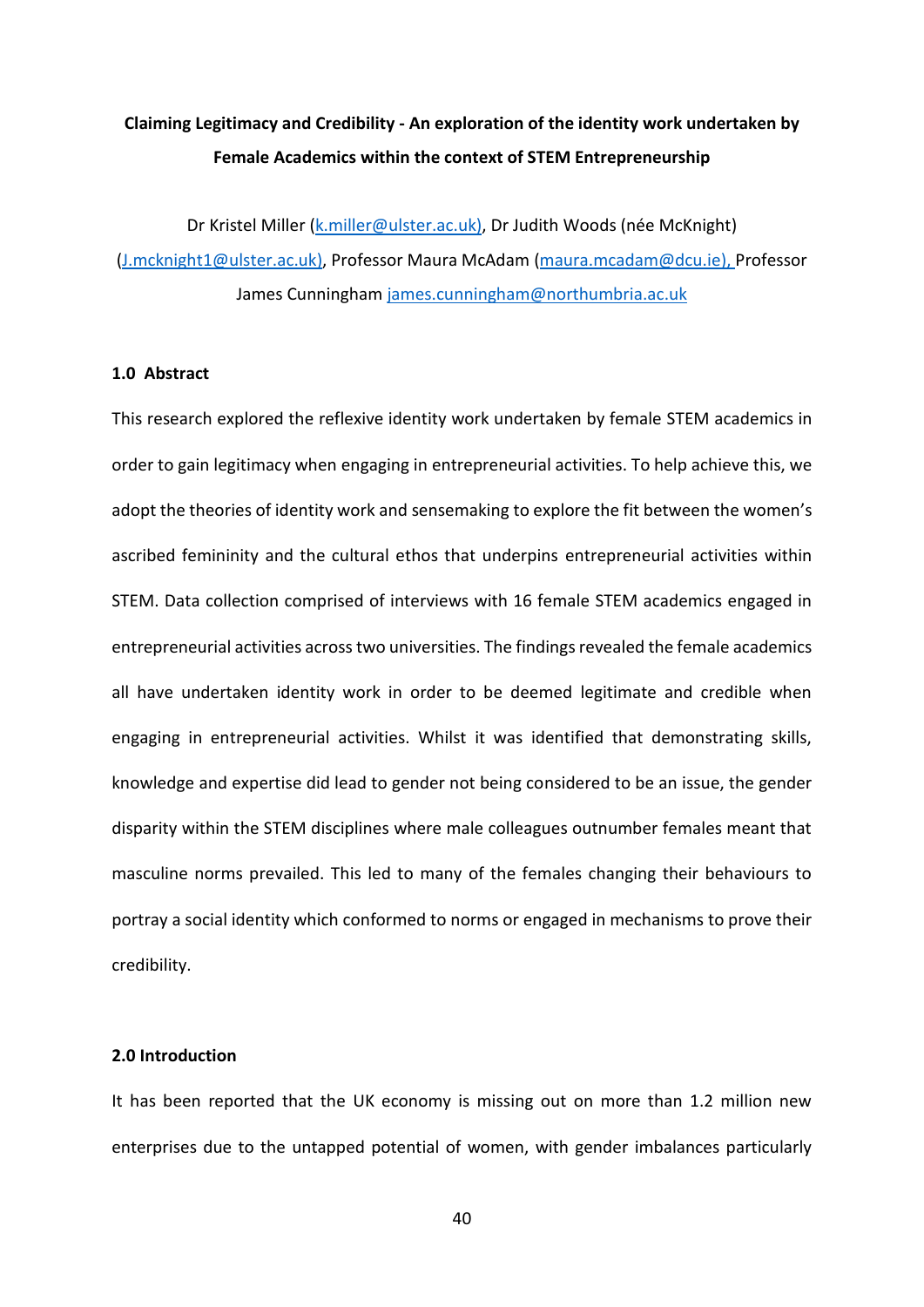pronounced in STEM subject areas (Women in Business, 2017). Many scholars and policy makers acknowledge that STEM fields have been and continue to be predominately male. For example, Women in STEM (2018) identify that only 25 per cent of the UK's graduates and 21 percent of its workforce are female. This in effect creates a masculine culture which Winters (2008) suggests can cause gender dissonance influencing females' ability to claim entrepreneurial legitimacy within these fields.

This research is situated within the context of the entrepreneurial university. Universities are now expected to not only engage in teaching, research and commercialization activities, but in recent years are under pressure to make an impact on wider society (Martin et al., 2015) signalling changes to the nature of academic work. Whilst there is a vast amount of literature which has explored the emergence of the entrepreneurial university the academic as a core actor within this process has largely been ignored (Cunningham et al., 2018). Prior research has explored the motivations and challenges academics face in engaging in entrepreneurial activities (Perkmann et al., 2013), however, this to date remains largely gender blind (Marlow and McAdam, 2012). Of the few studies that do consider and observe disparities between male and female academics engaging in entrepreneurial activities (e.g. commercialisation and consultancy, Ding and Choi, 2011; Cunningham et al., 2016) little attention is paid to exploring the reasons behind such phenomena. Consequently, the aim of this research is to explore the reflexive identity work undertaken by female STEM academics in order to gain credibility and legitimacy when engaging in entrepreneurial activities.

Drawing upon entrepreneurship literature, it is put that academic engagement in entrepreneurial activities are embedded within prevailing institutional biases (Ahl and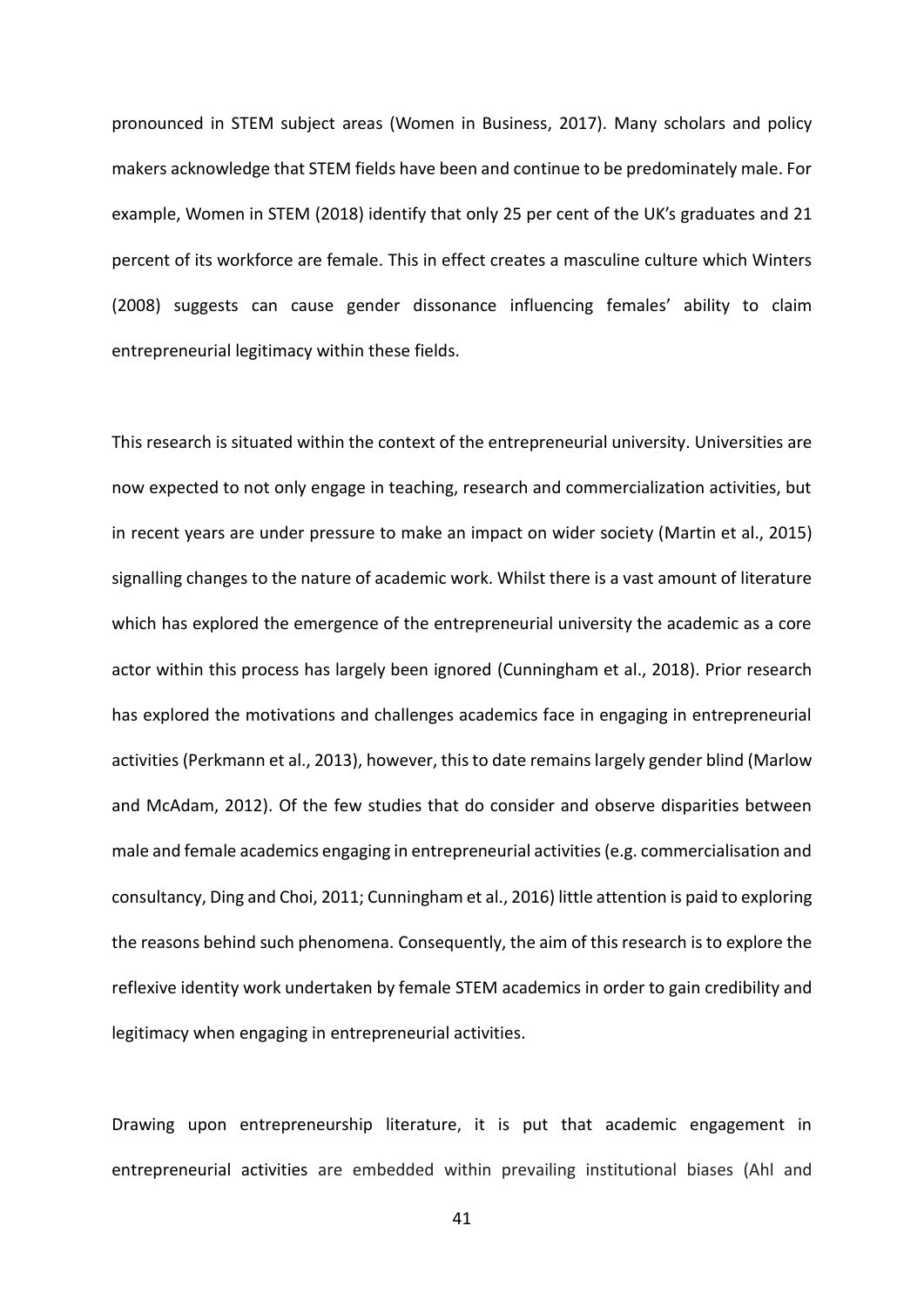Marlow, 2012) which influence perceived norms and legitimacy of who engages in entrepreneurial activity. This results in females undertaking identity work in order to be deemed credible and legitimate (Chasserio et al., 2014). Within this research we identify entrepreneurial activity as comprising of not only new venture creation but other forms of entrepreneurial activities including involvement in external research grants, contract research, joint ventures, patents, licences and new venture creation (Miller et al., 2018).

#### **3.0 Key Literature: Identity work of female STEM academics**

The changing nature of academic work has meant that academics in all disciplines have been increasingly under pressure to engage in more entrepreneurial activities (Siegel and Wright, 2015; Rogers et al., 2014). These activities span a wide spectrum of knowledge transfer ranging from traditional academic entrepreneurial activities involving licences and spin out companies to more informal knowledge transfer activities involving collaborative research with industry and networking. To help capture the changing nature of academic roles, Miller et al., (2018) identify the emergence of a new type of "entrepreneurial academic" who, with an entrepreneurial outlook, is proactive in developing collaborations with external stakeholders. The development of networks to facilitate collaborative projects that make a societal impact, and engagement in commercialisation activities, arguably demand particular entrepreneurial traits that go beyond the traditional professional identity of an academic (Cunningham et al., 2018). Consequently, many academics are now faced with uncertainty over their role identity where there is ambiguity over norms and expectations for academics to be more entrepreneurial. This is compounded for females within STEM subjects where prevailing gender imbalances and masculine bias can cause uncertainties for females in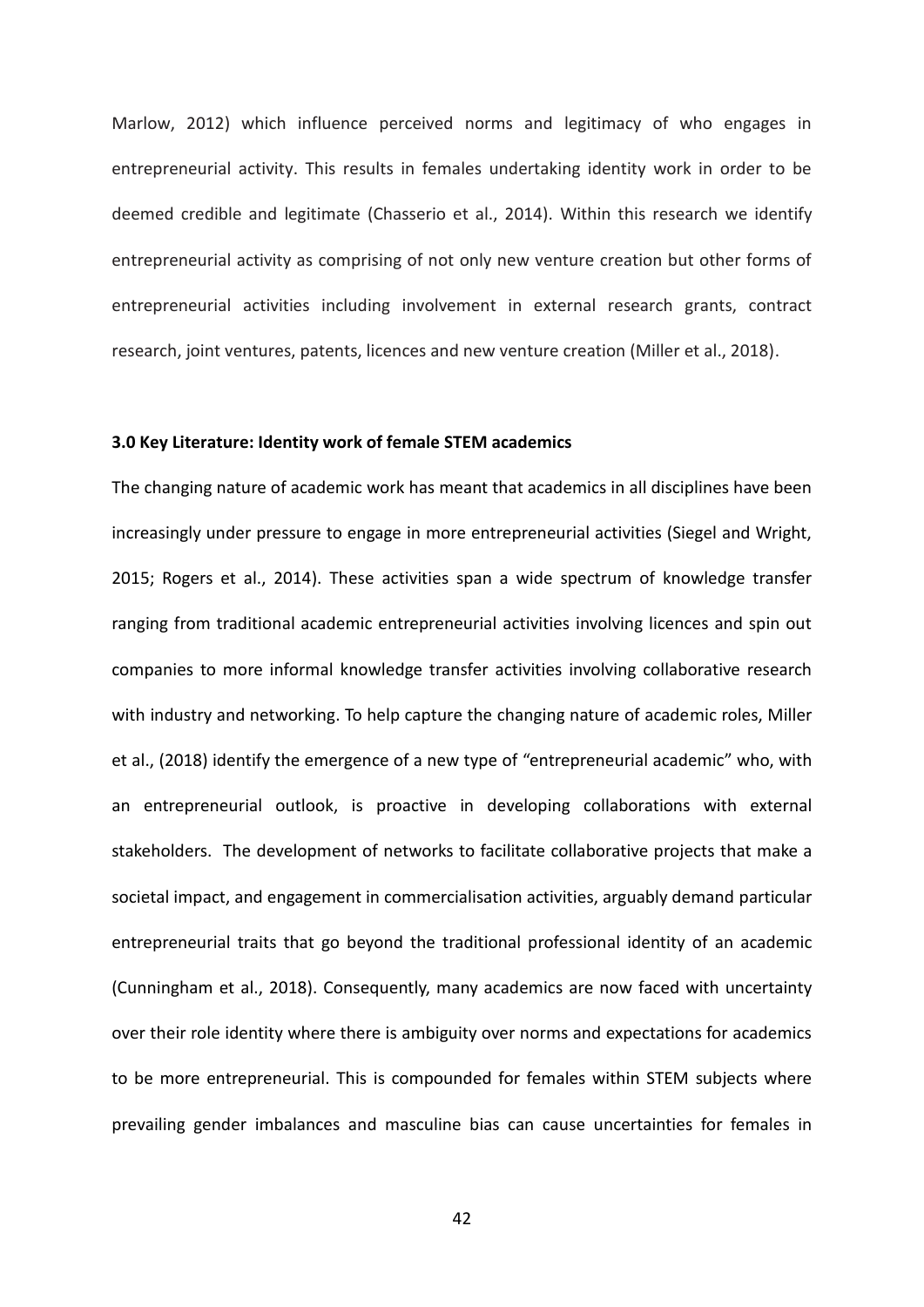constructing their identities to become legitimate STEM entrepreneurs (or entrepreneurial academics).

Having a clear identity is said to be imperative to performing a role effectively. However, current academic literature identifies that entrepreneurship is still a gender biased activity (Swail and Marlow 2018; Henry et al., 2015; McAdam, 2012). Those engaged in entrepreneurial activities are still configured as a male, embodied with masculine traits such as assertiveness, aggressiveness, leadership, risk taking and individualism (Henry et al., 2015; Hamilton, 2013). Such configurations also prevail when considering the context of STEM where only 21% of the UK STEM workforce are female (Women in STEM, 2018). Kelan (2010) identifies that gender is constructed often by sex which then attributes particular traits and identity to those of a particular gender. Consequently, the ascribed femininity of female academics working in the field of STEM can result in the need for them to negotiate their legitimacy to develop an entrepreneurial identity. However, Pecis (2016) and Kelan (2010) identify that gender can be deconstructed and undone through challenging gender norms.

The changing demands and expectations of female academics in STEM disciplines requires them to undertake identity work in order to make sense of this new environment, to overcome ambiguities and develop belongingness. Identity construction is a key outcome of sensemaking, where sensemaking is the ability or attempt to make sense of ambiguous situations (Brown et al. 2015; Weick et al., 2005). The need for academics to be more entrepreneurial represents such an ambiguous situation as the academic experiences a sense of cognitive dissonance potentially causing a disruption to their identity (Marlow and McAdam, 2012). This forces them to identify and establish a new sense of meaning by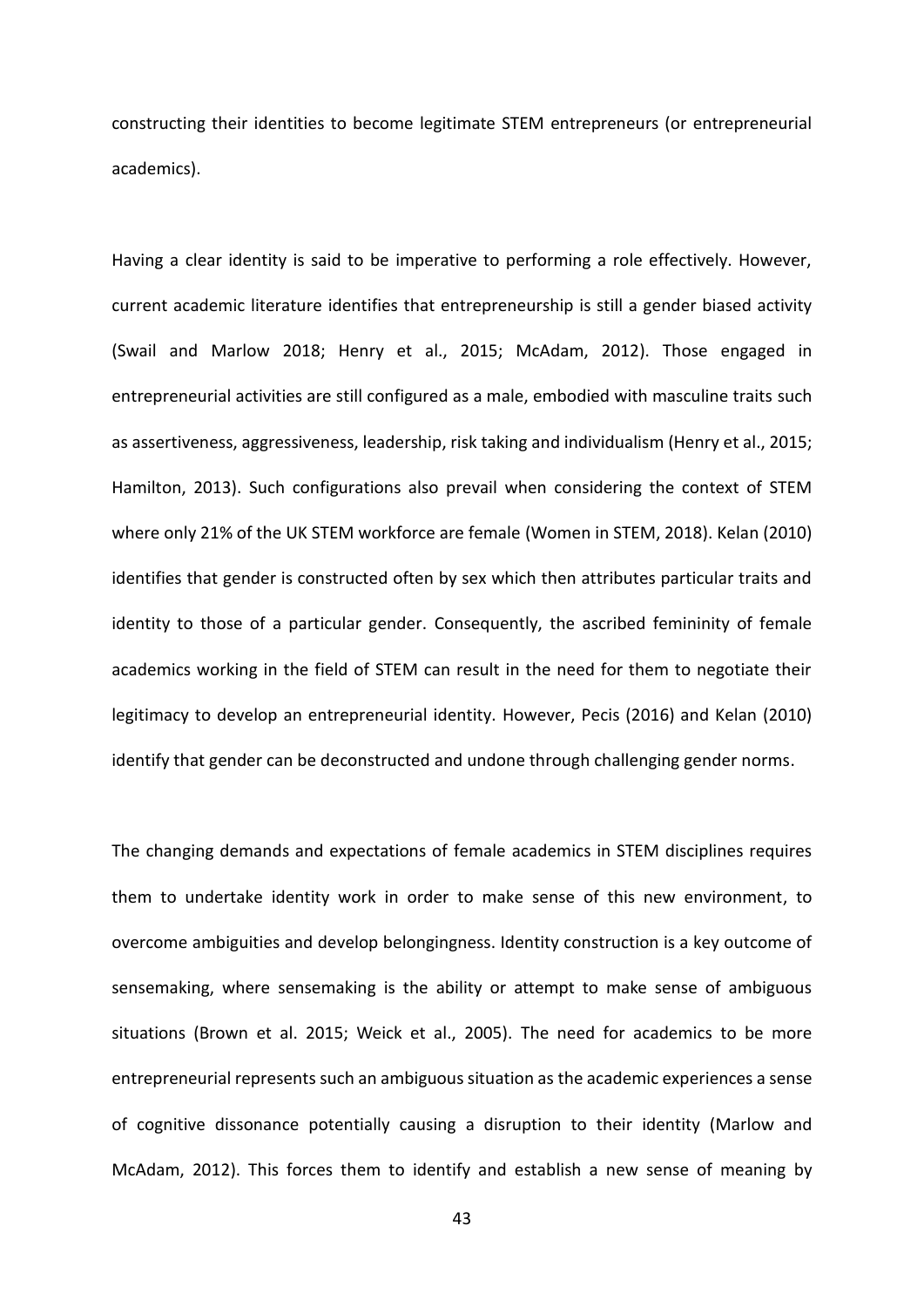extracting cues from the environment through processes of socialisation, retrospection of experiences and then ascribing to situated norms (Weick et al., 2005). Thus, sensemaking helps individuals construct and reconstruct their identities (Rasvasi and Schultz, 2005; Schultz and Herns, 2012). It is suggested that by using sense making and identity as our theoretical lenses we can gain insights into the lived experiences of female STEM academics in order to unravel the enablers and barriers they experience in pursuing entrepreneurial activities.

## **4.0 Research Approach**

-

A multiple case study approach was adopted to explore the experiences of female academics in two varying institutional contexts, a research-intensive Russell Group university (Case 1) and an applied research civic university (Case 2). Both universities have academic enterprise and knowledge transfer as key performance indicators for academic staff with varying emphasis. Case 2 has multiple routes to promotion which include a combination of teaching, research and academic enterprise activities whereas Case 1 emphasisesresearch and external grant income. A purposeful sample strategy was adopted where female academics within a STEM field were chosen based on the criteria of being involved in formal external research funding, consultancy or commercialisation activities (i.e. patents, licences, new venture creation). Disciplines which fall within the hard sciences, computing and engineering fields were chosen where gender disparity is more pronounced<sup>1</sup>. Appendix 1 provides a profile of the interviewees.

 $1$  As of 2017 only 20% of UK academic staff working in the field of engineering and technology were female. This figure moderately rises to 31% in the field of biological, mathematical and physical sciences (HESA, 2017)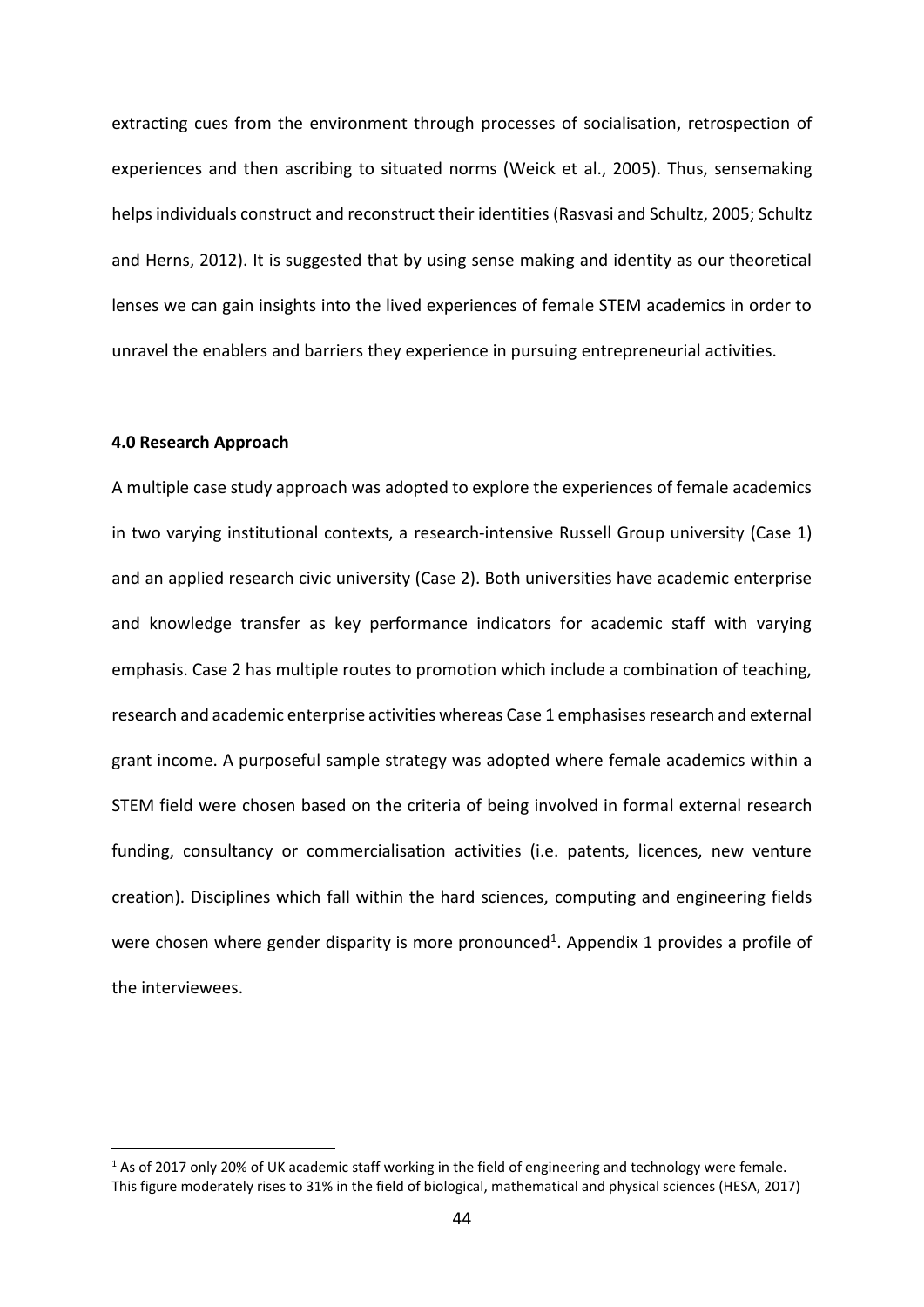Utilising internal records from the respective universities research and enterprise departments, we sought to interview an even spread of academics at different career stages and ages across the two universities (see appendix 1). In total 16 female academics were interviewed. They were asked questions surrounding their experiences of being a female within STEM, their experiences of being a female engaging in entrepreneurial activities and finally gender challenges and enablers when engaging in entrepreneurial activities within the STEM discipline. Interviews lasted between 35 - 80 minutes, were digitally recorded and transcribed. Observations were also noted during the course of the interview. An iterative and reflexive process to data analysis was followed whereby data was collected and interpreted through constant referral to literature to aid theory development (Yin, 2011).

### **5.0 Findings**

By the nature of the sample, all the interviewees appeared to exhibit characteristics typically associated with an entrepreneur e.g. assertiveness, passion, leadership and individualism (Marlow and McAdam, 2012; Henry et al. 2015). Indeed, it was identified that their selfmotivation, creativity and desire to make an impact and apply their research primarily motivated their engagement in entrepreneurial activities. Although despite deconstructing gender and not conforming to typical feminist stereotypes (Pecis 2016; Kelan 2010) they faced many challenges in being deemed legitimate and credible when engaging in entrepreneurial activities.

#### **5.1 Challenges in claiming legitimacy to engage in entrepreneurial activities**

Across both cases, the majority of the interviewees identified the need to negotiate their legitimacy in the development of their entrepreneurial identity. Case 2 EE recalled her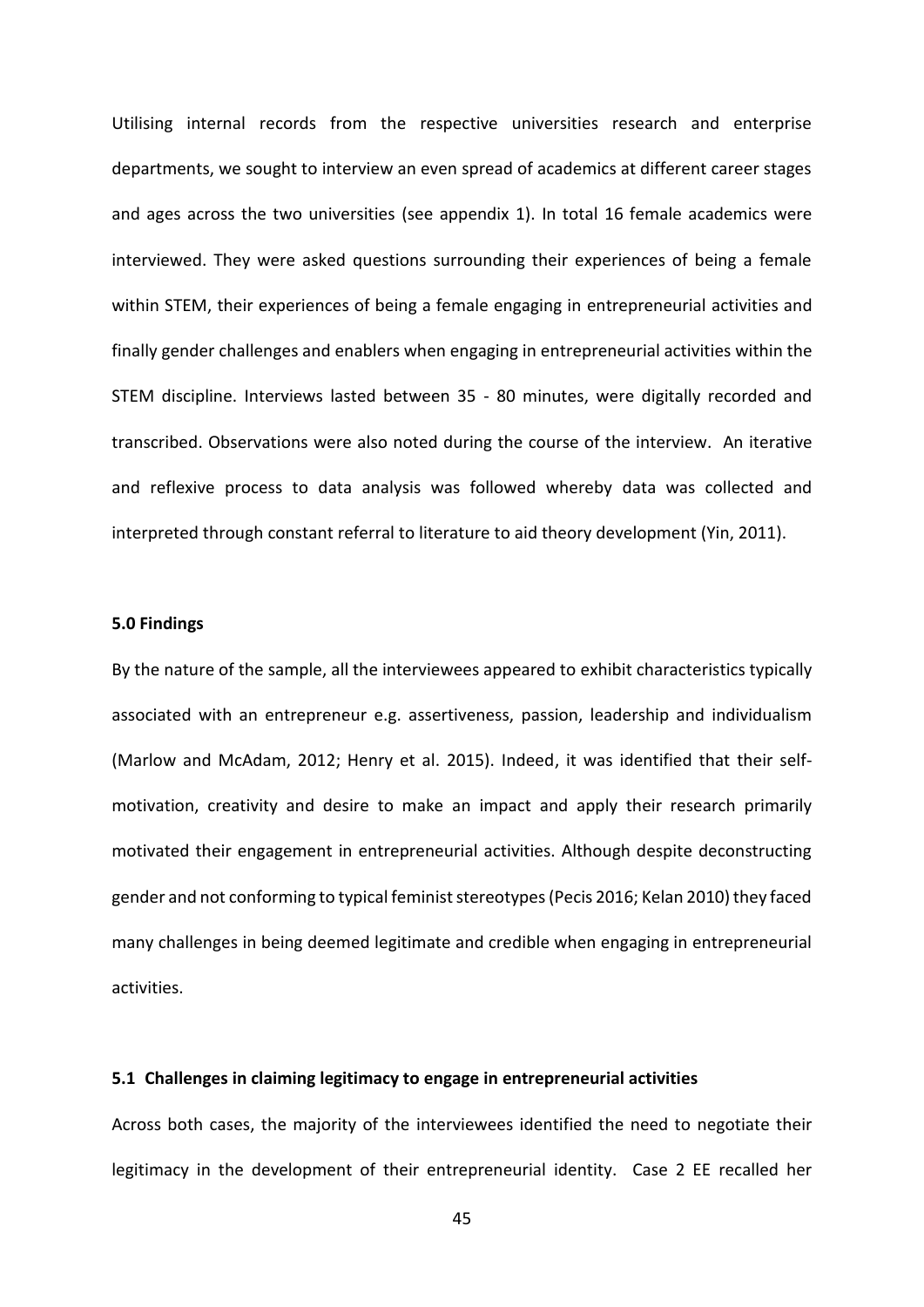experiences of working in a male dominated company on an academic enterprise project and noted that upon her arrival she felt viewed as "*the female there in a dress*".

Changing her attire and thus becoming "*more suitably dressed*" at the next meeting, she was able to somewhat legitimise herself by demonstrating her competency in the field. By proving her skills, it was felt by Case 2 EE that over time gender became less relevant. This experience was mirrored by several others who also identified a sense that females need to prove their worth through their qualifications and publications. For example, Case 2 HH identified that she always made sure she has high quality publications to ensure she was taken seriously when engaging in large research grants and research collaboration with industry. This concurs with Nentwich (2004) who identifies the mechanisms that women develop when they want to be counted as professionals. The data also implied that for some, upon becoming a recognised expert in your field the impact of gender recedes. Case 2 BB identifies "*In the past I would have been overlooked but you have to get out there and network... Now I would have people approaching me since there is only a small group of us in XXX*" (referring to her field).

The findings identified the presence of a tacit and embedded masculine fraternity (Marlow and McAdam, 2012) with many of the female academics referring to some form of "old boy's network" that effectively marginalizes their legitimacy. Case 1 HH who had been involved in a spin out company reflected on her experiences identifying, "*All through my career men meet after conferences in the bar and I have never done that. I just think that's a very difficult place for a woman to be taken seriously and yet, if you're not there then you miss out. Very often big collaborations, big grants are all agreed in a very chatty boy to boy way and I can think of*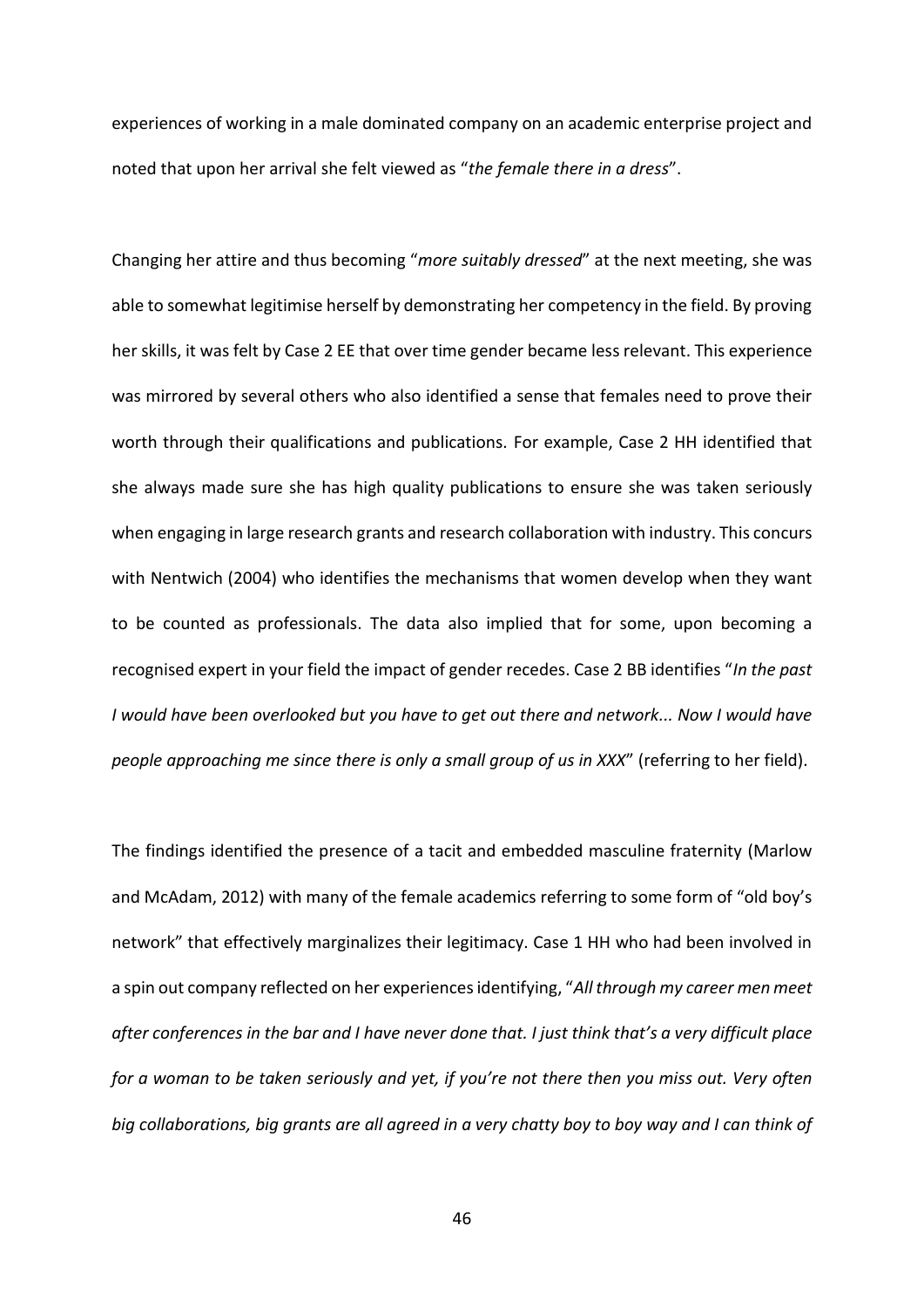*a couple of examples where I wasn't able to get involved in something because I just wasn't on that sort of matey, matey level with the men*".

The data was replete with examples of female academics having their legitimacy or credibility more subtly questioned or undermined. For instance, Case 1 FF recalls how, when accompanied by a male colleague conversations can be directed towards them, potentially demonstrating preconceived ideas in relation to her identity as a female STEM academic, as she recalls, "*[you] go into meetings and…particularly if you have a male academic staff member with you, you are aware that the conversation is being directed to them even if you are the more senior or possibly the more involved in that area*". Furthermore, some of the female academics identified that they change their behaviour when working with males in order to fit with ascribed masculine behaviours and to feel a sense of belongingness within their discipline (Swail and Marlow, 2018; Marlow and McAdam, 2012). Case 2 HH identified "*there is a lot of rough and tumble and laddish behaviour which yeah I do find myself sometimes engaging with… I think you have to when engaging with males*".

#### **5.2 Balancing family roles and career progression**

In many of the cases the women interviewed had families and in exploring their roles as female academic entrepreneurs noted conflict between this and their familial roles. It was noted that the two professors in Case 2 both did not have children and they both identified that they would not have been able to perform at the level that they do had they had children. Whilst it was identified that many male academics now assume childcare responsibilities, it was identified by female academics with children that motherhood influenced their engagement in entrepreneurial activities (Brush et al., 2009) and often could influence their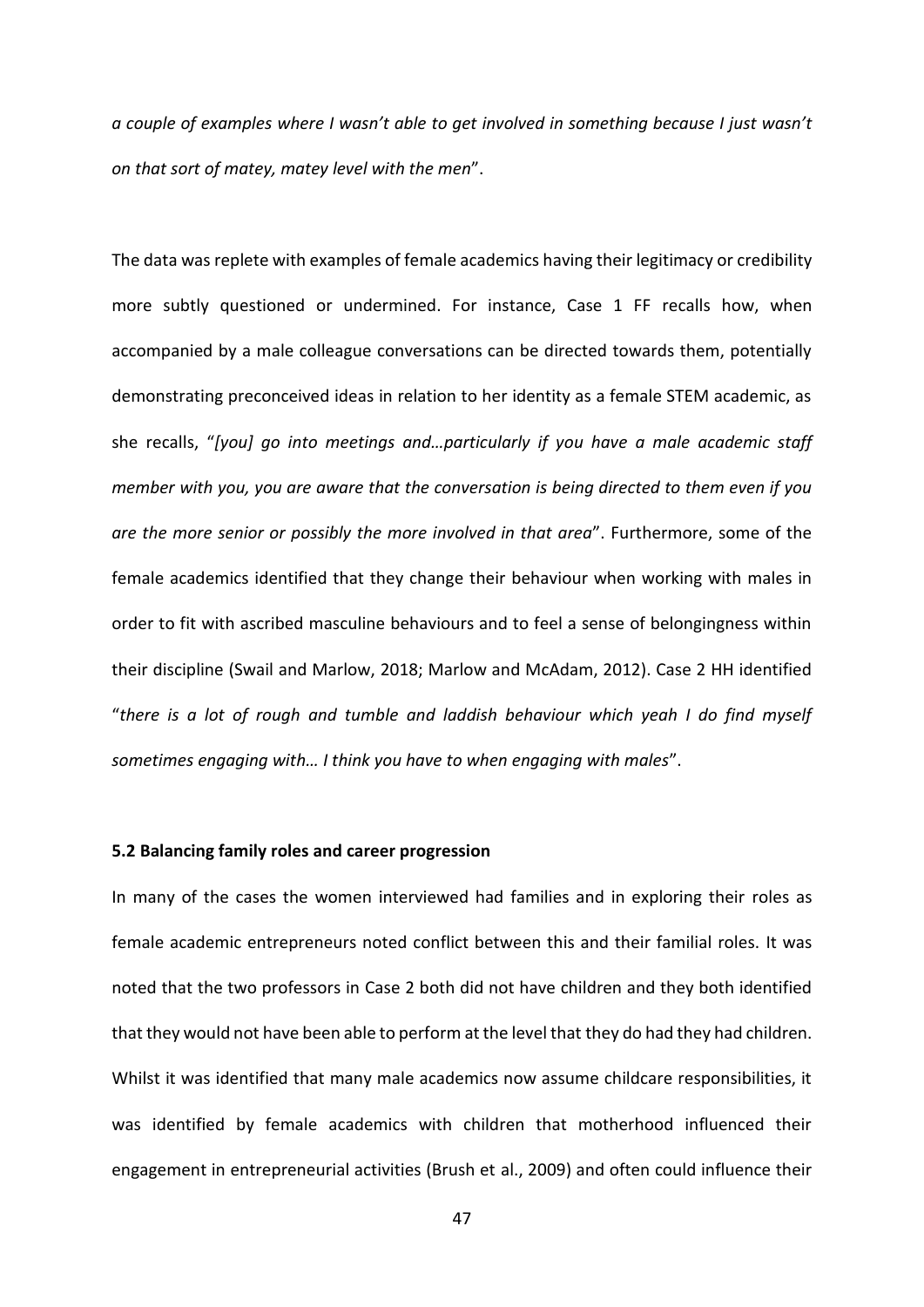perceived legitimacy. For example, it was reported that male colleagues were often unsympathetic to the need to be flexible with meeting times. "*There's not that kind of consideration and you feel very embarrassed when you raise your hand and say, 'Please, can we move the meeting this time?' They look at you like you always have problems, as if you were the cause of the problems*" (Case 2 DD). Furthermore, many of the female academics had to miss out on workshops, conferences or research collaboration opportunities which involve a lot of travelling thus stifling their ability to be entrepreneurial. "*I say no many times. You know that saying no is closing doors, but you have to make a balance*" (Case 2 FF). There was the perception that engaging in entrepreneurial activities was often done in their own time due to competing demands of teaching, administration and research publications despite it being measured on promotional mechanisms. This was thought to make it challenging for females who have family responsibilities.

#### **5.3 Positive and negative connotations of being a visible minority**

It was evident that many of the female academic entrepreneurs questioned viewed themselves as visible minorities, recounting several instances where they were the only female in the room. Both benefits as well as limitations were cited to emanate from the occupation of their ascribed gender identity in situations such as these. Some of the benefits included: exposure to key contacts, invitations to take part in notable events / boards (to aid with gender balance), being remembered and, upon fulfilment of necessary academic and technical benchmarks, being looked upon more favourably in the awarding of funds with many European projects now requiring a gender balance. Conversely as visible minorities a series of limitations were also identified: the expectation of becoming a role model (whether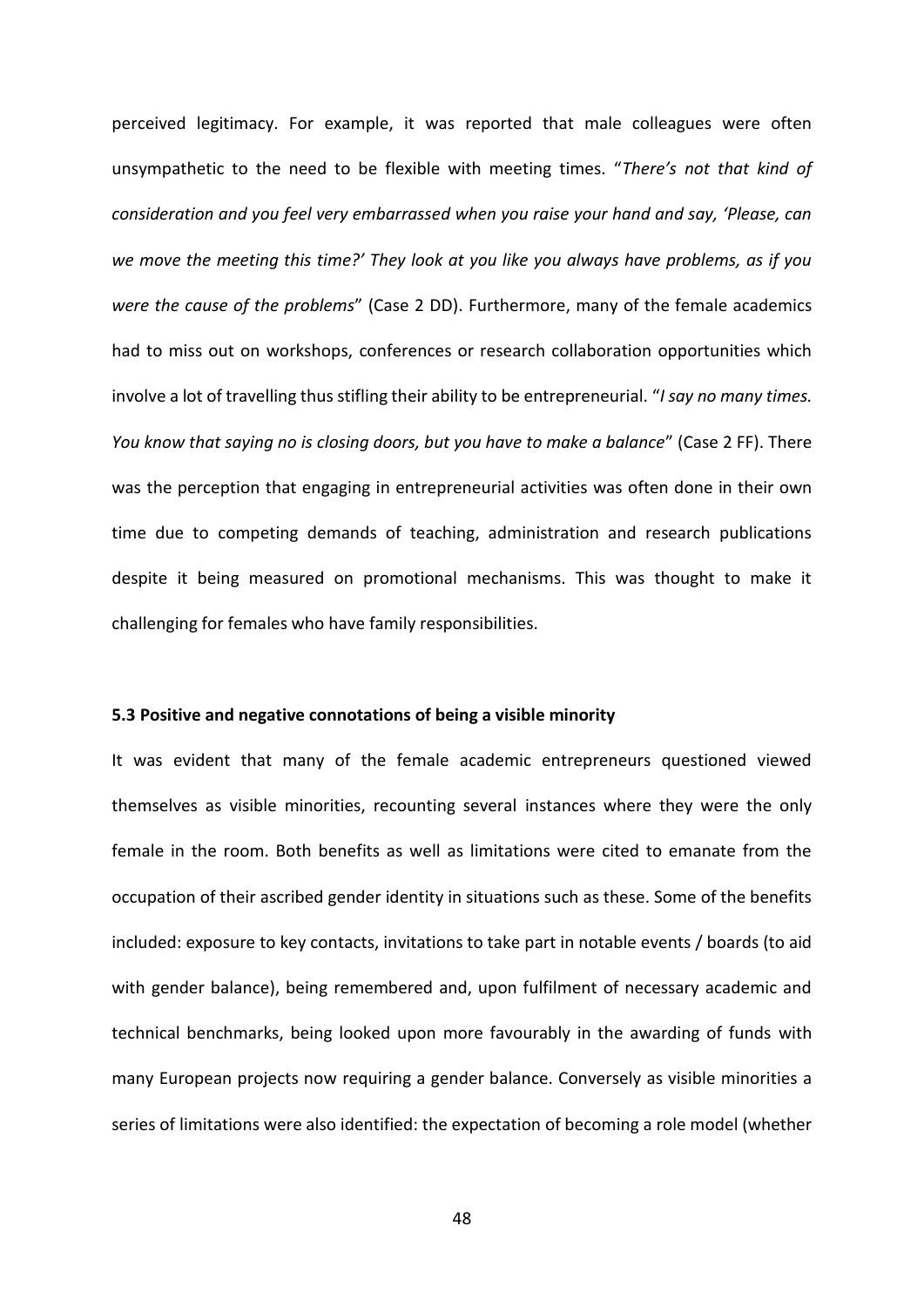desired or not), workload burdens where academic roles such as course directors and adviser of studies were often assigned to females and a reluctance / fear of making mistakes.

#### **5.4 Athena SWAN Charter**

The Athena SWAN Charter was established in 2005 to help reduce gender disparity in higher education. With both institutional contexts members of the Charter it naturally emerged as a point of the discussion during the majority of the interviews. While some acknowledged the positive differences Athena SWAN initiatives have made, others felt that it had had a more negative impact on their identity as female academics and their perceived legitimacy within the field of STEM with it serving to "colour people's perceptions" of the academics and the accomplishments they achieve. As Case 1 FF indicated: "*I worry about the whole Athena SWAN activity. There is sometimes a feeling…that when you get access to particular opportunities…you are only getting that because [the department] needs to be shown to be positively promoting females and…that to me starts to promote a bad image of female academics in my discipline, that they will only get if they are given*".

### **6.0 Conclusions**

Overall, the findings revealed the female academics have all undertaken identity work in order to be deemed legitimate and credible when engaging in entrepreneurial activities. Whilst it was identified that demonstrating competency may lead to the dilution of the impact of gender, the gender disparity within the STEM disciplines where male colleagues outnumber females meant that masculine norms prevailed. This led to many of the females changing their behaviours to portray a social identity that conformed to prevailing norms (Swail and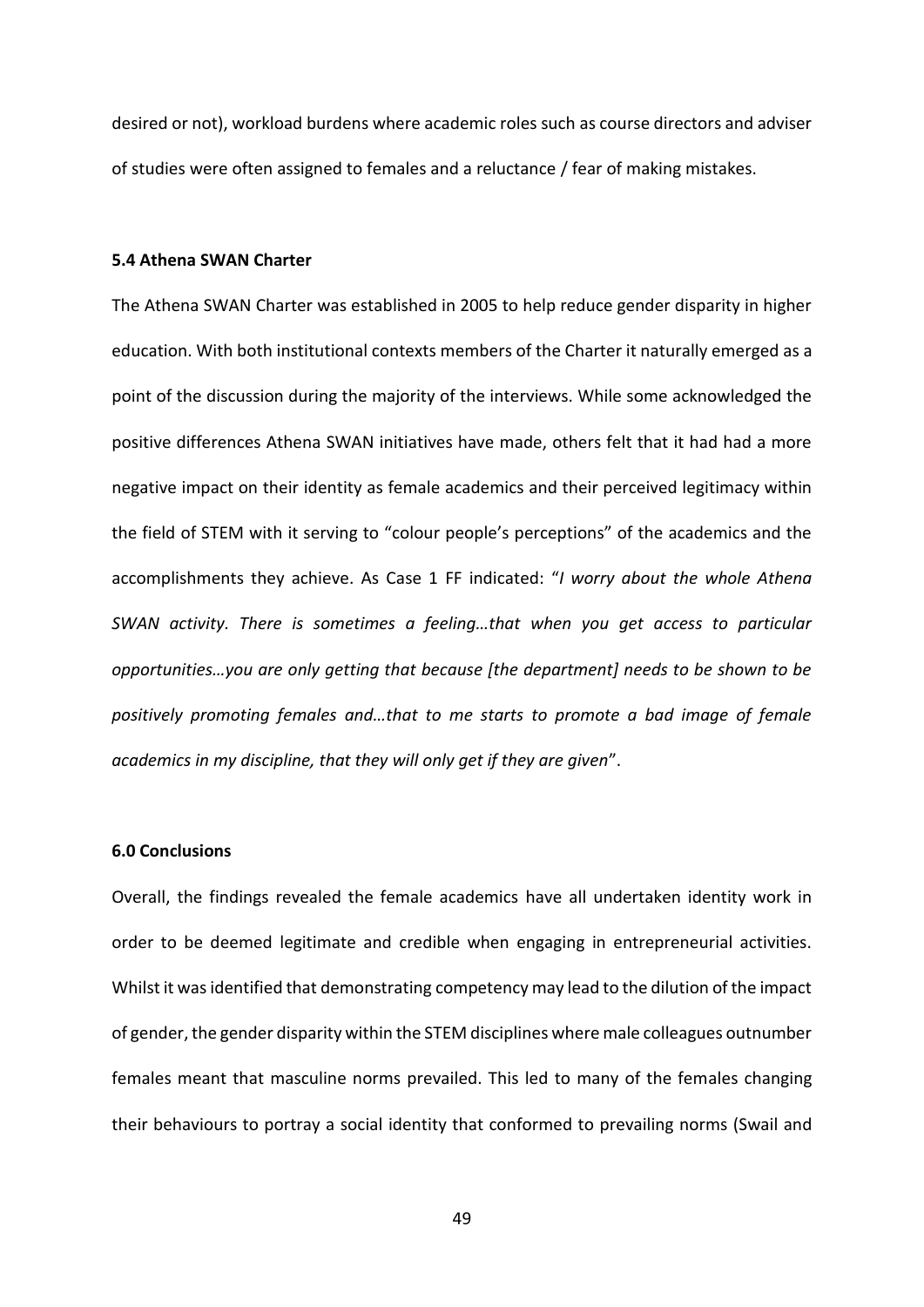Marlow, 2018; Marlow and McAdam, 2012) or engaging in mechanisms to prove their perceived credibility (Nentwich, 2004).

#### **7.0 Contributions and implications**

This exploratory research has made the following contributions. First it provides new insights into the lived experiences of female STEM academics engaging in entrepreneurial activities which is currently lacking. Second, it extends the notion of identity work by applying it to a new context i.e. STEM female academics. Third, the findings can help inform practical interventions at the university level that can be implemented within STEM faculties to overcome the barriers faced by female academics engaging in entrepreneurial activities. Fourth, from a policy perspective, this research has implications for the wider local and national agenda aimed at encouraging more women in STEM entrepreneurship by identifying the continued need to deconstruct masculine norms within the discipline.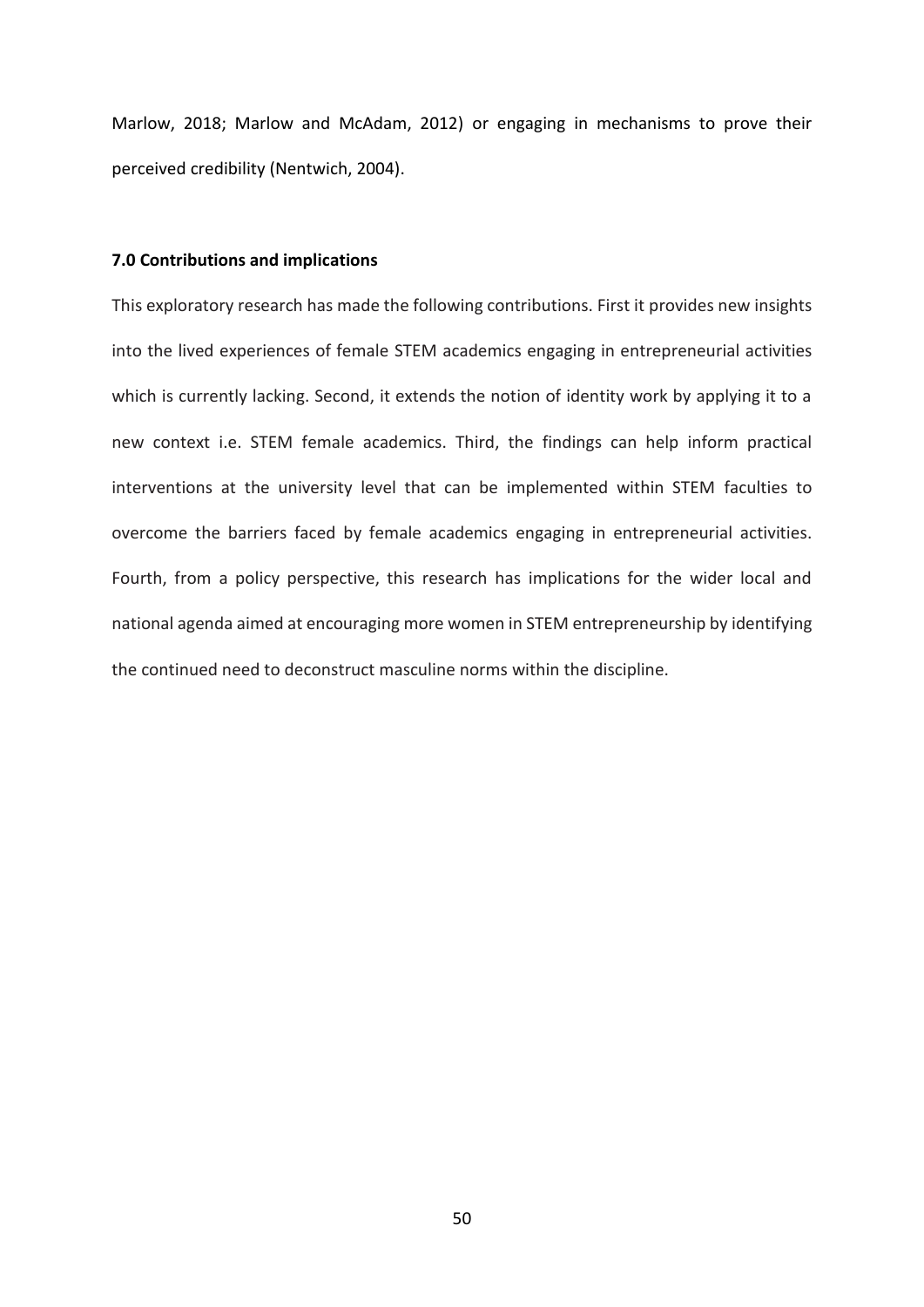# **8.0 References**

Ahl, H. J. and Marlow, S. (2012) Exploring the dynamics of gender, feminism and entrepreneurship: Advancing debate to escape a dead end?" *Organization*, 19(5), 543–562

Brown, A.D., Colville, I and Pye, A. (2015) Making sense of sensemaking in organization studies. *Organization Studies*, 36(2), pp. 265-27.

Brush, C.G., de Bruin, A. and Welter, F. (2009) A gender-aware framework for women's entrepreneurship. *International Journal of Gender and Entrepreneurship,* 1(1), 8-24.

Chasserio, S., Pailot, P. and Poroli, C. (2014) When entrepreneurial identity meets multiple social identities: Interplays and identity work of women entrepreneurs. *International Journal of Entrepreneurial Behaviour and Research,* 20(2),128-154.

Cunningham, J.A., Mangematin, V., O'Kane, C., and O'Reilly, P. (2016) At the frontiers of scientific advancement: the factors that influence scientists to become or choose to become publicly funded principal investigators. *The Journal of Technology Transfer,* 41, 778–797.

Cunningham, J. A., Menter, M., and O'Kane, C. (2018). Value creation in the quadruple helix: a micro level conceptual model of principal investigators as value creators. *R&D Management*, 48(1), 136-147.

Ding, W. and Choi, E. (2011) Divergent paths to commercial science: A comparison of scientists' founding and advising activities. *Research Policy,* 40 (1)69-80.

Hamilton, E. (2013) The discourse of entrepreneurial masculinities (and femininities), *Entrepreneurship and Regional Development,* 25(1‐2), 90‐99.

Henry, C., Foss, L. and Ahl, H. (2015) Gender and entrepreneurship research: A review of methodological approaches. *International Small Business Journal,* 33 (1): 26–39.

HESA, (2017) Departmental demographics of academic staff. Available online: [https://www.hesa.ac.uk/news/23‐02‐2017/departmental‐demographics‐academic‐staff](https://www.hesa.ac.uk/news/23-02-2017/departmental-demographics-academic-staff) (accessed 01/05.18)

Marlow, S. and McAdam, M. (2012) Analysing the influence of gender upon high technology venturing within the context of business incubation. *Entrepreneurship, Theory and Practice,* 36(4), 655‐676.

McAdam, M. (2012) *Female Entrepreneurship.* London: Routledge.

Miller, K., McAdam, R., and McAdam, M. (2018). A systematic literature review of university technology transfer from a quadruple helix perspective: Toward a research agenda. *R&D Management*, 48(1), 7-24.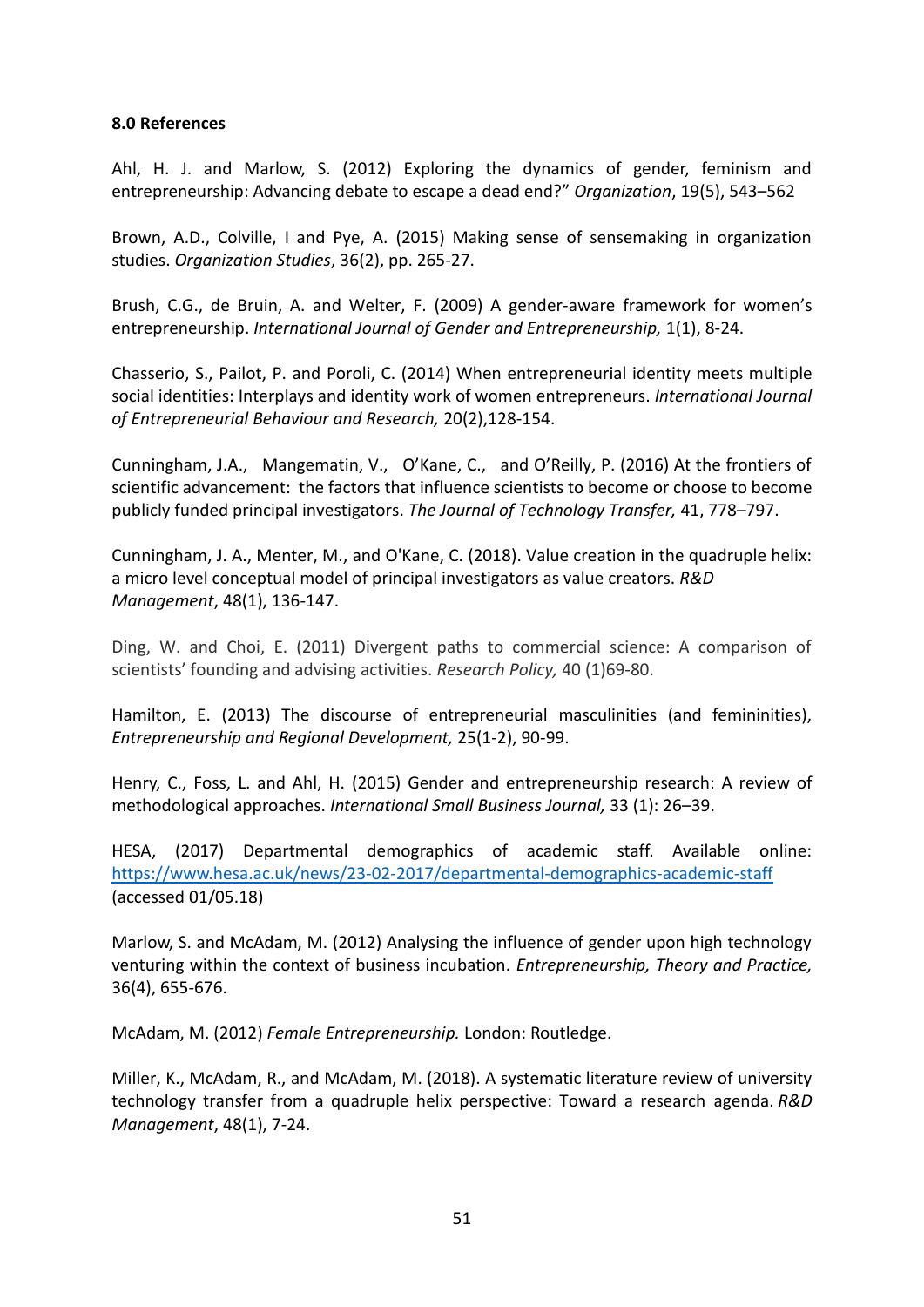Perkmann, M., Tartari, V., McKelvey, M., Autio, E., Brostrom, A., D'Este, P., Fini, R., Geuna, A., Grimaldi, R., Hughes,A., Krabel, S., Kitson, M., Llerena, P., Lissoni, F., Salter, A. and Sobrero, M. (2013) Academic engagement and commercialisation: A review of the literature on university Industry relations. *Research Policy,* 42(2), 423–442.

Ravasi, D. and Schultz, M. (2006). Responding to organisational identity threats: Exploring the role of organisational culture. *Academy of Management Journal*, 49 (3), 433-458.

Rogers, A., Bear, C., Hunt, M., Mills, S., and Sandover, R. (2014). Intervention: The impact agenda and human geography in UK higher education. *ACME: An International Journal for Critical Geographies*, *13*(1), 1-9.

Schultz, M. and Hernes, T. (2012) A temporal perspective on organisational identity. *Academy of Management Learning and Education,* 11(3), 1-21.

Siegel, D. S. and Wright, M. (2015) Academic entrepreneurship: Time for a rethink? *British Journal of Management*, 26, 582-595.

Swail, J. Marlow, S. (2018) 'Embrace the masculine; attenuate the feminine' – gender, identity work and entrepreneurial legitimation in the nascent context, *Entrepreneurship & Regional Development*, 30(1‐2), 256‐282.

Weick K., Sutcliffe K. and Obstfeld D. (2005) Organizing and the process of sensemaking. *Organization Science,* 16(4), 409–421.

Winters, K. (2008) Gender dissonance. *Journal of Psychology and Human Sexuality*, 17 (3/4), 71-89.

Women in Business (2017) *Maximising women's contribution to future economic growth: Women's Business Council Progress Report 2017*. London: Government Equalities Office.

Women in STEM (2017) Women in STEM workforce 2017. Available online: <https://www.wisecampaign.org.uk/resources/2017/10/women-in-stem-workforce-2017> (accessed 09/05/18)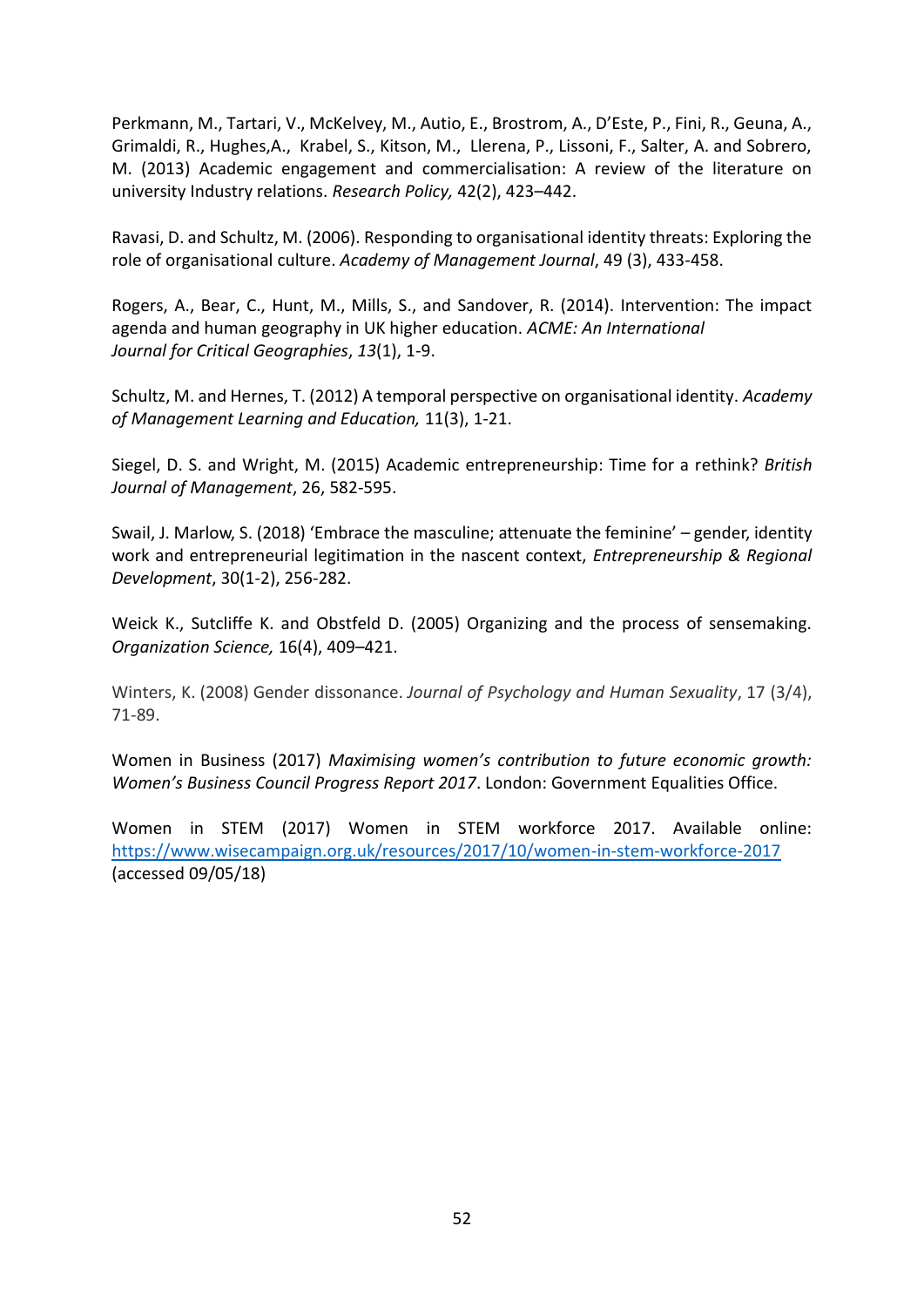# **The Case for a Women's Enterprise Centre in Northern Ireland**

Ms Nancy Brown [\(n.brown@ulster.ac.uk\)](mailto:n.brown@ulster.ac.uk), Ms Mairead McEntee [\(m.mcentee@ulster.ac.uk\)](mailto:m.mcentee@ulster.ac.uk) Ms Janette Sheerman [\(ja.sheerman@ulster.ac.uk\)](mailto:ja.sheerman@ulster.ac.uk), Professor Una McMahon-Beattie [\(usm.mcmahon@ulster.ac.uk\)](mailto:usm.mcmahon@ulster.ac.uk), Ms Roseann Kelly [\(roseann@womeninbusinessni.com\)](mailto:roseann@womeninbusinessni.com)

## **1.0 Abstract**

There is a plethora of assistance available for nascent entrepreneurs in Northern Ireland (NI). However, much of this assistance is generic or reflects gender stereotypes and therefore does not address the specific needs of female entrepreneurs. Research was undertaken to identify the level of enterprise support currently available for female entrepreneurs and to assess the potential role of women enterprise centres in supporting and developing female entrepreneurs in N.I. Benchmarking site visits to other provision elsewhere in the UK was used to underpin the research gathered from questionnaires and focus groups with N.I. based entrepreneurs. Findings would indicate that there is a need for female specific assistance in N.I. The continuing development of female entrepreneurs requires bespoke thinking and assistance, a 'one size fits all' approach to enterprise development is not appropriate as there are fundamental issues which impact upon females starting their own business.

### **2.0 Introduction**

This research will address the role of women enterprise centres in supporting and developing female entrepreneurs in N.I. and identify the level of enterprise support currently available for female entrepreneurs. It will identify barriers to success and explore what motivates women to start their own business and/or promote growth of women owned businesses. Braidford et al. (2013) have acknowledged that more research needs to be carried out into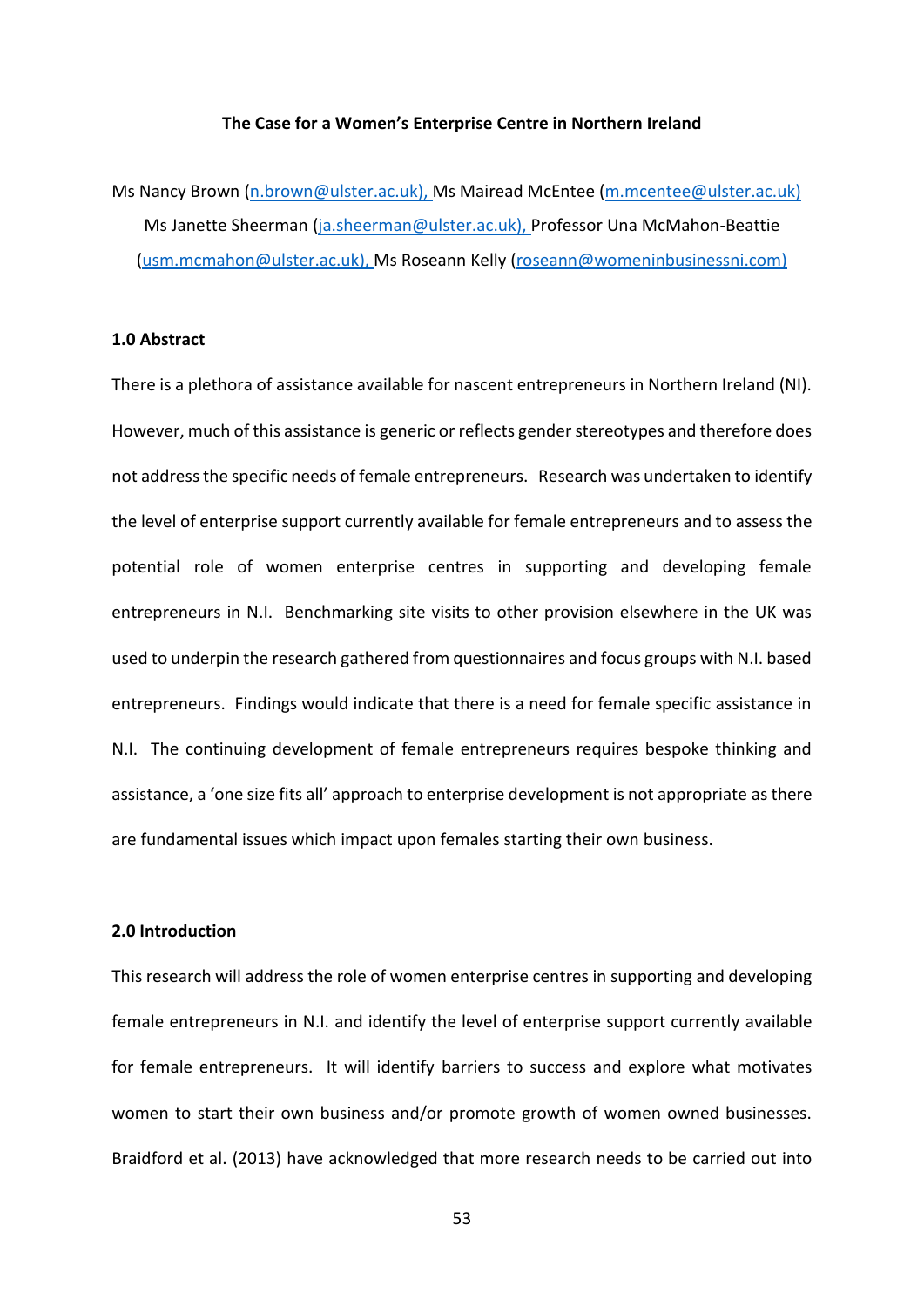the actual journeys undertaken by clients using different styles of business support, to more accurately determine those that each style can help most, based on their starting point and aspirations. According to these researchers, "There is some evidence that the "femalefriendly" style of support used in America and Canada has proven successful, to an extent, in engaging women (and men) who would not otherwise have engaged with the support system and have gone on to either start their own business or become more employable" (Braidford et al., 2013, p.159). Therefore, this research will also explore what beneficial support women in N.I. have received to date and what support they would like to avail of in the future. Overall it will explore the case for establishing a Women Enterprise Centre in N.I. with the aim of contributing to the Women's Entrepreneurship in N.I. agenda.

### **2.1 Current Support Landscape for Women in Enterprise**

There is a variety of provision in N.I. for entrepreneurs, however, it is dispersed and disjointed. This may be due to the customisation of the needs of entrepreneurs in local areas. Business mentoring and workshops are provided by organisations including Arts and Business, Banks, Catalyst Inc., Enterprise Agencies, Invest NI, IOD, Local Councils, Tourism NI, Universities, Women's Tec. This list is not exhaustive as there may be other ad hoc workshops and programmes provided by smaller players including local companies.

There is limited provision specifically targeted for women. Women only programmes include: Queen's University Students Union, Innovateher; Women in Business, bespoke programmes, mentoring, professional development. Women in Business also offer a female entrepreneurship start-up programme, The Power of 4 which leverages peer to peer learning. Indeed, Fullen (2017, p.3) identified that "peer support and mentorship is considered very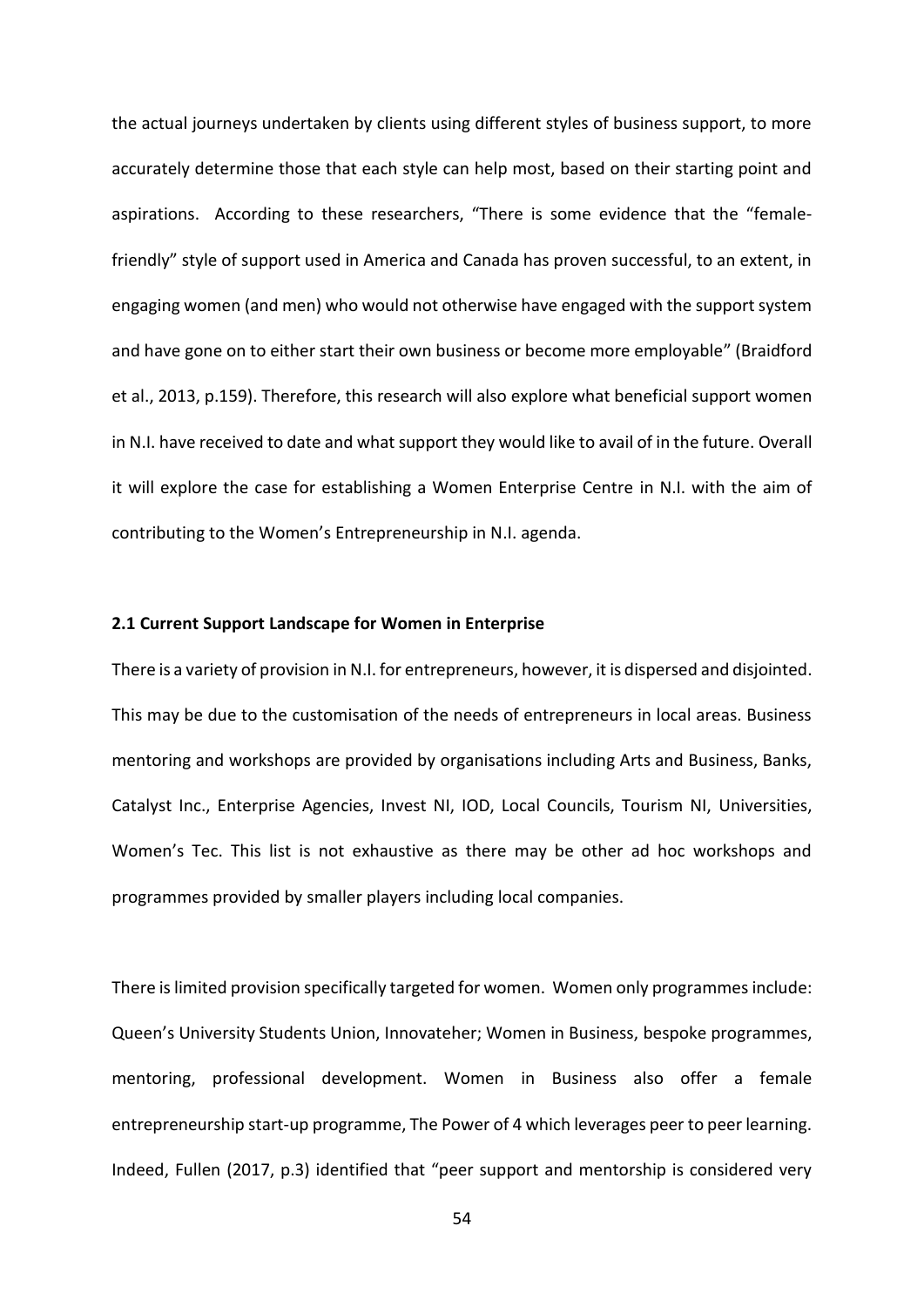important amongst female entrepreneurs, and that peer support encourages female entrepreneurs to build confidence, take risks and solve problems, which are prerequisites to successful venture development."

# **2.2 Objectives**

The objectives for this research are:

- 1. To investigate the background and entrepreneurial mindset of female entrepreneurship;
- 2. To identify the motivating factors for female entrepreneurs;
- 3. To determine the main barriers to female entrepreneurship;
- 4. To investigate the case for a Women's Enterprise Centre in NI;
- 5. To identify best practice support for female entrepreneurs through site visits; and
- **6.** To make policy recommendations that may have a positive impact upon female entrepreneurship in N.I.

# **3.0 Key Literature**

A Rapid Evidence Assessment to identify the key literature for the project was undertaken, the main findings of which are summarised below.

### **3.1 Background to Female Entrepreneurship**

"Female entrepreneurship is different because female entrepreneurs are different" (Bruni et al, 2004 p.264), not least in that female entrepreneurship tends to be concentrated in those sectors where skills reflect societal norms and roles (Bruni et al, 2004, Treanor & Henry, 2010,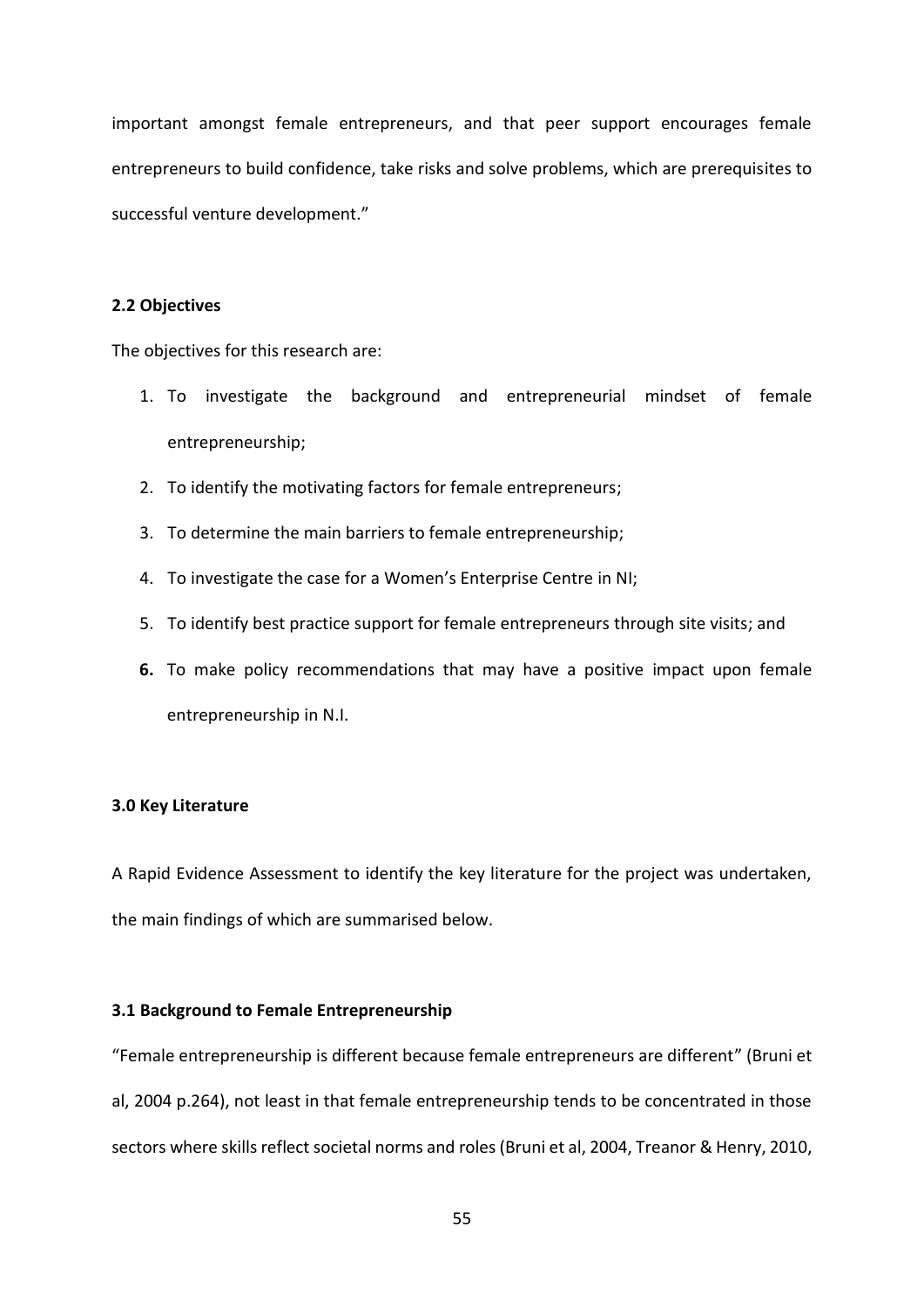Browne et al, 2007), i.e. low technology, service-based businesses. Allied to this are other disparities including higher percentage rates of fear of failure; greater uncertainty regarding their abilities; smaller businesses and lower rates of business growth, lack of role models and reliance on personal rather than professional contacts (Lockyer & George, 2012, Dhaliwal, 2009).

#### **3.2 Motivations for Female Entrepreneurs**

Women are more likely to cite factors such as: a pursuit of independence; a sense of selffulfillment and a quest for work-life balance particular to their personal and family situation as motivations for starting their business (Treanor & Henry, 2010 citing Marlow, 1997; Henry and Kennedy, 2003). Browne et al (2007), citing McKay (2001) who, following a literature review, identified independence as a key motivator, alongside autonomy, job loss and the need to 'make a difference'.

# **3.3 Main Barriers to Female Entrepreneurship**

Regardless of their motivation, female entrepreneurs often face additional barriers associated with a lack of business knowledge and training, discrimination and prejudice as well as increased home/work conflicts and stress (Brindley, 2006) compared to their male counterparts. Lockyer and George (2012) citing a 2008 EU report identified three main obstacles to female entrepreneurship and innovation: economic; contextual and soft issues. Whilst Browne et al (2007) identified that if females do make the change to self-employment, they often lack the required business acumen and necessary skill-set, they note that, "this move could be compared to moving from the frying pan into the fire" Browne et al (2007, p.129).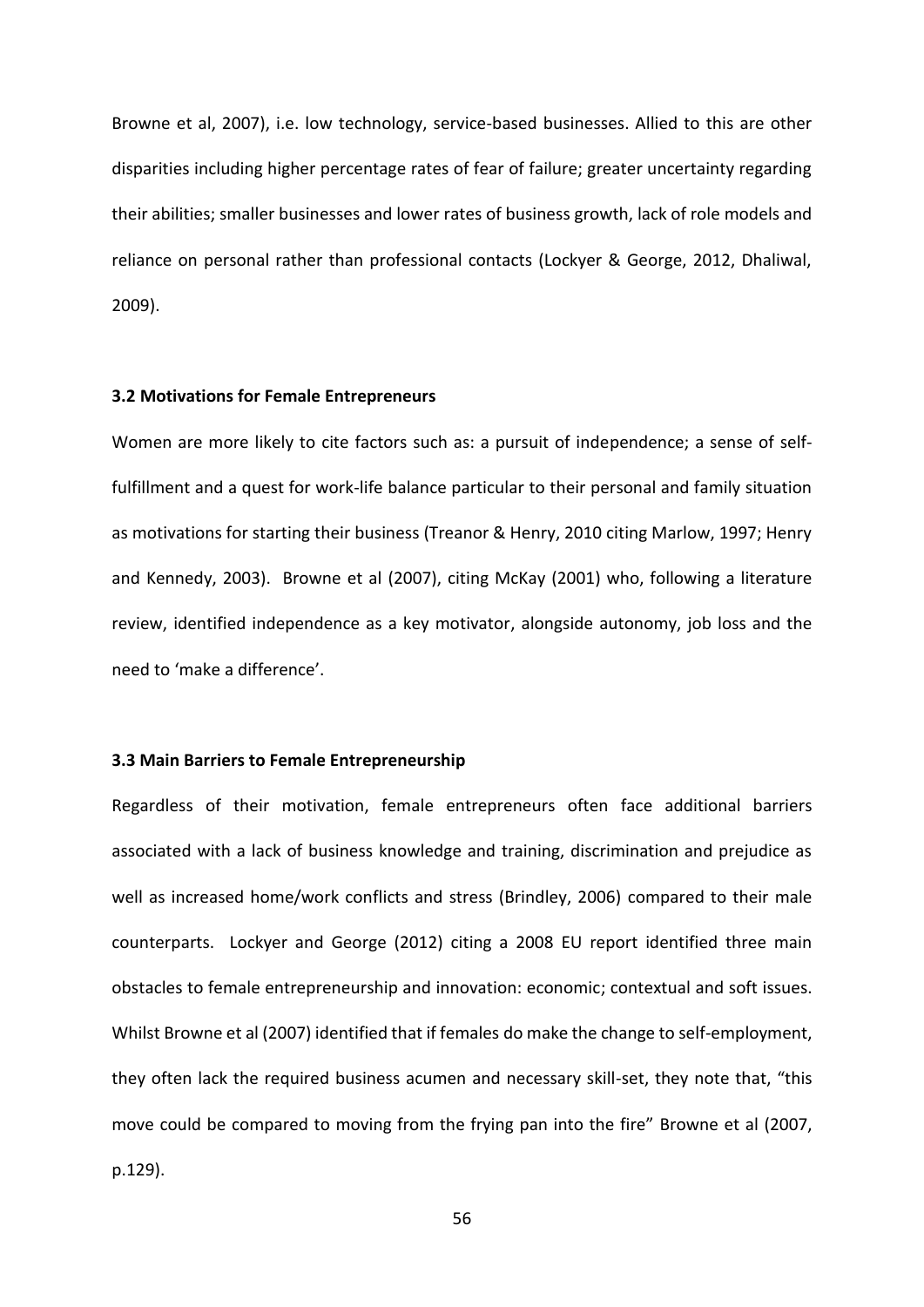#### **3.4 Beneficial Support**

The literature identified a clear need for bespoke female initiatives. O'Carroll and Milne (2010, citing Cannon, 2000) noted that those that are not tailored for females have limited impact on the level of start-up businesses or their growth trajectories. Whilst, the one 'dissenting' voice from Braidford et al (2013) noted that it is not gender but other socio-economic and cultural issues that need to be addressed. This does in fact recognise that programmes for nascent entrepreneurs built around traditional gendered stereotypes (Lockyer and George, 2012) are not appropriate.

#### **4.0 Research Approach**

The female entrepreneurs in this study were invited to participate if they were either running their own business or thinking of starting their own business. The research utilises a mixedmethods approach. This allows for quantitative (survey) and qualitative (focus groups and best practice site visits) data to be collected and analysed. This approach is appropriate for several reasons. First the focus of this research is the exploration of the barriers and the motivations for women establishing or running their own business. Qualitative research is particularly adept at exploring real life settings and allows the researchers to discover differing perceptions of female entrepreneurship.

# **4.1 Research Method**

The research offers a first exploration of the entrepreneurial mind-set of female entrepreneurs and how establishing a Women's Enterprise Centre may contribute to their sustainability within a N.I. context. An online survey was developed followed by three focus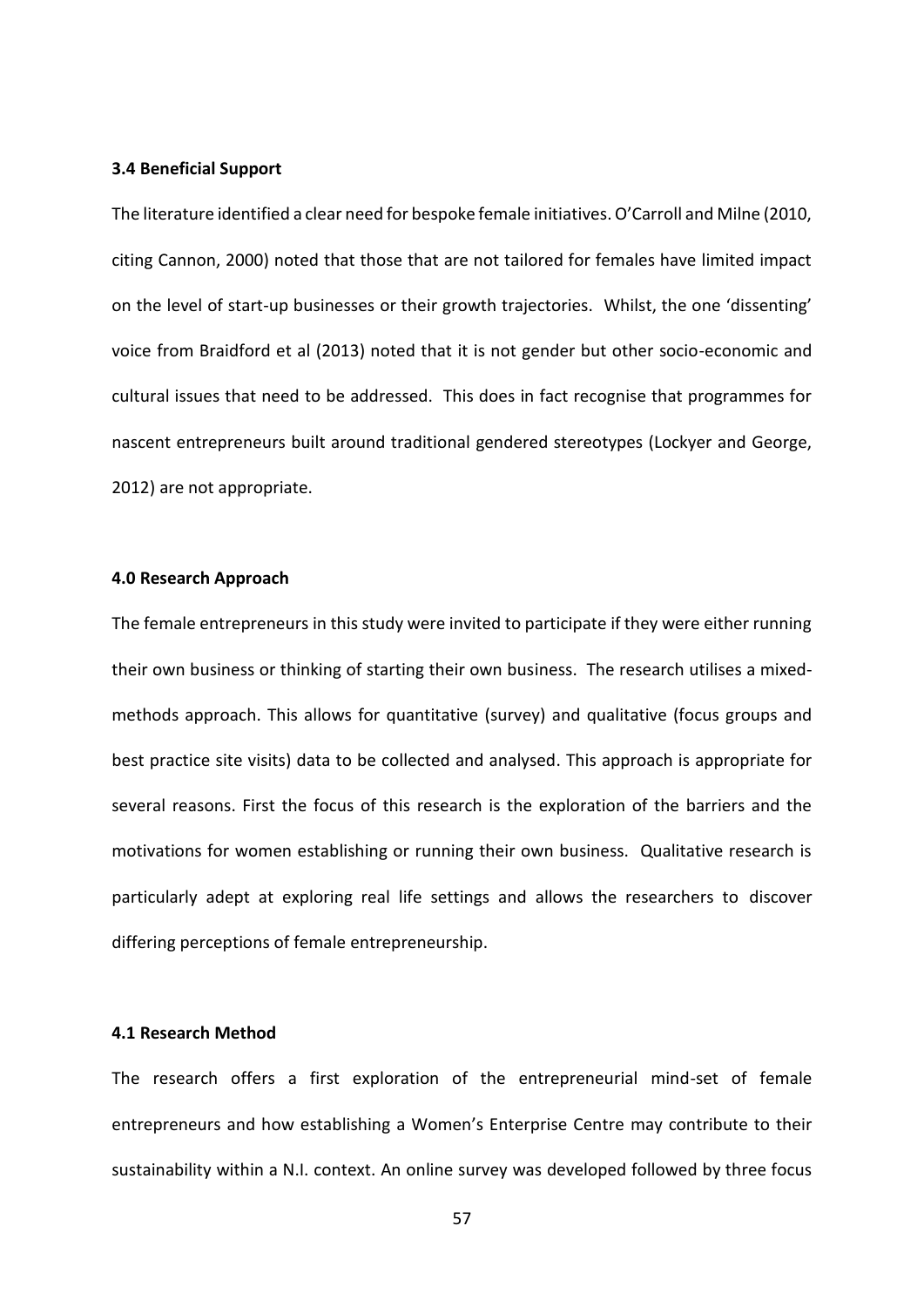groups and two site visits of Women only Enterprise Centres in Birmingham and Liverpool. Desk research was also carried out on a virtual centre Prowess online. Female entrepreneurs across N.I. were invited to participate in the research. Key stakeholders (for example, Women in Business, Princes Trust, LeanIn Belfast, Local Government, Girl Tribe, Enterprise NI etc) were invited to engage with their female clients to encourage them to take part. A social media campaign (Facebook, LinkedIn and Twitter) was adopted to raise the profile of the research and to encourage female entrepreneurs to take part. This focus allowed the researchers to explore the congruity, or otherwise, between the entrepreneurial mindset of these women and their explicit support needs in establishing or running a business. This approach also ensured a robust body of exploratory evidence allowing similarities and differences between female entrepreneurs to be highlighted. This dimension was critically important. While the female entrepreneurial market is relatively mature, their views on the role and establishment of a female only Enterprise Centre, is much less well established.

# **4.2 Survey**

An online questionnaire consisting of 25 questions was sent to female entrepreneurs in N.I. The survey was targeted at women operating in the enterprise sector and it aimed to explore the entrepreneurial mind-set of female entrepreneurs, the barriers and motivational needs of female entrepreneurs, their support perceptions/misconceptions held of existing entrepreneurial provision and the case for establishing a women's enterprise centre in N.I. The response rate for the survey was encouraging with 98 respondents evenly distributed from across N.I.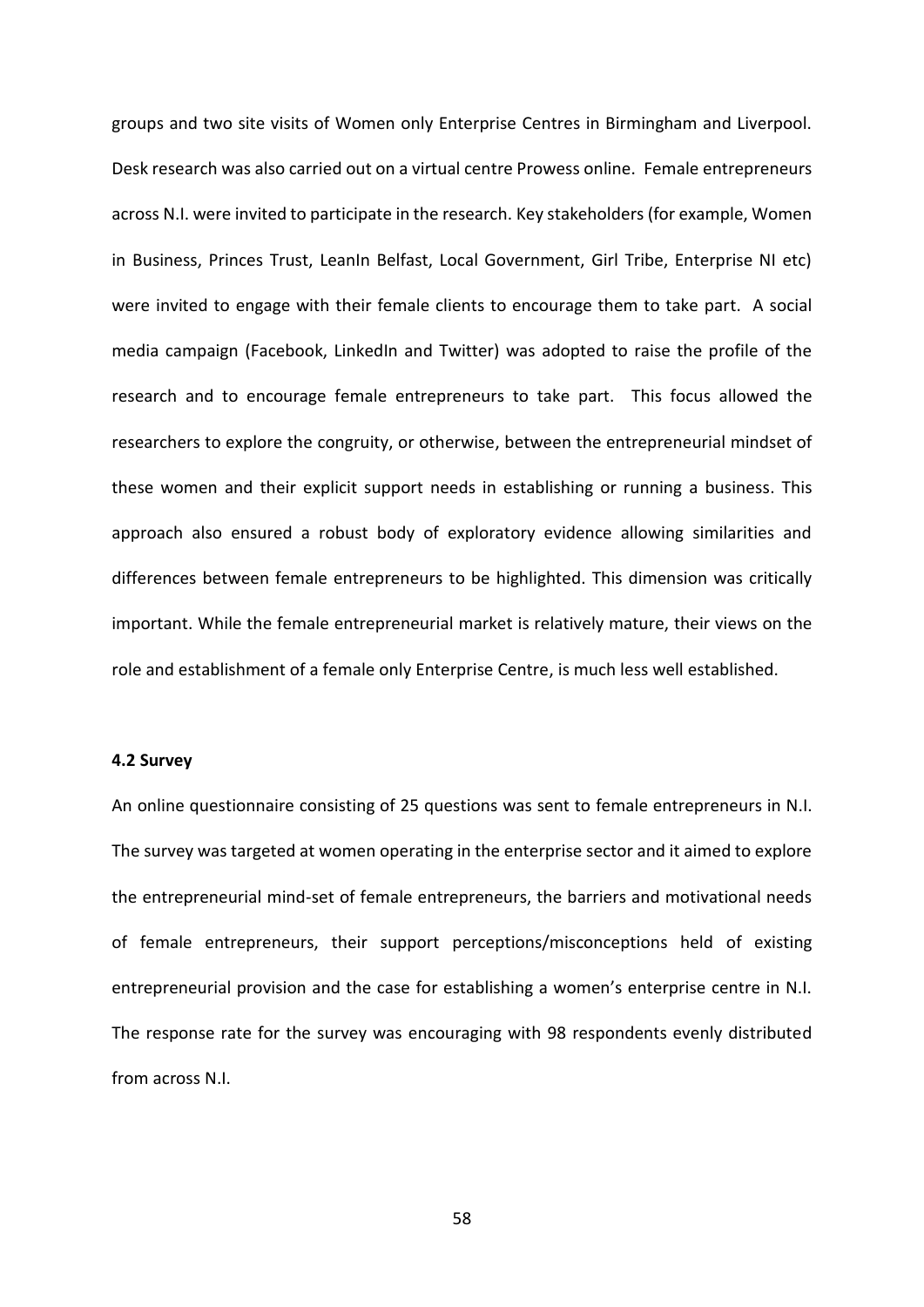#### **5.0 Research Findings**

#### **5.1 Profile of Respondents**

Significantly respondents were sole traders (74%) and micro businesses (21%), founders of their own business (93%) and educated to Tertiary (university/ college) level (83%). 33% were within the professional services sector, other sectors included consumer retail (16%) and healthcare/wellbeing (16%). 41% stated that they had been in business for more than 3 years with 36% within the first 18 months of trading, 14% between 19 months and 3 years, 8% of respondents stated that they were at the pre- start stage of establishing their business.

## **5.2 Motivations**

The responses showed that the top three reasons for establishing a business were: 1) being your own boss; 2) flexibility; and 3) the spirit of entrepreneurship (work hard, make the world a better place). These findings are supported by the underpinning literature in section 2.3.

## **5.3 Barriers**

A theme in the survey was whether female entrepreneurs faced any barriers when starting a business. Interestingly, only 4% reported no barriers to entry, whilst a staggering (66%) reported that self-confidence was their most challenging barrier along with finding the right contacts/networks (46%) and raising capital (43%). When asked about their strategy to overcome barriers respondents included: flexibility, persistence, proactive, determination, self-belief, trial and error and finding a mentor. Both Power of 4 programmes and Women in Business were congratulated on the women only programmes that they provide.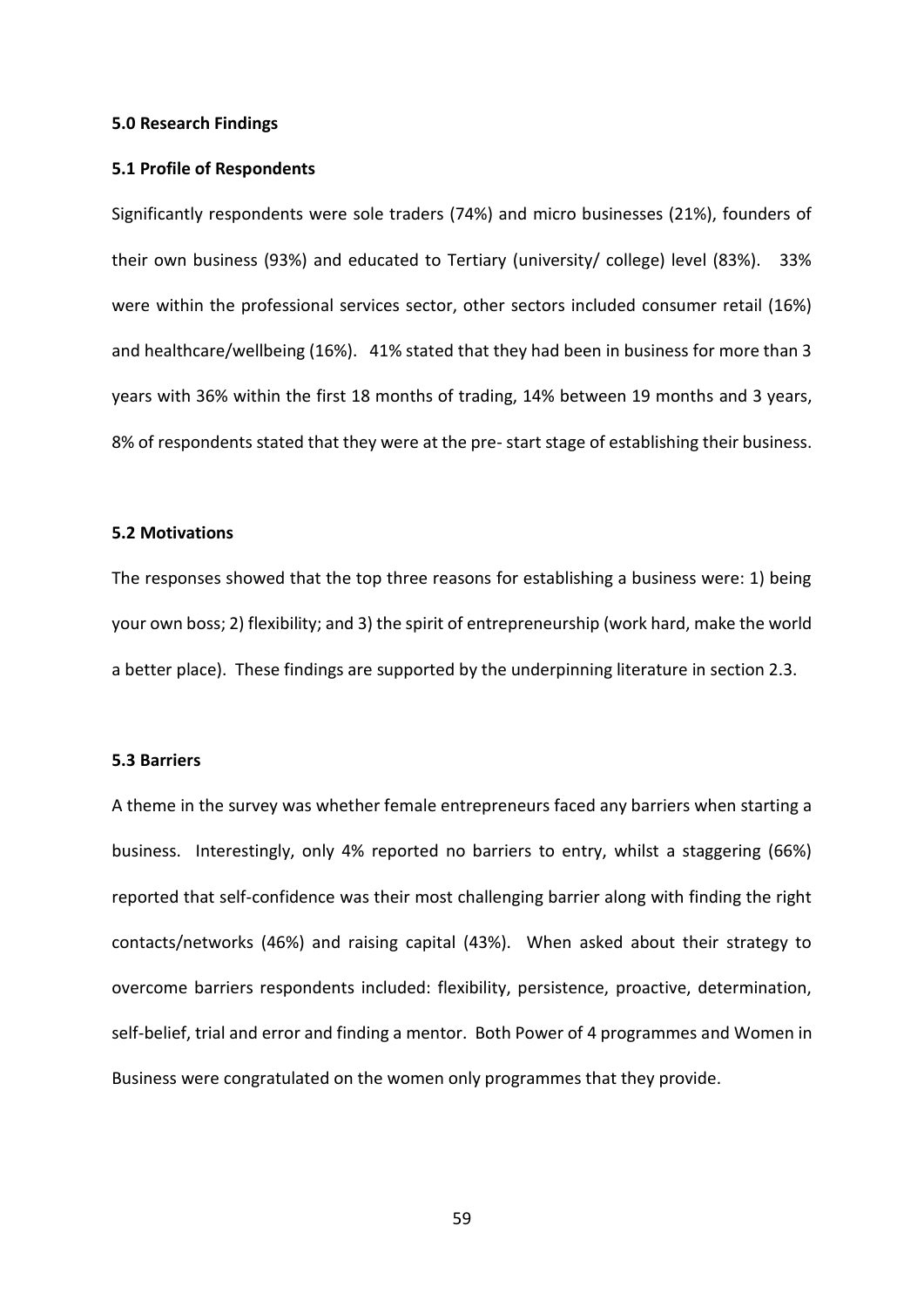Respondents demonstrated a varied response to barriers when running a business, with 46% highlighting work life balance and no time for training/upgrading skills/knowledge as the key barriers. Similarly, 38% ranked "other" where barriers ranged from: lack of marketing skill, being employed whilst cultivating a business, imposter syndrome and isolation.

## **5.4 Beneficial Support**

The survey highlighted that 55% had received organisational support with 45% having had no support. As expected the key players were identified as Local Council (40%), Women in Business (38%) and Enterprise NI (37%). Other organisations included: Invest NI, Tourism NI, Ulster University, Queens University, LeanIn, Social Enterprise NI, NICVA, Rural Community Network, Princes Trust, Belfast Met, Arts Council, UnLtd, Catalyst Inc, IOD, Arts & Business and Entrepreneurial Spark. The data collected when asked about the nature of the support received showed significant differences of opinion from excellent to poor and depended on the mentor you were allocated. The support received was not gender specific. Interestingly when asked about what they would find the most beneficial in terms of support, nothing surprising was identified personal development (24%), financial planning (20%) and business planning and skills development (19%).

# **5.5 The Case for a Women's Enterprise Centre**

Over half of the respondents reported that establishing a Women's Enterprise Centre would be of benefit. Their comments included the following statements:

*"Females work differently to men and need a different approach when encouraging them to develop and start a business" "Women have particular needs and an all-Women's Centre would specifically meet the needs of Women".*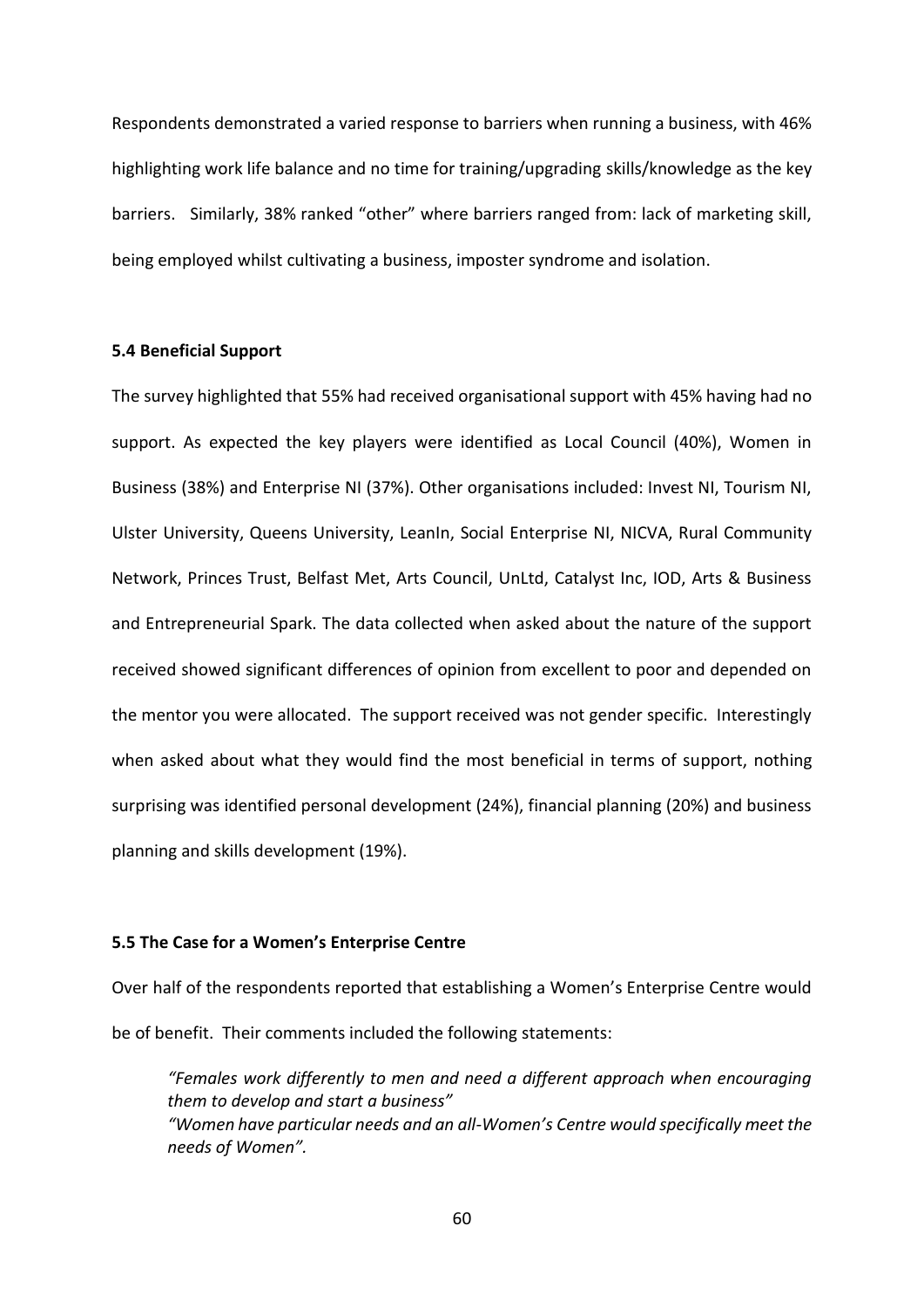*"The majority of business representation in Northern Ireland is very male oriented, I think it's important for women to see other women represented as part of the business community in Northern Ireland"*

*"It's a boy's club. No matter the organisation, I'm permanently conscious of my position as a female and of men seemingly getting ahead due to the 'club' mentality but also due to the fact that they simply don't have the childcare/parenting concerns that I have".*

*"I believe that women are underrepresented in business. I also think women need help in navigating a male orientated world. I personally could use confidence building and assertiveness training".*

*"I have benefited so much from the Connect program and there isn't the same focus on women specifically within local enterprise programs. The targeted programs take into account the real obstacles women face today in business".*

The data collected shows that 64% of the respondents, who stated that a centre would be of

benefit, believed that a mixture of both a physical centre with a virtual hub with online

guidance and support would be the best model. One respondent stated,

*"A main physical centre, with maybe smaller hubs around the province that can virtually connect with the 'mother' centre, for ease of access for rural entrepreneurs. With online support and guidance".*

Services identified in the survey as essential within the centre are shown in Table 1 below,

with mentoring (68%) the most important.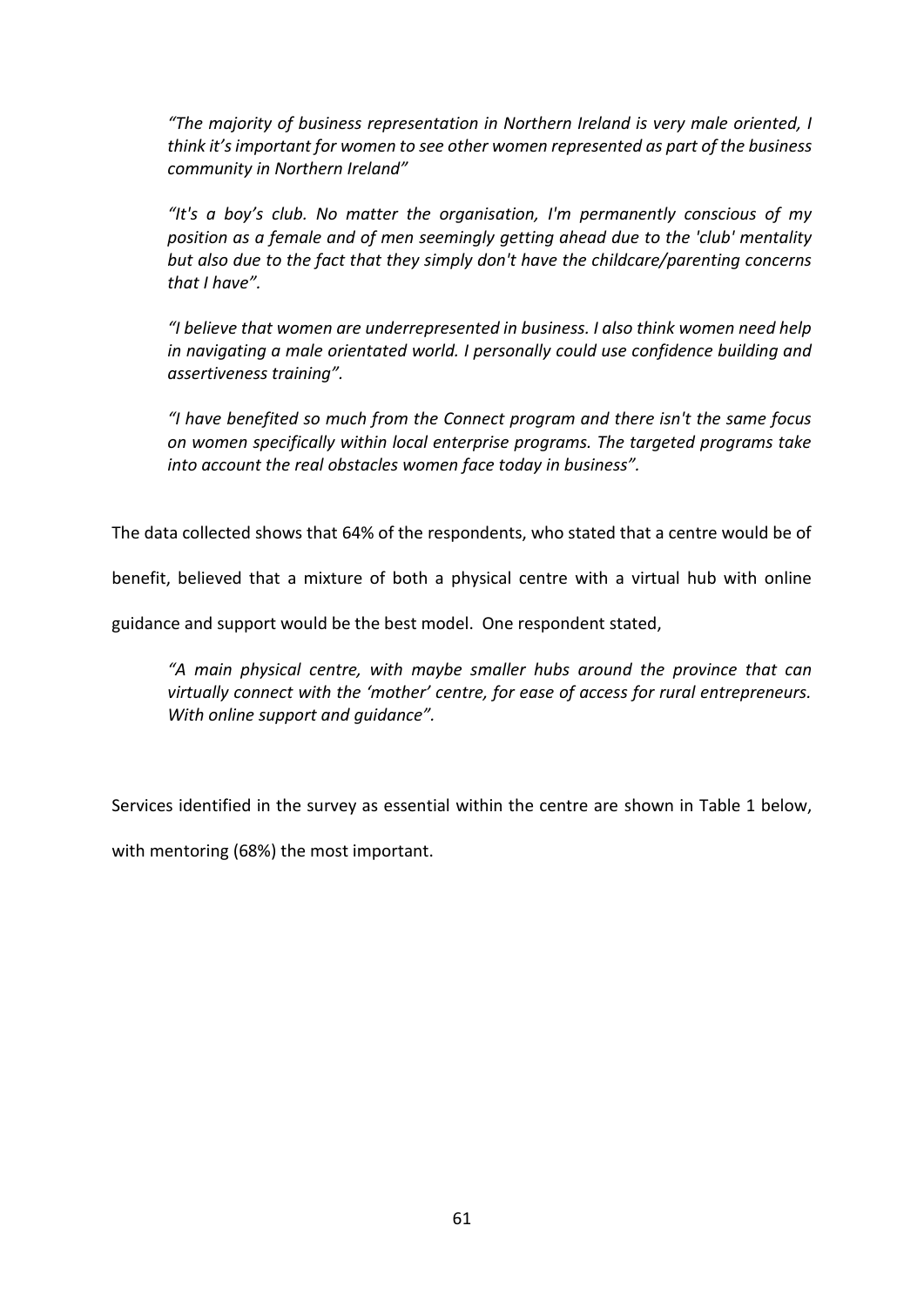#### **Table 1: Essential Services within a Women's Enterprise Centre**

| <b>ANSWER CHOICES</b>                                                    | <b>RESPONSES</b> | $\checkmark$ |
|--------------------------------------------------------------------------|------------------|--------------|
| Hot desks and workspace<br>$\overline{\phantom{a}}$                      | 49<br>52.13%     |              |
| Meeting rooms<br>$\checkmark$                                            | 46.81%<br>44     |              |
| Mentoring<br>$\overline{\phantom{a}}$                                    | 64<br>68.09%     |              |
| Cafe/community hub<br>▼                                                  | 51<br>54.26%     |              |
| Childcare facilities<br>$\overline{\phantom{a}}$                         | 44.68%<br>42     |              |
| Access to technology and technical support<br>▼                          | 51<br>54.26%     |              |
| Quiet reflective thinking and relaxation space<br>▼                      | 30<br>31.91%     |              |
| Fitness/Yoga suite<br>▼                                                  | 31<br>32.98%     |              |
| Facilitated discussion groups with peers and role models<br>$\checkmark$ | 62<br>65.96%     |              |
| Networking events<br>٠                                                   | 71.28%<br>67     |              |
| Training and programmes<br>$\overline{\phantom{a}}$                      | 77<br>81.91%     |              |
| Other (please specify)<br>Responses<br>٠                                 | 11<br>11.70%     |              |
| <b>Total Respondents: 94</b>                                             |                  |              |

#### **5.6 Focus Groups**

Focus groups (3) were conducted with 30 women in enterprise. The aim of the focus groups was to explore in more depth their perceptions, opinions, beliefs, and attitudes towards the female entrepreneurial mind-set and the case for a Women Enterprise Centre. The finding supported those of the survey in terms of the key motivations and barriers to entry. Being your own boss was identified as the key factor in establishing your own business which provided the participants with the opportunity to manage their own time – which could mean being able to spend more time with their family.

The focus group also sought to find out more about the barriers to running their business, Unsurprisingly, all focus group participants cited a lack of financial support and selfconfidence as their main worries. There was an in-depth discussion of the key barrier of selfconfidence and that it is not a personality trait; it is an assessment of a situation that sparks motivation. For some women, start-up and growth apathy had nothing to do with marketing,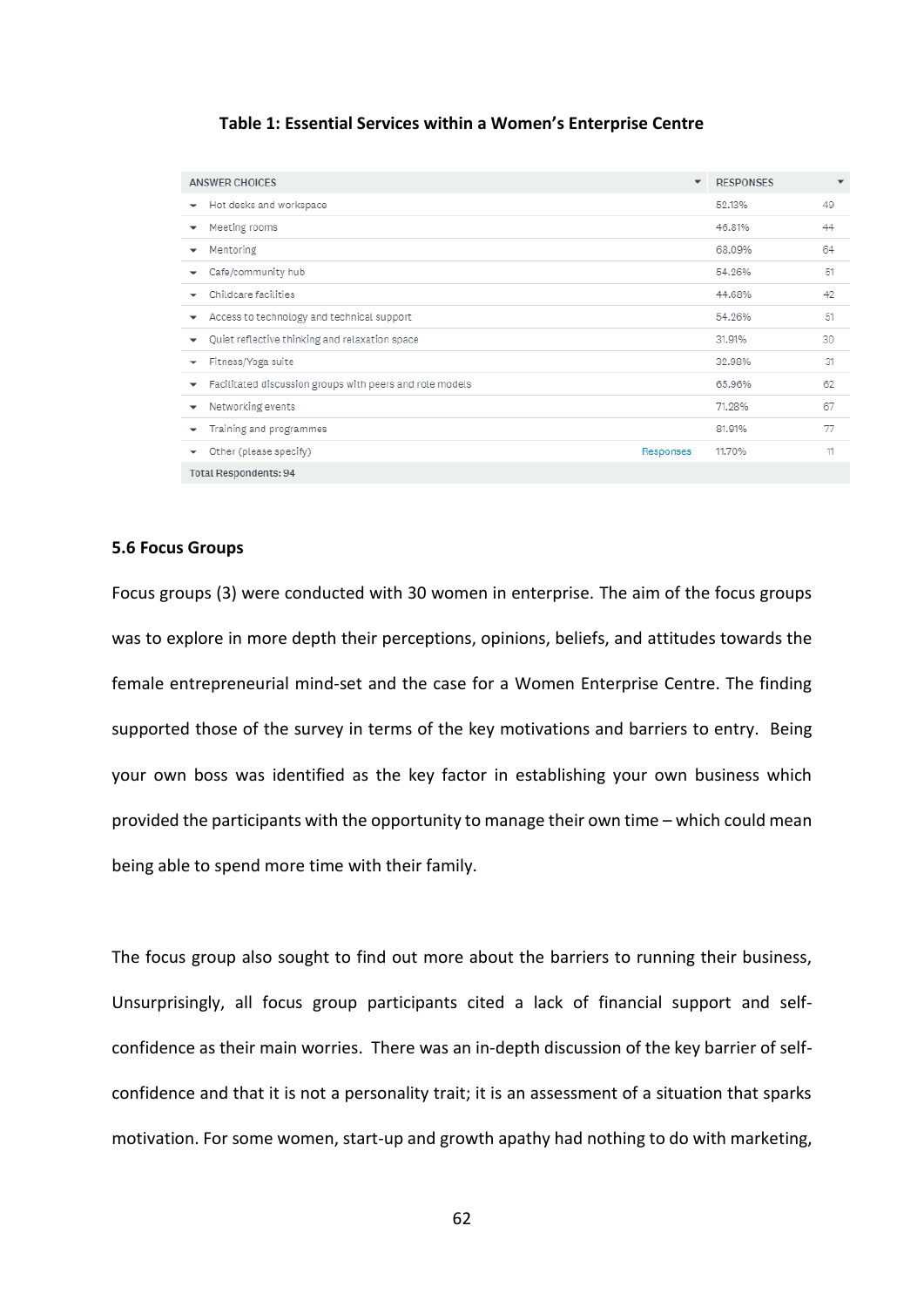funding or parenthood. They simply cited a fear of failure as the main reason for their business ambitions being halted.

The focus groups went highlighted that both self-employment and business ownership have traditionally been a "man's world". It was noted that even today the popularised general term for the entrepreneur is a "small businessman". Participants pointed out that promoting and including more diverse female role models is essential to encouraging more girls and young women to consider self-employment as acceptable and achievable and to building selfconfidence. They pointed out that the main thing to remember is that if you believe in your business, there is a good chance other people will. Additionally, transferring skills from employment was also of key importance to boost self-confidence.

Some participants in the focus group admitted that they felt they lacked the knowledge and experience needed to grow their business and that current provision concentrated on startup and that they would like to see more mentor support to discuss key matters, like their growth business plan and marketing strategy.

The majority of participants supported the idea of a Women's Enterprise Centre. Interestingly, they wanted it made clear that this didn't mean that women were weaker and needed "special" support. They felt it was important to have a clear rationale and vison for the centre. They believed that current provision was too Belfast focused – that a suggested model for the Women's Enterprise Centre would be a main hub, possibly Belfast with smaller satellite centres across N.I. One suggestion was to house satellites within current enterprise centres,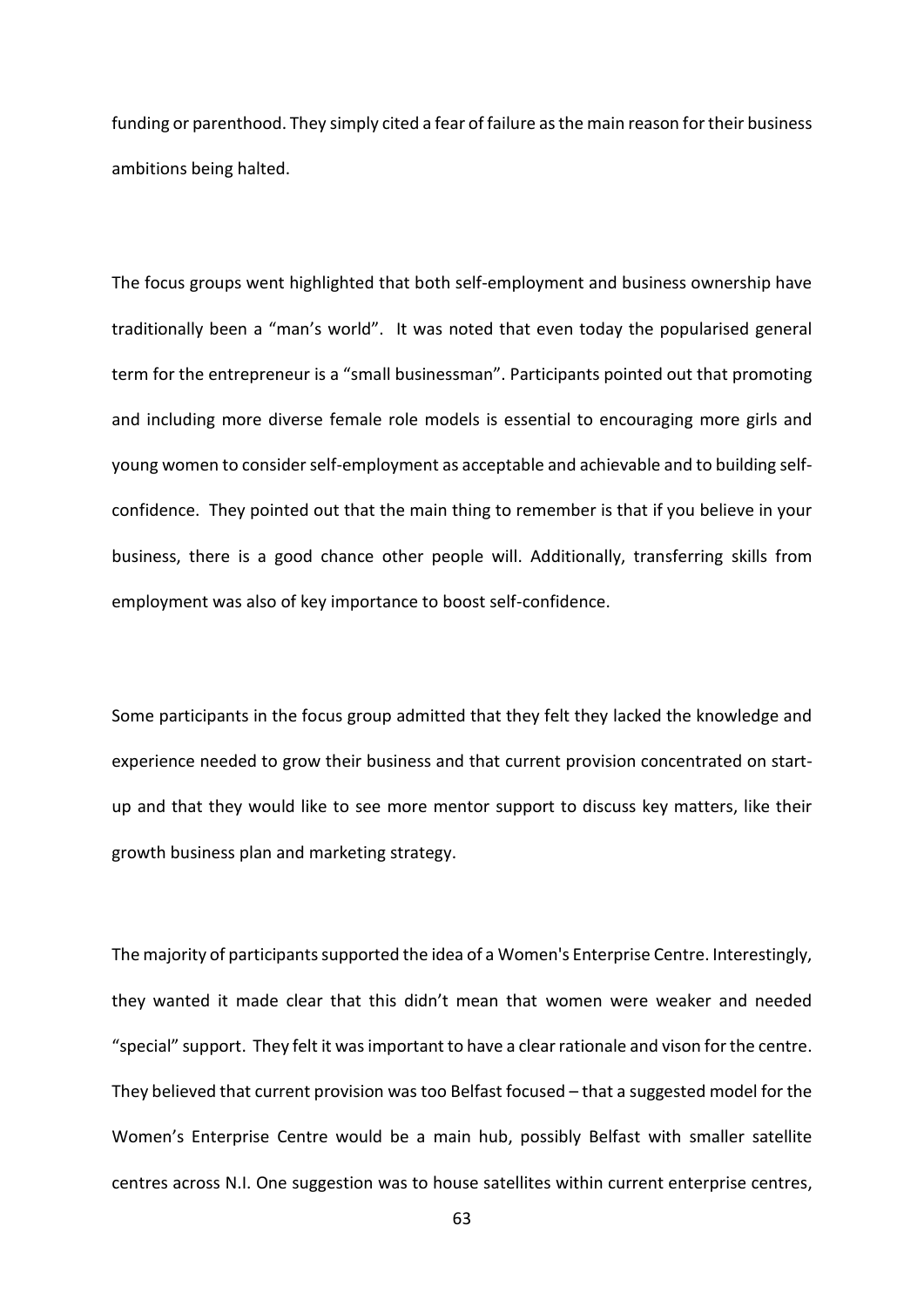not unlike the Birmingham centre visited as part of this research. Other suggestions for the centre included using a more flexible approach to service delivery, for example, bite size chunks rather than full days, webinars, better use of technology, relevant to individual business needs, provide both entry level and growth business support, a different flavour for business to business enterprises, manufacturing etc.

#### **5.7 Best Practice Site Visits**

Visits to two entirely different Women Centres were completed as part of the study. The first visit was to Liverpool's Women's Organisation www.thewomensorganisation.org.uk. Established in 1996, this is an innovative economic development organisation that provides quality enterprise and employment services, business incubation and undertakes research to influence policy to improve women's economic position. This flagship building was created to act as a provider of services and a research hub with an international reputation to influence policy. It was the first development of its type in the UK developing new approaches and promoting entrepreneurship with a goal to help maximise new start-ups, sustaining and growing existing businesses and encouraging and supporting inward investment. The impressive physical building has a coffee shop on the ground floor which a female entrepreneur owns and the rest of the building has offices to rent (80% have to be women led businesses), providing substantial income for the Centre. There are also high-quality rooms that can be hired for conferences and meetings. The Women's Centre provides a variety of services and training including: Personal Development; Business Awareness and Community Based Promotion; Start up Training and Advice; Business Growth – Seminars and One to One support; Business Skills and Knowledge Development; Supporting Internationalisation; Mentoring and Specialist Support; and Business Incubation. The Centre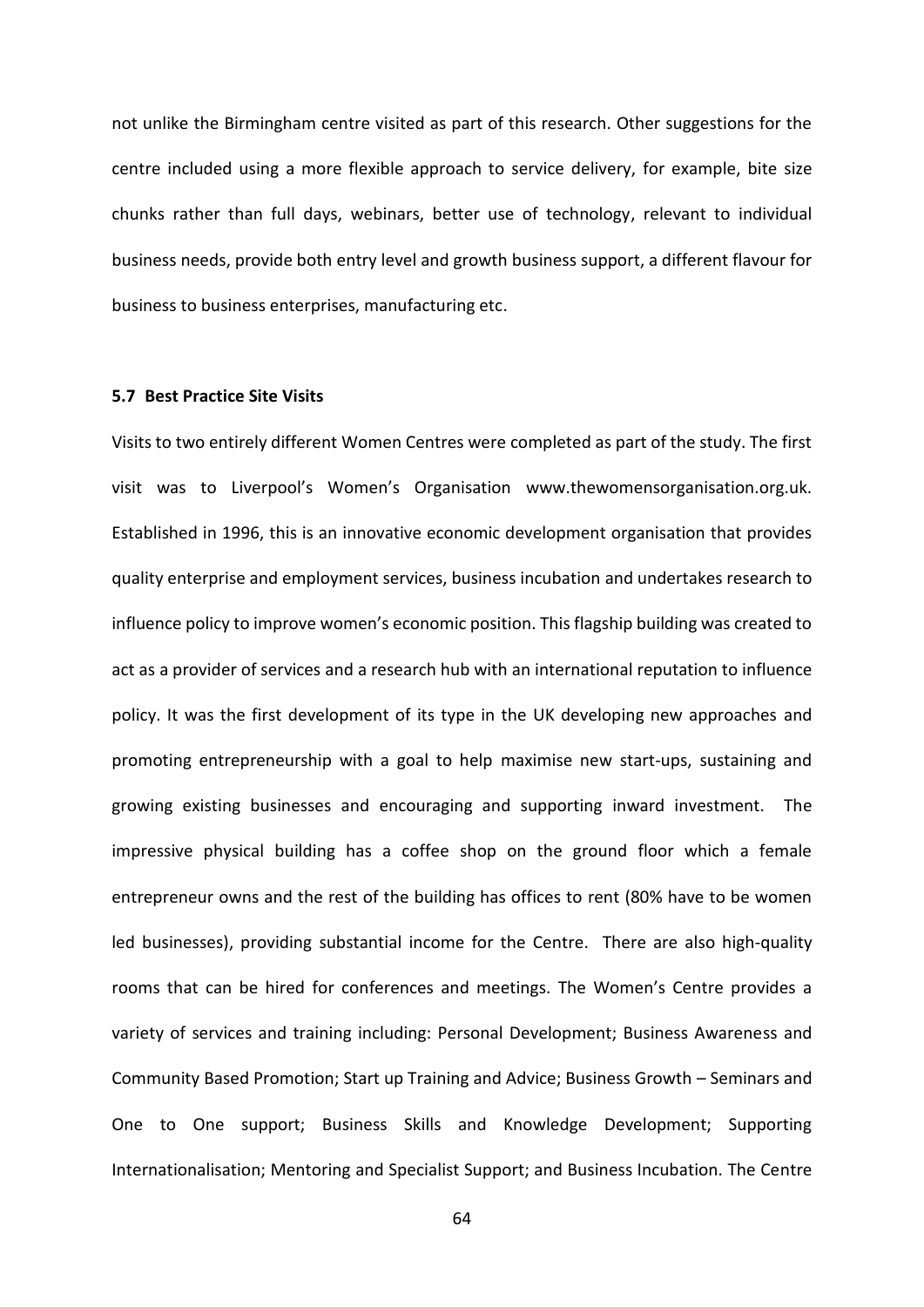also strives to stay at the forefront of entrepreneurship and achieves this in a number of ways including partnering with universities throughout Europe with a number of academics on the board. It maintains key strategic partnerships throughout Europe and locally, undertakes research and provides external consultancy (income which goes towards the centre).

The second centre visited was the Women's Enterprise hub in Birmingham (http://womenandenterprise.co.uk). In ways it was different to the first centre but was also similar in terms of the type of services offered and the ethos of the centre. Housed in a council owned facility, the Centre is newly established, offering 13 offices for female entrepreneurs. It focuses particularly on start-ups that are less than 2 years old and strives to create a community of support including peer to peer support. Therefore, there is no internal competition, that is, the businesses cannot compete with each other; the Centre will only accept women who are offering a different service or product to each other. It focuses on developing personal skills, business skills and business support through mentoring and seminars. Like the Liverpool centre, it also generates income from room rental and renting out space for meetings. They also have strong links with Birmingham University.

The researchers also reviewed an online hub Prowess. This online hub is for women-friendly business support that includes event guides, a directory of support, retreats, stories and guides and information on relevant business topics including finance, start-up, networking, business needs, structure, mind-set, marketing, social media, leadership and management.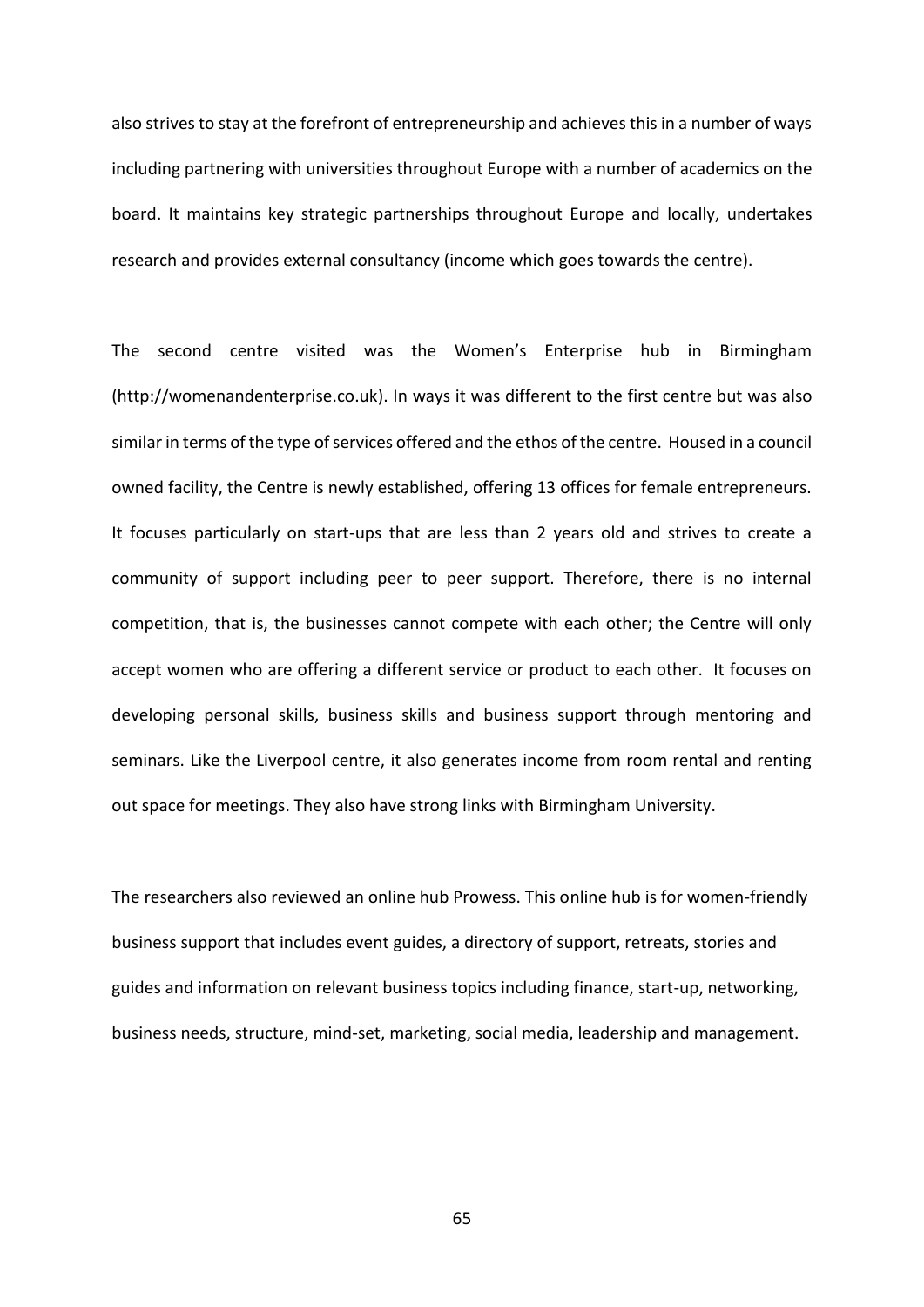#### **5.8 Key Findings from Visits and Online Hub**

Women appreciated a different approach to support. Both centres utilised rental income and a variety of income streams to support the hubs. Women in the hubs found the services and support invaluable and customised to women's needs. Speaking candidly to some of the women in the centres they appreciated the female focused enterprise centres and felt the supported provided was invaluable. All three facilities provided mentoring, advice, events, stories and peer to peer learning.

#### **6.0 Summary and Conclusion**

This research been based on exploratory research and has examined the entrepreneurial mind-set of women in enterprise in N.I. and the case for a Women's Enterprise Centre. As such, results have to be treated as indicative, rather than definitive. However, the findings are significant and require further research as the implications are important. Three major conclusions are important and discussed below along with recommendations:

• Firstly, the development or lack of female enterprises is not confined to N.I. This is a common issue throughout the United Kingdom, Republic of Ireland and further afield. Female entrepreneurs tend to gravitate to those sectors which reflect traditional roles and are more likely to be 'life-style' entrepreneurs rather than focused on growth. This is not a condemnation of those entrepreneurs rather it is a reflection that despite a plethora of assistance, female entrepreneurs in N.I. still perceive themselves to be on the 'periphery' of business, lacking in access to assistance (including financial and networks) and constrained by a myriad of various issues including child care, self-belief and capacity building.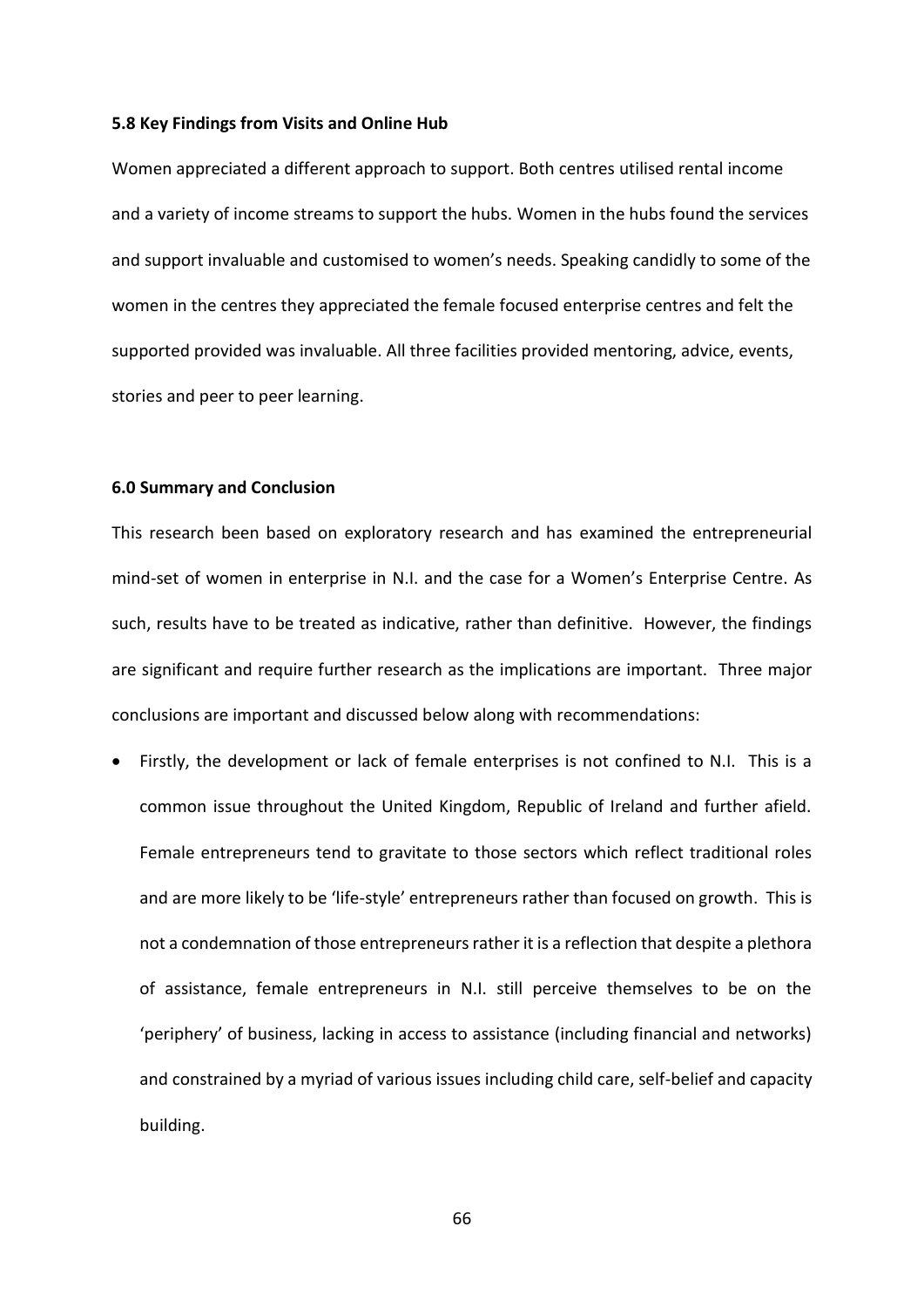- Secondly, a 'one size fits all' approach to enterprise development is not appropriate. There are female specific issues that would need addressed, e.g. access to specific training and current initiatives do not tackle these. Furthermore, if entrepreneurship is the product of the socio-economic and cultural context of the business owner, then further refinement is required. This would suggest that one single physical entity is not the most obvious solution, i.e. a Belfast centric unit would not address the needs of a rural based female entrepreneur.
- Thirdly, the type of assistance must go beyond that currently offered by initiatives and tackle those inherent issues, such as female focused mentoring, that hinder the development of businesses owned by female entrepreneurs.

#### **7.0 Implications for Practice / Policy and Next Steps**

There are clear implications arising from this research. A 'one size fits all' approach to enterprise development is not appropriate; there are female specific issues that would need addressed and current initiatives do not tackle these. Therefore, current practice and local and regional government policies regarding female entrepreneurs must be reviewed in light of the findings. Next steps would require research into the most appropriate type of programme, assistance and responsibility for this assistance. The potential for a post code lottery of assistance must be assessed and addressed.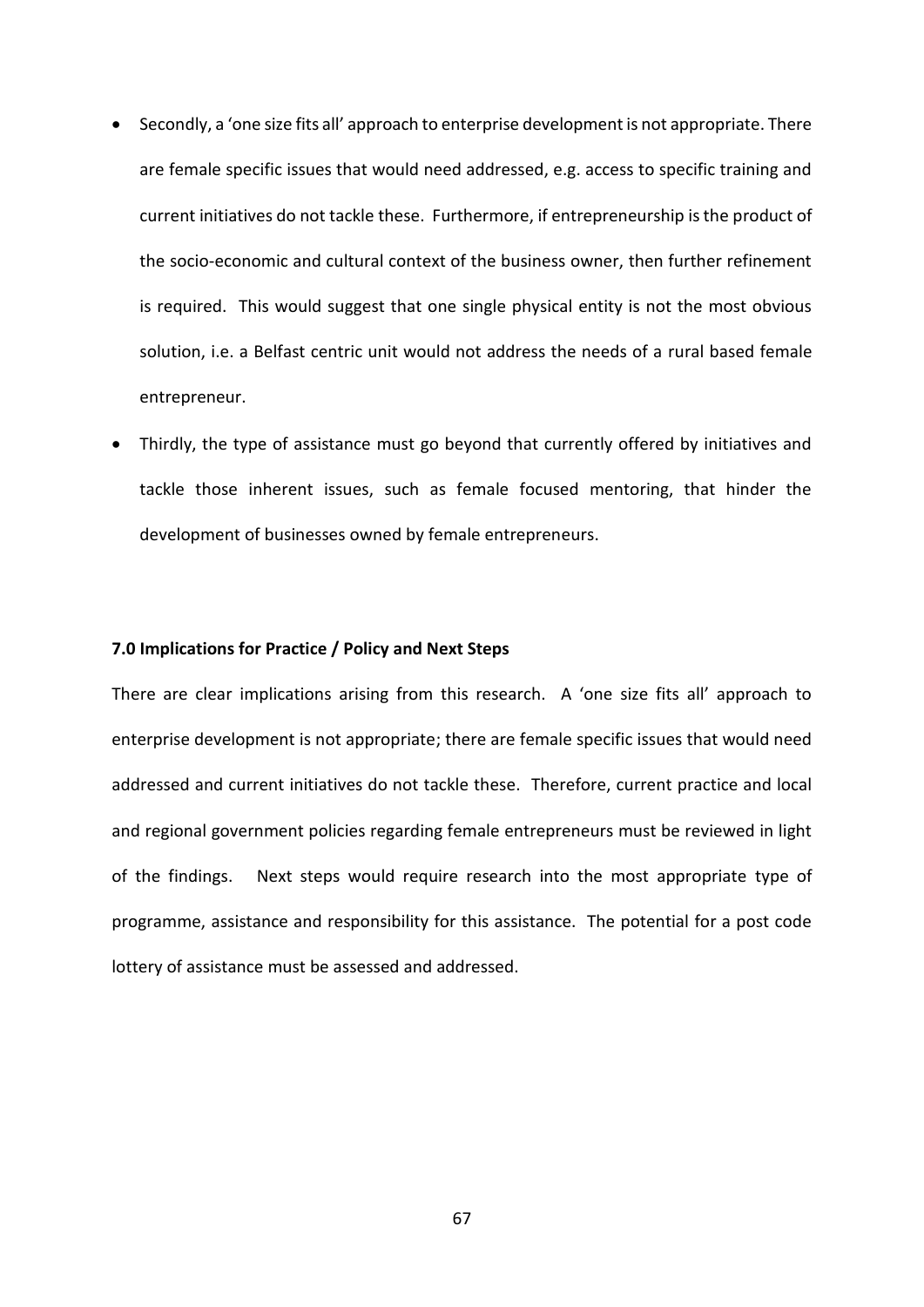# **8.0 References**

Braidford, P., Stone, I. and Tesfaye, B. (2013) Gender, disadvantage and enterprise support – lessons from women's business centres in North American and Europe. *Journal of Small Business and Enterprise Development*, 20 (1), 143-164.

Brindley, C. (2005) Barriers to women achieving their entrepreneurial potential: Women and risk. *International Journal of Entrepreneurial Behaviour and Research*, 11 (2), 144-161.

Browne, J., Moylan, T. and Scaife, A. (2007) Female entrepreneurship – out of the frying pan, into the fire? T*he Irish Journal of Management*, 28 (2), 109-33.

Bruni, A., Gherardi, S. and Poggio, B. (2004) Entrepreneur mentality, gender and the study of women entrepreneurs. *Journal of Organizational Change*, 17 (3) 256-68.

Dhaliwal, S. (2009) Training women to win: Women and Enterprise Development in the UK. *Journal of Business and Entrepreneurship*, 21 (2) 63-79.

Lockyer, J. and George, S. (2012) What women want: Barriers to female entrepreneurship in the West Midlands. *International Journal of Gender and Entrepreneurship*, 4 (2), 179-196.

O'Carroll, M. and Millne, H. (2010) Women's International Centre for Economic Development. *International Journal of Gender and Entrepreneurship*, 2 (2), 197-204.

Treanor, L. and Henry, C. (2010) Gender in campus incubation: evidence from Ireland. *International Journal of Gender and Entrepreneurship*, 2 (2), 130-149**.**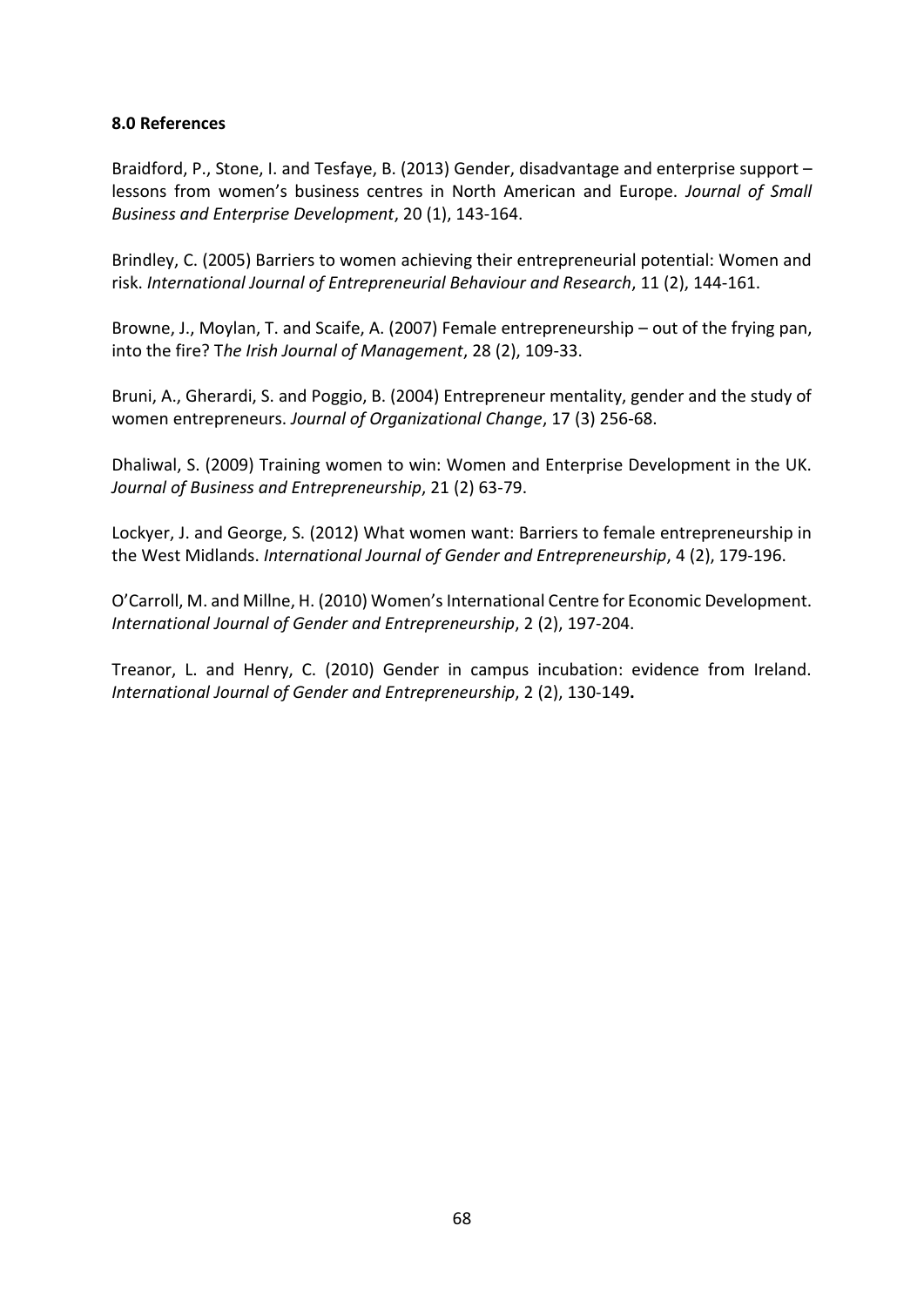# **Reward Based Crowdfunding: Barriers and Borders for Female Entrepreneurship in Northern Ireland**

Dr Sharon Loane [\(sp.loane@ulster.ac.uk\)](mailto:sp.loane@ulster.ac.uk), Dr Laura Bradley [\(lm.bradley@ulster.ac.uk\)](mailto:lm.bradley@ulster.ac.uk), Dr Lorna Treanor [\(Lorna.Treanor@nottingham.ac.uk\)](mailto:Lorna.Treanor@nottingham.ac.uk)

# **1.0 Abstract**

Where traditionally entrepreneurs have approached a small number of sources to request funding, crowd funding is the reverse of this. Crowd funding uses social networks, both virtual and traditional, to attract large numbers of potential backers, contributing relatively small sums. It can provide an opportunity to fund differing types of activities and as such various types of crowd funding platforms have evolved, (Crowdfunding UK, 2017). Crowdfunding exists where there is a large pool of potential backers to draw upon (Agrawal et al, 2011; Mollick, 2012) allowing entrepreneurs to secure funds without interest payments, (Mason and Harrison, 1996). Although many types exist, Reward Based Crowd Funding (RBCF) where backers secure a reward ranging from a newsletter to tickets to a new product or service, is the most commonly used by start-ups and SMEs without relinquishing any control or equity in their business. The value of funds sought varies greatly with some requesting small sums and others pitching for significant amounts. RBCF provides a very flexible finance option making it relevant for female entrepreneurs at all stages of business development and growth (Crowdfunder Inside, 2016).

There has been much media attention and practitioner discussion of crowdfunding trends and growth globally, but we still do not fully understand this landscape in the context of female entrepreneurs in NI. It therefore would appear to present the potential for female entrepreneurs and start-ups. Indeed, Marom et al (2016) found a positive correlation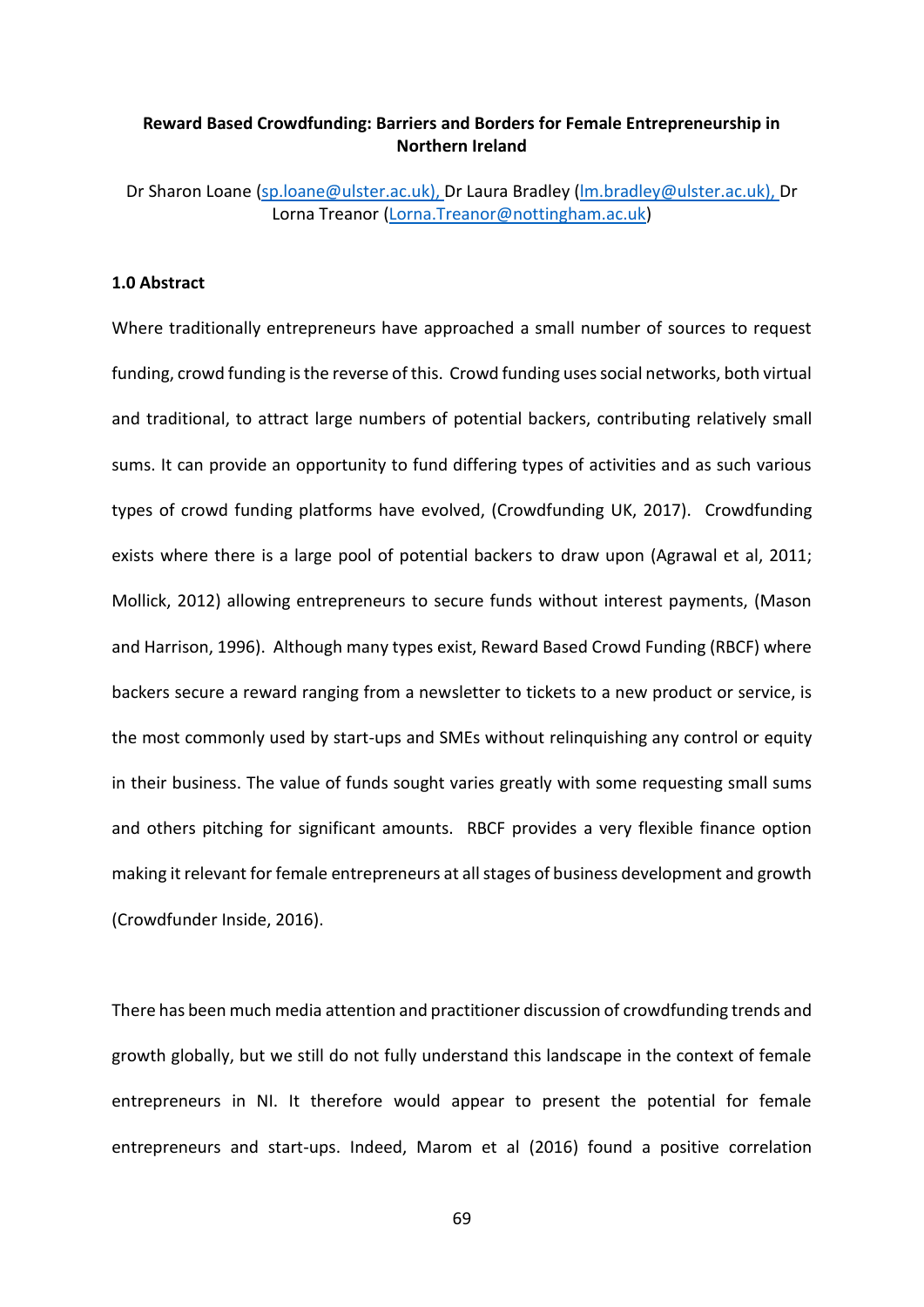between the gender of the project leader and the percentage of the same gender investors/backers, with female-led projects predominantly financed by women. Given the increasing prevalence of crowdfunding platforms, increased female participation in projects may lead to increased participation of women as backers, and to an increase in the flow of capital to projects led by women. This is in turn could confer the softer benefits of RBCF, such as proof of concept, on an increasing stock of female entrepreneurs. Notwithstanding we do not fully understand this opportunity for female entrepreneurs and the uptake among small female led-firms in NI may be small for a number of reasons including poor awareness, lack of knowledge and behavioural barriers, (Loane et al, 2015; Fraser et al, 2015). This study will attempt to redress this in the context of female entrepreneurs in Northern Ireland (NI) to explore engagement, perceptions and awareness, amongst other things, of Crowdfunding.

## **2.0 Introduction**

Women entrepreneurs have historically been reluctant to approach lending institutions for finance (Carter and Shaw, 2006). While some have contended this may be due to an essentialist aversion to risk (Brindley, 2005) others suggested bias on behalf of lending officers (Brush, 1992) while some later contended that, despite equity on lending practices, the perception of ongoing discrimination often deterred women from applying for finance (Coleman, 2007). Cowling et al. (2012) highlighted the lack of transparency in inclusion and exclusion criteria around bank lending still remained problematic. It has also been found that the detriment of gendered pay in employment affected capital accrual over time and, therefore, women's ability to access external finance (Marlow and Patton, 2005). This reluctance, or inability, to access external finance meant women typically under-resourced their businesses at start-up (Carter and Jones-Evans, 2006) since they relied on personal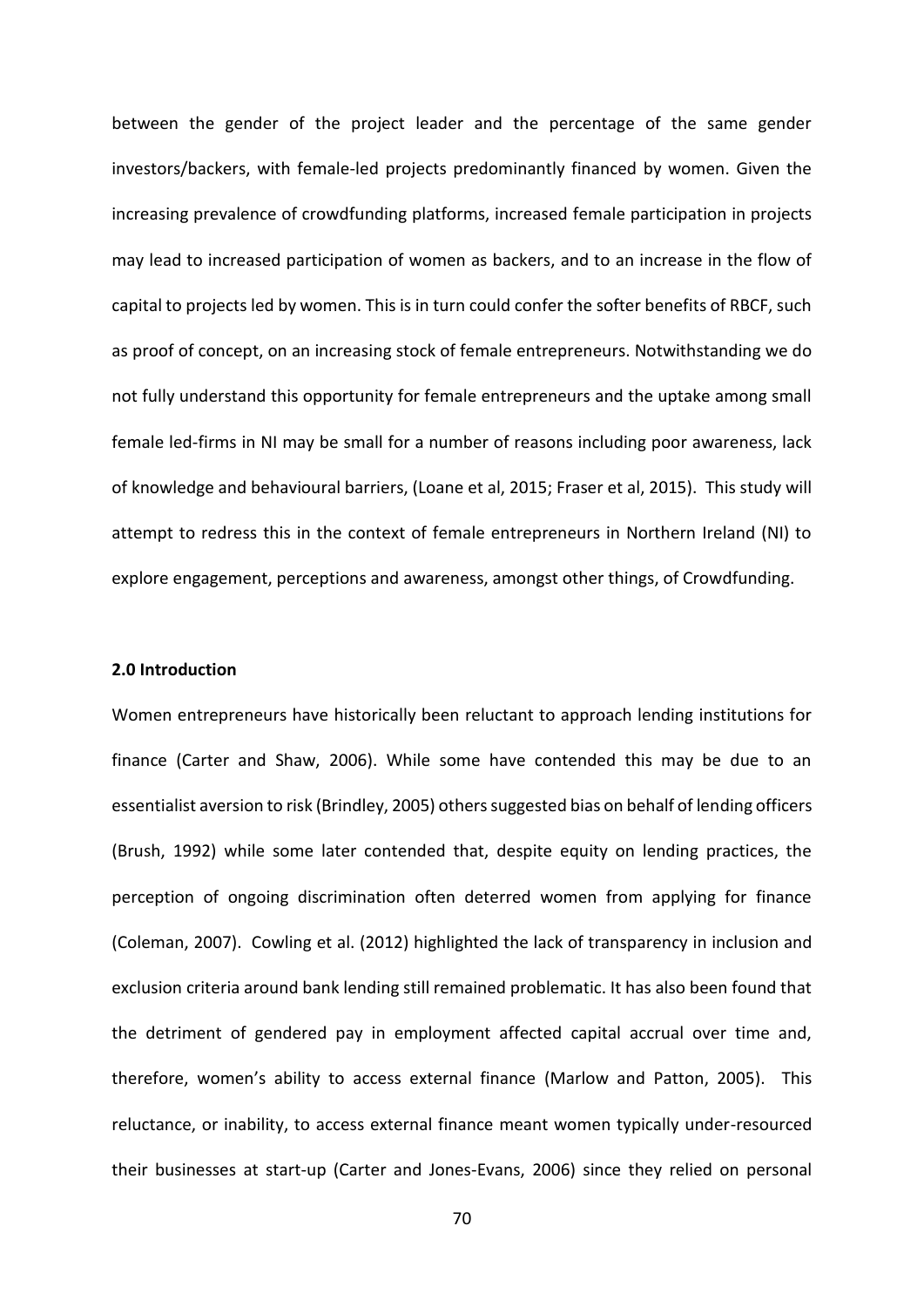finances and support from family and friends. Where available, women were more likely to access small business grants than formal funding (Fielden et al, 2006) and were less likely to access bank loans during times of uncertainty such as the recent global recession (Cowling et al., 2012). In the modern digital era, with the availability of less formal financing through crowdfunding, this leads to the question: **How are women entrepreneurs in NI engaging with finance through crowdfunding as opposed to traditional debt finance?** The overarching aim of this project is to explore the business financing behaviours and attitudes of NI women entrepreneurs regarding crowdfunding.

Our objectives are:

- To explore if Women Entrepreneurs in NI use crowdfunding as an alternative to formal debt or equity financing or both;
- To explore the barriers and drivers to successfully exploiting crowdfunding finance among Women Entrepreneurs
- To explore the attitudes and experiences of NI Women Entrepreneurs in relation to crowdfunding.

There has been little analysis of gender and alternative finance, such as crowdfunding. This represents a fertile area for exploration in light of the growing challenges and opportunities being presented to, and by, businesses and economies through technology and traditional financing routes and availability. There appears to be a very serious oversight, in the face of the difficult contemporary funding landscape, legacies of the recession and economic downturn, along with a growing desire to build and grow small businesses especially among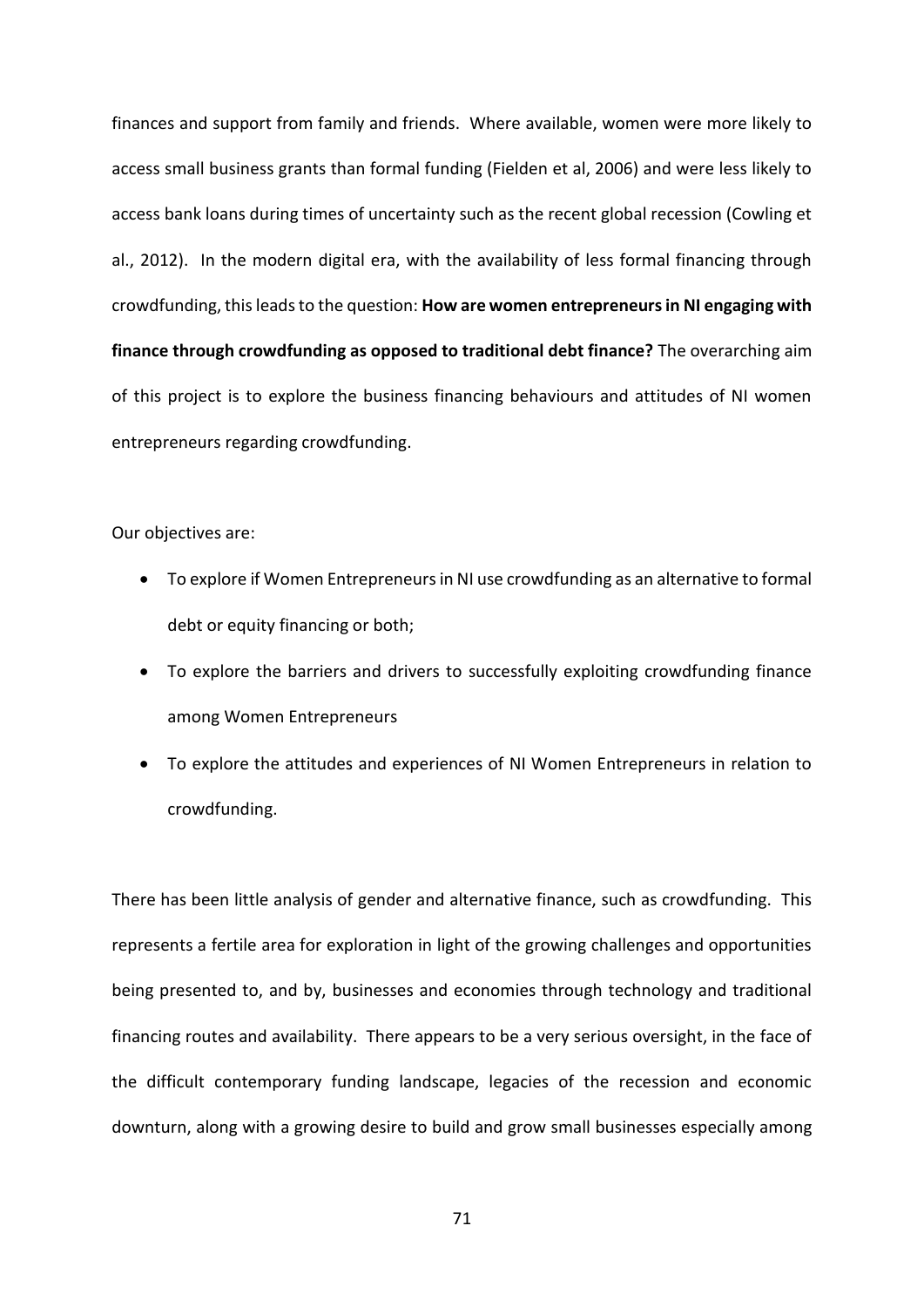females, to explore the role crowdfunding can play – an issue this research goes some way to addressing.

#### **3.0 Key Literature**

Crowdfunding is the practice of funding an idea, project or business venture through pooling small amounts of capital from often a large number of individual funders (Mollick, 2014). Globally, the crowdfunding industry is thought to have raised over €34 billion in 2015 (Massolution, 2015). Further, the European Commission (2016) indicate that over €4.2 billion was raised through online crowdfunding platforms (CFPs) in Europe alone in 2015. This funding was secured by a variety of different sector players ranging from gaming to pharmaceutical to retail. Though funding secured through crowdfunding is still relatively small compared to more traditional funding instruments, its use either exclusively or in combination with other instruments, particularly for seed and early stage growth, is rapidly increasing (Brown et al., 2018; Mason, 2017; Short et al., 2017). In fact, Statista (2018) concluded that \$738.9 million has been raised globally by organisations from 2014 to 2016. For example, Nucciarelli et al. (2017) highlight how crowdfunding is redefining value creation within the games industry. Crowdfunding has reshaped this industry by opening game developer's business models to different communities (e.g. funders) that impact on the full set of organisational activities (e.g. funding, co-development, technical/market testing). Gamble et al. (2017) further explore the impact of crowdfunding on the music industry. For independent artists, the financial model benefits are dependent on several fan-base demographic variables i.e. age group and genre preference. Despite these reviews many questions remain unanswered with regard to crowdfunding.

72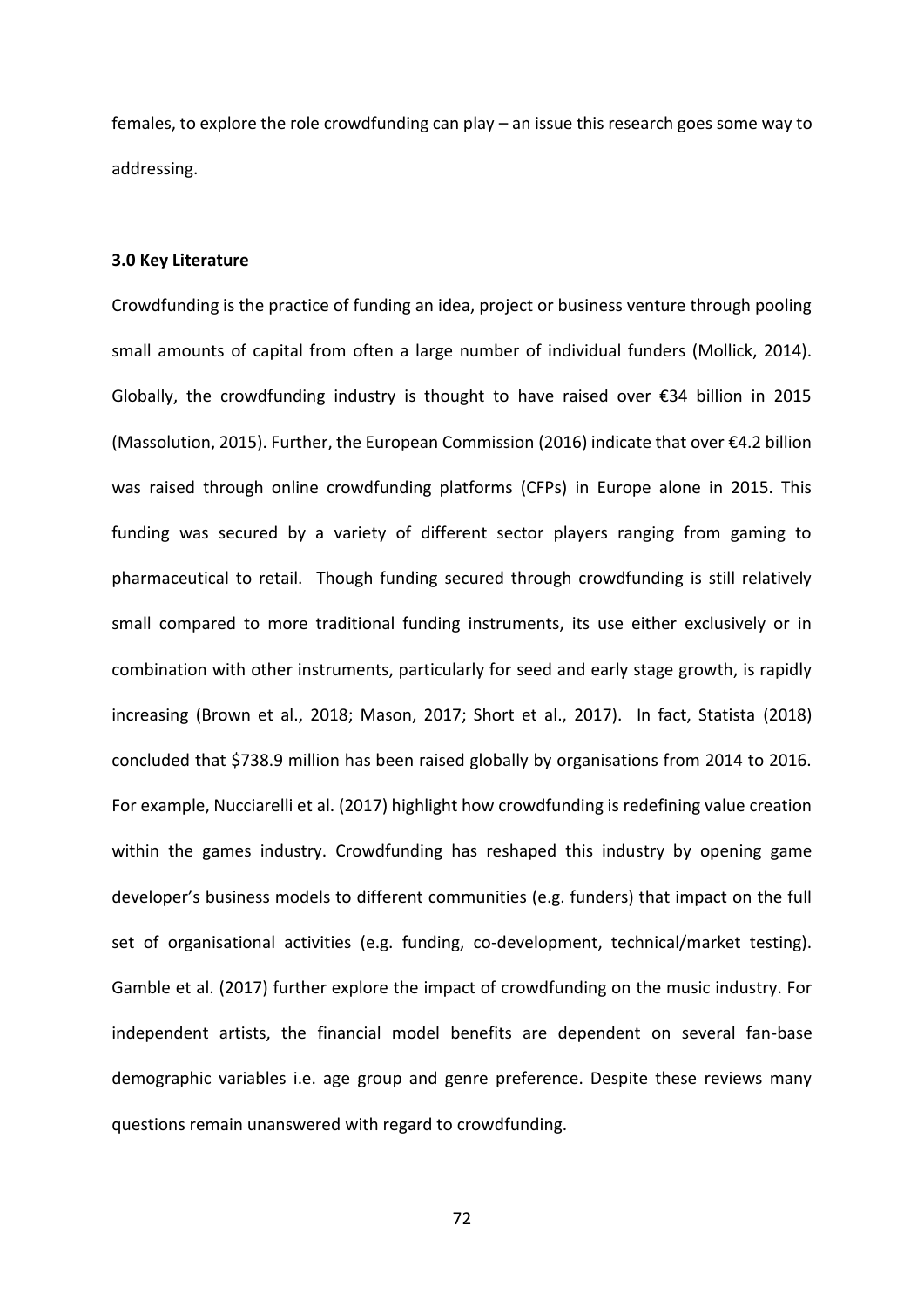Growth of this means of entrepreneurial financing partly stems from its diversity, with several forms now in existence – thereby offering a funding solution to a broad spectrum of organisation types, sizes, industries and sectors. Vulkan et al. (2016) define four key methods of crowdfunding, including both financial and non-financial models. In a donation-based model (DBCF), the funder plays a philanthropic role, providing capital but does not receive a return on investment. In a rewards-based model (RBCF), the entrepreneur receives capital from funders and in exchange offers non-financial perks such as pre-release access to the product. Under the lending/debt-based model (LBCF), funders provide microloans and typically receive the principal and interest payments in return. Finally, in the investmentbased model, commonly referred to as equity-based crowdfunding (EBCF), funders provide funds and in exchange obtain a proportion of equity (shares) or debt (bonds) in the company.

Understanding of crowdfunding remains limited and fragmented to date. There have been recent efforts to consolidate understanding, (Short et al., 2017; Gleasure and Feller, 2016; Moritz and Block, 2015, Bouncken et al., 2015). As Brown et al. (2018) assert, academic understanding of 'entrepreneurial cognition' relative to this form of entrepreneurial financing is underdeveloped. A holistic and comprehensive analysis of crowdfunding is lacking despite recognition of the potential value from a cross-disciplinary perspective (McKenny et al., 2017; Short et al., 2010).

In the context of this study it is also important to consider the gendered barriers that exist in entrepreneurial practice. These are many including self-confidence (Marlow and McAdam, 2013), risk aversion (Hindley, 2000), double burden - maternity and childcare (Rouse and Kitching, 2006), access to Finance (Coleman and Robb, 2009; Marlow and McAdam, 2013) and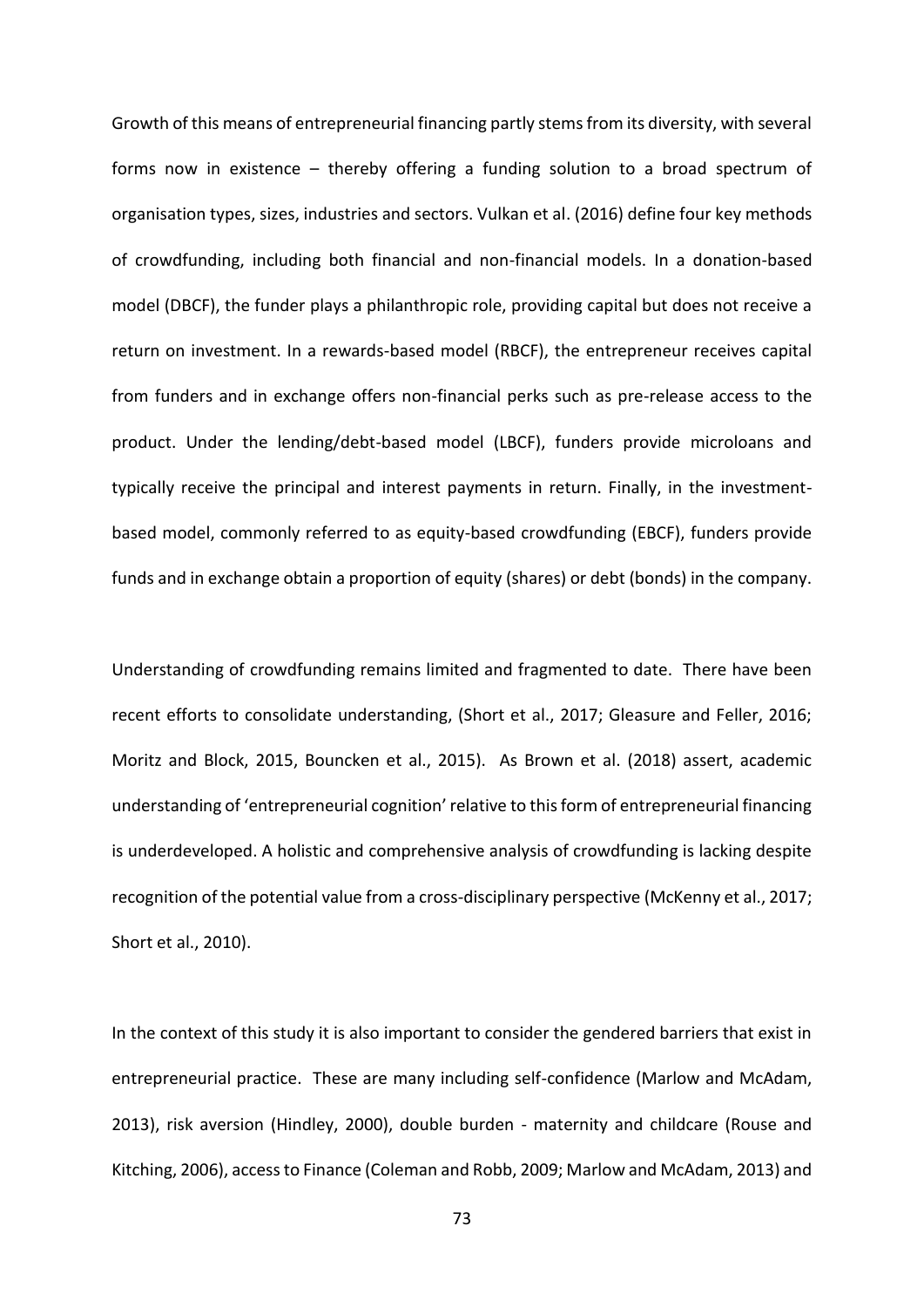sexism and sex-based discrimination (Bradley, 2013). Due to the recognised challenges among female entrepreneurs regarding access to finance it is natural to consider how crowdfunding could, or should, potentially address this challenge. Interestingly, Greenberg and Mollick (2017) examined the role of gender. Their study empirically shows that activist choice homophily theory provides an explanation for why women are more likely to succeed at crowdfunding. This however remains a largely unexplored area of interest regarding entrepreneurship. The issue of finance has been explored in the context of female entrepreneurs with a number of studies documenting gender specific challenges in relation to finance and female entrepreneurship. Historically there is a reluctance by females to approach lending institutions (Carter & Shaw, 2006; Marlow and McAdam, 2013) coupled with a bias on behalf of lenders (Brush, 1992). Furthermore, additional gender specific challenges exist:

- Gendered pay and access to finance (Marlow & Patton, 2005)
- Typically, under-financed at start-up (Carter & Jones-Evans, 2006)
- Higher interest rates due to smaller loans (Treichel & Scott., 2006)
- Perception of discrimination discouraged borrower (Coleman, 2007)
- Lack of transparency in criteria problematic (Cowling et al., 2012)
- Women still access small percentage of funds (Brush et al., 2017)

As such exploring crowdfunding and female entrepreneurs would appear to be a current gap in understanding female entrepreneurs. This study will help to address this gap. This need for research becomes even more critical when the growing body of work on EBCF indicates that factors influencing success may differ substantially. These can range from risk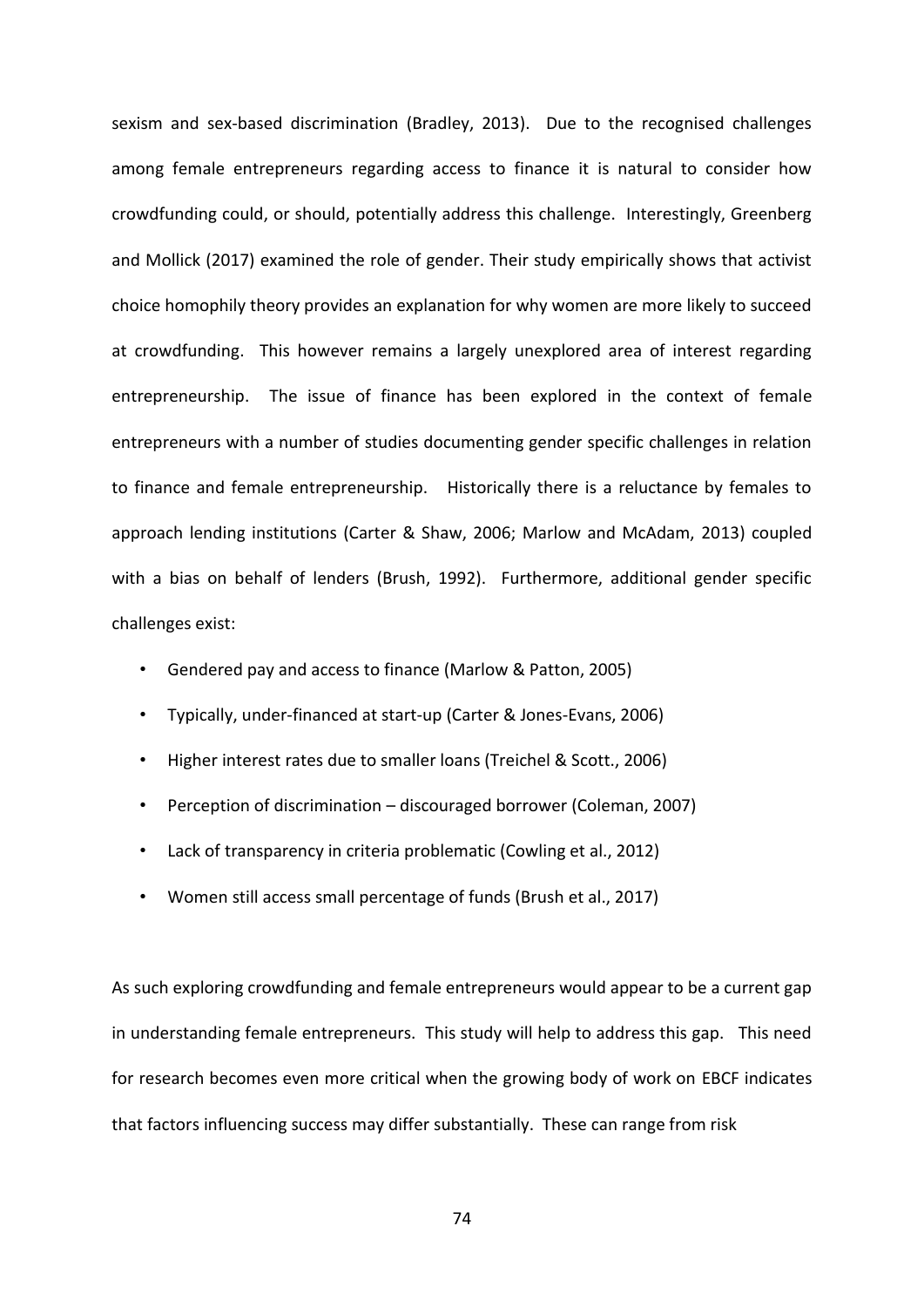(Ahlers et al., 2015) to signals of campaign quality (Vismara, 2016). Interestingly, little is known about what drives or inhibits fundraisers engagement. The only theoretical evidence available is indicative of extrinsic factors being the main motivation (Belleflamme et al., 2014). This presents the question again as to the role of gender in the crowdfunding space.

# **4.0 Research Approach**

Due to the exploratory nature of this study, it was structured as follows:

Phase 1: Initial Online Survey

- Sample recruitment Women in Business NI, online platforms namely LinkedIn and Twitter, snowball sampling and researchers' networks
- Sampling frame Women Entrepreneurs based in Northern Ireland

Phase 2: Face-to-face Interviews

• Sample recruitment – Self-selection through survey of users and non-users of crowdfunding

The research findings were analysed using descriptive analysis for the quantitative data and thematic content analysis for the qualitative data/interviews. The key behind these methodological choices is to conclude with a better understanding of crowdfunding engagement among Women Entrepreneurs as opposed to generalizable findings regarding small business start-up and growth finance. This allows the research team to place research findings before policymakers and women entrepreneurs alike.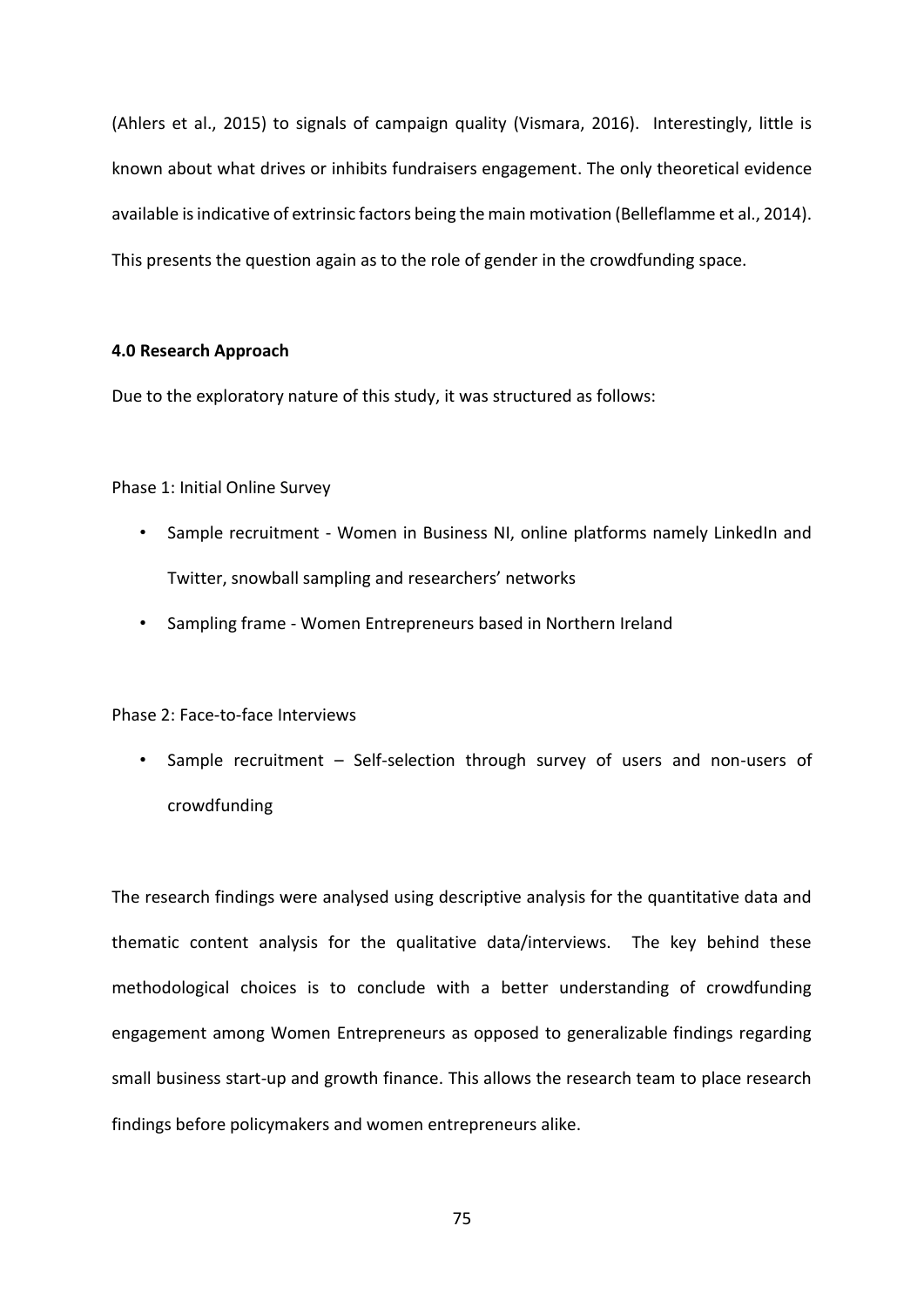# **5.0 Findings**

# **5.1 Study Background**

The initial stage of this research was informed by 61 female entrepreneurs who completed the online survey. The key findings from the study show that a broad range of demographics engaged in the study with 44% aged 41-55 and 29% aged 26-40. Further demographics showed the sample as follows:

- 54% had at minimum of a bachelor's degree or higher
- 61% were in either a married/civil or living with relationship
- Nearly even split between residing in urban (37%), rural (30%) and suburban (34%) locations

The conclusion drawn is that the demographics of the female entrepreneurs was representative and neither, positively or negatively, influences the propensity to undertake crowdfunding - no significant trends were identified in terms of demographic groupings and crowdfunding use or non-use.

#### **5.2 Organisations**

The majority of organisations owned by the female entrepreneurs in this study were in the private sector (76%) with 10% in the social sector. This is not a surprising outcome in terms of commercial interests/motivations of the entrepreneurs. It does, in fact, further reinforce the need to ensure that all awareness and support campaigns, along with educational interventions, offered are targeted to specific sectors, maybe with different messages, to encourage entrepreneurs to consider/engage with crowdfunding. 3 key activities were identified as the main businesses namely: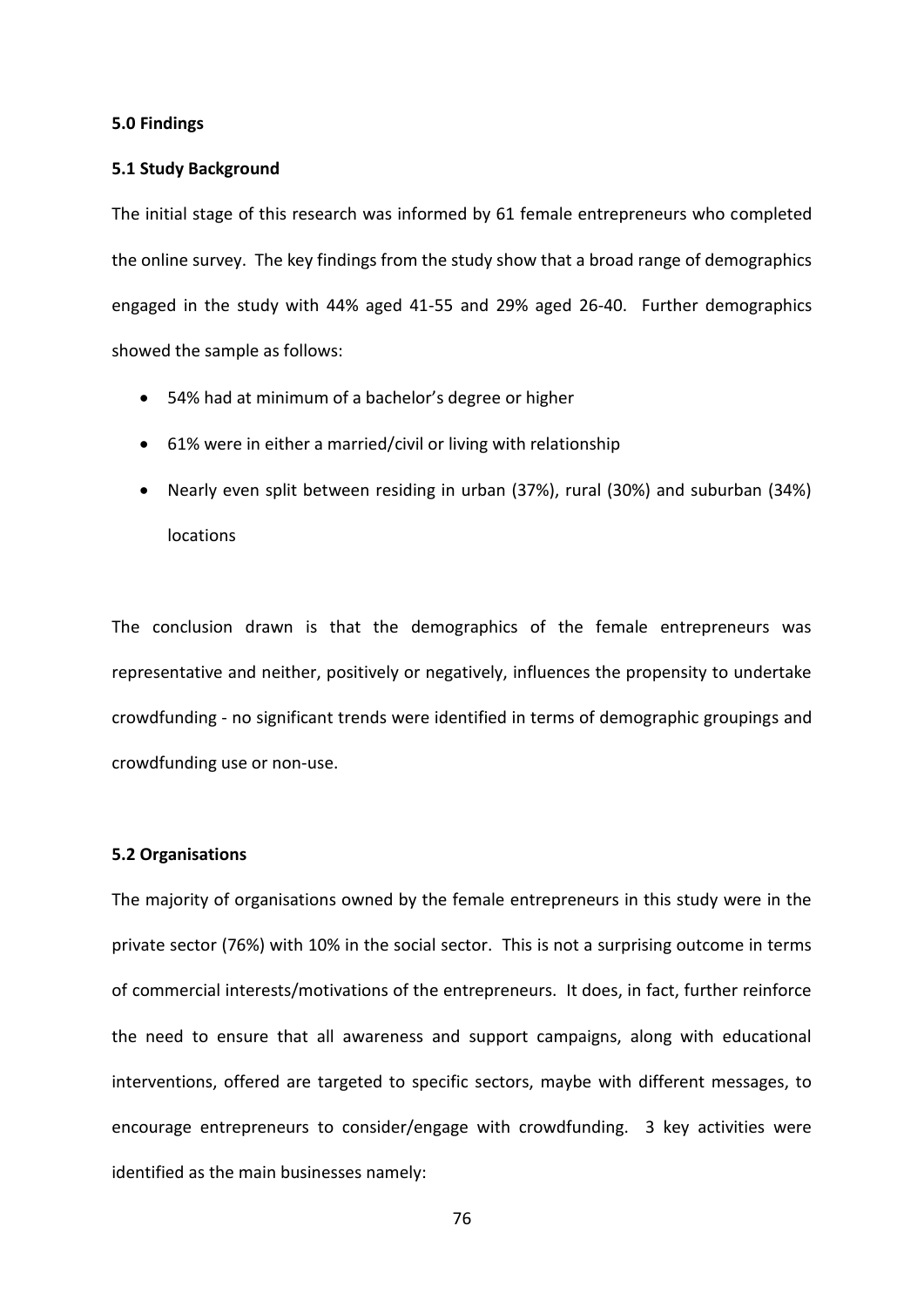- Business and professional services (17%)
- Hospitality and leisure (15%)
- Technology (12%)

There was a broad split across a number of activity sectors in smaller numbers. Those engaged predominantly in technology activity were not more inclined, as would be assumed, to engage with crowdfunding activity. In addition, the companies were at varied stages of age/development with 30% classified as 1-3 years old (early start-up) and 55% established (aged 3-5 years and 5-10 years). The organisations were largely micro to small firms (37% no employees and 37% 1-3 employees). They therefore clearly fit the category of organisations who are likely to face the typical challenges of limited human and financial resources needed to stimulate/support growth and development. Sources of finance and financial alternatives are therefore likely to be a priority for such entities.

# **5.3 Organisational Technology Use**

The use of technology, specifically social media, is very important when considering crowdfunding. It would be assumed that those who do not use social media for business purposes would be less likely/unlikely to consider crowdfunding as an option. Interestingly, all respondents, except 2, have a social media presence using a variety of different platforms to support their business. Those who did not have social media were, as expected, not engaged with, or considering, crowdfunding however those who were most engaged with social media were equally as unlikely to engage with Crowdfunding. This study would therefore suggest that social media activity is unlikely to be a useful indicator/measure of likelihood of engaging with crowdfunding or predicting success.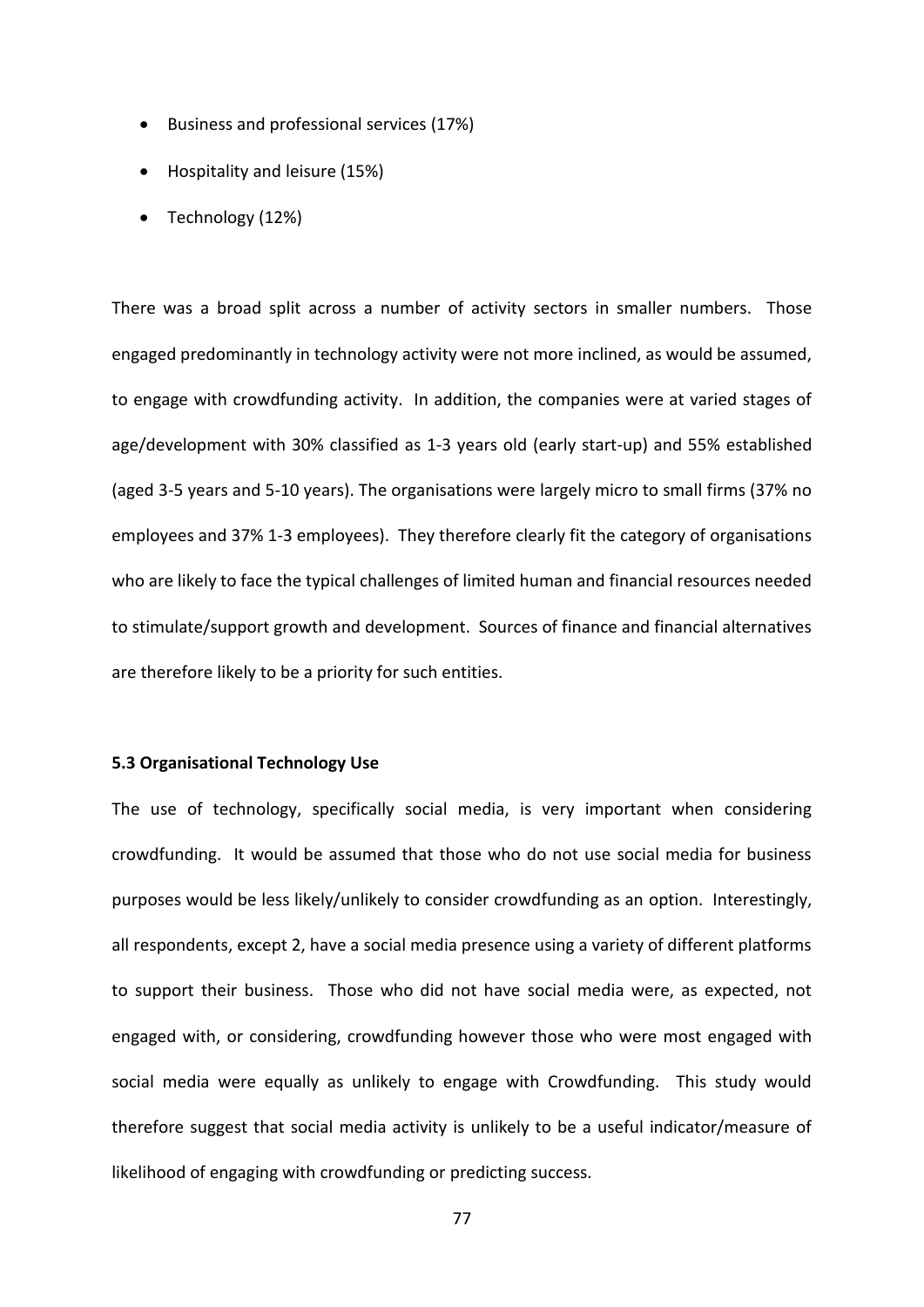# **5.4 Organisational Priorities and Finance**

In order to assess priorities at present and whether this might influence propensity to engage with crowdfunding the study sought to explore what the pressing problems are that are currently facing the businesses. Interestingly, finance was highlighted as the second priority (access to finance (16%)) after the key priority of finding customers (33%) followed by costs (13%) and competition (11%). This study would therefore suggest that finance remains a key challenge for all businesses, including female entrepreneurs, and as such it would have been assumed that alternative sources of finance would have been more widely considered and used. The key finance sources for start-up were more traditional:

- Personal savings
- Loans from family and friends
- Secured bank loan
- Unsecured bank loan
- Credit cards

Crowdfunding was not a priority among the group as a whole with only 5 respondents having used crowdfunding for either business start-up or growth financing. In terms of alternative finance, the female entrepreneurs were familiar with a number of sources ranging from factoring to SME Debt Funds and Crowdfunding. Figure 1 below highlights the level of awareness and use of the various finance sources.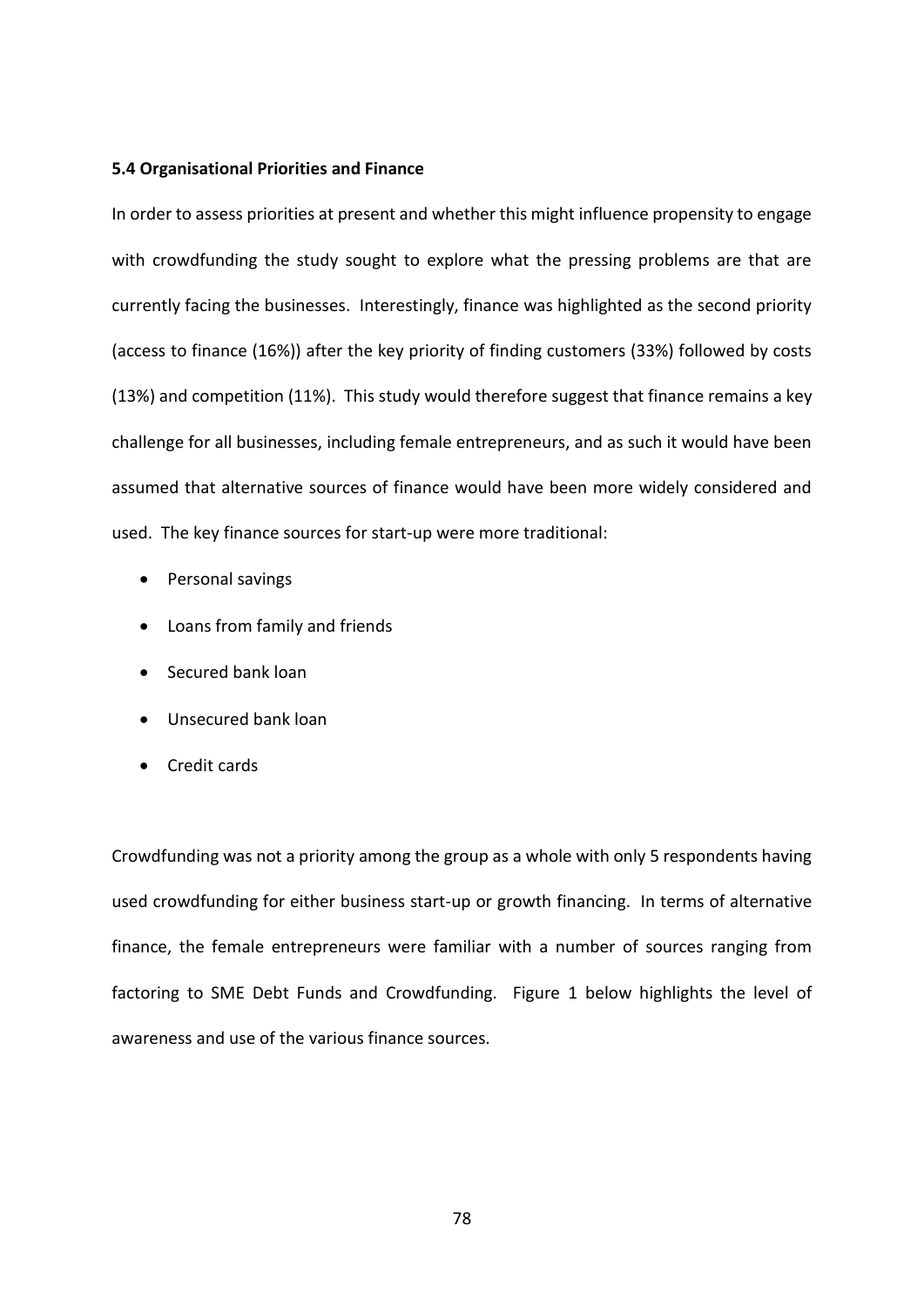



In terms of crowdfunding it is clear that there is awareness (only 1.3% had never heard of it) and 37% combined were aware of it while 16.67% had used it. The key conclusion drawn from this is that there are clear barriers to 'moving from awareness to use' of crowdfunding for female entrepreneurs. This could be facilitated through short courses, workshops and training. In fact, 7 respondents stated they would like to learn more about this additional finance offering. It is therefore clear that there is a desire and appeal to use crowdfunding among female entrepreneurs and it is more operational issues that may be preventing this.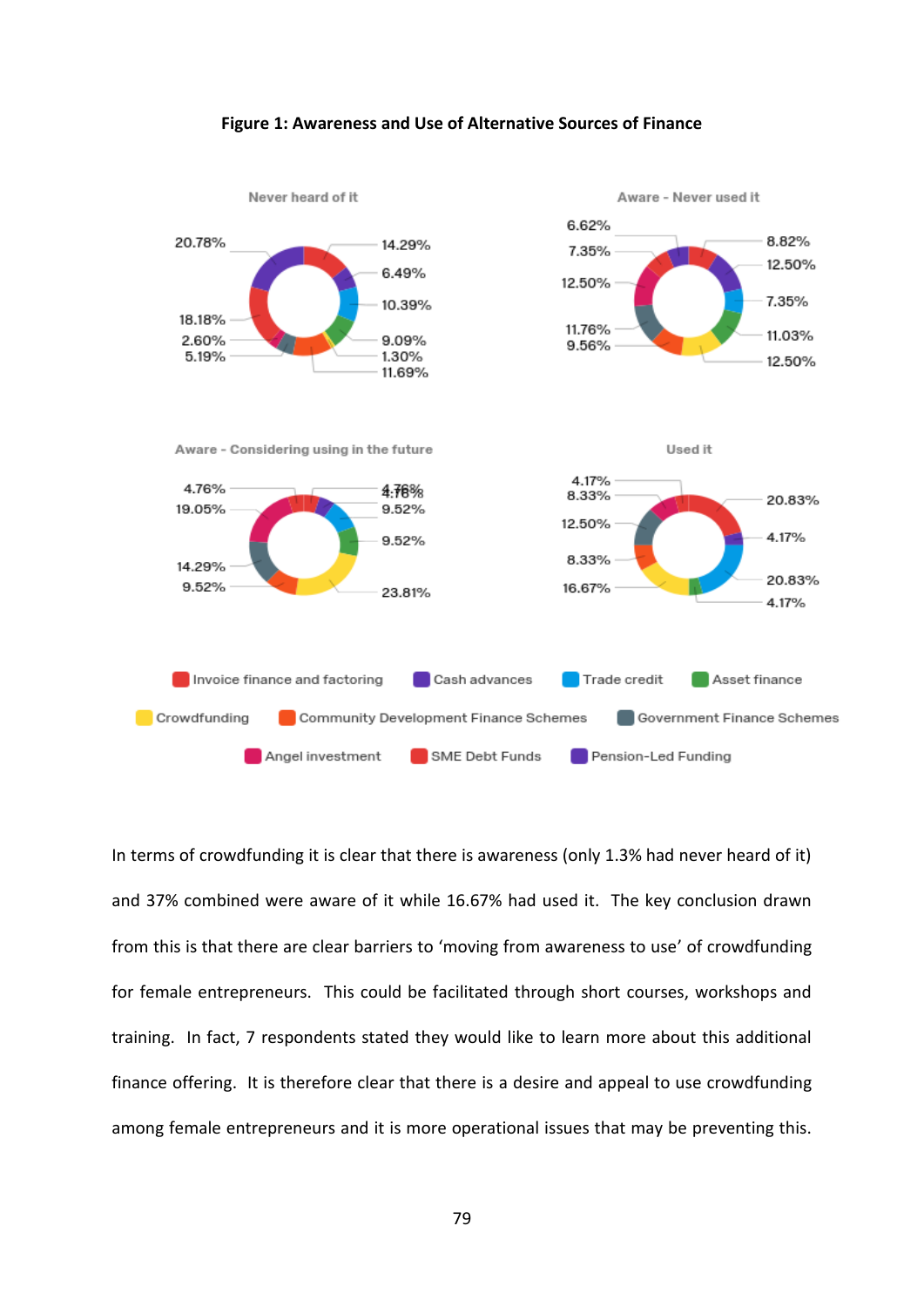This is confirmed further when we consider that 83% of the respondents in this study have not used Crowdfunding. The usage is very low albeit not surprising.

#### **5.5 Crowdfunding and Female Entrepreneurs**

The study provided some interesting conclusions when reflecting upon those that used crowdfunding. The female entrepreneurs all used Reward Based Crowdfunding campaigns (100%) and no one expressed an interest in Donation Based, Equity Based or Debt Crowdfunding. There are a number of possible explanations for this including small company size, smaller funding needs, niche/smaller market offerings and expertise and confidence of owners in using crowdfunding effectively and confidence. This is an area that requires further investigation through the lens of female entrepreneurs. Of those who did use crowdfunding 75% were either wholly or partially successful in securing funding and 25% failed. This is likely to explain why only one previous user of crowdfunding suggested they would definitely use it again in the future - either due to poor past experiences or awareness of others who did not succeed in using this. It presents an opportunity for further training and workshop provision to support entrepreneurs to realise that often the success of a crowdfunding campaign cannot only be measured in pounds and pence but includes brand development and exposure as well. Interestingly this study actually found that the drivers for using crowdfunding were mainly financial:

- Raise funds 33%
- Validate business and gauge audience response 11%
- Gather customer insights 11%
- Build and increase brand awareness 44%

80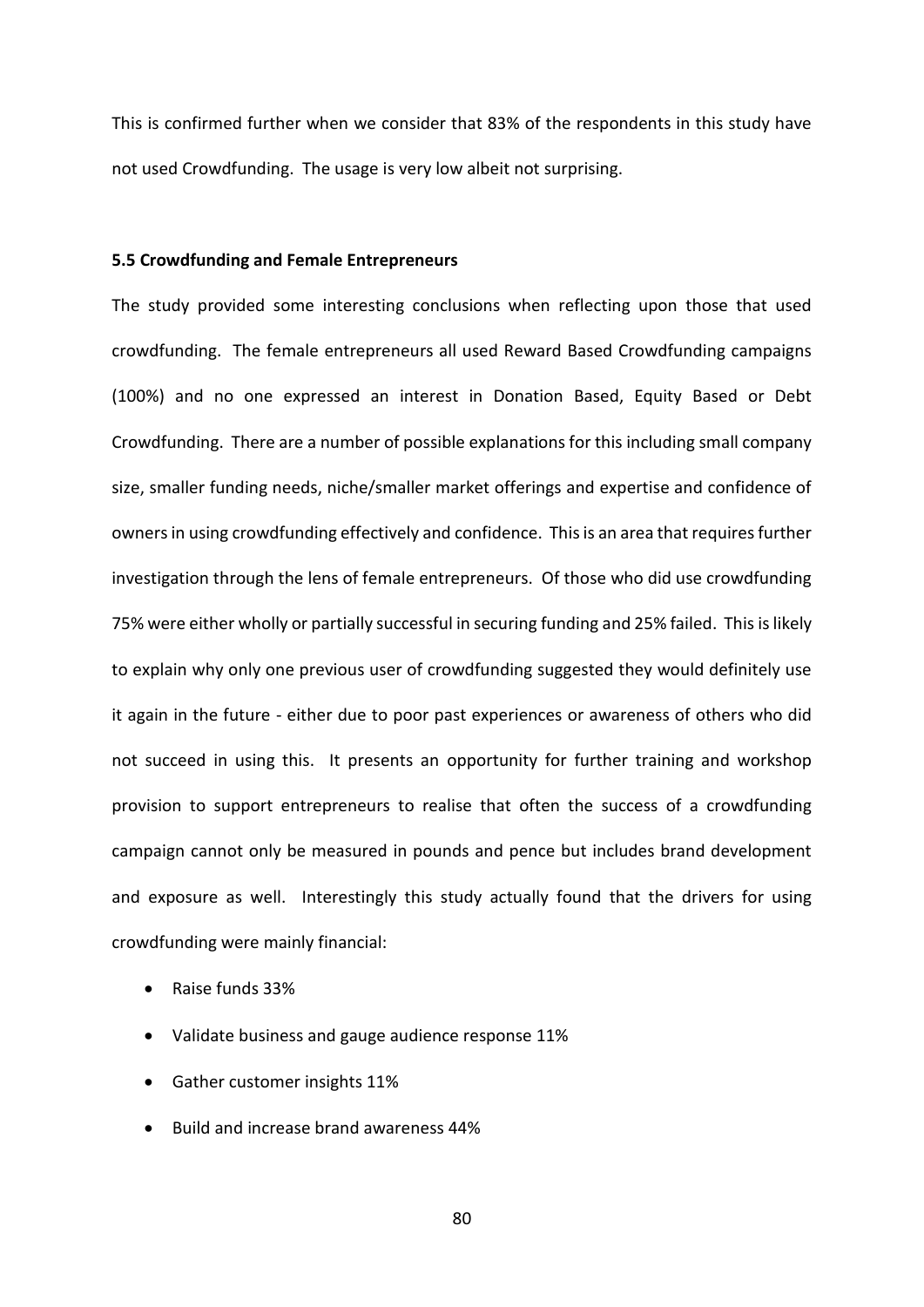Of those who did not use crowdfunding it was surprising that 43% indicated they would not consider using this in the future. This is a clear message that there needs to be education provided to support female entrepreneurs through public, private and network agencies to build awareness, skills and confidence to explore crowdfunding as a feasible funding alternative. As is argued throughout this report, and supported by the findings of this study, drivers to support crowdfunding use in the future include:

- More targeted research 30%
- Online support by platforms to develop campaigns 20%
- Training and workshops 15%

Interestingly a majority of female entrepreneurs indicated they would be more likely to consider crowdfunding if rejected by other traditional sources of finance (17%). The majority of respondents were positive about crowdfunding, but the study would conclude that there is a clear chasm to cover in terms of educating and increasing awareness among all entrepreneurs, including females, with misperceptions emerging in the study in terms of crowdfunding only being suitable in certain sectors and being perceived as an unprofessional way to secure funding. The study also found that there are 3 key barriers/challenges to using crowdfunding as outlined in Figure 2 below.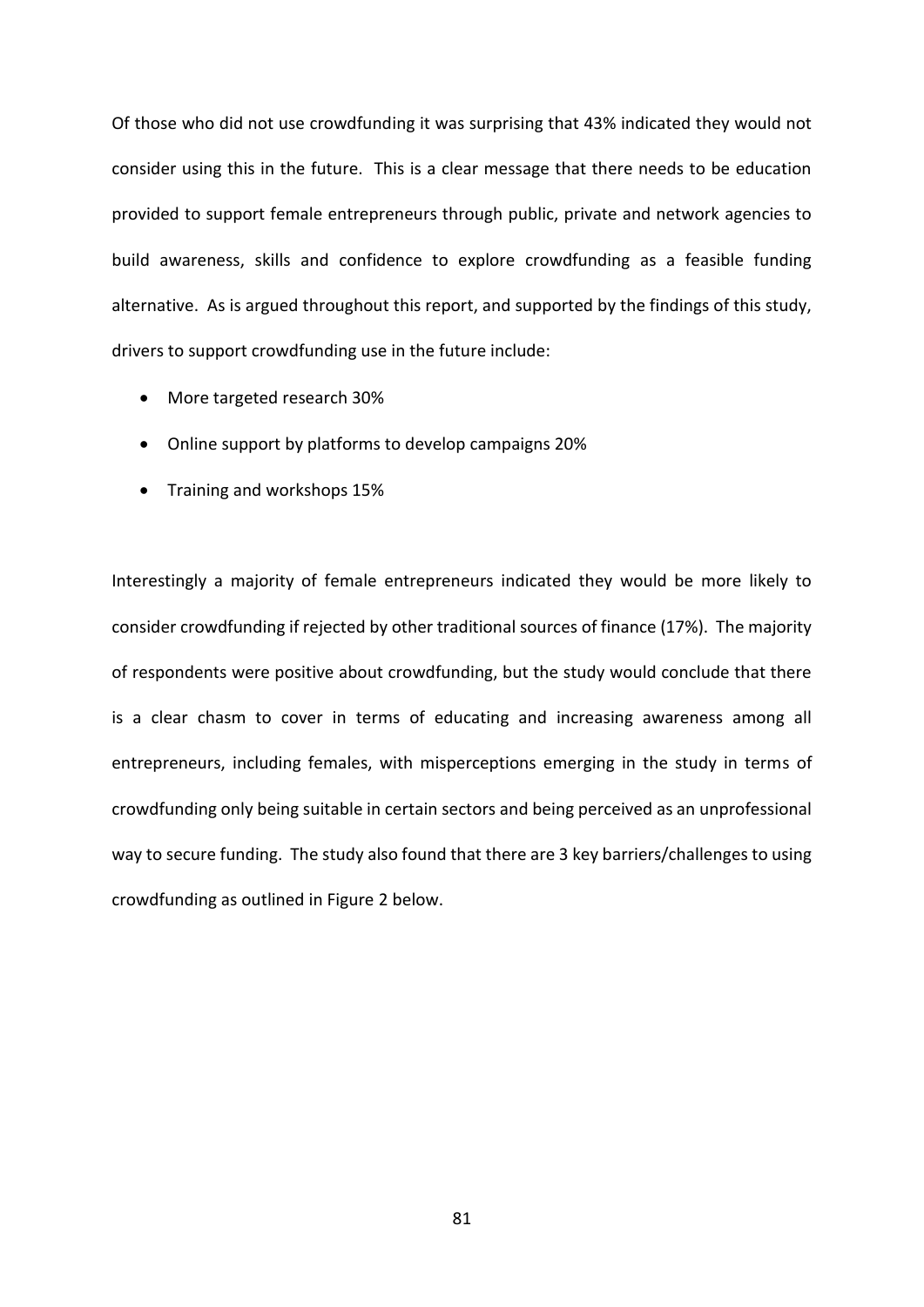

**Figure 2: Challenges to Using Crowdfunding**

These further lend support for the need for education to support those seeking finance to raise their understanding of how and why Crowdfunding does, and can, work.

This study actually highlights, that contrary to popular belief, a preference for traditional finance does not discourage the use of crowdfunding (3%) however practical cost issues such as interest rates can have an impact (36.67%). This further lends credence to the argument that the issue with crowdfunding is poor/limited understanding as opposed to it being disregarded as a finance source. However, the study did conclude that all respondents (100%) felt that are some challenges to crowdfunding use (0% selected no challenges). The challenges relate to guarantees of outcome, lack of knowledge and limited control which can be easily addressed and minimised using education and training.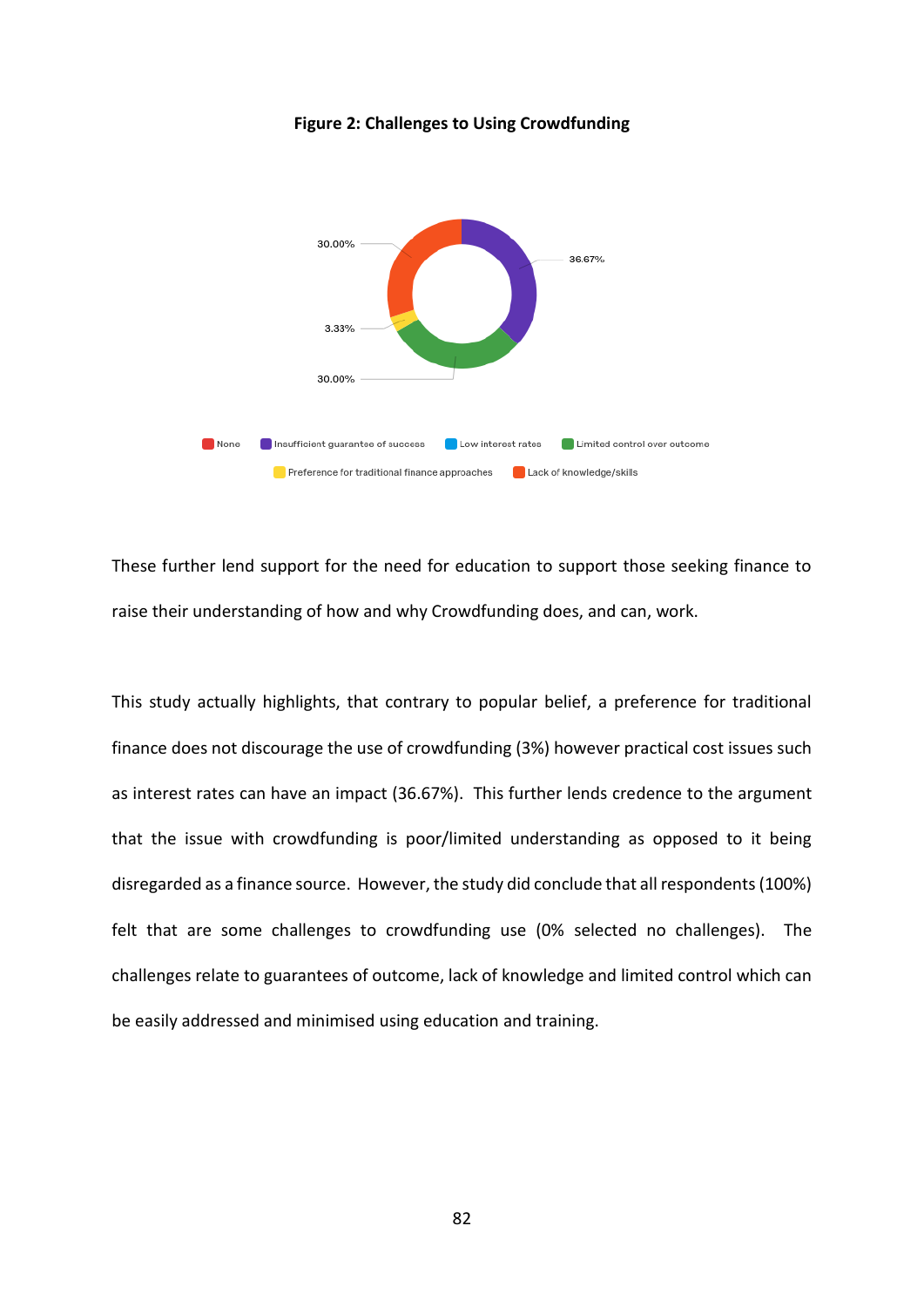# **6.0 Conclusions**

There are multiple conclusions to be drawn from this study. There is a lack of awareness and value placed on Crowdfunding as a mechanism to support business start-up and growth among female entrepreneurs. It is significantly under-represented as a source of finance among female entrepreneurs in Northern Ireland. It is essentially a 'known-unknown'. In fact, the lack of engagement with this new funding platform even after engagement demonstrates how the issue regarding crowdfunding is not simply lack of awareness but also poor experiences and developing skills on how best to operationalise crowdfunding to achieve success. It also dispels the misconceptions/assumptions that young tech savvy entrepreneurs may be more inclined to engage with crowdfunding – this research would suggest to the contrary. These conclusions will have implications for policy and practice.

# **7.0 Implications for Practice/Policy**

NI is facing a time of uncertainty in the wake of the Brexit vote and the prospect of hard borders with its European neighbour in the South of Ireland. Given that access to finance is a key barrier for any small business, but arguably more so for female-owned businesses, crowdfunding, as an alternative finance solution, should be considered increasingly to support economic development and growth. This research helps to inform the wider conversation in NI in terms of how best to financially assist female-owned businesses to start and grow their business whilst also informing government organisations such as InvestNI of how best to support Women Entrepreneurs to successfully exploit contemporary finance modes. It will also inform the wider skills agenda for consideration by Ulster University and Queens University in terms of curriculum and skills development, and also provides opportunities for the Further and Higher Education Institutions to develop bespoke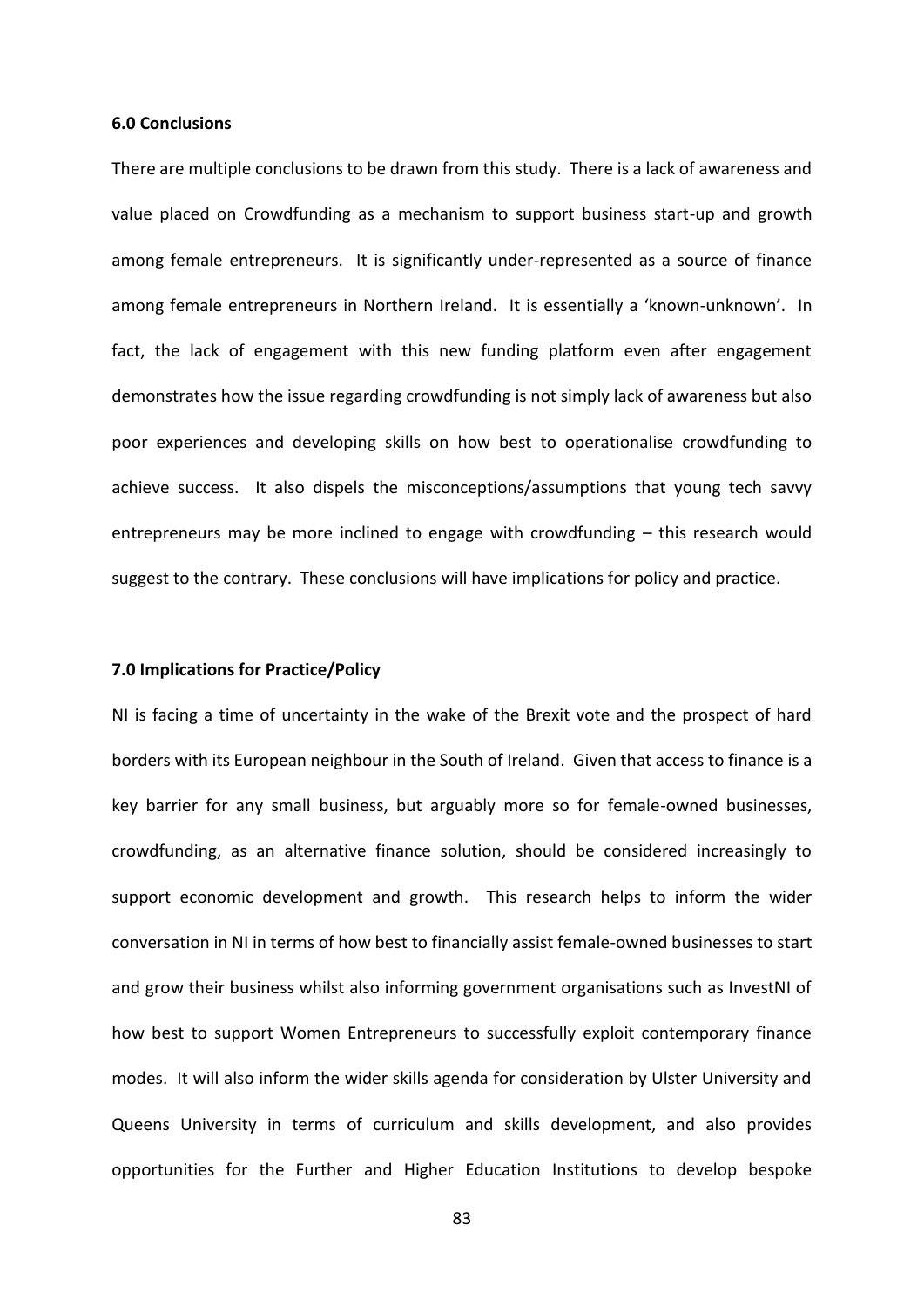professional programmes/offerings for the market to support Women Entrepreneurs in their pursuit of crowd funding opportunities. Regulation also needs to be developed which is likely to encourage more meaningful consideration of crowdfunding as a finance alternative involving a multi-agency approach including crowdfunding platforms, regulatory bodies, public sector organisations and traditional financial service institutions. With the finance sector being so heavily regulated crowdfunding sits as an anomaly due to its lack of regulation which could negatively impact upon how this is fully considered as a viable alternative finance option. The operational support of crowdfunding can only be achieved with the engagement of all stakeholders in the crowdfunding space – Local Enterprise Agencies, public bodies such as InvestNI and Enterprise Ireland, professional bodies such as Women in Business and Chartered Institute of Marketing and education providers. Specifically, short-term suggestions would include:

- Multimedia approach to disseminate information about different funding sources and strategies
- 'How to' skills development (online and offline) for crowdfunding
- Focused workshops and training to explore the different types of crowdfunding on offer through, for example, Women in Business Network and Chartered Institute of Marketing (CIM)
- Social media skills development is needed through workshops and professional short courses to develop communication strategies and tools for the social media space to support pitch development, campaign recommendations, etc.

In terms of theoretical contribution, this research will explore for the first time the use of crowdfunding by NI Women Entrepreneurs. It has already been established that the crowd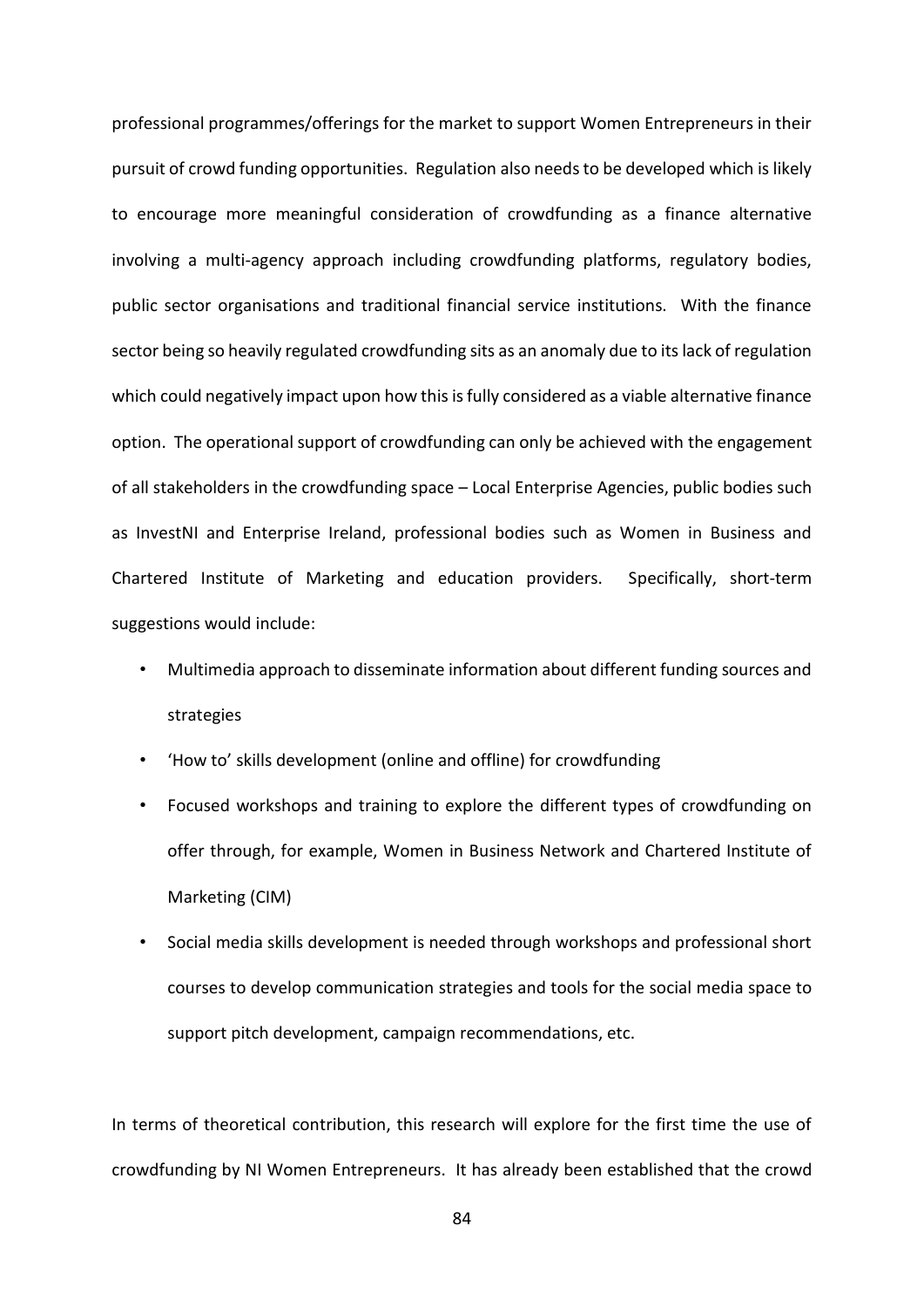funding eco-system is not fully understood not least in relation to Women Entrepreneurs and this research will address this gap. In addition, it will inform contemporary thinking, post BREXIT, on entrepreneurship and the financial challenges and opportunities.

# **8.0 Next Steps**

The contributions of this research will be disseminated through at least one conference paper, potentially the RENT Conference 2018, and one publication in a 3\* journal (e.g. ISBJ/IMR). In addition, we anticipate a number of further dissemination events, in particular, a KESS seminar at the NI Assembly, which provides a forum to present and disseminate our research findings in a straightforward format, and promoting female entrepreneurship due to the relevance to policy makers in NI. This would allow us to bring our findings to the attention of key participants and decision-makers in the policy and law-making processes in Northern Ireland, such as MLAs, Assembly committees, as well as the wider public sector. This will feed into the need for regulation development around crowdfunding to encourage more meaningful consideration of crowdfunding as a finance alternative involving a multi-agency approach including crowdfunding platforms, regulatory bodies, public sector organisations and traditional financial service institutions.

The research has highlighted a need for additional support and training. This will be provided through a Knowledge Club Event at UU, partnering with Women in Business NI, where crowdfunders and female entrepreneurs will be invited to promote the use of crowdfunding and where we launch our final report.

Further research has also been identified:

85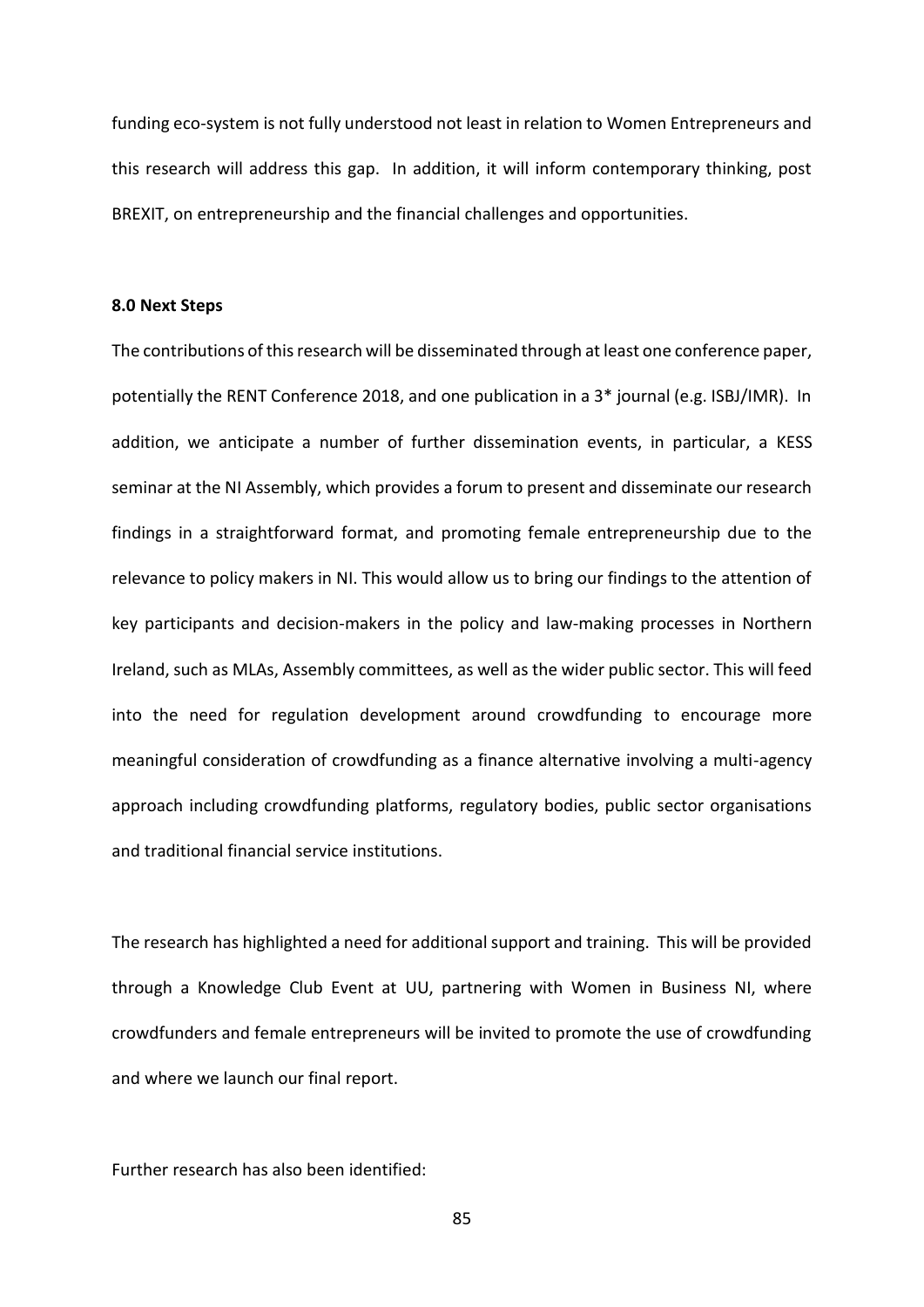- Larger sample of female entrepreneurs in other geographical areas including Republic of Ireland, the UK and Norway to explore the different types of crowdfunding practices and preferences further.
- Engage with crowdfunding platforms across the spectrum including large such as Kickstarter through to iFundWomen.com to explore the best practices, challenges, drivers and do's and don'ts of Crowdfunding.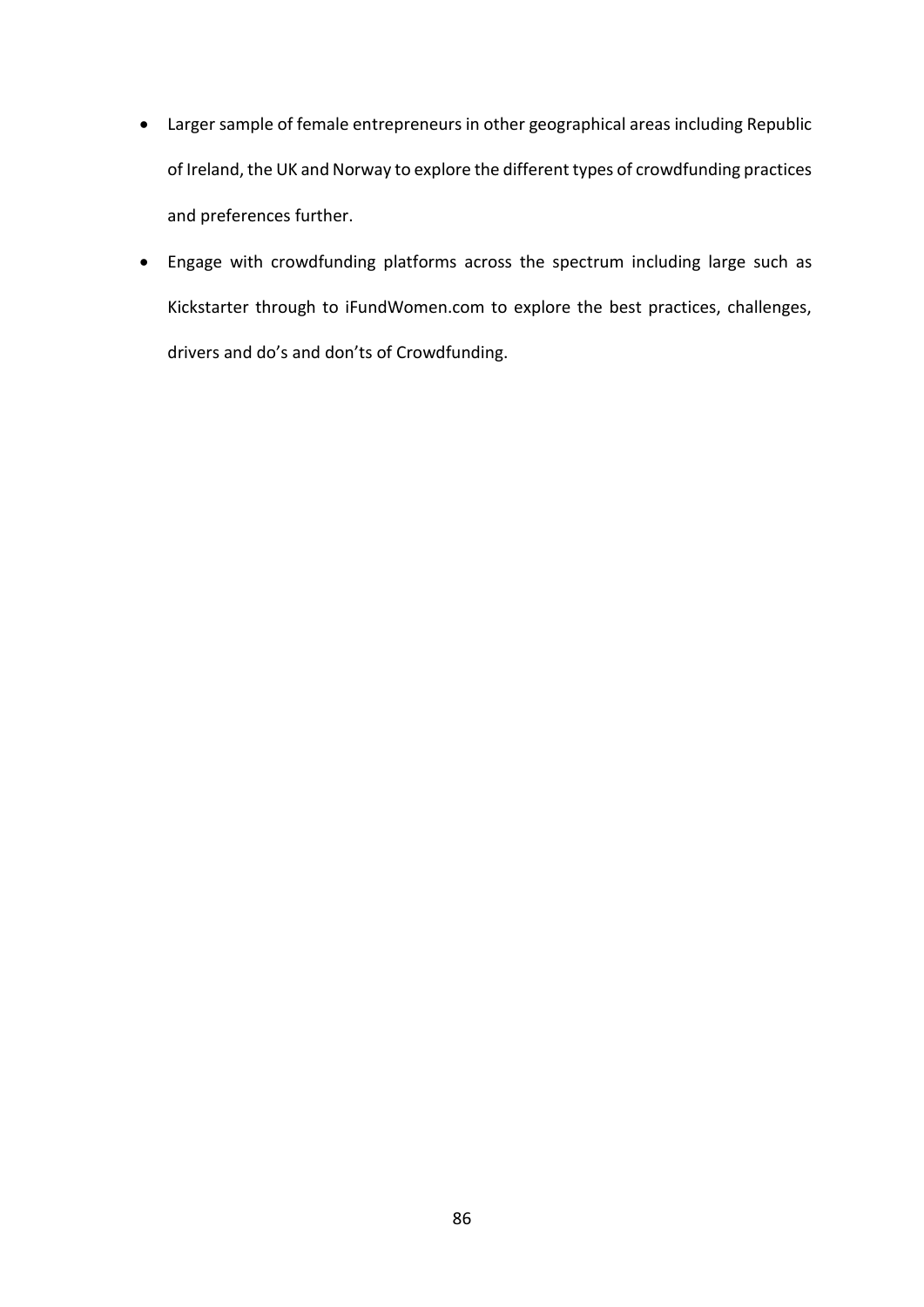# **9.0 References**

Agrawal A., Catalini C & Goldfarb A (2010) The geography of crowdfunding. NBER Working Papers 16820, National Bureau of Economic Research Inc.

Ahlers G K C, Cumming D, Gunther C & Schweizer D (2015) Signalling in Equity Crowdfunding. *Entrepreneurship Theory and Practice,* 39(4): 955-980.

Belleflamme P, Lambert T and Schwienbacher A (2014) Crowdfunding: Tapping the Right Crowd. *Journal of Business Venturing,* 29(5): 585-609.

Bradley H (2013) *Gender*. Second Edition, Polity Press.

Brindley C (2005) Barriers to women achieving their entrepreneurial potential: Women and risk. *International Journal of Entrepreneurial Behavior & Research*, 11(2): 144-161.

Brown R, Mawson S, Rowe A & Mason C (2018) Working the crowd: Improvisational entrepreneurship and equity in nascent entrepreneurial ventures. *International Small Business Journal: Researching Entrepreneurship*, 360(2), 1-25.

Brush C G (1992) Research on women business owners: Past trends, a new perspective and future directions. *Entrepreneurship, Theory and Practice*, (Summer): 5-30.

Brush C S, Greene P G, Balachandra L & Davis A (2017). The Gender Gap in Venture Capital-Progress, Problems and Perspectives. *Venture Capital: An International Journal of Entrepreneurial Finance*, 20(2): 115-136.

Carter S L & Shaw E (2006) "Women's business ownership: Recent research and policy developments". Available from<https://strathprints.strath.ac.uk/8962/> (Accessed on 12th January 2018).

Carter S L & Jones-Evans D (2006) *Enterprise and Small business: Principles, Practice and Policy*. Second Edition, Harlow: United Kingdom.

Coleman S (2007) The role of human and financial capital in the profitability and growth of women‐owned small firms. *Journal of Small Business Management,* 45(3): 303-319.

Coleman S & Robb A (2009) A comparison of new firm financing by gender: Evidence from the Kauffman firm survey data. *Small Business Economics*, 33(4): 397-411.

Cowling M, Liu W & Ledger A (2012) Small business financing in the UK before and during the current financial crisis. *International Small Business Journal*, 30(7):778– 800.

Crowdfunder Insider (2016) "The ultimate crowdfunding guide". Available from <https://www.crowdfundinsider.com/the-ultimate-crowdfunding-guide/> (Accessed 27<sup>th</sup> February 2018).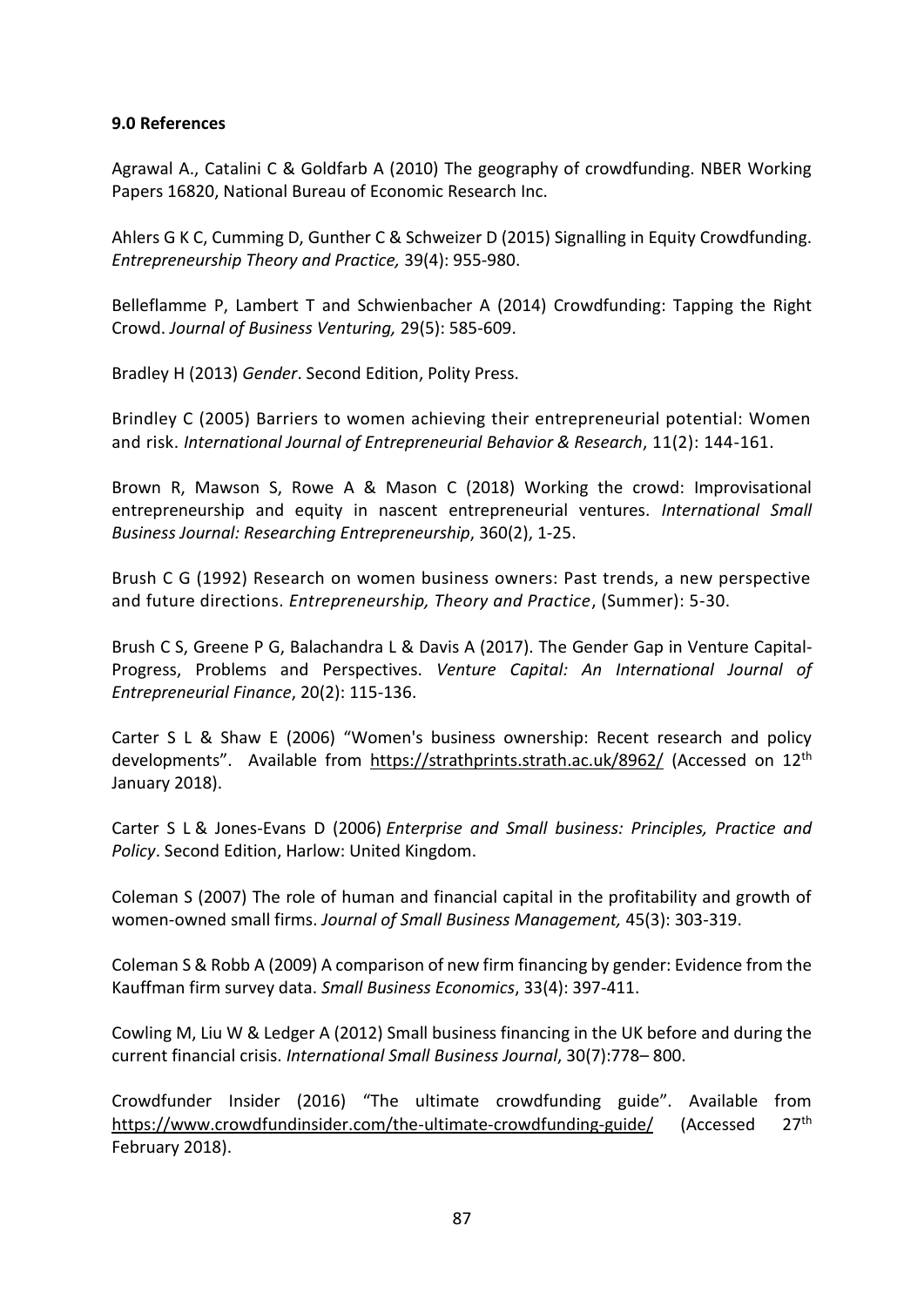Crowdfunding UK (2017) "What is crowdfunding?". Available from <https://www.ukcfa.org.uk/what-is-crowdfunding/> (Accessed 17<sup>th</sup> March 2018).

European Commission (2016) "Crowdfunding in the EU Capital Markets Union". Available from https://ec.europa.eu/info/system/files/crowdfunding-report-03052016\_en.pdf (Accessed: 27th March 2017).

[Fielden](https://www.emeraldinsight.com/author/Fielden%2C+Sandra+L) S L, [Dawe](https://www.emeraldinsight.com/author/Dawe%2C+Adel+J) A J & Woolnough H (2006) UK government small business finance initiatives: Social inclusion or gender discrimination?", *Equal Opportunities International*, 25(1): 25-37.

Fraser S, Kumar B S & Wright M (2015) What do we know about entrepreneurial finance and its relationship with growth? *International Small Business Journal,* 33(1), 70-88.

Gamble J, Brennan M and McAdam R (2017) A rewarding experience? Exploring how crowdfunding is affecting music industry business models. *Journal of Business Research,* 70(2), 25-36.

Greenberg J & Mollick E (2017) Activist Choice Homophily and the Crowdfunding of Female Founders. *Administrative Science Quarterly,* 62(2): 341-374.

Loane S, Ramsey E & Ibbotson P (2015) "Putting your money where your mouse is: The case of rewards-based (pre-selling) crowdfunding: Antecedents, consequences and cognitive effects of failure". ESRC Nemode £3K Challenge Report.

Marlow S & McAdam M (2013) Gender and entrepreneurship: Advancing debate and challenging myths; exploring the mystery of the under-performing female entrepreneur. *International Journal of Entrepreneurial Behaviour & Research* 19: 114–124.

Marlow S & Patton D (2005) All credit to men? Entrepreneurship, finance, and gender. *Entrepreneurship, Theory and Practice*, 29(6): 717-735.

Marom D, Robb A & Sade O (2016) Gender dynamics in crowdfunding (Kickstarter): Evidence on entrepreneurs, investors, deals and taste-based discrimination. (February 23, 2016). Available at the contract of the contract of the contract of the contract of the contract of the contract of the contract of the contract of the contract of the contract of the contract of the contract of the contract of t

SSRN: <https://ssrn.com/abstract=2442954> or [http://dx.doi.org/10.2139/ssrn.2442954](https://dx.doi.org/10.2139/ssrn.2442954) (Accessed 19th March 2018).

Mason C (2017) Financing the scale-up of entrepreneurial businesses: beyond the funding escalator, SME Finance. In: 10 years after the Global Financial Crisis Conference Middlesex University and ISBE One Day Conference, 20th June 2017.

Mason C M & Harrison R T (1996) Informal venture capital: A study of the investment process and post-investment experience. *Entrepreneurship and Regional Development*, 8: 105-126.

Massolution (2015) Massolution Crowdfunding Industry 2015 Report.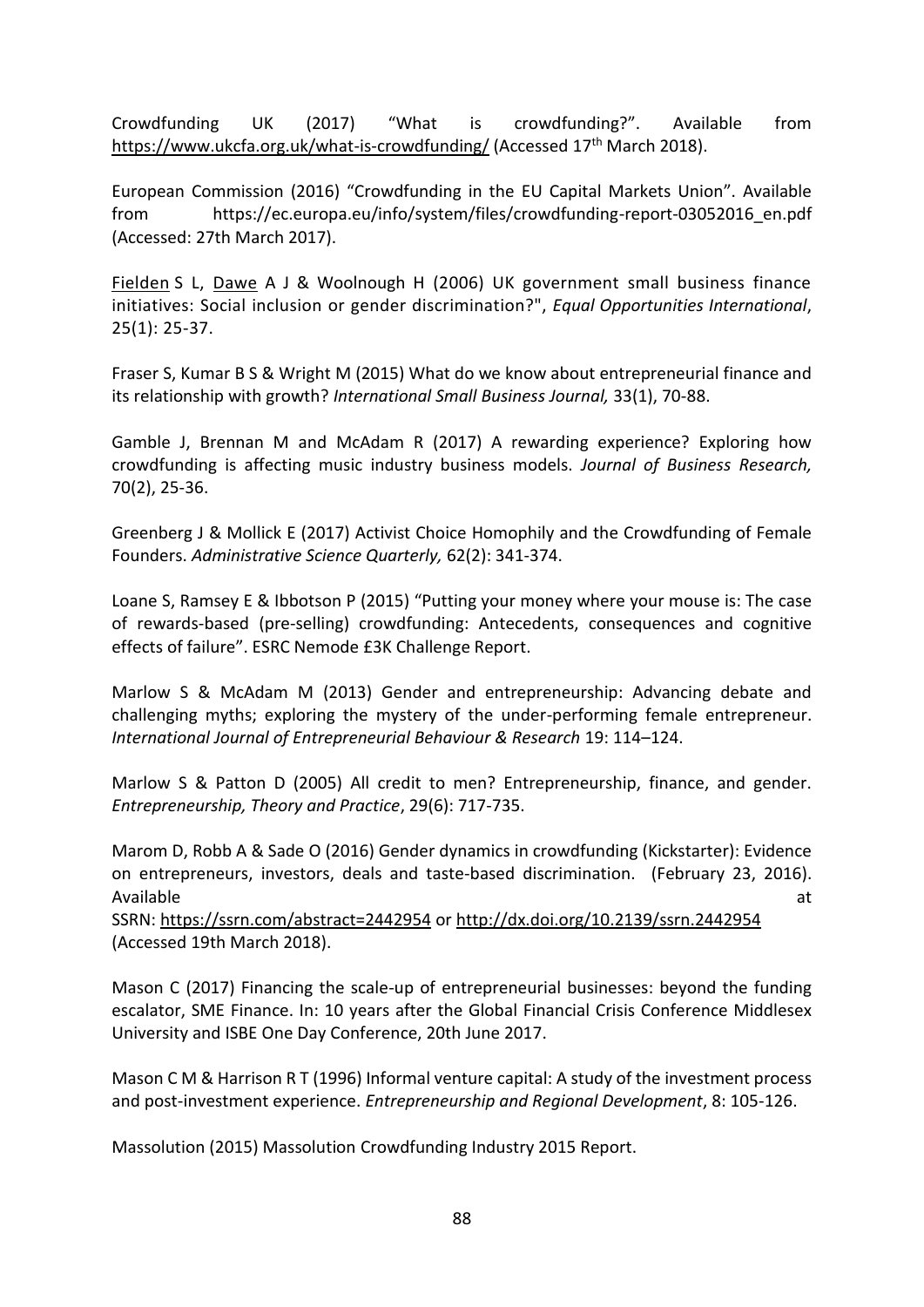McKenny A, Allison T, Ketchen D, Short J and Ireland D (2017) How Should Crowdfunding Research Evolve? A Survey of the Entrepreneurship Theory and Practice Editorial Board. *Entrepreneurship Theory and Practice*, 41(2): 291-304.

Mollick E (201 The dynamics of crowdfunding: Determinants of success and failures. Working Paper.

Mollick E (2014) The dynamics of crowdfunding: An exploratory study. *Journal of Business Venturing,* 29(1), 1-16.

Rouse J & Kitching J (2006) Do enterprise programmes leave women holding the baby? *Environment and Planning C: Government and Policy*, 24(1): 5–19.

Short J C, Ketchen D J, Shook C L & Ireland R D (2010) The concept of "opportunity" in entrepreneurship research: Past accomplishments and future challenges. *Journal of Management*, 36(1): 40–65.

Short J, Ketchen D, McKenny A, Allison T & Ireland R D (2017) Research on crowdfunding: Reviewing the (very recent) past and celebrating the present. *Entrepreneurship Theory and Practice*, 41(2): 1042-2587.

Statista (2018) "Crowdfunding: Statistics and facts. Available from <https://www.statista.com/topics/1283/crowdfunding/> (Accessed on 17<sup>th</sup> April 2018).

Treichel Z M & Scott J A (2007) Women-owned businesses and access to bank credit: Evidence from three surveys since 1987. *Venture Capital*, 8(1): 51-67.

Vismara S (2016) Equity Retention and Social Network Theory in Equity Crowdfunding. *Small Business Economics,* 46(4): 579-590.

Vulkan N, Åstebro T and Sierra M F (2016) Equity crowdfunding: A new phenomena. *Journal of Business Venturing*, 5: 37–49.